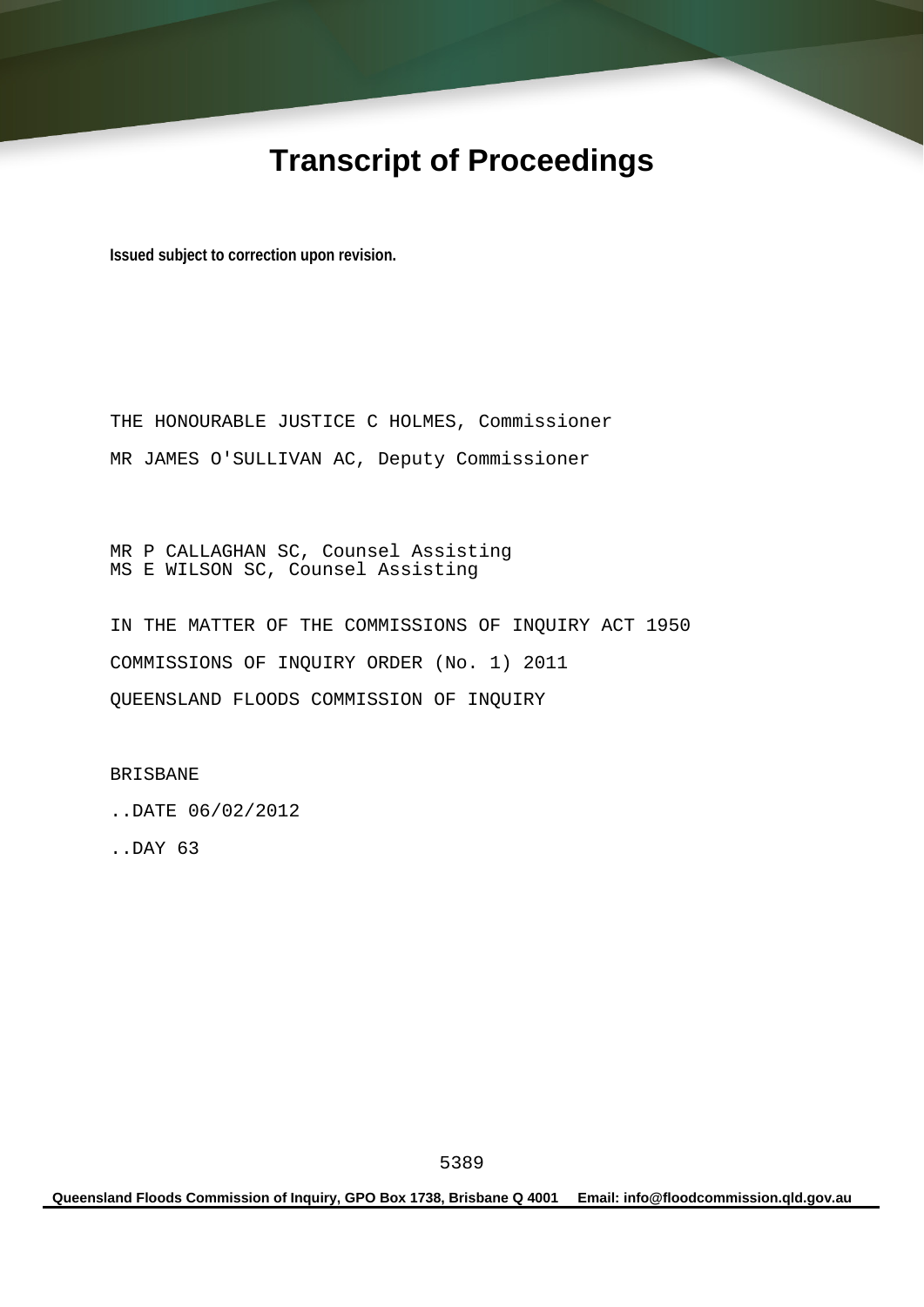THE COMMISSION RESUMED AT 9.00 A.M.

JOHN LAWRENCE RUFFINI, CONTINUING EXAMINATION:

MR CALLAGHAN: Mr Ruffini, at the start of your evidence yesterday I make it clear that when the word "strategy" was being used - by me, at least - it was a reference to the strategies W1, W2, W3, W4 in the Wivenhoe manual; you understood that?-- At the time, yes. I was a little flustered yesterday, a little nervous yesterday.

Let's start afresh, and perhaps you can clarify. Because you did say yesterday at 5385 when you first came on during one of the strategies, the W1 strategies, and during that shift we started to transition into the W3 strategies?-- Yeah. I guess what I wasn't clear about yesterday was that when I came on to the shift, Terry Malone had started producing a spreadsheet which had, if you like, a record of the releases - the release strategy - not strategy. Sorry. The release pattern, if you like, that he'd proposed for the next period moving forward. Now, during that period after I took over, I reviewed that spreadsheet and reviewed the releases that would happen over the next period. Now, within that spreadsheet it had it starting to lift flows during my shift, but at the end of the shift it's getting towards the 68.5, which is the transition into W3. So when I took over in terms of that, then we would have been W1 strategy. At the end of the shift - towards the end of the shift after Rob took over, it would have - the lake level would have hit the 68.5 and you would have transitioned into the W3. But what I was wanting to say is that you asked - make clear is that do I today I have a direct, clear memory that at that time did I say - did I write down anywhere that I was in W1, did I write down anywhere that I was in W3? At the time, no, I didn't. I didn't write those down. But what I was pointing to is that in the situation report I had written a little bit - there was a bit in there about the downstream boundary and what was happening at the downstream end, so that was - so I looked - so there was that bit. And when I look at those operational spreadsheets and I look at the drain pattern that we're going to after that, then that sort of fits in with that proposition. But I was saying I don't - I didn't want to say that yes, I had a direct - I can today recall exactly - for that - there are very few periods now twelve months on where you can say in this period can you exactly recall on that day at that time what you were doing. At this point on I don't, no.

Can you answer this: at any stage during that shift which concluded at 7 a.m. on the Saturday, did you turn your mind to any part of the Wivenhoe manual 8.4?-- I would have to - can I have a copy of the manual?

Yes?-- I've got a copy here myself, if that's all right?

**1**

**20** 

**10** 

**30** 

**40**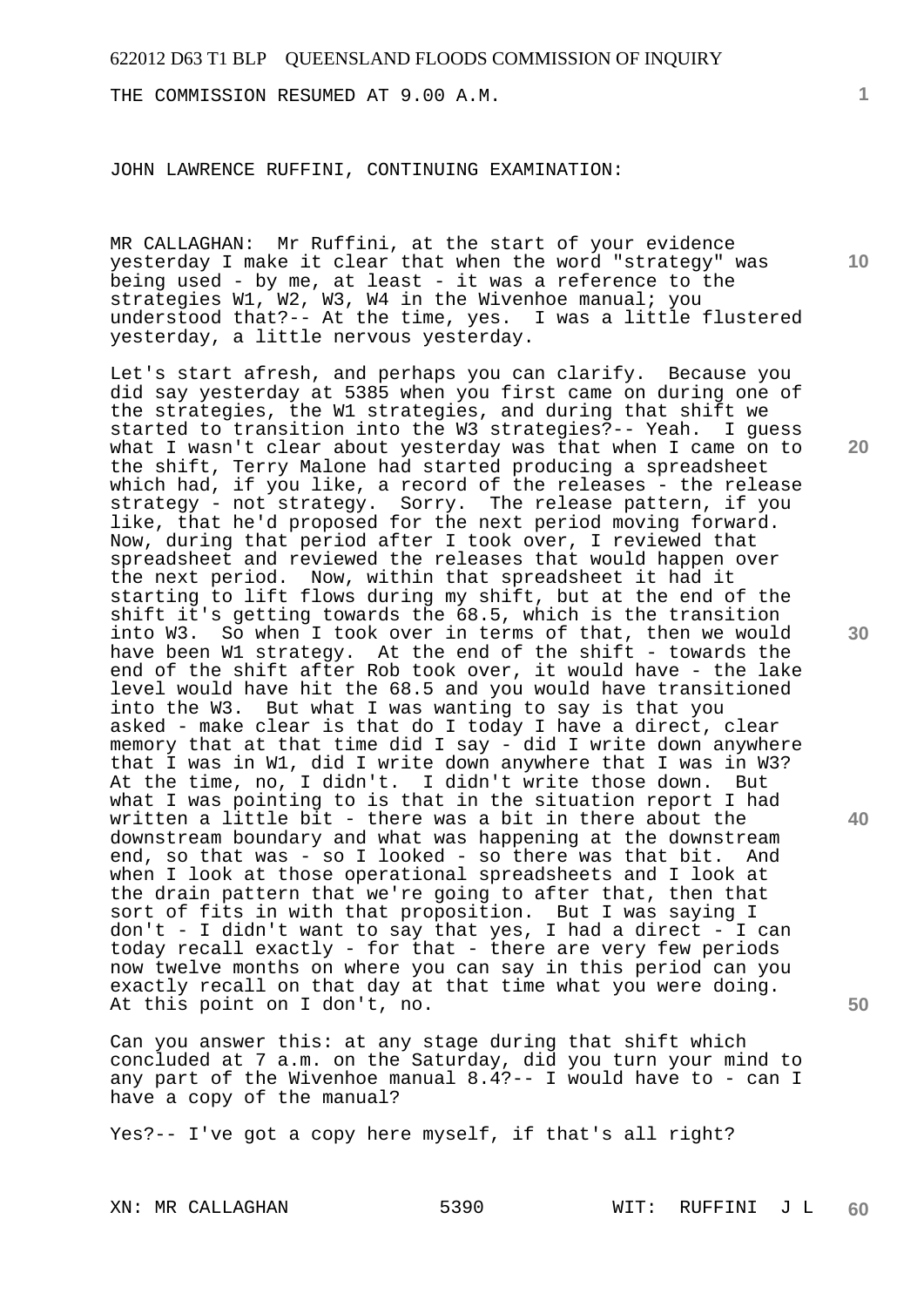That's the manual which was in force at the time?-- Revision 7. I've revision 7 now.

Yes?-- So revision 7.

And 8.4?-- Yes.

You can flick through your own copy. The question is at any time on your shift did you turn your mind to any part of 8.4?-- Yes, I believe I would have.

You believe you would have?-- Well, as a matter of normal operating practice we would turn our minds to those issues, yes.

Sorry, can you say that whole sentence again?-- As a matter of practice, that's - when you're looking at the operational spreadsheet and using it in practice, they are the things they are the things that you're looking at and considering when you are looking at the spreadsheet as to what the outcomes are.

Do I apprehend from your earlier evidence that you don't have a conscious recollection of doing that during this shift?-- I would have. I would have, but what I'm - I can't recall this - I can in general tell you what my practice was in terms of when I go on shift and what I do. I can look at the spreadsheet, and I could give you a description about what I would have been thinking about at the time. But if you're saying today can I remember exactly what I did on that day, then no, I can't.

What would you have done - which parts of that chapter would you have referred to on the shift that we're talking about?-- Would it be possible for me to get a copy of that spreadsheet up to talk to it?

Yes. Which one do you want?-- If I could just refer to my notes? I believe it should be SDWD-201101071800.

COMMISSIONER: I have no clue whether my Associate can find that, Mr Ruffini, but we'll see if we can track it down?-- In the Mark Babister - in the stuff, that exhibit from Mark. It was in-----

MR MacSPORRAN: Commissioner, I think that's the exhibit I foreshadowed the other day in some questioning. I think it's 524, attachment 34. It contains those spreadsheets, I think.

COMMISSIONER: Thank you.

MR CALLAGHAN: Can you identify it by run number?-- No, this is the - this is the raw one that's preserved that's actually got the date and time and the last time modified. That is what  $T$  was-----

What is the date and time and last time modified of the one you are looking at?-- 8.15 a.m. on Saturday, 8 January.

XN: MR CALLAGHAN 5391 WIT: RUFFINI J L **60** 

**30** 

**50** 

**10** 

**20**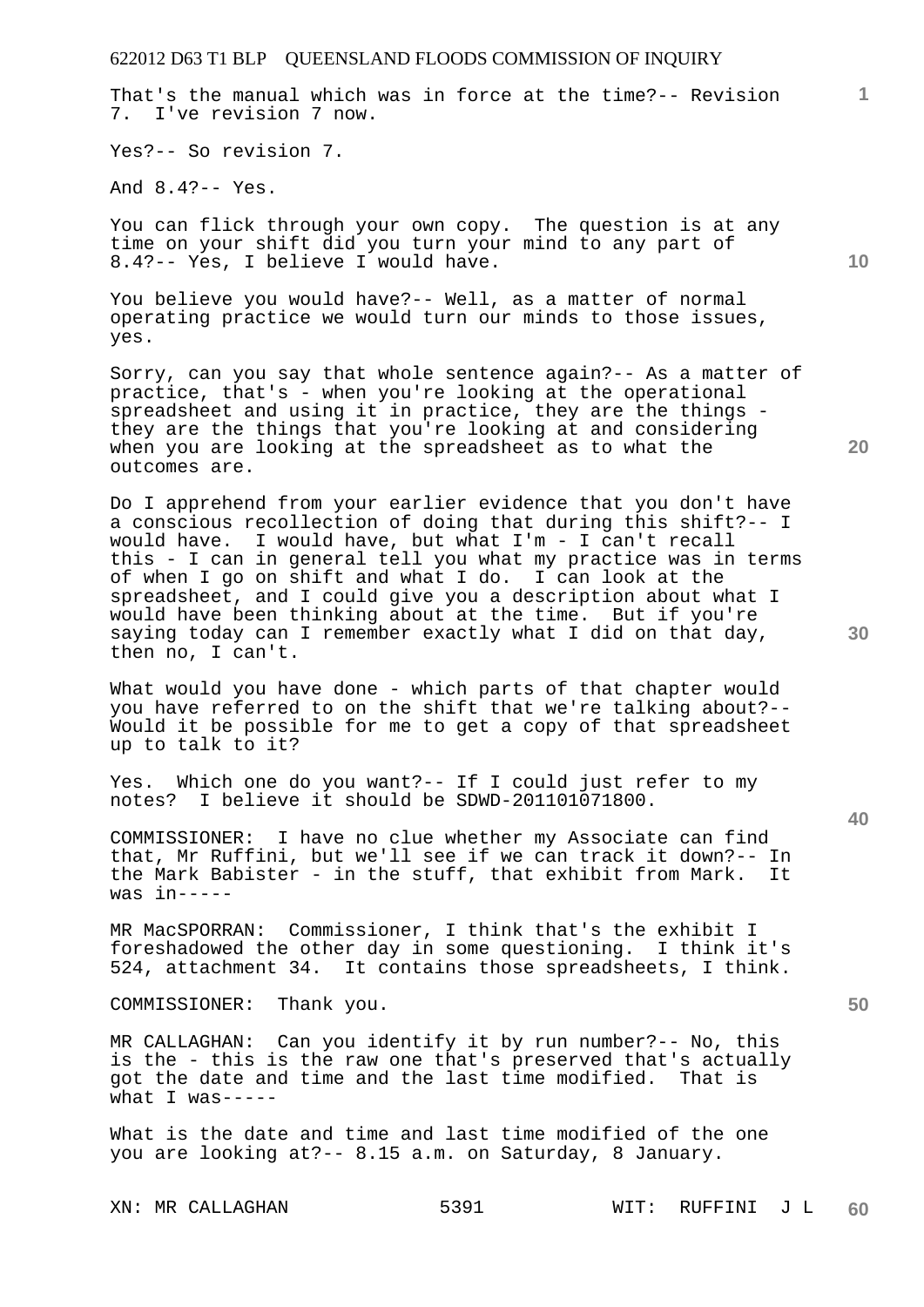8.15 a.m. on the Saturday?-- Yes.

Is that after you've left your shift?-- I was sort of just leaving at that time, yes. That was the last time it was opened.

That was the last time it was open?-- It was the last time that was - when it was opened for the last time.

I'm looking at appendix A1 of Exhibit 1060, which has - I might get that up on the screen. If we can just scroll one page down. Can you see there - just go up a little, sorry. You can see the headings in the columns there. There's "run date" and "run", and we have "run 8, Friday, 3 p.m." and "run 9, Saturday, 7 a.m."; is that right? -- Yeah.

Are you telling us there was a run at 8 a.m.?-- No, I'm saying that was the last - that was when the spreadsheet was closed down and not used again.

I see. So-----?-- It's the same - It's probably the same one.

As which?-- As the - I haven't checked it, but I'm assuming that that's - what did you say? That 7 o'clock one.

Seven a.m. on the Saturday?-- Yeah, I think.

Which is when you left your shift?-- Anyway, that's - yeah. But that's the spreadsheet that's consistent - one of them in principle - in principle. If you can get me up one of those spreadsheets and I can talk to it. It's just that those run numbers-----

I can get up the 7 a.m. one. Is that what we're talking about?-- The only reason I was - in our requirements when you're saying look, was the contemporaneous stuff, stuff that hasn't been changed, and I just - that's why I went back to the ones that  $-$  I had a look at the ones that are preserved in the Flood Operations Centre, and they haven't been changed or annotated or modified in any way, so that's why I was sort of wanting to refer to that one, because I'm pretty confident that that's the one that refers to the one I was using at the time.

**50**  Do I understand that it was the predicted lake level as per the model run - or as per a model run which informed your thinking that there would be a transition in strategy to W3?-- The release pattern that was in front of us - the release pattern that was in front of us was showing that we would hit that 68.5, that transition point, sometime - you know, sometime on that Saturday morning, okay? So that was-----

Is it-----?-- Sorry?

MR O'DONNELL: No, he hasn't finished.

No, he's going to - yes?-- Okay. The model run that was in

**10** 

**1**

**40**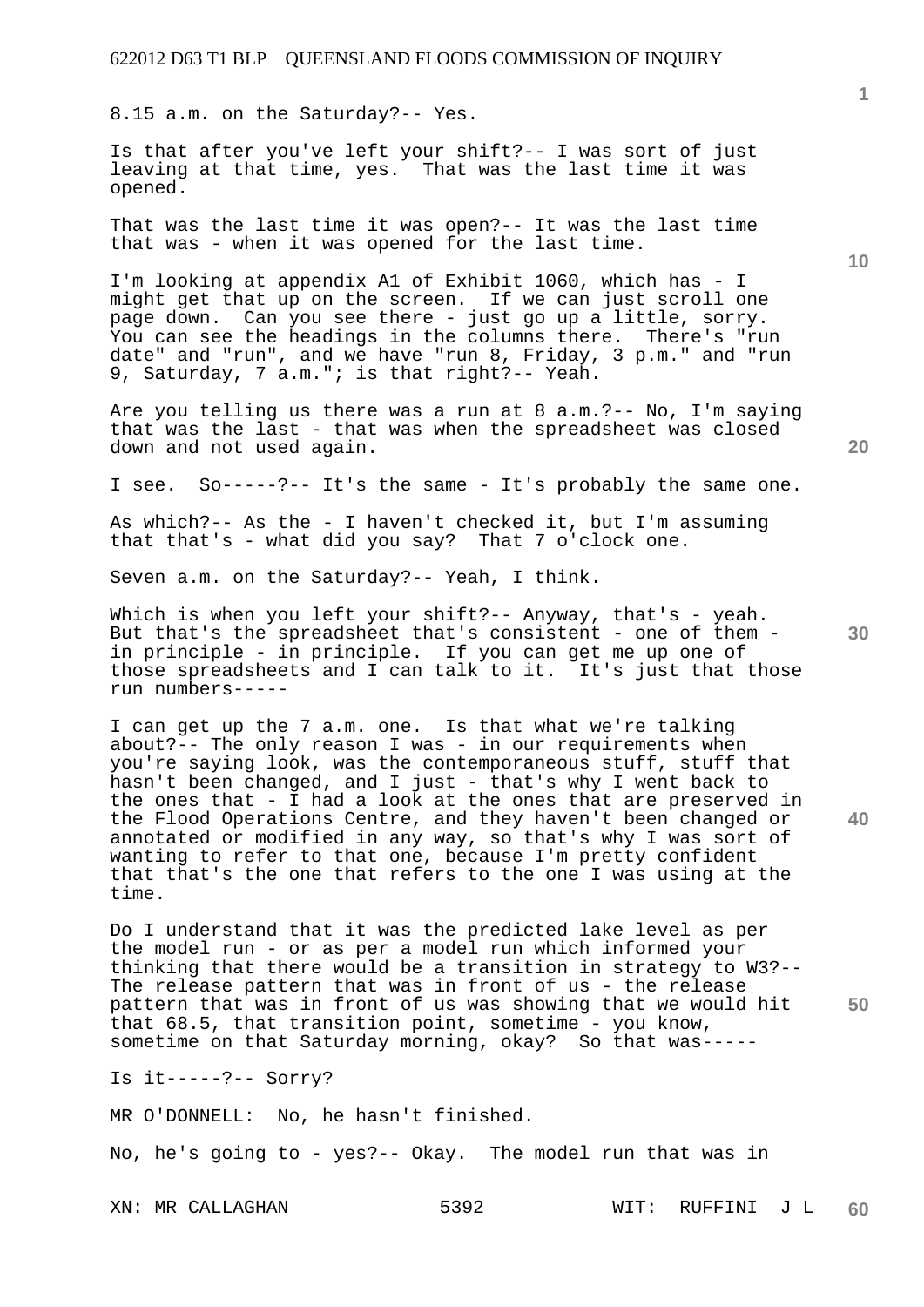front showed that it was - the model run - the predicted model run was showing that - the predicted model run and the release patterns presented in the spreadsheet had a release pattern had the model run hitting 68.5 sometime - sometime in the morning - sometime in Saturday morning.

There is a specific model which predicts the lake level; is that correct?-- There's a - sorry, where there's a specific-----

There is a specific part of the model which predicts the lake level?-- In that particular spreadsheet, the operational spreadsheet, takes - we run the no rain forecast and the rain forecast, and this one particularly was a no rain. That rainfall input gets put into the operational spreadsheet.

Yes?-- Now, in that operational spreadsheet the gate operation rules are put in for both Somerset and the gate operational releases consistent with the strategy trying to work it are put into that spreadsheet. You then go and look at - you then examine that spreadsheet as to thinking about what you're trying to achieve in operating the dam.

But are you trying to achieve a particular lake level?-- Am I trying to achieve a-----

Yes?-- What do you mean by that?

That's not part of what you are trying to achieve, is it?-- No.

What are you trying to achieve?-- You're trying to achieve several things within the strategy - as in yes - within the strategy you're working; in other words, those objectives that you are trying to achieve, whether it's keeping bridges open, protecting the urban areas. So those - that hierarchy of strategies and protecting the dam that you're looking at.

Yes?-- You're looking at those. And the other one is that you are - within that - the other important component in doing that is the drainage time. You want to - you want to store water in your flood storage and you want to release it, and release it at such a rate that you don't achieve those objectives. But importantly, you want to be able to empty your flood storage in a reasonable timeframe in that seven-day drainage.

Can we perhaps come back to my question about  $8.4---?---$  Yes.

-----of the manual. Your evidence, as I understand it, is that you would have turned your mind to it because that's the practice; is that right?-- That's right, yes.

To which parts of 8.4 would you have turned your mind during your shift that ended at 7 a.m. on Saturday the 8th?-- Okay.  $The  $-$$ 

I don't want to have to cut you off, but I'm just asking you

XN: MR CALLAGHAN 5393 WIT: RUFFINI J L **60** 

**30** 

**20** 

**50** 

**10**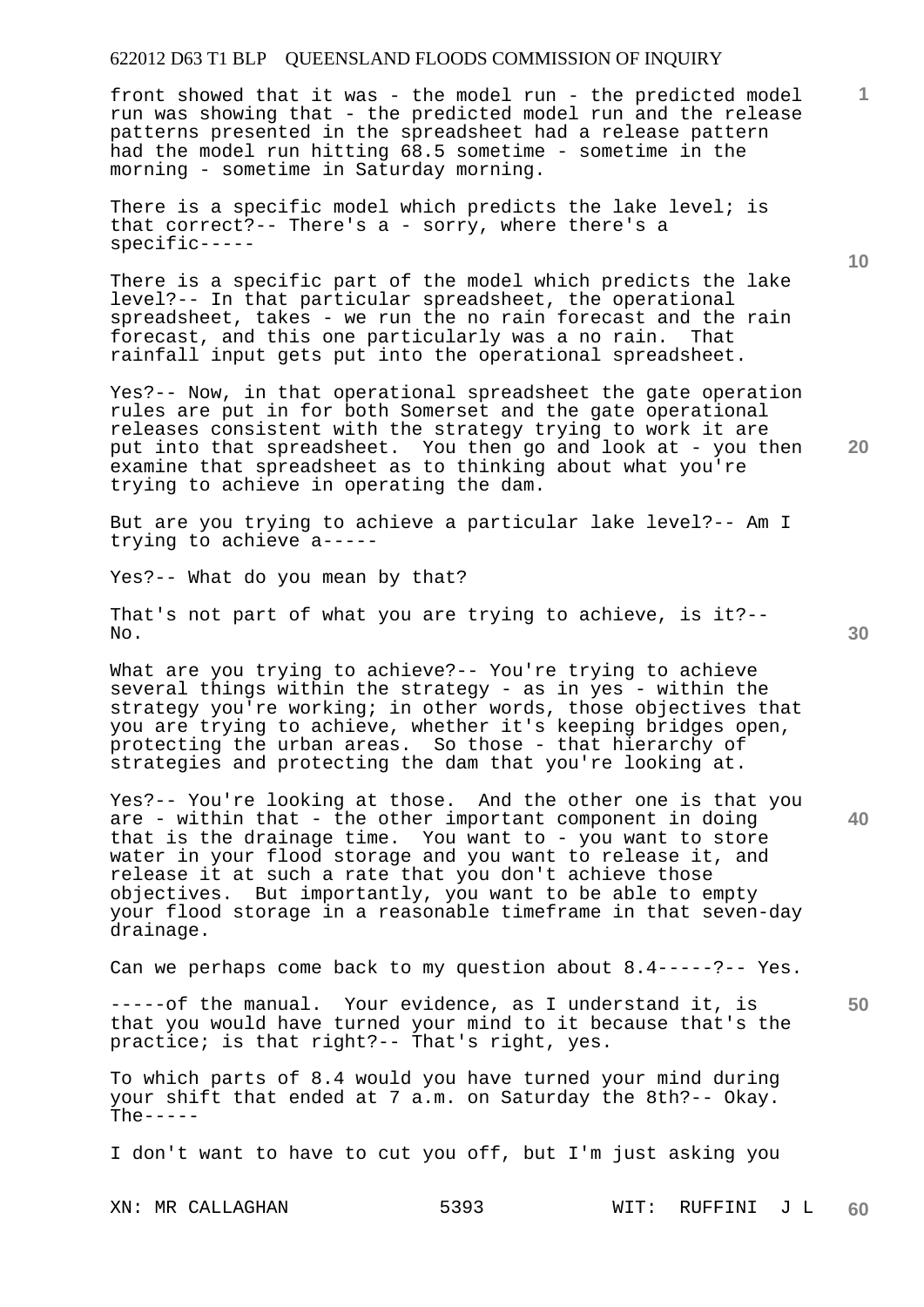to identify parts of 8.4?-- Parts of 8.4.

Parts of 8.4. Which parts would you have turned your mind to?-- Okay, I would have turned my mind to the levels, about where we were. I would have turned my mind to-----

Sorry, which part of 8.4 am I reading from?-- Do you want me to - do you want me to - I'm just not quite sure how to answer. So you want me to just say a section?

You've got 8.4 in front of you?-- Yes.

You're saying you would have referred to this during that shift?-- I know what's in here, so yeah. I wouldn't have got the book out and looked it up, no.

If you know it, it should be easy. Just tell us which parts of 8.4 you would have referred to during that shift?-- Okay. Well, we would have - during that shift we would have - I would have considered - I would have thought about what strategy - where were the - I would have thought about - let me think about this. I would have looked - when I came in, I would have looked at that spreadsheet that was given to me and sort of said okay, we're heading to that transition at 68.5.

COMMISSIONER: Mr Ruffini, I really don't think you are answering the question. You're just being asked about which parts of 8.4 - not the spreadsheet - which parts of 8.4 you would have had regard to?-- The definition of the strategies and what's in them-----

MR CALLAGHAN: Sorry, page and paragraph?-- So it would have been, you know, page 24, I guess, 25, 26, 27, 28 at that stage I would have been considering, and also pages 22, 23, yes.

With the benefit of having the manual in front of you, are you able to draw attention to any specific part of those pages between 22 and 28 inclusive to which you would have had regard during that shift which ended at 7 a.m. on Saturday, the 8th?-- Can you say that again, sorry?

With the benefit of having that document in front of you?-- Yes.

Are you able to draw attention to any specific part of pages 22 to 28 inclusive to which you would have had regard during that shift which ended at 7 a.m. on Saturday, the 8th?-- I would have had - I would have had regard to some of this spreadsheet stuff.

Which spreadsheet stuff are we talking about in 22 to 28 inclusive? Where do we see the word "spreadsheet"?-- Sorry, as in flow chart, sorry.

Flowchart?-- On page 23, yes. So when I was looking at that information, I would have said where are we - at that point when I took over, where was the lake level.

**30** 

**20** 

**50** 

**40** 

**10**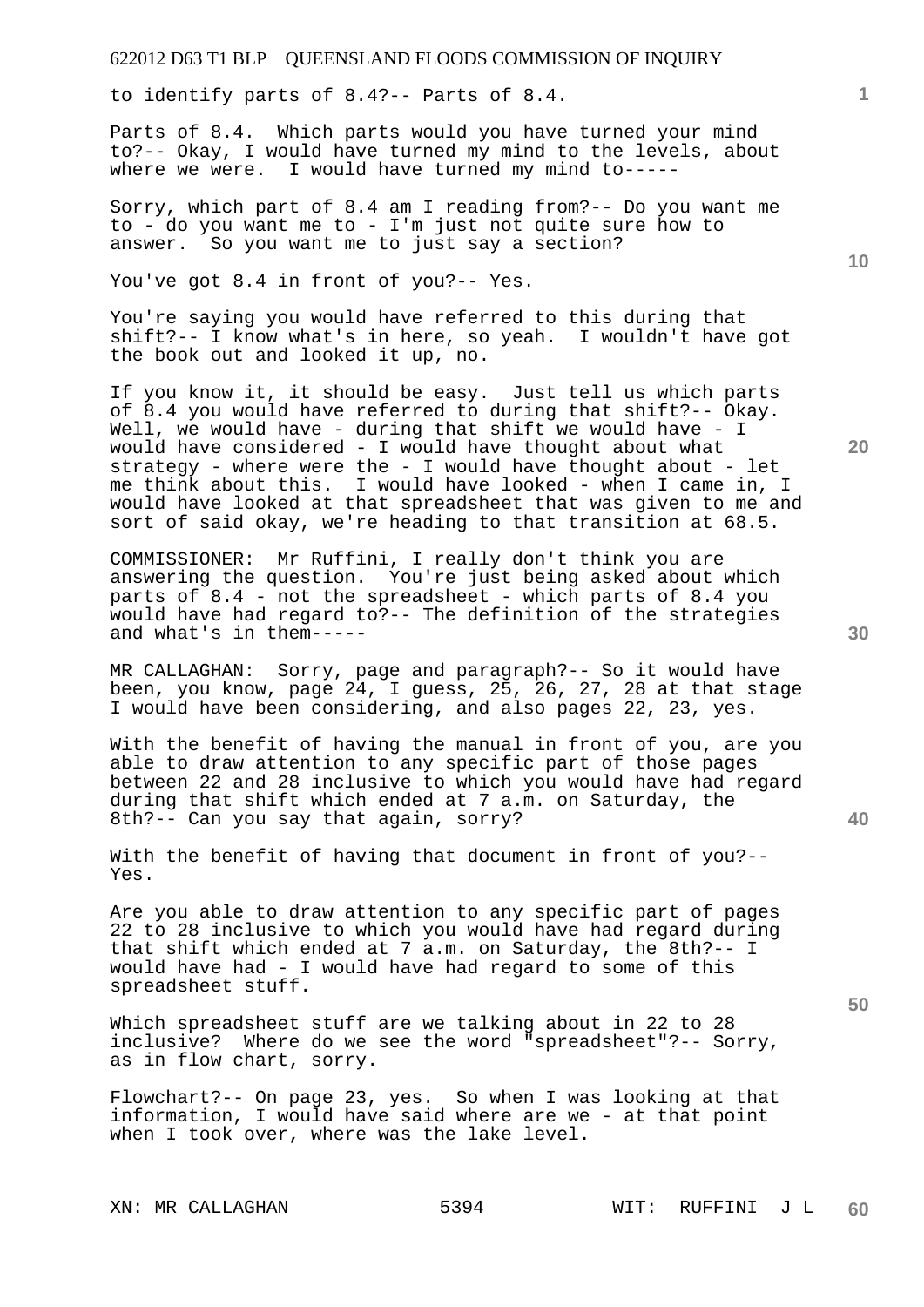So the flowchart on page 23. Anything else?-- Yes, and then that leads you to looking at - this isn't physically what I did, but in terms of that you would have - start is what - is Wivenhoe lake level likely to exceed 68.5? So at the time I'm there, you know, as I said, the practice that we'd been adopting is to not transition until we hit the - hit the particular lake level, so that would have been the first thing in there. I then - I would have then - the release pattern that was there and had been given to me, I would have gone and sort of said where was the lake level exactly when I came on. I would have gone then to pages 24, 25, 26 and sort of said well, it's below 68, it's in W1. So I'd go and I would have checked out as to whether - looked at the releases and how they related to the - you know, to the - to those strategies. The situation report that-----

Sorry, you are straying from the question now. Which parts of - you've referred to page 23. I understand that. During that shift, to which parts of pages 24, 25, 26, 27 or 28 would you have had regard?-- Okay. What I want to say is there was a strategy - there was an operational release pattern in train when I came in, and now that had had considerations to these lower level objectives that are in W1A, W1B, W1C and W1D, I think, so basically that release pattern was reflective where we were was a function of some of those considerations that had gone on for these lower level objectives within W1 when I came on shift. The pattern that's in there I would have then - you know, I don't - I would have looked at it and digested, tried to understand-----

Looked at what?-- Sorry?

Looked at the pattern?-- The release pattern. There was two things. The situation report that would have described and the - I would have had discussions with Terry at handover. So there's a situation report that described the reason that they were - the reason that they had - the reasons by the - the reasons for at that time holding the water back and releasing it and not starting the release, as to when it was going to happen and going forward. So I would have had to look at that and get that in my mind because-----

COMMISSIONER: Mr Ruffini, we understand that, that you did look at the situation reports and spreadsheets and so on. All you are really being asked about is the manual. You may have gleaned we're pretty interested in the application of the manual. So if you can just tell us which bits of that section 8.4 really factored in your really thinking about on that day, on that morning?-- That's why I would like to have the spreadsheet up, so I can sort of see exactly - it would have been - for these ones here - and if I can refer to that - at the start of when I took over, I would have had a look at where the lake level was and worked out which - had a look at which one of these W1C, D and E, where it lied in that. I would have looked at the pattern that we had at that particular point in time and seen that it was uncomfortable, that that fitted within that spectrum. That's what I would have done. Then I would have looked and said well, here's the

**10** 

**1**

**20** 

**40**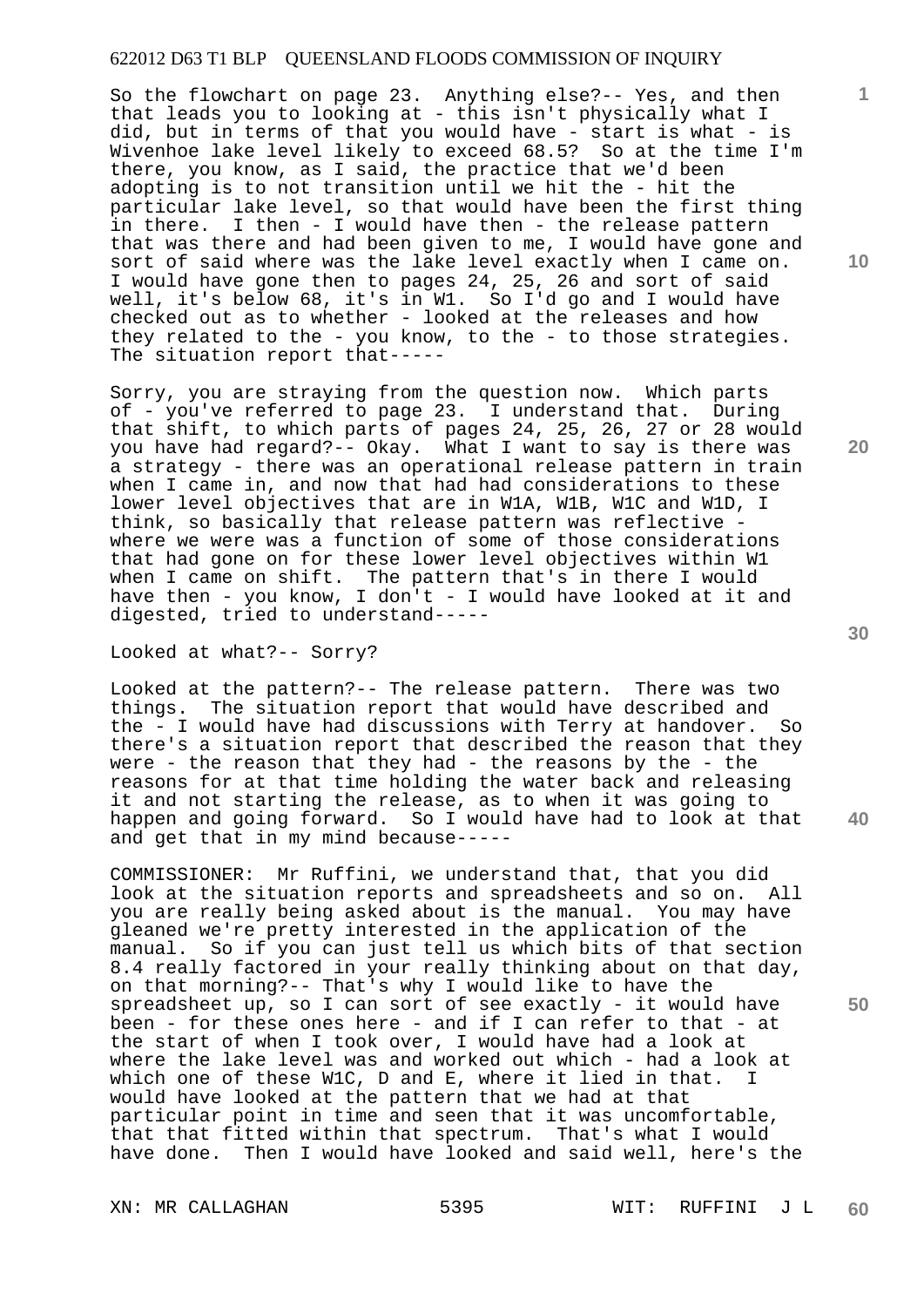thing in terms of the release pattern which is taking you over that - the lake level is going to be over that threshold, and just going forward and say well, look, is that drain down pattern - in terms of that proposed thing at that time, is that reasonable timing for a W3 kind of thing.

MR CALLAGHAN: So you've answered my question-----

MR MacSPORRAN: Commissioner, it might be quicker - Mr Ruffini has on a couple of occasions referred to this spreadsheet relevant to the period we're talking about. He has, as I understand, it revisited those spreadsheets to get a sense of what was happening on the day to assist him to explain his state of mind at the time. We've emailed the Commission. We've been given a disc from the Commission as an extract of that data that Mr Babister, I understand, had to do his analysis. Those are the spreadsheets I understand Mr Ruffini wishes to refer to. It might be a lot quicker, with respect, if we have him have access to that data to see if he can explain his position.

COMMISSIONER: I have a bit of difficulty with that, because he's actually being asked about the manual, not the spreadsheet. And it seems to me perfectly possible to answer the question without looking at the spreadsheet, because he's just being asked, What are the aspects of the manual that you would have had in mind? Not, What were the exact figures in front of you at the time?

MR MacSPORRAN: It's not really a question, with respect, to what the exact figures are. It's really a question of what the trends revealed and the material were, as I understand Mr Ruffini's point. It's a matter of refreshing his memory from the day that - if he had document open in front of him to assist him to articulate what was in his mind, that will relate presumably to the question of the manual requirements.

COMMISSIONER: Mr Callaghan, have you got the answer?

MR CALLAGHAN: I was about to - perhaps if I ask the next question I was going to ask, it might solve things.

Mr Ruffini, have you answered the question that I asked you as best you can without referring to the spreadsheet?-- I'm not sure. I guess what I'm - you know, the things that - as I said, I'll say it again. The things that I would have looked at when I came on, I would have looked at - if you had the spreadsheet in there, I would have said here's the lake levels, and then I would have referred to these levels and strategies about where the lake level - where we were with lake levels. So during my shift I'm looking at that. The release pattern, that sort of - that I'm proposing - that was given to me and then I futurely endorsed and went out there was proposing that we would move to - after the shift, or very soon after the shift, you would hit that  $68.5$  and move to a - move to a W3. Now----move to a W3.

COMMISSIONER: So is this you telling Mr Callaghan whether

XN: MR CALLAGHAN 5396 WIT: RUFFINI J L **60** 

**20** 

**1**

**10** 

**30** 

**40**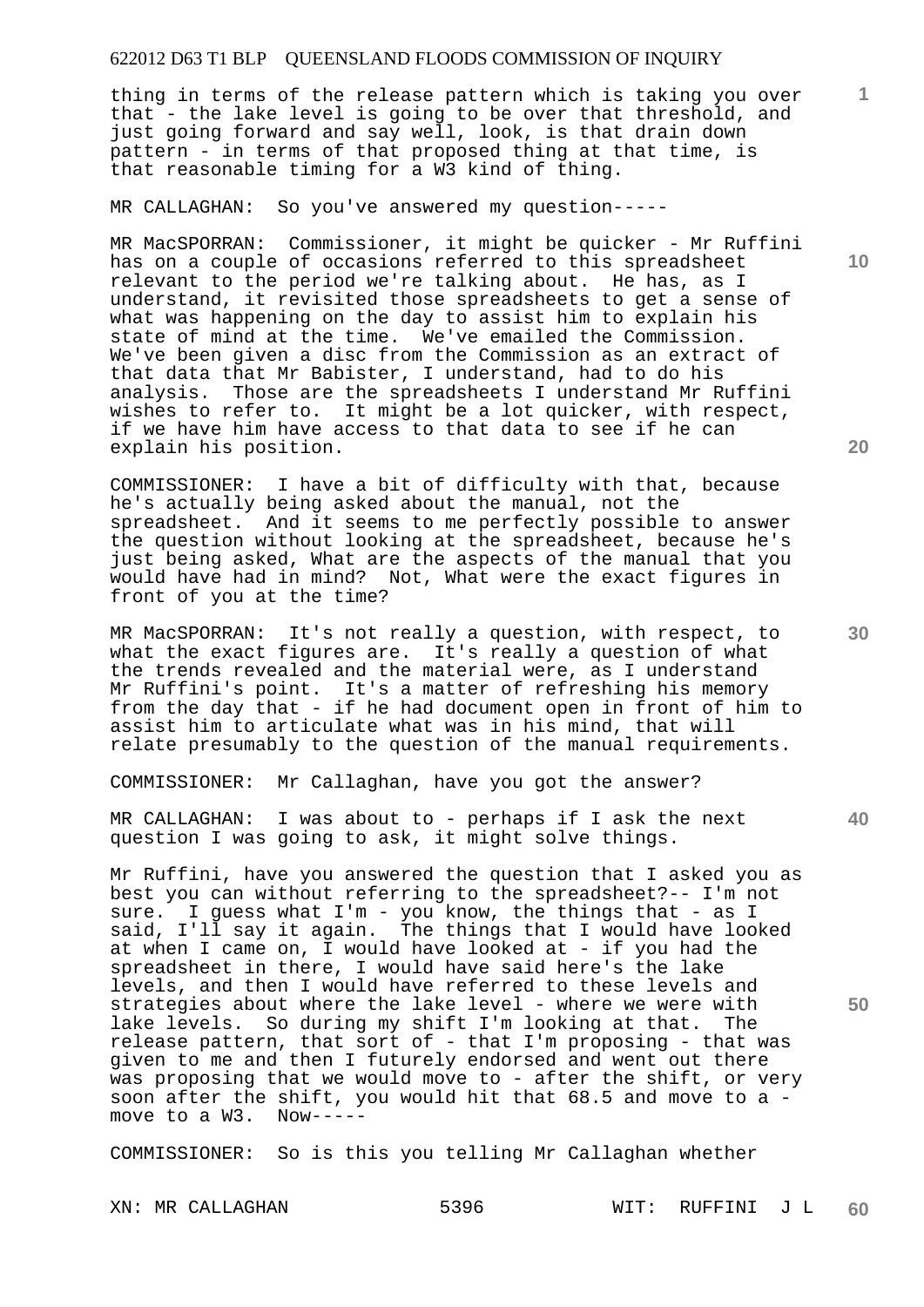**10 20 40**  of the strategies under the manual? You made no record of any strategies under the manual?-- If you're saying did I write down "W1" or "W3" anywhere----- Yes, that's what I'm saying?-- No. Did you-----?-- But I did write down the - there is a spreadsheet----- Okay. Did you tell anyone at any time or did you talk in terms - at any time did you talk in terms of W1, W2 W3 with anyone?-- I don't have a direct recollection of that. When was the first occasion upon which you told anybody that you were going to - or that you could see that there was going to be a transition to W3 on - that whilst you were on your shift you could see there was going to be a transition to W3?-- I would have - while I wouldn't have spoken - you know, talked in------ No, the question is when was the first occasion upon which you told anybody that whilst you were on your shift you could see that there was going to be a transition to W3?-- I would have had - I would have had conversations with Rob at handover, Rob Ayre, about moving past that threshold, I believe. You know, how can I put it? That's normally what we would have talked about, and I believe I would have spoken to him about that in there, and I believe I would have even had a conversation with Terry when Terry handed me over the spreadsheet initially that these things were in play. And when I look at the fact that we had spoken and written about the release rates, and we've got - on my situation report I'm talking about flooding impacts in Brisbane and giving some indication about what that might be, I think that that sort of indicates to me that

that's probably what I would have been thinking about, yes.

MR CALLAGHAN: Do I understand, though, that whatever reference you may have had or would have had to the manual at this time, you did not make any record of such considerations

you've answered the question as best you can?-- Well, I didn't

So you're repeating it, effectively?-- Maybe, yeah.

quite recall everything I'd said, that's all.

622012 D63 T1 BLP QUEENSLAND FLOODS COMMISSION OF INQUIRY

All right.

**1**

**30** 

**50**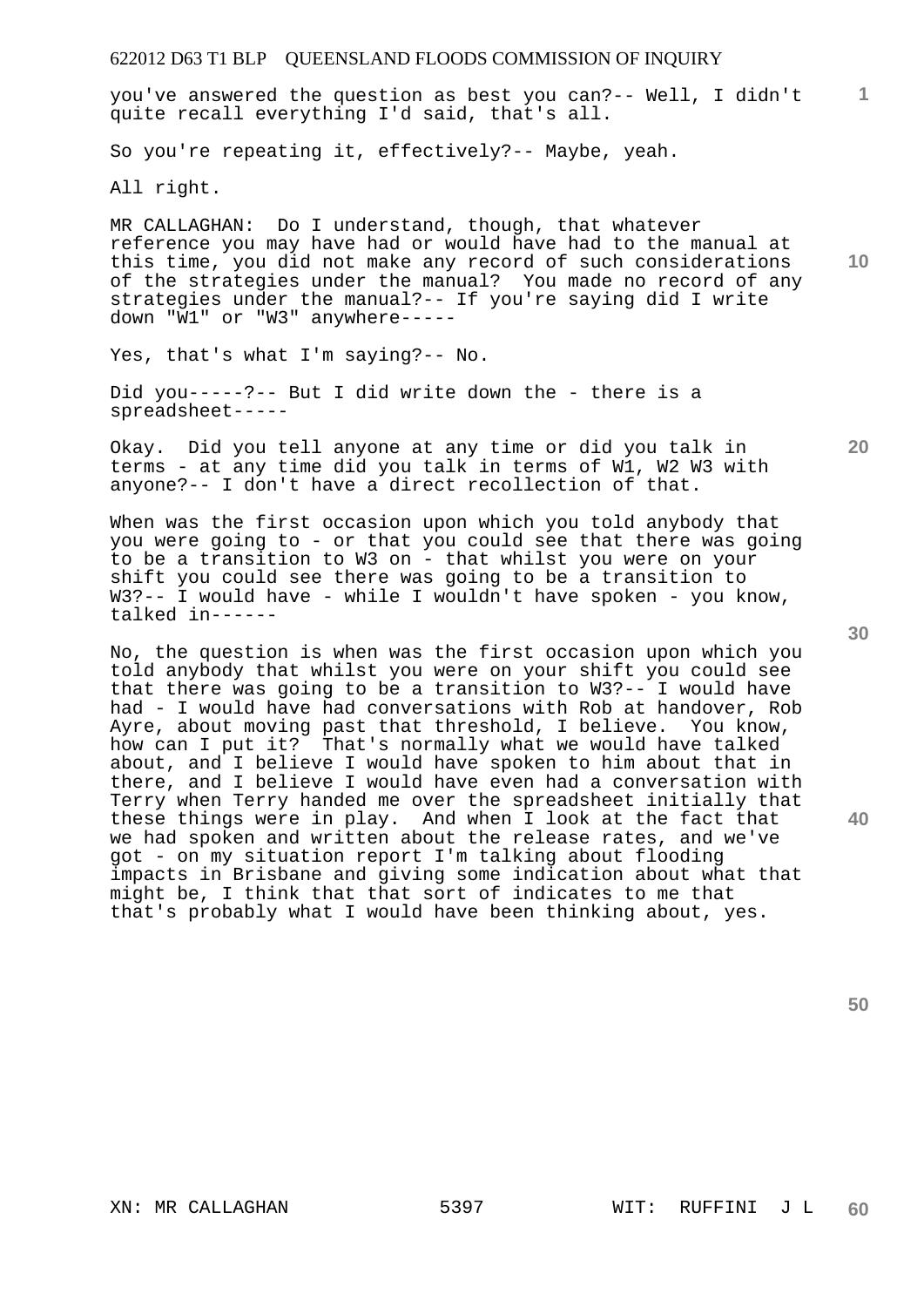Probably what you would have been thinking about, did you say?-- It indicates to me that that confirms my, you know, my feeling that that what I was - well, not feeling, that confirms that I believe that's what I was talking about at that time.

It confirms that you believe that's what you were talking about. Okay. I'm asking-----?-- It's just that I'm getting tied up in that, you know, people expecting oh, you've written W1 and W3 here and because you can't pull something out that says yes, I'm there and that. Yes, it's a little bit - I know, we should have written it down.

Do you say that there would have been, and I appreciate you're not necessarily saying that there was, but do you say there would have been a conversation with Mr Ayre that during the hand-over of shift on that Saturday morning in which the term W3 was used?-- I definitely believe I would have talked about exceeding the threshold and I probably would have - yes. Yes. I think so.

You think so?-- Well, I can't - yes. I haven't written it down, how can I prove it.

Have you discussed this question with Mr Ayre subsequently at any time, this question as to whether there was any reference to W3 at or around the time of the hand-over?-- The-----

Have you discussed it with Mr Ayre?-- Well, we - when the strategy - when the strategy sheets were prepared.

When the strategy sheets were prepared, what are they?-- The manual - when the manual - I don't recall having any direct conversation but when the manual - when those sheets came to us, the executive summary ones and, you know, I think for the report. John had put all those together.

We're talking about the March report?-- The march report.

**40**  Yes. Okay. And when that was prepared?-- And that was, you know, a joint effort.

Yes?-- In terms of putting that report together.

Yes?-- I came in late on the end of the review bit. You know, we were reviewing that. So at that period all that information had been put together about those sort of things and, you know, around - and I had, you know, through that process and looked at that evidence and deduced that in there so, you know-----

Sorry, you looked at that evidence and - I didn't hear you?-- I looked at the - when all the - because it hadn't been written down, John had assembled everything in the strategy spreadsheet.

John Tibaldi?-- Not in the strategy spreadsheet for the report.

**10** 

**1**

**30** 

**50**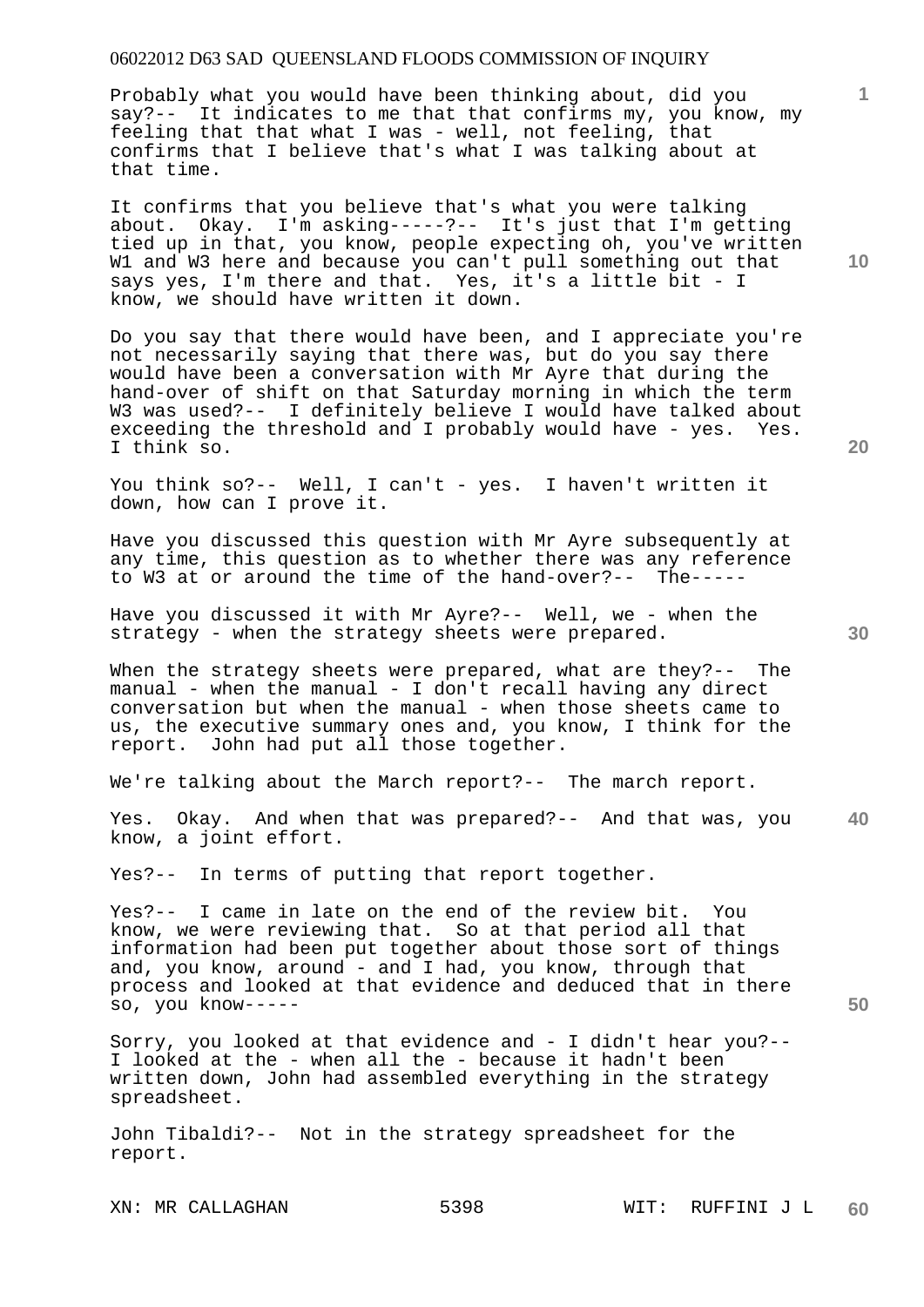Yes?-- You know, that section 2 and we were asked to review it as part of that thing. So I looked at that and, you know, it came up with what my recollections of that sort of thing were and confirm that. So-----

 $And----$ 

COMMISSIONER: Mr Ruffini - sorry, Mr Callaghan, I heard you say-----?-- It's just that - like we were all involved in that - what I'm trying to say is we were all involved in that process of putting it together so there may have, you know, there may have been - I'm not sure, I can't say whether I, you know, we didn't, you know, so we would of had to as part of putting that together, discussed all the event. That's all.

What I thought I heard you just say, "I looked at that evidence and deduced it in there"; is that right?-- No. I tried - I used the information that was down there to try the spread - you know, all the information that John had put together to try and to try and inform myself about what the state of mind I was in when I was making those decisions. In the absence of having written it down, you know, in the absence of explicitly having written it down, that's what I did.

I'm just asking about whether I heard you correctly. Did you say "I looked at that evidence and deduced that in there" or have I just misheard you?-- Well, I didn't - deduce is probably the wrong - maybe I didn't express that correctly.

But that's what you said, is it or isn't it, I'm just asking you?-- I don't know.

MR CALLAGHAN: Can I suggest that you said, "I looked at that and came up with what the recollections were" or with what my recollections were, I'm not sure, but you looked at that and came up with what something recollections were, were those your words a moment ago?-- I don't know. I'd have to - I don't - what I'm trying to say is that when that report was being put together, the information that was available - the information that was available at the time was all assembled into one location. When I was reviewing that, I looked at the spreadsheets and the things that I was using at the time when I was making those decisions and came up with my own assessment as to whether I believed that that was accurate or not.

And did you discuss that with Mr Ayre?-- I believe that all of us would have discussed it at some stage, yes. I can't remember but, like, at least in the edit process, your edits you know, in the commentary on there I would have made mention of it but I don't have any direct recollection of the conversation but-----

All right. Just on that transfer on that hand-over - I'm sorry, I'll start that again. As part of your thought processes or what they would have been on your shift, which

**10** 

**1**

**20** 

**40**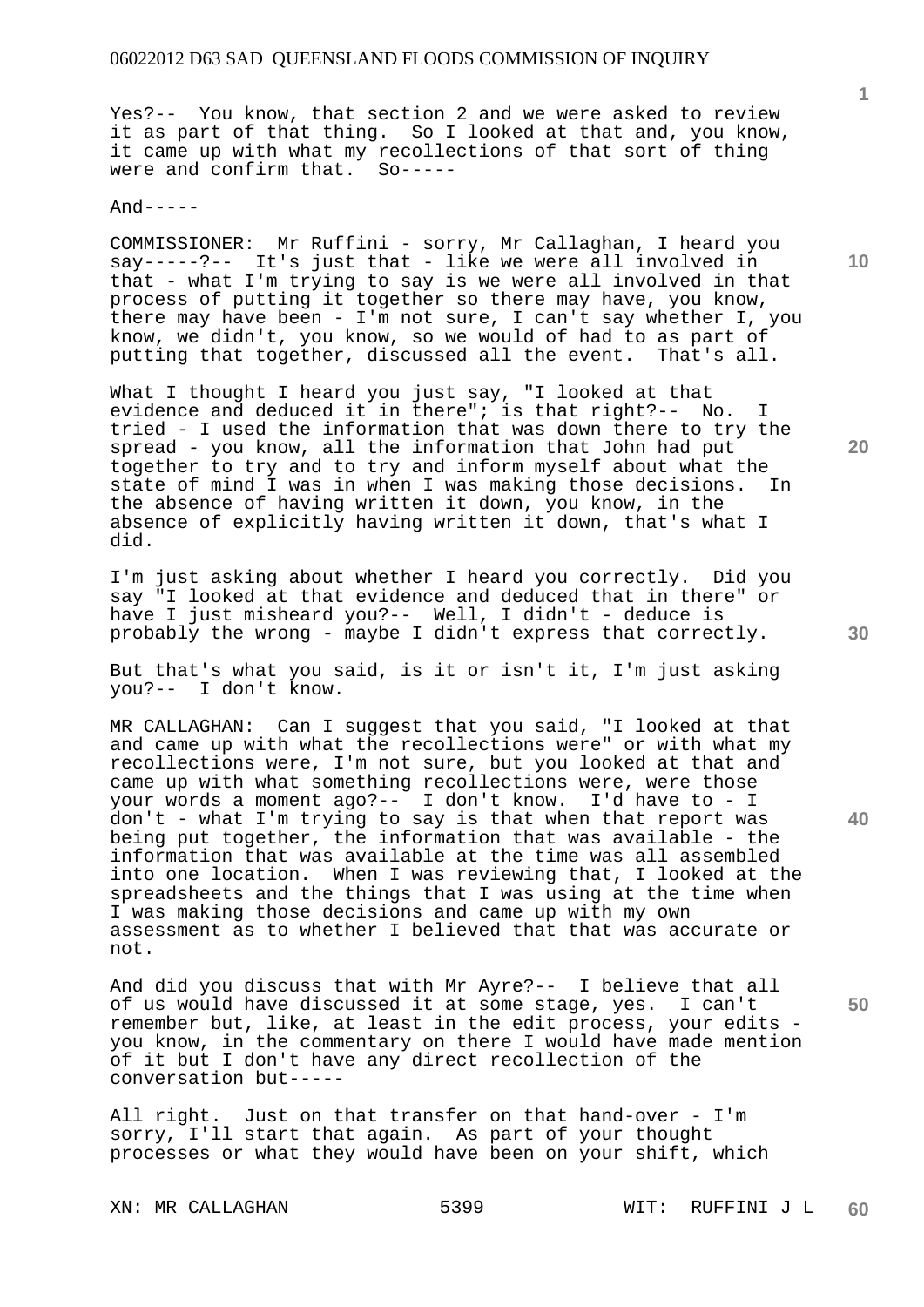concluded at 7 a.m. on the 8th, can you just explain to us the work that went into or would have gone into the decision that the preparation was for transfer to W3 and not to W2?-- Sorry?

You've told us in evidence on oath?-- Yes.

That you were, during your shift, preparing to start with during that shift you started to transition to W3, that's your evidence, is it not?-- Correct. Yes.

Tell us about what was involved in the decision - or what would have been involved in the decision to go to W3 rather than W2?-- It had to do with the drain time, in terms of the - because W2 was controlled by the flows, you know, the naturally occurring flows in the Lockyer Creek, moving to W2 you wouldn't have got enough discharge out to actually get it - get a reasonable drain time. So that's why the higher, going to W3, and the higher discharge, that's why the release pattern had it going to a higher - higher release rate to get that drainage within seven days.

And all of that was, or would have been part of, the thought process undertaken by you during your shift; is that correct?-- Yes. There were-----

Is that correct?-- That was part of the - in - I would have thought about those sort of things, yes.

**30**  And there was more, is that what you were going to say, there was more involved than just that?-- Yes. There was also, you know, previous runs that Terry had done which had looked at Burton's hole which also didn't mean drainage performance.

So all of those considerations would of had to have been undertaken in order for you to be preparing to transition to W3 rather than W2?-- Yes.

**40**  There would of had to have been some active engagement between your mind and that data, those statistics, in order to make that decision?-- Yes.

Yes. And that's not something that you can just intuitively guess, that's something you have to carefully check by reference to the data, I take it?-- Well, by reference to you'd be referencing the model runs and that.

Yes?-- Yes.

There's a bit involved in that?-- Yes.

Yes. And that would have been done carefully?-- I hope so. Yes.

Yes. All right. Would it have been clear to you from that point on, after having done that work, that for the short-term at least, W2 was of no further relevance?-- Well, it depends. Like you could get - you could get a big flood - a bigger

**10** 

**1**

**20**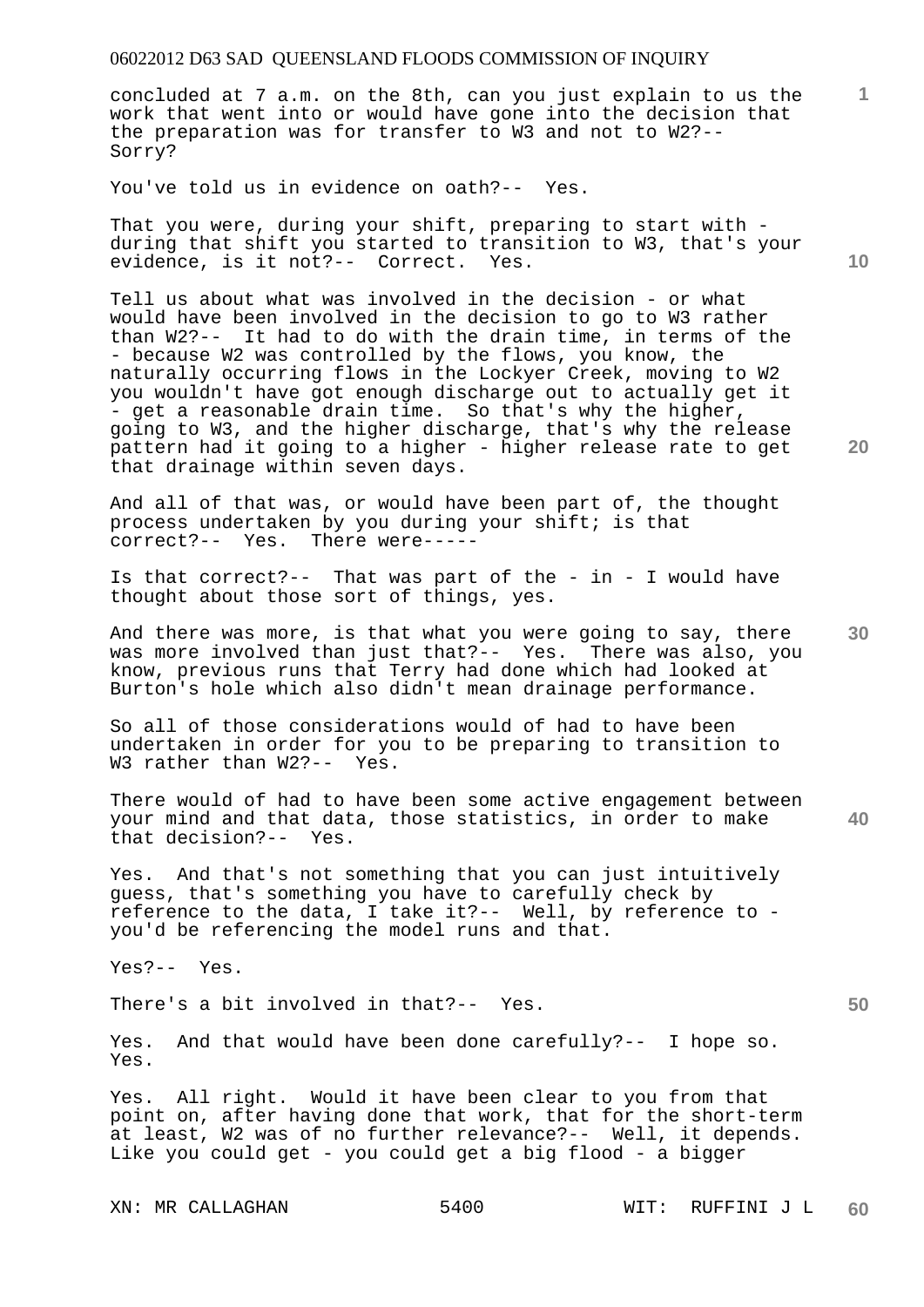flood come along in the Lockyer Creek. So for example similar to what happened, I guess, a few days later but at a much bigger level because - this is essentially - it was a little bit of a, I think a, problem with this version of the manual in that-----

No. We're getting off track?-- Anyway - sorry. I'll keep my track. So, for example, if you did have - in the course you did get some rainfall happen and you had a lot more flow happen in the Lockyer Creek and that flow was big enough, such that it was going to be exceeding - the naturally occurring flow there was going to be exceeding the releases that you were making under W3, then you - and you could reduce your rates, you could reduce your rates, you could reduce your rates down and still get a seven-day drain, you might consider a W2 strategy.

As at the time of your shift-----?-- But that wasn't in play then.

That was not in play. The scenario you've just alluded to is just complete speculation?-- Well, no. The rainfall system was moving south, if you looked at the forecast rainfalls at that particular time. We did have, you know, we had future rain falls so it was - it depended on the movement - we had a very saturated catchment. We had a very saturated catchment. So the catchment was going to be very responsive to rainfall. So half the catchment comes in below the dam. So, you know, in some ways you want to keep your - you want to empty your storage, you know, your stored water in the seven-day period but you want to do it at such a rate that you're keeping that as low as possible not to increase the risk of flooding downstream because you've got such a responsive catchment.

All right.

**40**  COMMISSIONER: Mr Ruffini, you've confused me. I think you started off answering this question by saying the W2 scenario wasn't not in play, that is a lot of water coming down the Lockyer, and then you seem to go on to say about the saturated catchment and then talk about that?-- Sorry. What I'm saying, that point when I made that decision, while it potentially is but it isn't, like in the data that we're modelling and we were using at that time no, but then that situation-----

All right. The possibility exists but it wasn't-----?-- That's it.

-----something that was actually happening that you were worried about it?-- That's it.

MR CALLAGHAN: So that's one aspect of what would have been apparent to you and as at the time you left the shift anyway, it was apparent to you that W1 was going to be moved out of in the short future, in the short-term?-- That's right. We were going to hit that 68.5.

**20** 

**10** 

**1**

**30**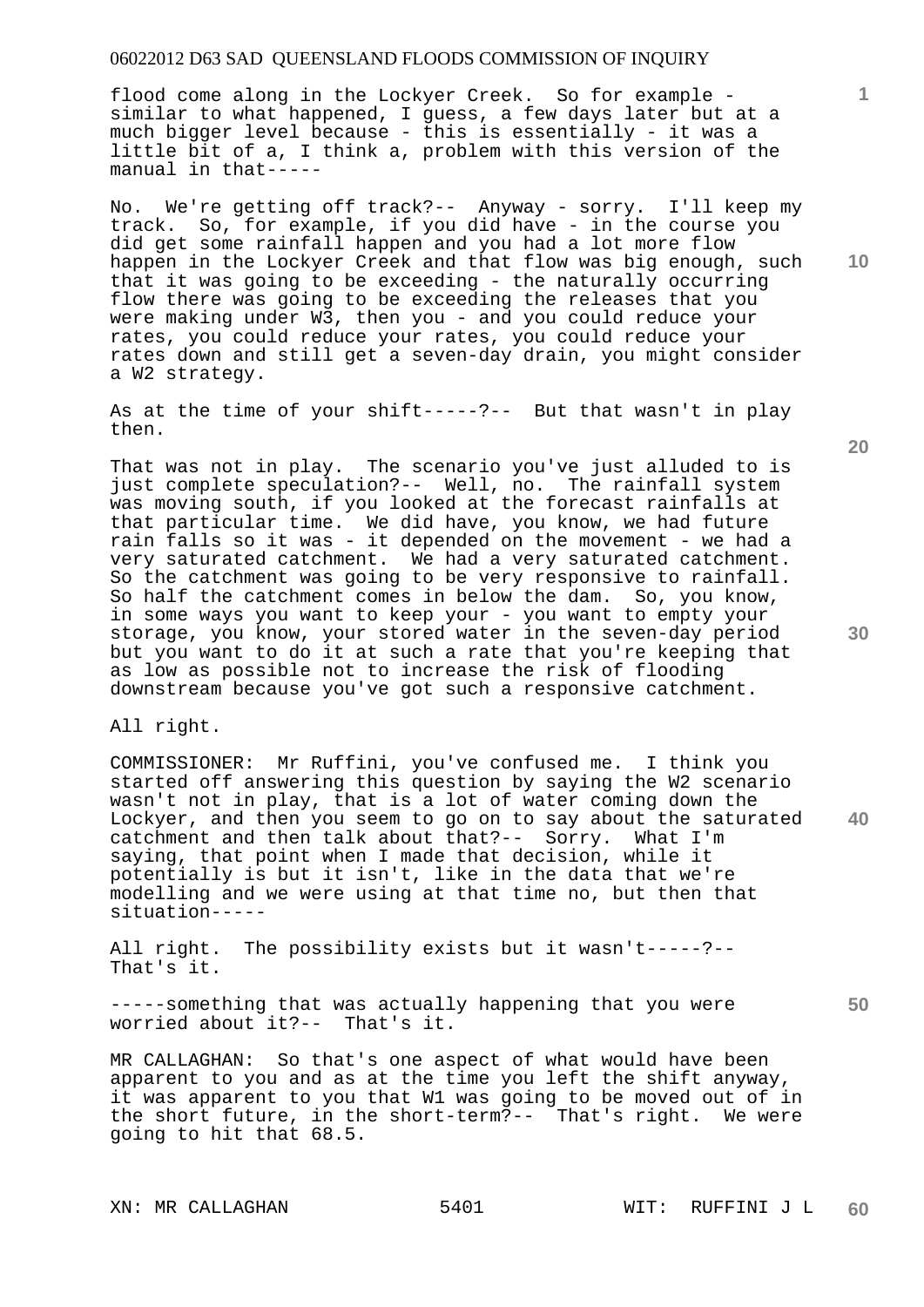| 06022012 D63 SAD QUEENSLAND FLOODS COMMISSION OF INQUIRY                                                                                                                                                                                                                                          |    |
|---------------------------------------------------------------------------------------------------------------------------------------------------------------------------------------------------------------------------------------------------------------------------------------------------|----|
| All right. Have you ever heard of the phrase a Ruffini-ism?--<br>No.                                                                                                                                                                                                                              | 1  |
| Never heard that?-- No.                                                                                                                                                                                                                                                                           |    |
| Your colleagues have never described anything that you might<br>say as a Ruffini-sm?-- Not in front of me.                                                                                                                                                                                        |    |
| No?-- I'm sure behind my back.                                                                                                                                                                                                                                                                    | 10 |
| You haven't even heard that in recent times?-- I did have a<br>call from a friend who sort of said, "How are you going?", and<br>he sort of mentioned the phrase "Ruffini-ism" and I said, "You<br>can't tell me anything".                                                                       |    |
| All right?-- So - yes, that was the only time I heard it. He<br>said, "I'd been quoted".                                                                                                                                                                                                          |    |
| Yes. And it was quoted in the context of a note made of the<br>meeting at 3.30 p.m. on the 9th?-- Mmm.                                                                                                                                                                                            | 20 |
| Which is Exhibit 23. I'm sure you've had your attention drawn<br>to this entry in the-----?-- It was-----                                                                                                                                                                                         |    |
| -----log?-- Yes. It was one of the ones when we - I gave my<br>original statement. We were asked what our recollections were<br>at that time.                                                                                                                                                     |    |
| You were and you confirmed that that entry corresponded with<br>your memory of the meeting; is that correct?-- I said I<br>didn't remember the details of what was spoken at that meeting<br>but, you know, basically the general thrust of it was probably<br>okay.                              | 30 |
| Specifically you said, "I can't recall the exact words spoken<br>at this meeting"?-- Yes.                                                                                                                                                                                                         |    |
| "The description provided is consistent with my recollection<br>of the meeting", do you agree with that?-- Yes.                                                                                                                                                                                   | 40 |
| And it's still consistent with your recollection of the<br>meeting?-- Well, consistent in terms of - as I said, I don't<br>remember the details of - sorry. I can read that but I don't<br>remember, you know, I don't remember, you know - I don't<br>remember the exact words that were said.   |    |
| Well, I'm sure you've had your attention drawn to the fact<br>that there is an entry there which says, "At this stage<br>operating at the top end of W1 and the bottom end of W2"?--<br>Correct. Yes.                                                                                             | 50 |
| And I'm sure you've got an explanation for why it could be,<br>given your state of mind when you left your shift, that that<br>entry could refer to W1 and W2, am I right?-- Well, the only<br>thing that I can think of is that, you know, in terms of that<br>people - because it really can't. |    |
| It really can't?-- Well, it can't be W2 but, you know, in                                                                                                                                                                                                                                         |    |
| 5402<br>XN: MR CALLAGHAN<br>WIT: RUFFINI J L                                                                                                                                                                                                                                                      | 60 |
|                                                                                                                                                                                                                                                                                                   |    |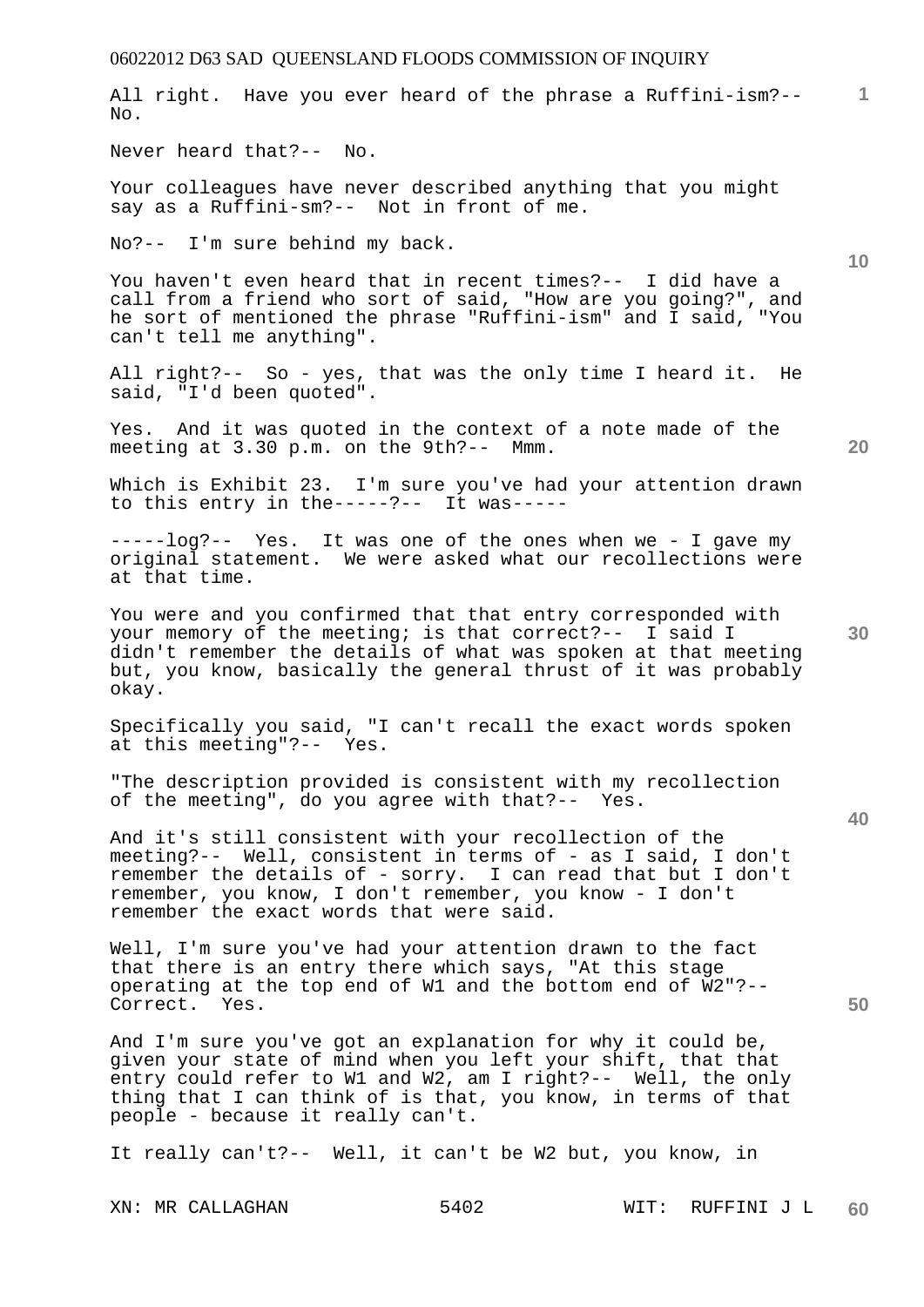terms of, you know - sorry. Referring to when I left, W2 wasn't in play. I've just come into the - I think at this stage I'm in off-shift. I hadn't, you know, I'm in off-shift and I've just come into this. Yes. Yes. I've just come into this to have a quick meeting with it. I probably haven't familiarised myself with all the stuff that's going on. So, yes. I mean, it's just inconsistent because at the bottom it's talking about, you know, 1,603,000 lower Brisbane which is obviously, you know, inner W3. I don't know. The W1 might refer to discharges, like I don't - I can't really say.

W1 might refer to discharges?-- Well, I think there's been a whole lot of misconception about - that, you know, just because you're at a high level strategy then you should be somewhere - you should be exceeding the maximum discharge that's in a - no. That's in one of these earlier ones. Look, I don't know.

Sorry, your point being there that the W strategy does not necessarily indicate anything about discharge rates; is that right?-- That's right.

Right?-- Well - sorry. As in that in isolation, without considering the other things.

No?-- Doesn't necessarily inform you where you are.

It's a really inefficient way of trying to describe what release rates are or might be?-- Sorry?

It doesn't convey anything. To say W1 by itself, to say "we're in W1" doesn't convey anything by itself about what the release rates might be except for the fact that there's a maximum of 1,900; is that right?-- That's right. I mean say that again? I think that's right.

You think that's right. I thought that was the point you were trying to make?-- The point I was trying to make-----

There's a misconception that we're all labouring under a misconception about what these strategies meant?-- What I'm saying, that just because the strategy has a maximum discharge rate stuck to it, stuck to it doesn't mean - you can't define a strategy necessarily by discharge.

Just so?-- Yes.

Yes?-- You've got to look at - because if your objective is keeping urban - minimising urban risk.

All right. No, you're straying from the point. You can't define a category by reference to discharge-----?-- Alone. define a category by reference to discharge-----?--

-----alone. And the opposite is also true. You can't define a discharge by reference to a strategy?-- You can't define a discharge-----

By using a term W1 or W2, it doesn't necessarily convey

**20** 

**10** 

**1**

**30** 

**50**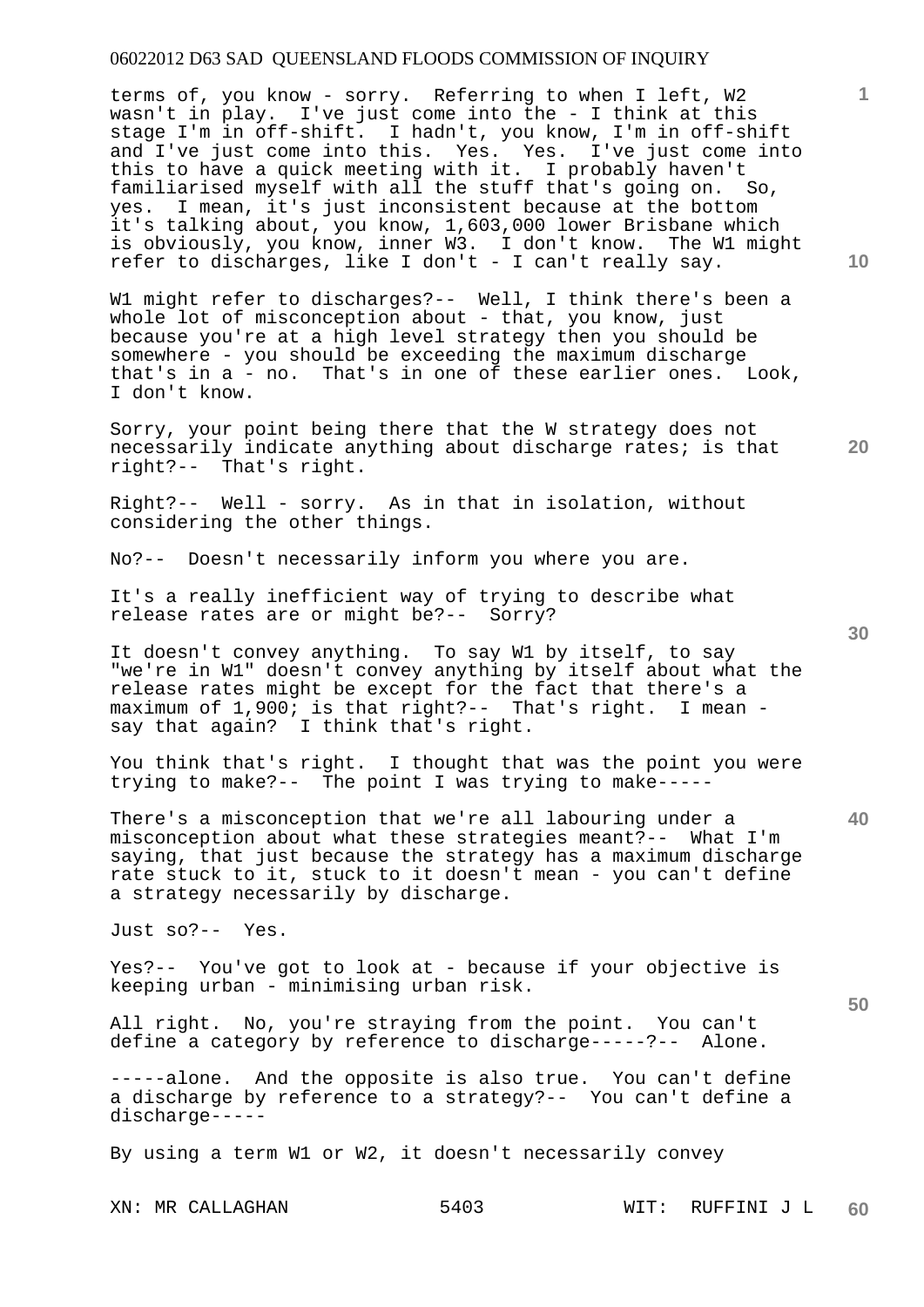anything about the rate of discharge; is that right?-- If W1 will give - W1 will give you an indication of a maximum limit.

Yes?-- That's about it. That's what I would say, you know, like if I said W1 then you'd say well, there's a maximum. You'd know that if you were ever over a certain rate - if you were over the 1,900 release then that would be a W1, is that what you mean? Yes.

**10**  Yes. So your explanation, if you have one, for the use of W1 and W2 in this entry is what?-- Well, look, I'm speculating. I don't know.

I thought you said a moment ago W1 might refer to discharges?-- Yes, but you've taken me through logic which doesn't seem to make sense to me.

That's right, isn't it, that wouldn't make any sense?-- Yes. I don't know. I mean, look, as I said, I don't recall the exact sort of thing but it doesn't-----

All right?-- It doesn't make sense. It just - you know, it doesn't make sense to me that.

All right?-- Given where I was, it was - I didn't write it. You know-----

There's two things. It doesn't make sense, you agree with that, if the manual was being applied correctly it doesn't make sense?-- No. It does make sense with the whole - it's inconsistent with the end part of it which says 1,603,000 in the lower end which was clearly managing to the, you know, the W3 objective.

All right. And the other point is that you did not - you are not - this is not a Ruffini-ism?-- Well, I have-----

They're not your words?-- Look, I have no recollection of writing it in.

Or saying it such that - mentioning it?-- I don't recall that.

All right.

**50**  COMMISSIONER: Could I just ask you why is 1,600 cumecs and 3,000 cumecs in the lower Brisbane inconsistent with W1?-- Because, you know, in W1 - because in 3,000 cumecs you really - at this point you're over 68.5 and you're really - 3,000 cumecs, you're really managing - you're starting - you're over 68.5 and you're managing towards that lower - you know, really that lower objective.

But that last sentence doesn't say anything about 68.5. It just says, "Reduced to contain the flow to 1,600 cumecs" that's within W1, isn't it?-- Yes, but there's no explicit consideration about that controlling any downstream flows in W1 containing them to any levels.

**20** 

**40**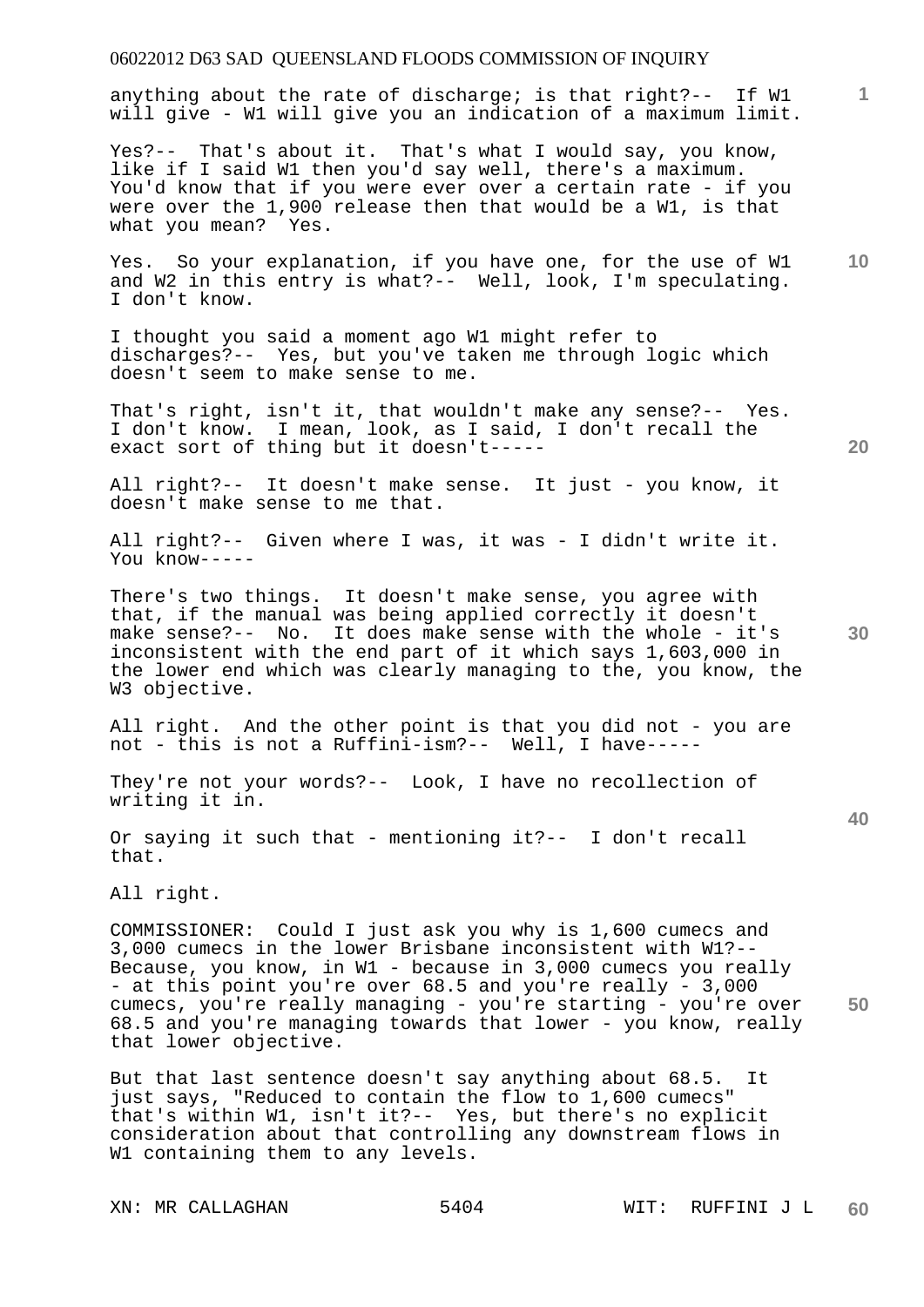Well, just tell me what it is about 1,600 cumecs in the mid Brisbane and 3,000 cumecs in the lower Brisbane that I can find in the guide to strategy 1 is not permissible?-- What I'm saying there to me, as a duty engineer, that's reflective of us talking about - talking about what's happening in Brisbane and is consistent, in terms of the situation reports preceding that, that are talking about the impacts in Brisbane.

All right. Thank you.

MR CALLAGHAN: That meeting was before you and technically due<br>on-shift; is that correct?-- Correct Yes on-shift; is that correct?-- Correct.

Did you stay around until your shift started?-- I don't recall. It's not my - I tried very much - you know, having been through the '99 event and made the mistake of not sleeping, in general I try to be pretty disciplined about when I wasn't on-shift, trying to get sleep.

Okay?-- Because it's a long period and you get tired if you don't do it.

All right?-- But can I say this: I don't know.

Okay. Can we move forward then to the 15th of January and I can - perhaps if we've got that exhibit open we can go to the entry at 11.30 a.m. There was a request by Mr Drury for a summary of the Operations Manual, and it's clear from that that Terry Malone was to prepare it; is that correct?-- If it's written there, I assume so.

And we have an Exhibit 1,050?-- So what time was that?

That entry was 11.30, the request from Mr Drury, but the email that I'm showing you is 1.02 p.m.?-- Okay. Now, I just need to check, have you got the duty roster so I can check when I was on and-----

Yes. We can?-- A copy, please.

I believe you were coming on at 7 p.m. on Saturday the 15th?-- At, sorry?

7 p.m.?-- Right. Yes.

You were coming on to duty then?-- Yes.

**50**  COMMISSIONER: Mr Malone was on duty this day, as far as I can see from my notes?-- Mr Malone was on duty and I was coming<br>on at 7 o'clock. Yes. on at 7 o'clock.

MR CALLAGHAN: That's right. At the change-over at least, or at sometime after you started your shift, did you become aware of the fact that Mr Malone was - or had prepared a summary for Mr Borrows purposes?-- I had no real recollection of that.

**1**

**20** 

**30** 

**40**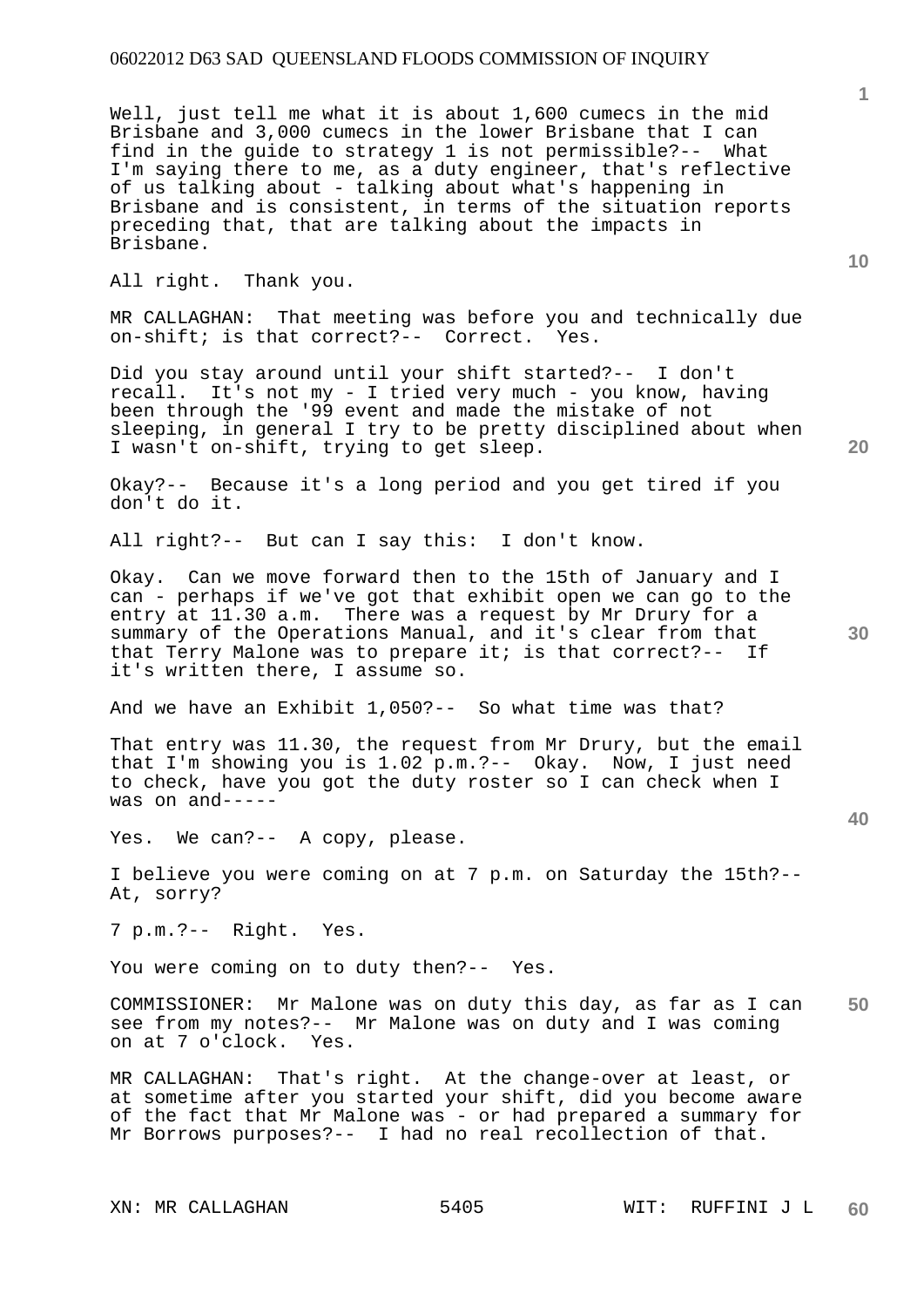Can we open the document. Do you have any recollection of seeing this document?-- Just scroll down, please.

Have you not been taken to this document in recent times by your own lawyers?-- No.

So looking at it now, do you recall seeing it back on the 15th of January?-- No. I have no recollection of really seeing it, going through it or-----

Or discussing it?-- When it was an email at 1, so I would have been asleep.

And that's why I asked you was there any conversation at the hand-over or whether subsequent to coming on-shift-----?-- Not that I can recall. I mean, in general there was a roundabout - I think around about that period with, you know, Seqwater had started to, you know, prepare a - I'm aware they had started to prepare a brief and things like that. You know, I was, you know, pretty busy with other stuff. You know, I had started with, you know, my role, in my, you know, normal role, my real role, I was managing the Hydrographic Support Centre of the Department which was out at Rocklea which got flooded.

All right. I understand you were busy?-- Yes.

Your shift started at 7 p.m. that evening we've agreed, 15th of January?-- Yes.

At least when you came on-shift, were you made aware of the need for a report to the Minister?-- I was made aware that I was - I knew there was something going on but I also was made aware, you know, I wasn't going to have an involvement in it.

Who made you aware of that?-- There was a meeting early on and, you know-----

**40**  Well, tell us about this meeting. Who was there?-- I just recall there was a meeting that went on quite early on in the piece.

In the Flood Operations Centre?-- No. It was like a little room off the side. There might have been a telly - telephone conference.

Right?-- I wasn't really scheduled to be in the meeting but like it kind of - like I got - I got kind of hooked into it and then they said, look, you know, this is a, you know - my role, which is just in terms of the Flood Operations staff, and this was a brief stuff that was an Seqwater thing and they didn't really need me involved and I was quite busy at the time. I just didn't have the time to do any of - any of be involved in anything extra other than, you know, the stuff I had to do for the Flood Operations.

**30** 

**50** 

**20** 

**10**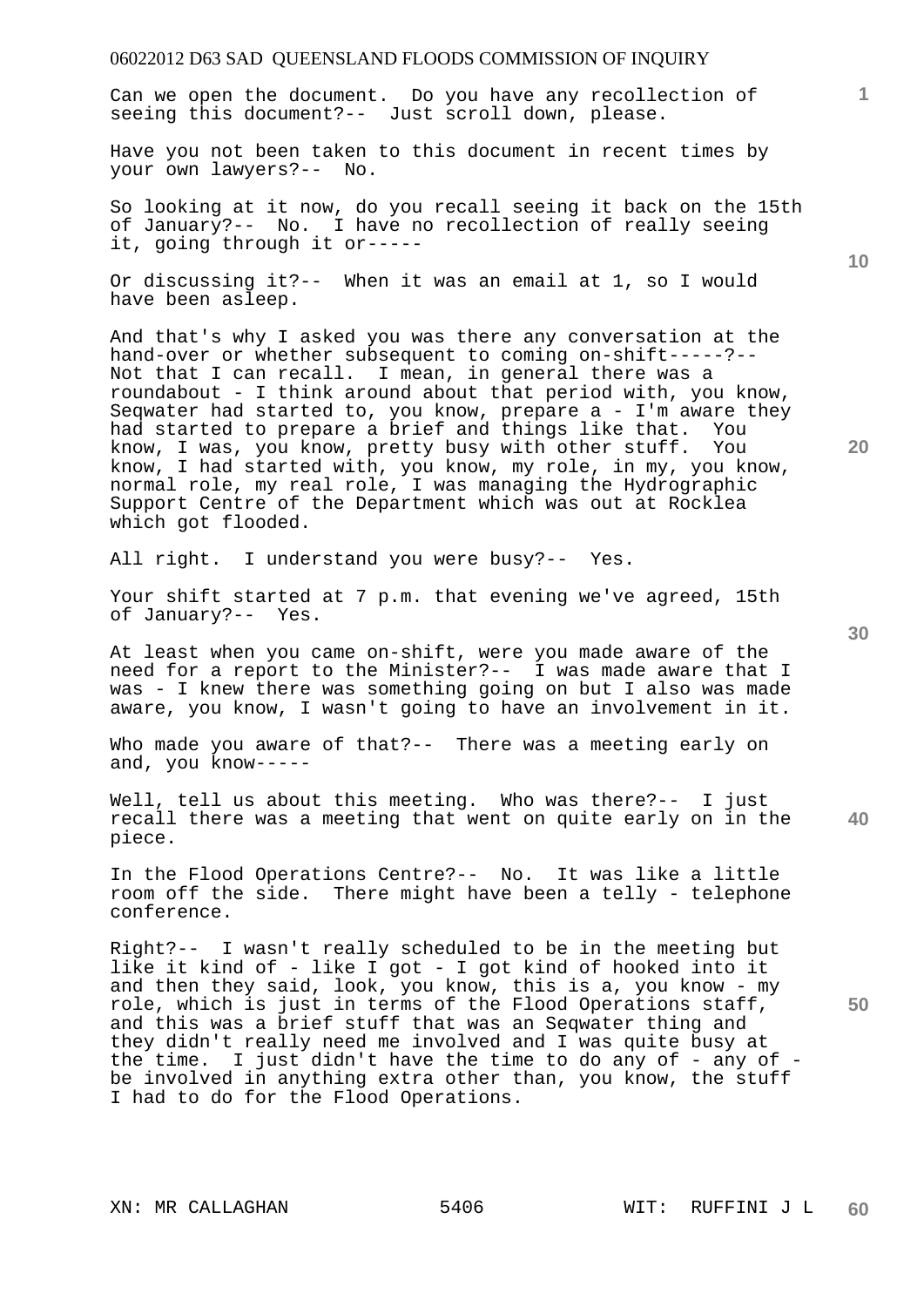Might that have been at 2 p.m. on the Sunday?-- I'm not what's that?

Saturday, I am sorry. Might that have been on Saturday the 15th, a phone hookup meeting?-- Am I - have you got - am I on shift then?

No, you started at 7. Might you have been there earlier?-- What time was that again?

Two?-- Possibly. There would have been - it was quite a small - there weren't - my recollection is there wasn't a lot of - I think Peter Burrows might have been there or Jim Price. It was sort of quite small.

You suggested it might have been a phone hookup and-----?-- Not like it was a room. As I recollect there were a couple of people there in a room and it could have been that, yeah.

There is an entry for 2 p.m. for a phone hookup to discuss a report for the Minister by close of business Sunday. You are not, I think, recorded as being present but you think you may have been in or around it?-- What I am saying is I think around about that time, in that while I was in, it was sort of like - you know, it was sort of saying, you know, this is a you know, they're going to do the bulk of the running in terms of the preparation and that.

Okay. And "they are going to do the bulk". "They" would be who?-- It's a SEQ Water thing.

Right?-- It's not anything to do with me.

Nothing to do with you but-----?-- Well as in, you know - as in they are not asking me to be involved in the drafting or bloody you know - sorry. Or, you know, given my other time constraints they are not going to put an extra burden on me to have to be engaged in that process.

Do you recall at least being involved in the checking of reports subsequently?-- No, I didn't - wasn't involved in the checking of that. I think I got cc'd in on a few things or, you know, to there but I didn't - I don't recall, you know, specifically being asked to do anything there and I certainly didn't do anything because I certainly didn't have the time to do it.

Alright. Still on the 15th can I show you Exhibit 1052. We will open that up. Do you see that's an exhibit called "Strategy Summary Document" - an e-mail filed on the Strategy Summary document and have you at least seen this document in recent times, the one with the bright yellow lines on it?-- In terms of preparing for this-----

Yes?-- -----I did review my e-mails and I saw that I was cc'd on this e-mail.

**20** 

**10** 

**40**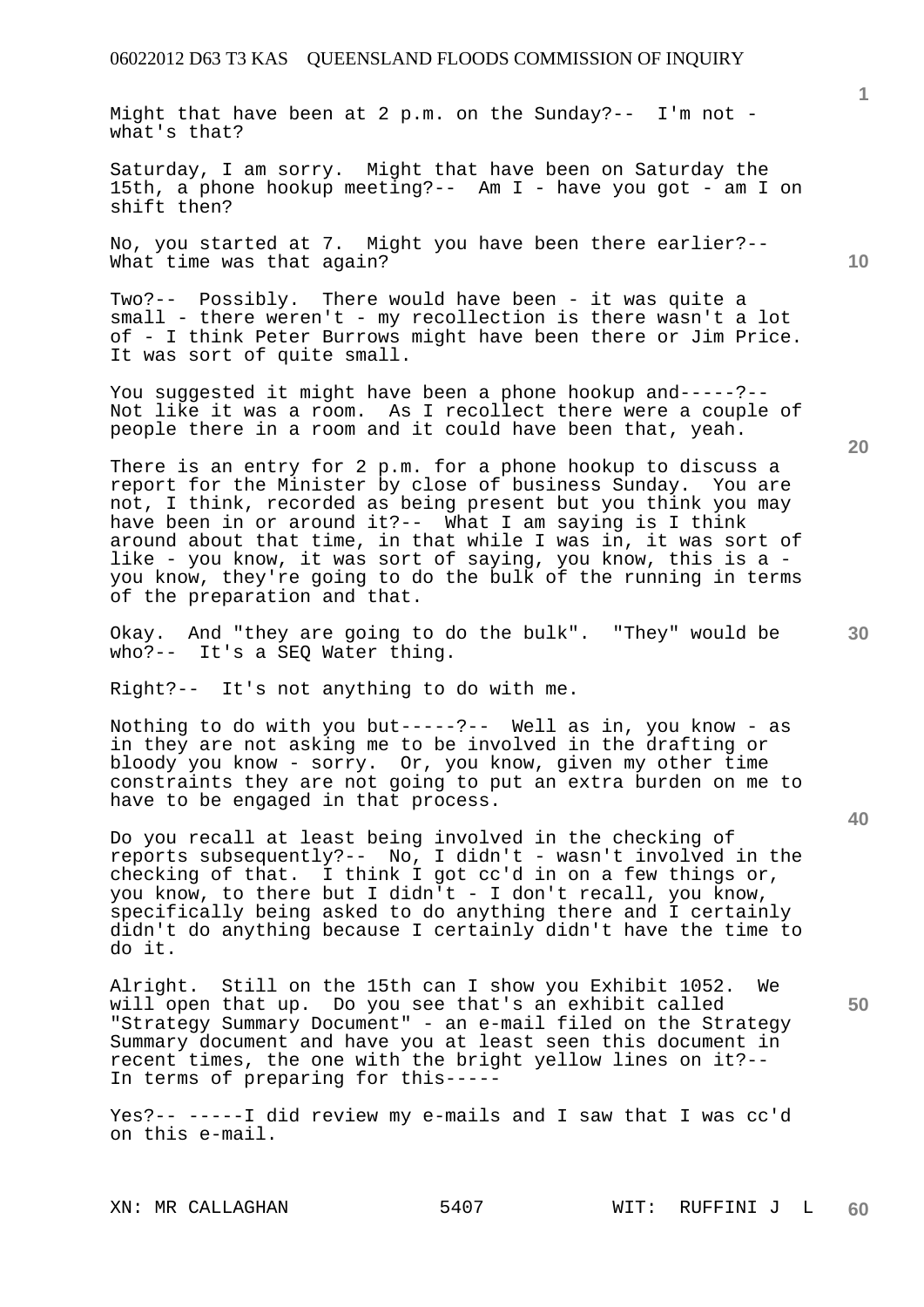Yes, well, this one that we are looking at now-----?-- I'm sorry, cc'd - I was in on the distribution list, sorry, yeah. But I wasn't involved in preparing it or vetting it or doing anything with it.

Do you recall even seeing it?-- It was in my e-mail box so, yeah, I guess. No, I - you know, so - look, it's in the e-mail box but - it's there, so I would have got it but I don't recall actively doing anything with it or having any discussions about it or seeing it, yeah. But I'm sure, you know - like, it was there, so I had to - I can't imagine I wouldn't have opened it up and at least glanced at it.

Do you not recall having a particular interest in this attachment?-- Not off the top of my head, no.

Even if not on the 15th, a couple of days later do you recall showing some interest in this attachment?-- As in?

**20**  Any interest?-- I would have to look at the e-mails and see you know, see - you know, I can't recall me doing anything with it. I may have - I don't know. I mean, I may have - no, not off the top of my head.

You were on duty from 7 a.m. to 7 p.m. on the 17th, I would suggest to you?-- Correct, yep. Sorry, I-----

Do you agree with that? The 17th?-- I will take your word for it, yep.

We will get it up, page 35 of Exhibit 24, and get you to agree. I am talking about the 17th of January from 7 a.m. till 7 p.m.?-- Yep.

Do you agree with that?-- 17th of January, yep.

Alright. Do you recall whether anyone else was on duty at that time?-- Not off the top of my head.

**40**  So you would have been the one accessing the duty engineer e-mail account at that stage; is that right?-- No, there was a fair few people in the room that had been actively starting to prepare things and so there was a fair bit of activity in there.

Can I show you an e-mail sent at 1.03 p.m. on the 17th?-- Yep.

From the duty engineer account to Rob Drury and Peter Allen at 1.03?-- Yep.

Attached to that e-mail was the strategy summary log in question?-- Yep.

Do you know anything about that?-- I don't recollect anything about that.

**10** 

**1**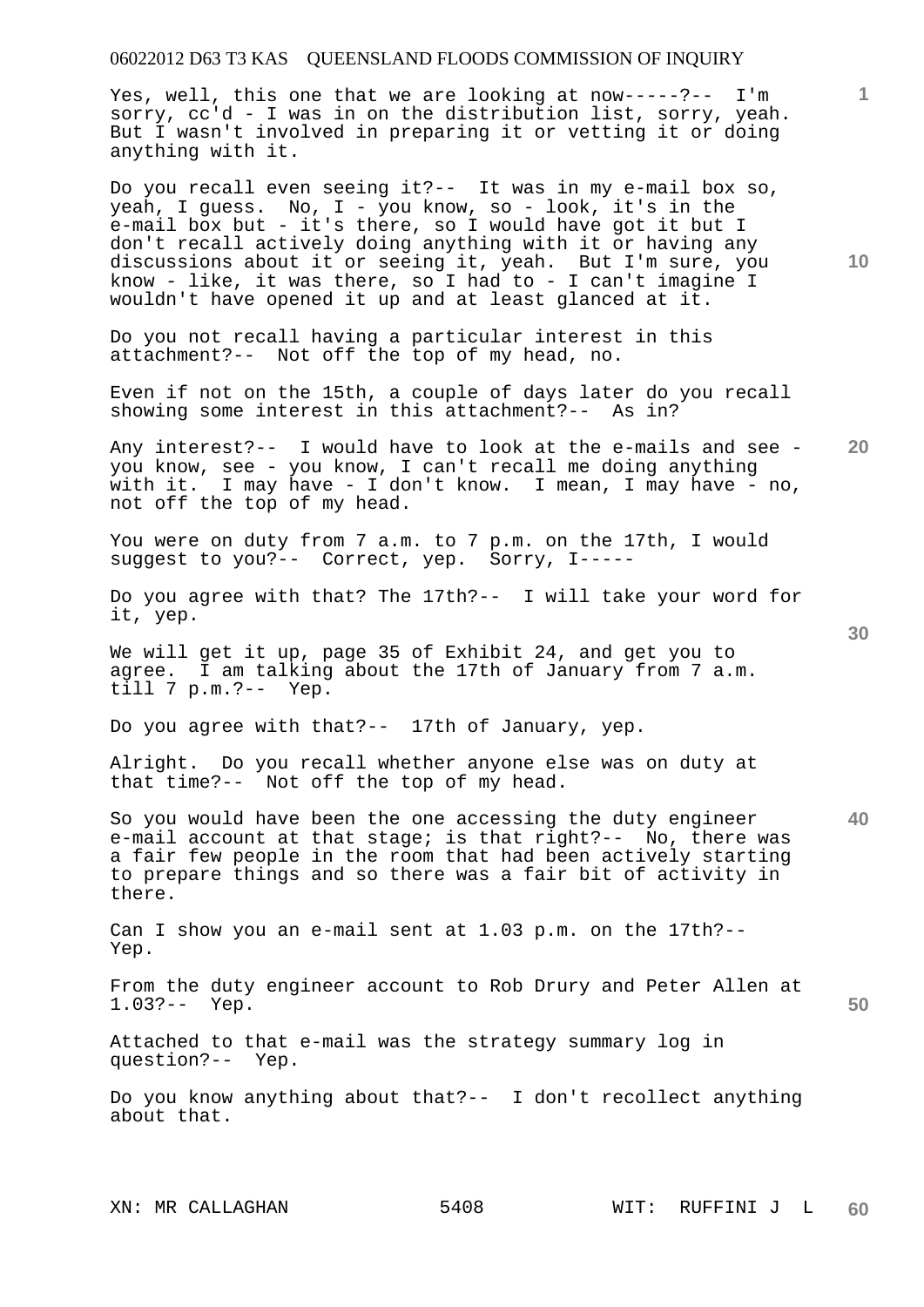You don't recall any need for Mr Drury or Mr Allen to see a copy of that summary?-- No. It would be only if somebody had asked or something or if someone had kind of said something. But, you know, I've got no - I don't have a recollection of sending this e-mail. I'm not saying I - you know, it's possible.

Alright. I want to show you another e-mail from that same date whilst you were still on shift, 6.06 p.m. I am sorry, I will tender that, the one which I have just shown you.

ADMITTED AND MARKED "EXHIBIT 1076"

MR CALLAGHAN: This is an e-mail at 6.06 p.m.-----?-- Yep.

**20**  -----in which this strategy summary was e-mailed to you?-- Right.

To your own DERM email account?-- Yes.

From the duty engineer account?-- Yep.

Does that refresh your memory?-- No. I mean, it's possible. I said it's possible but that's-----

**30**  You have no explanation as to why, at 6.06 p.m., on the 17th, when you were on shift, that very strategy summary is being e-mailed to you, to your own account?-- No. No, I don't.

No explanation?-- Like, I could have sent it. I could have sent that for my own information.

There are two options. Someone else sent it or you sent it?-- That's right. And both of those are possible.

Could you contrive any scenario in which someone else might have been sending it to you from that account while you were on shift?-- There are people in the room. I don't know who they were sending it. They might have been sending it to other people there but, you know, as I said, there was a lot of - there was a lot of activity going on at that stage, there were a lot of people in and out of the  $\sim$  ch flood room.

You have since looked at that document in some detail I take it?-- What document?

The strategy summary document?-- No.

The attachment?-- No.

Even in preparation for this hearing you haven't been taken through it?-- No.

Do you even know its significance?-- No.

**1**

**10** 

**40**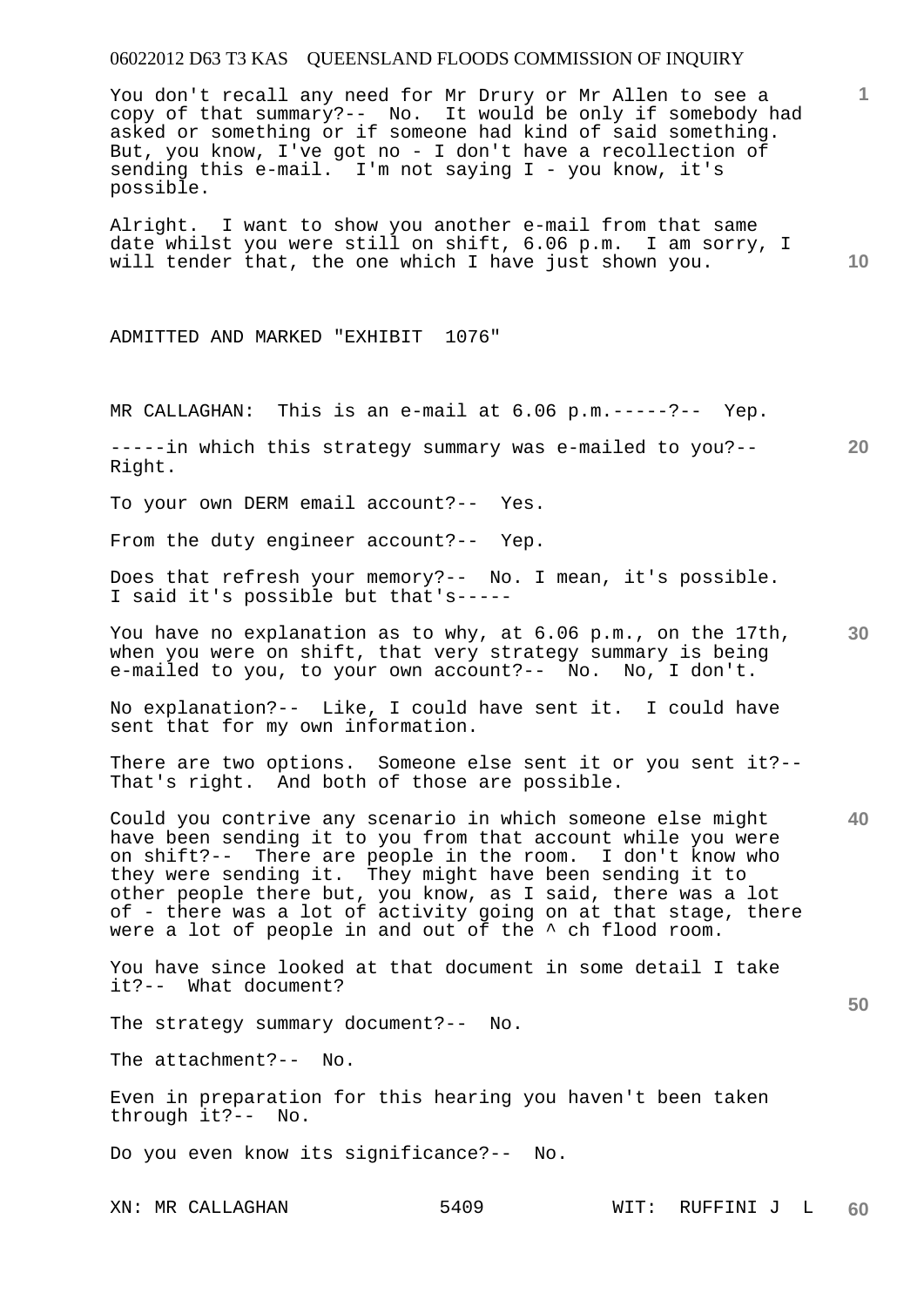The bright yellow lines and the annotations and the category column?-- I haven't - I haven't gone through it.

You are not even aware now that it contains descriptions as to when various strategies under the manual were engaged?-- Can I have a look. Oh, yeah. Alright.

But is this the first time you have seen that?-- No, I've - I did see it. As I said, it was e-mailed to me, so I've probably - I've probably seen it before. But as I say, I wasn't involved in its preparation, I wasn't - I wasn't involved in, you know, any detailed assessment of this.

Do you think you probably did see it at or around the time it was e-mailed to you?-- Possibly. You know, yes - I mean, I've opened it up and if it was me that sent it to me, then I've probably - you know, probably ask Peter, ask Rob if, you know, it was me that forwarded it or sent it on.

It's fairly obvious-----?-- But I - sorry.

Looking at the document, it's fairly obvious what it purports to record in terms of changes between strategy, is it not? The bright yellow lines are let's say a clue?-- Yeah, but I don't know who put this together, who prepared it and I haven't been through this in detail but I will take your word for it.

When was the first time you became aware that this document existed with bright yellow lines on it?-- I don't recall, you know, seeing this document. I wasn't involved in its preparation. So I don't have any, you know, direct recollection about when I first saw this document but, you know, it might have been around this time when it was emailed to me, if I have opened it up and looked at it, but yeah.

You would agree, wouldn't you, that it would take only a cursory glance at the document, from your point of view, if you looked at the entry for 9 p.m. - 9.04 p.m. on Sunday the 9th, which is highlighted with a bright yellow line, to know that, by your reckoning, that was mistaken. You would agree that's obvious?-- I will take your word for it, yeah.

MR MACSPORRAN: If it could be specified why it is that he would know it's mistaken. What's on the screen doesn't include the far columns I don't think.

MR CALLAGHAN: No, I think the bright yellow line is - and the time is-----

WITNESS: Look, all I can say is I haven't reviewed this document. You know, I wasn't asked to review it. I don't know the status of it, whether it's in preparation, who's looking at it or any of that sort of thing. So, you know, while that's there, I may or may not have forwarded it on to people but, you know, as I said, I didn't - I wasn't actively engaged in developing, or fixing up, or doing anything with

**1**

**10** 

**20** 

**40**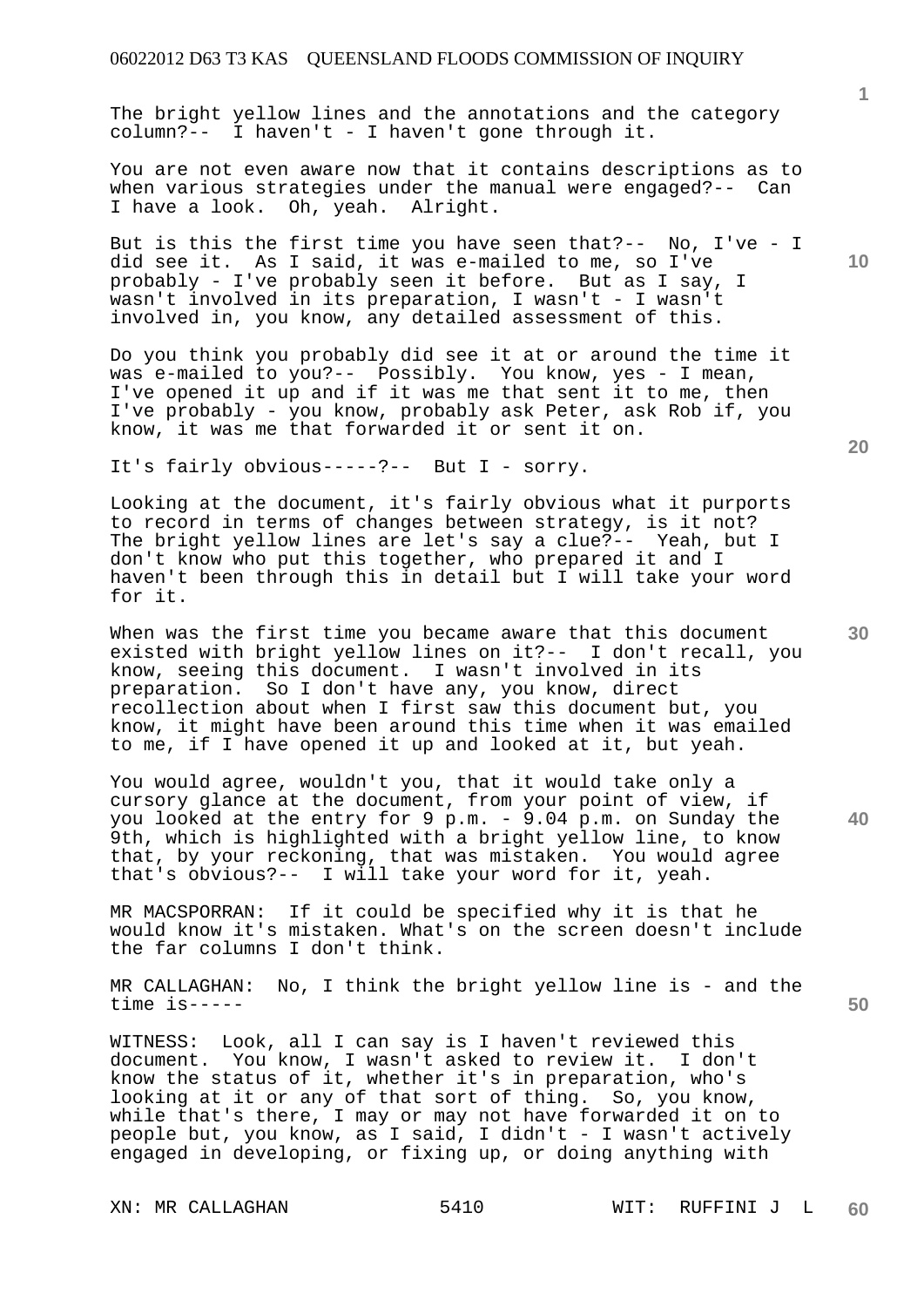this document.

I haven't suggested to that you were, Mr Ruffini. I am just asking you to agree that the effect of the document is obvious and so far as you must have known, the first time you saw that document, whenever it was, by reference for your state of mind, that entry must have been an error. Do you agree with that?-- Yes. That's the - sorry, the - yeah. The one you are talking about, yep.

I tender that.

**10** 

**20** 

**30** 

**40** 

**50** 

**1**

#### ADMITTED AND MARKED "EXHIBIT 1,077"

MR CALLAGHAN: It follows from your answers, I would suggest, that you don't recall discussing that document with anyone?-- Look, I don't recall at the time. I mean, as I said, if it was it would have been in a very cursory way because I wasn't, you know, directly involved in its preparation or what was the end use of that document. As I said, at that time I was very occupied with my other duties, so I wasn't really focussing on reviewing this sort of information and doing this sort of thing at that point in time.

You were aware as at the 15th, I think you have agreed, that there was a need for a report to be prepared but that was going to be a SEQ Water responsibility as far as you were concerned; is that right?-- That's right, yeah. I was aware they were, you know - exactly, you know, what it - you know, aware they were doing stuff and aware they were busily beavering away on doing something but in terms of the details and that, you know, I don't think I had a real of lot of detailed information there - detailed knowledge of what was the content and stuff like that.

I will show you Exhibit 1,053?-- Yeah.

This was an e-mail to you and others sent by Mr Tibaldi?-- Mmm.

Attaching a draft of the report for your comments?-- Yep.

Do you recall receiving that?-- I see it's in my e-mail but I have no recollection of doing anything with it, adding any comments to it.

Look, I would suggest to you that between that first draft, 9.10 p.m. on the 15th and the end of the 16th of January, there were four drafts of that report sent to the duty engineer account in Exhibits 1,065, 1,067, 1,069, 1,070. I can show you all of those but the question is whether you saw or at any stage discussed - start with that. Did you ever see a draft of the report to the Minister?-- No.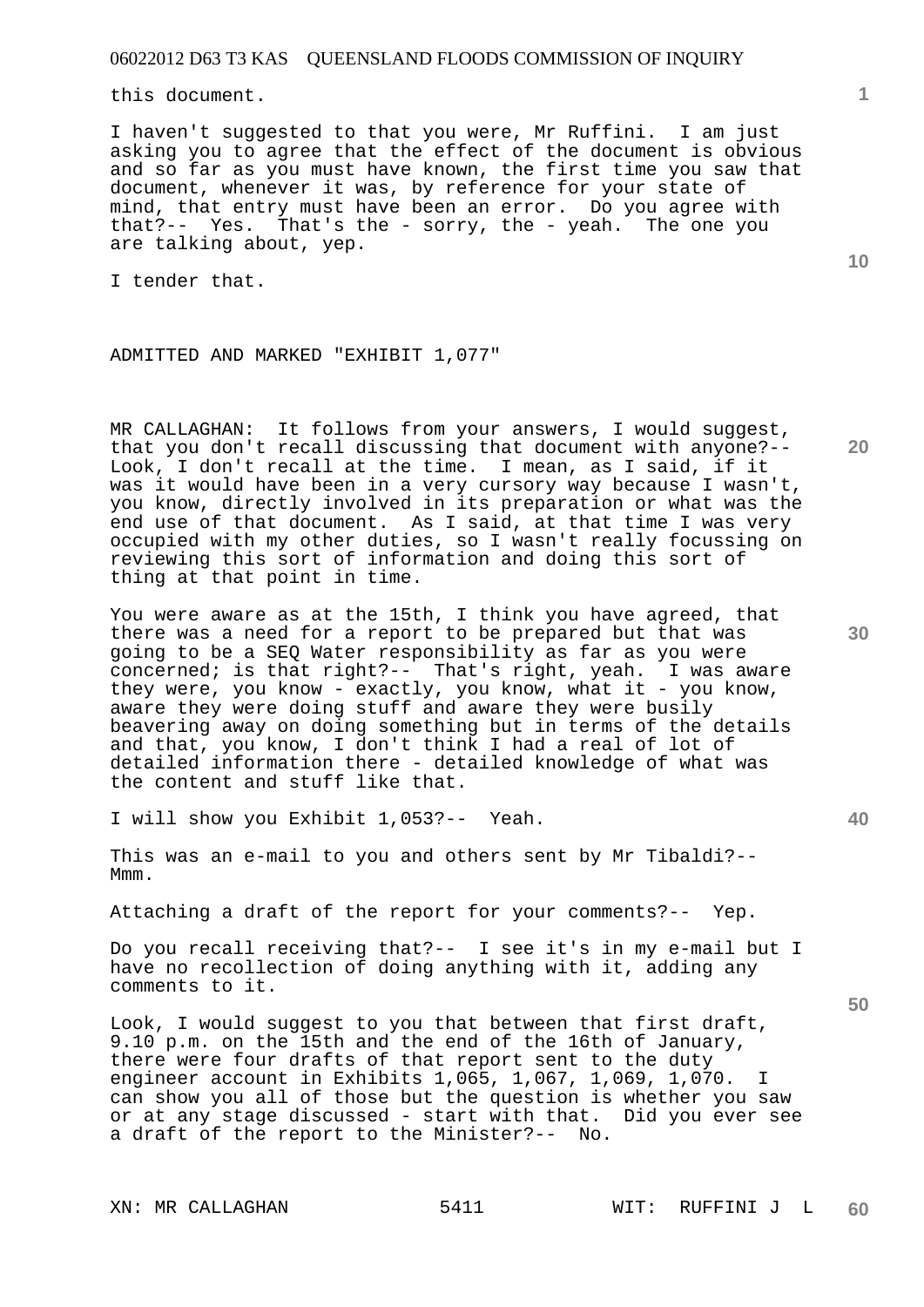Have you ever seen a draft of the report to the Minister?-- I have as a part of preparing for this.

Yes?-- I have gone through the duty engineer accounts and I saw that there were some thing's in there.

As at January of 2011 do you say that you did not see at any stage, any stage in its preparation or even after it was completed, the report that was prepared for Minister Robertson?-- I don't recall seeing anything, I don't recall - I have no recollection of being involved in it. As I said, I had a few of these e-mails but I don't - you know, I don't - I don't recall directly - you know, I wasn't directly involved.

What about discussions with Mr Tibaldi or any of the others with Mr Malone or Mr Ayre, about its accuracy or what it was being used for, or any discussions at all at or around this time, 15th, 16th, 17th of January, about the report?-- No.

Nothing at all?-- Not that I can recall.

COMMISSIONER: Mr Ruffini, if a colleague sends you a document for comment, you will open it, won't you?-- Well, in the context of the timing of what that was, it's at the end of the event, you know, we were pretty buggered, I've got a whole lot of - you know, I am under pressure to get the gauging stations that had been destroyed in the flood back in operation, I have got a site that's been under water and, you know, fairly destroyed. So I am under pressure to get that, you know, up and running, cleaned out, get the spare parts moving out and getting the network up and operating. So at this particular point in time I have got a whole lot of other pressing things. So while, you know, in the context of this this might be important for SEQ Water, my mind and my tensions are actually - you know, were getting all this pressure that - you know, the wet season's still on, get the gauging stations out and running and we've got to get the spare parts, we've got to get those stations up and running. So it means I've got to get the site up at Rocklea, up and operating and that gear out. So a lot of energy and focus at that time is, you know, poured into that task. Now, I know you say, "Oh, it's a little slack. A colleague sends you a document," but like, you know, I am exhausted, I've been working for over a month and, you know, we have got to get that - I am under pressure to get that other stuff done.

Alright, I do see the context?-- so, you know, you got to see everything.

This other context is the context of the brief and to the Minister which is no light thing either, is it?-- Quite frankly, you know, during the event people are asking us to produce stuff and do that when you have still got full dams and things like that, just put a real lot of undue pressure on the team to do things that you knew there were going to be bloody errors in. So, you know, this craziness about that which is why, you know, in my statement I said, "Look, for God sakes in future let's have some proforma staff. Let's have,

**20** 

**30** 

**40** 

**50** 

**10**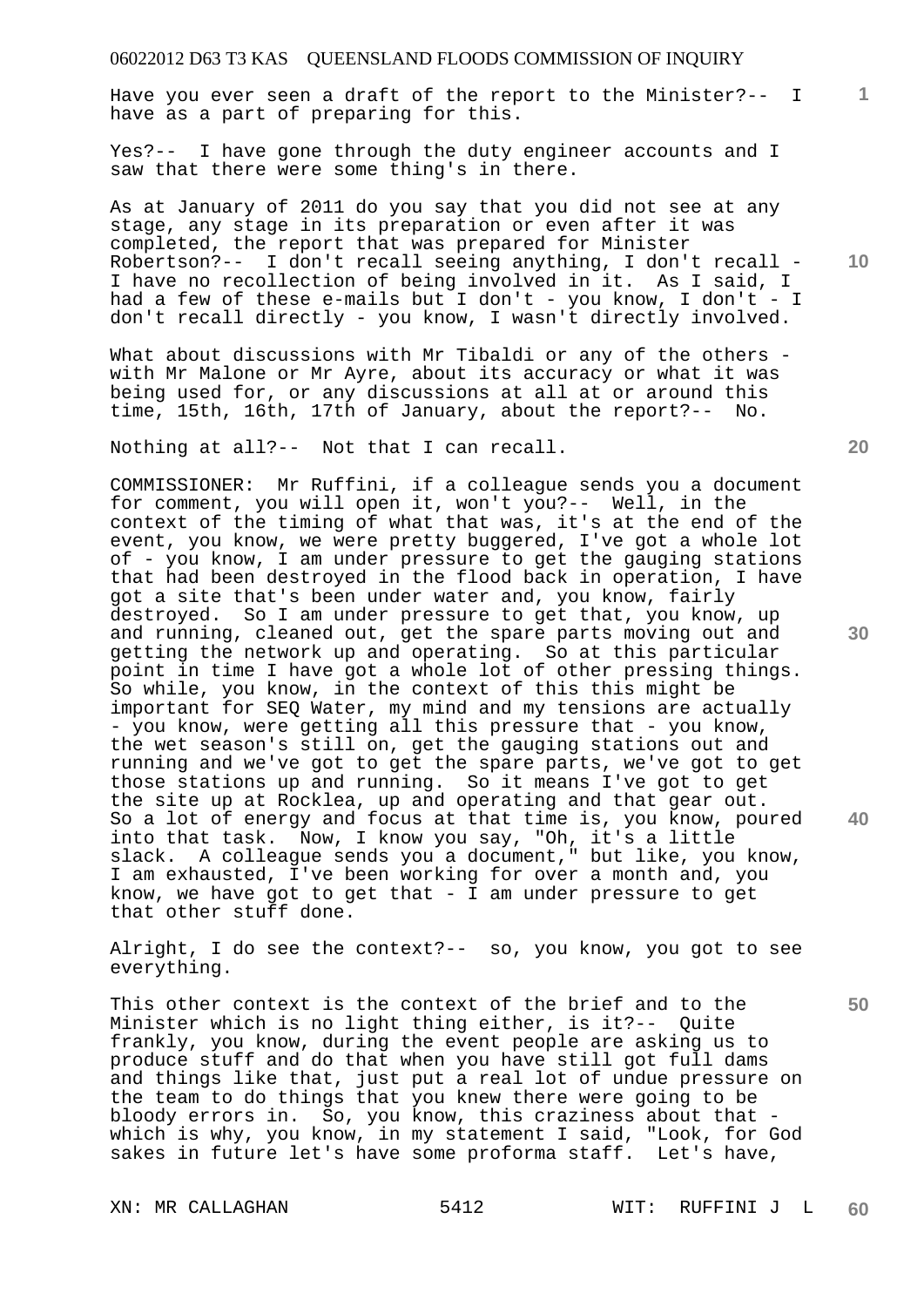you know, briefings so people" - you know, before that. So they have training, they understand what we put in it so that we don't have this crazy situation where you get people who have been flogged for over two months are asked at short notice to do stuff when you know there is going to be bloody mistakes in it.

Alright, but I don't think you have really addressed my question which is the context in which you are being sent this document four times is a pending briefing to the Minister. Is that something that is not really of any moment to you or is it an important thing?-- As I said, you know, very early on in the piece I was told, "You got these other things to look after. It's not really your baby." So I didn't put a lot of energy into it. That's why.

Right. Thank you.

**20**  MR CALLAGHAN: Let's move then to another report and that is the March report. We understand that it was prepared by - or that Parts 2 and 10 in particular were prepared by Mr Tibaldi; is that correct?-- Sorry?

The March report?-- Yeah.

The executive summary, Part 2, Part 10, that's all prepared by Mr Tibaldi?-- That's the - sorry, Part 2 is the-----

Part 2 is the flood event summary?-- Yes.

Part 10 is the management strategies and manual compliance?-- Yeah, I think so, yep. That would be right, yep.

You have previously indicated in Exhibit 43, page 45, that you went through the main body of that report?-- Yep.

And you went through the compliance with the manual part pretty well; is that right?-- That's right, yep.

**40**  And you endorsed the manual compliance section of the report as being accurate?-- Yes.

Do you have any reason now to think that it's not accurate or that it may not be accurate?-- No.

Do you agree that the report purports to be, in section 10 at least, and elsewhere, a record of what actually happened at the time of the January flood event?-- Yes.

**50**  It purports to record strategies which were actually engaged for the purposes of operating the dam at that time?-- Yes.

You understood the manner in which Mr Tibaldi was writing the report and that is to say he was going back, looking at the data and working out what the strategies must have been?-- Working out what the strategies must have been?

**1**

**10**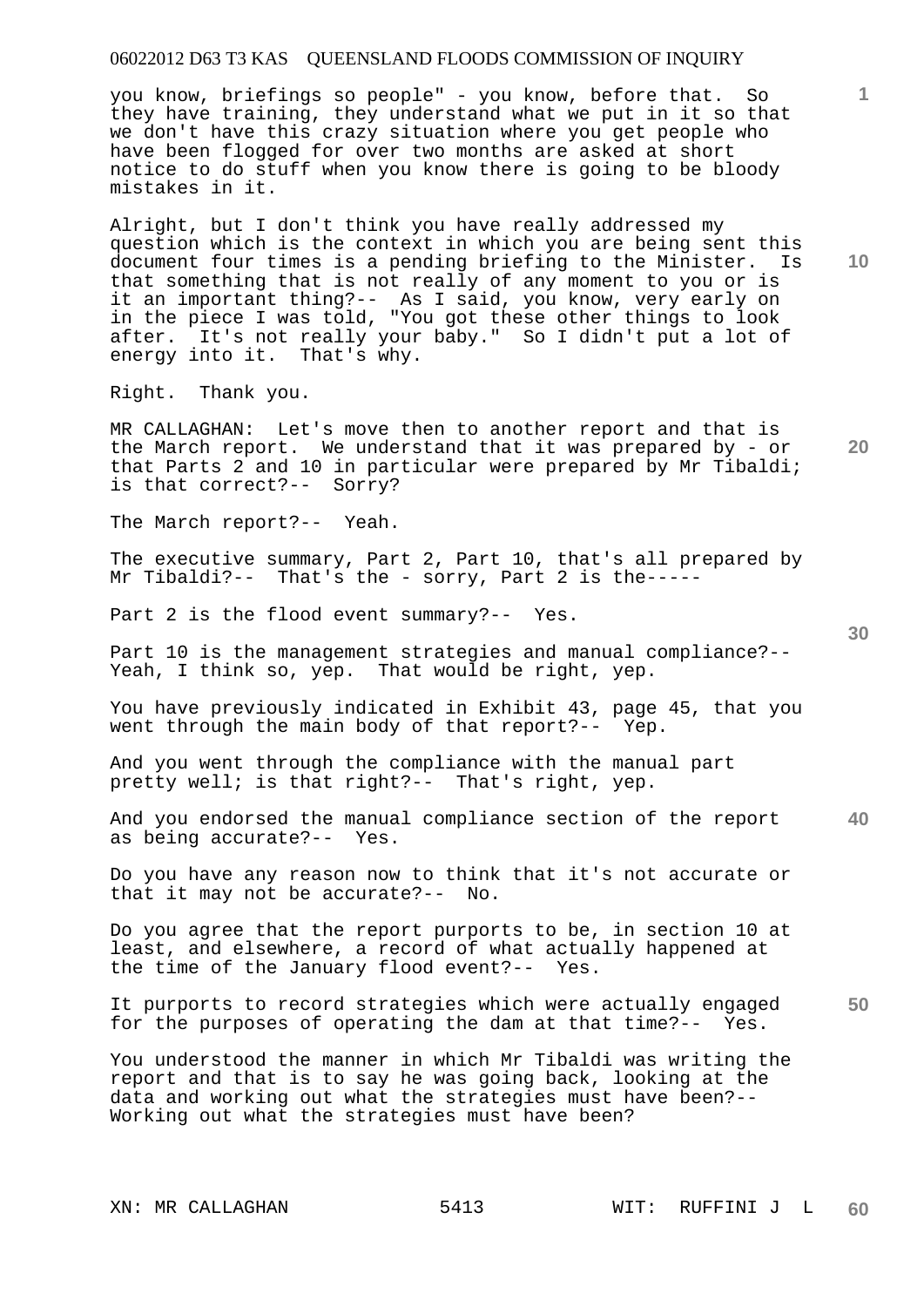Yes?-- I am thinking what he did was - what he did was saying that, "Here's what happened. Now, what strategy does that match up with?" You know, "Is this what we are doing?" Is that what you are saying?

Well, you tell me how you understand Mr Tibaldi was writing a report? I mean, just to go back, he obviously wasn't there for the whole period?-- Yeah. What John told us os he said, "Look, I'm going to go back to scratch and get all the information that was around. I am going to assemble it all in this there," because he was taking the job quite seriously about saying, "I want to be clear about saying what strategy we are in." So he went through and he sort of - and he got all the information together, put it into the summary spreadsheet and then using that information, he processed it to say, "Does this match up with" - "This matches up with this strategy."

Yeah, did it match up with the strategy, not did it match up with your recollections as to which strategies were engaged. He didn't ask you that?-- He asked us to confirm whether we thought what - he did that independently and then he came to us and said, "Does this match up with" - "Here's the information I have got. Here's what I think I've done. Here's what I think it is." And he asked us to go away and see if we - if that I guess matched our recollection and whether we agreed with that or not.

What did you say in response to the query as to whether or not it matched your recollection?-- When I reviewed it I thought what he had written was accurate.

Did you say, "Yes, that matches my recollection."?-- Did I say, "That matches my recollection"?

Yeah. That was the question he asked you?-- Well, yeah, I would think - did I - yes, I think that - well, obviously, yeah, I would have said that, yeah.

So you told him, "Yes, that does match my independent recollection"?-- That matches my recollection, yeah.

So it wasn't the case that you looked at it and came up with what your recollections were?-- No. Well, I don't remember at the time as to - like, if he didn't remember - are you saying, okay, if we didn't remember at the time exactly what we were doing. So, yeah, so you are saying - let me get this right. You are saying are we-----

**50**  I am not really saying anything. You are telling the story. As I understand it, the story so far - or this part of it?-- Yeah.

Is that Mr Tibaldi asked you whether this matched your recollection and-----?-- Words to that effect, yeah. He just asked us to confirm the accuracy of what he had written and as I said, I looked at the material, I looked at, you know, the spreadsheets that I had been using and things like that and

**10** 

**1**

**20** 

**40**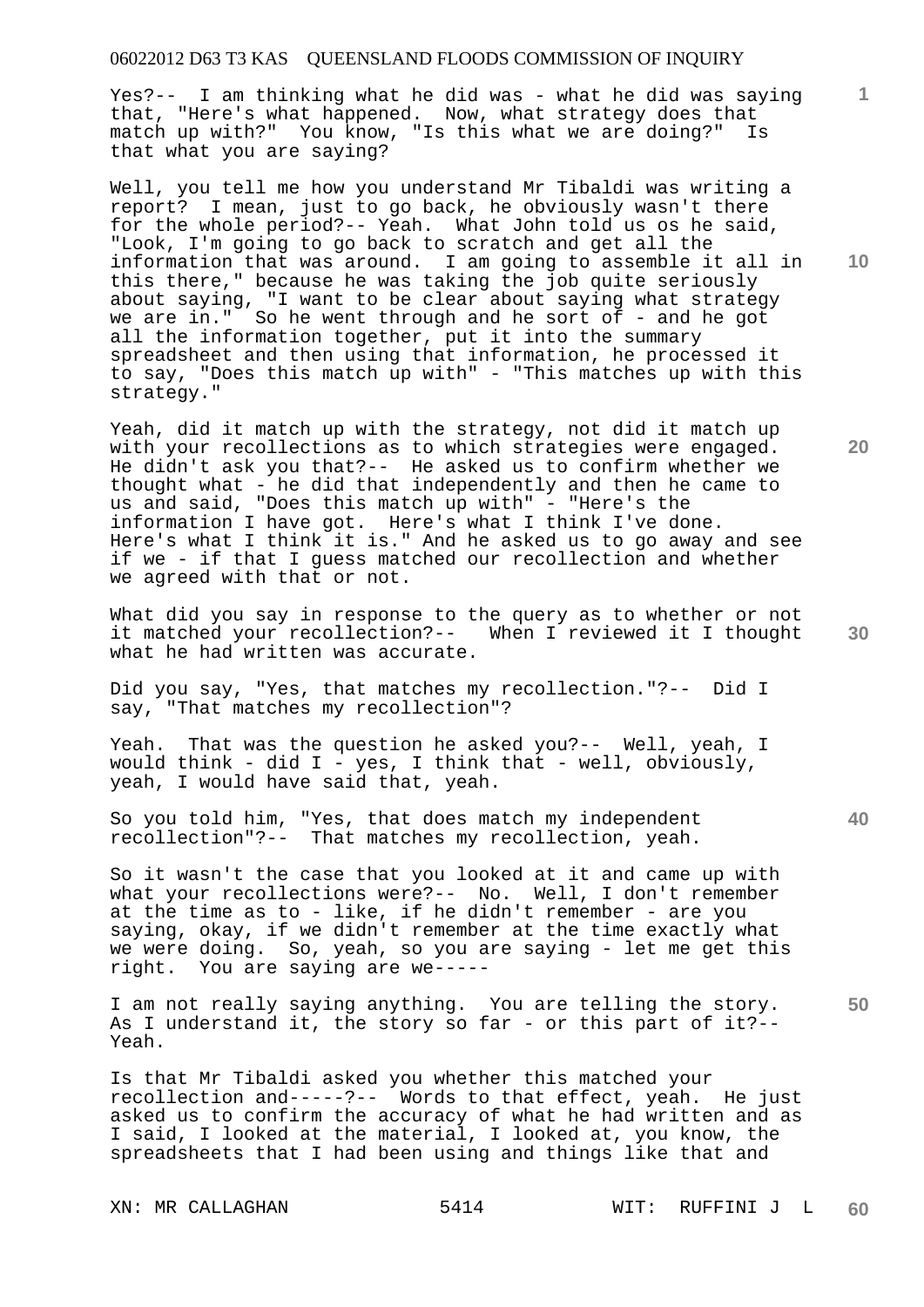said, "Yeah, that matches my" - you know, jogging my memory.

Yes?-- You know, the contemporaneous material that I had. I said, "Yep, that's looks reasonable. That looks"-----

And which contemporaneous material was that?-- The spreadsheets and the situation reports and the stuff we sent off to BOM and that sort of stuff.

**10**  The Flood Event Log?-- The Flood Event Log was in the report, to look at, yeah.

Did you look at that to confirm that it matched your recollection of what was in place, which strategy was in place at the time?-- I would have, I would have, but, you know, there wasn't a lot in the Flood Event Log. It wasn't recorded in there.

It was in one place. At 3.30 p.m. on the Sunday there was reference to W1 and W2. You agree with that? I have taken you to that this morning?-- Well, there was some reference of the W1 and W2 but-----

And that doesn't accord with anything that is in the March report, does it?-- Well, that was - the interpretation of that was, you know, not correct.

Did you point that out to Mr Tibaldi?-- I don't recall.

What about the situation report at 5.58 p.m. on the Saturday? That has a reference to moving towards W2?-- I don't recall what I said about that bit, no.

You said a moment ago that Mr Tibaldi I think said to you something to the effect that he wanted to be clear about the strategies which were engaged; is that correct?-- Yeah.

Did he say why he wanted to be so clear about it?-- He wanted to be accurate I believe.

Did he say why it was so important for it to be accurate?-- Not to me. It was just part of our reporting process, yeah.

Is it always part of the reporting process to go through an event hour by hour and record which strategies were engaged at which time?-- I think this one - because of the - you know, the high profile of this there was a lot more in it. There was a lot more detail in this than any previous other report. Like, a lot of other reports were a lot more, you know, compact.

How long have you been involved in the preparation of reports even if you didn't prepare them yourself, checking them and-----?-- You know, every event since 1996 I guess.

**1**

**30** 

**20** 

**40**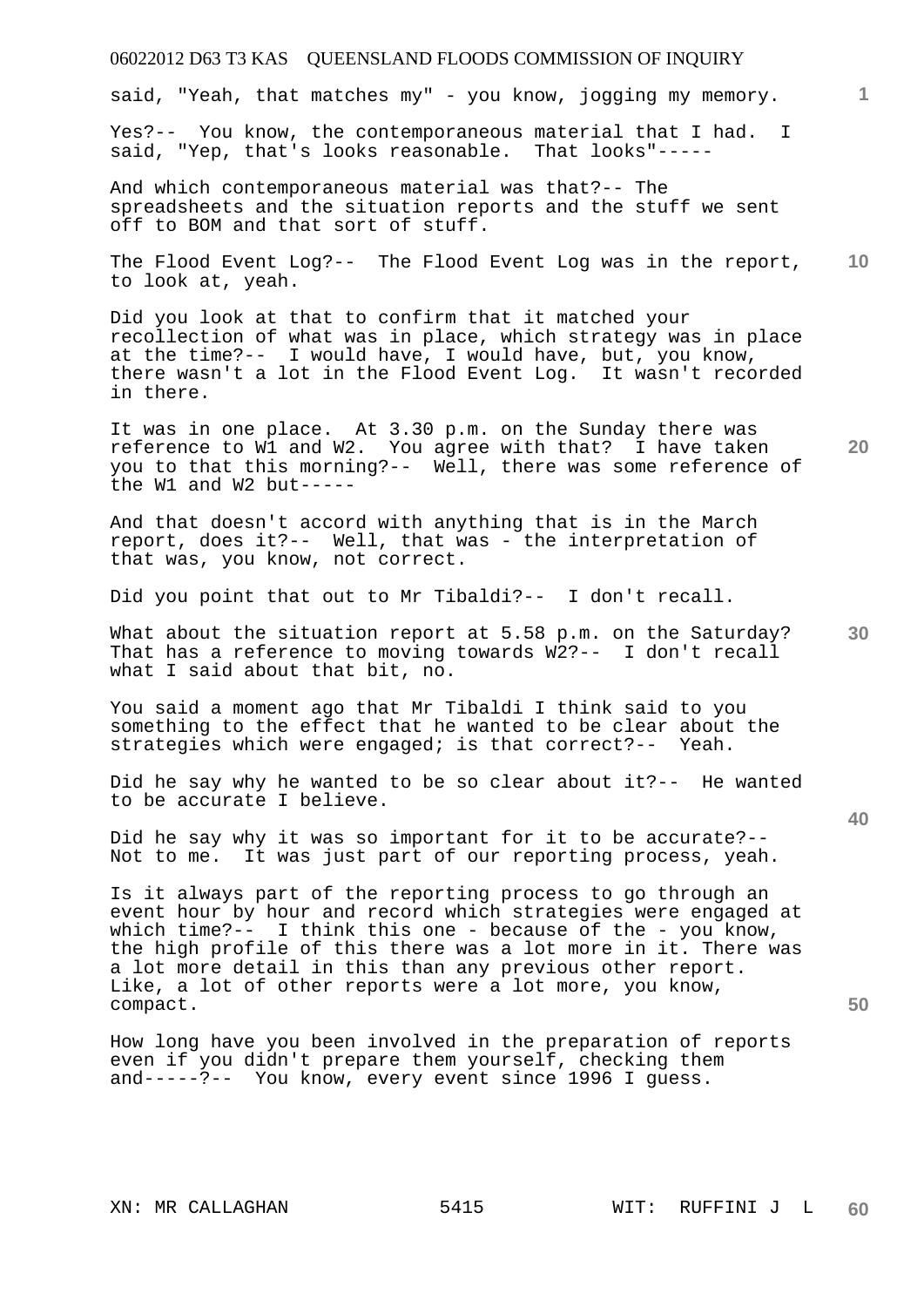Okay. And was it the case that it was known amongst the four of you that this event was going to be examined like no other?-- We were very keen to make sure that we accurately recorded the event.

Well, you were keen to - it was clear that Mr Tibaldi was going to be going through the event hour by hour to determine which strategy was in place at which time; is that right?--Yeah, I guess.

And certainly if you didn't know that before he was doing it, it was apparent to you when you saw the draft?-- Yes. I think they had their own internal people, because I guess the change with this one too. It's like previous - under previous versions of the manual, the report was the report of the senior duty engineer controlling the event. The change that happened in this version of the manual was that the report became Seqwater's report as opposed to the senior duty engineer controlling the event. Up until that time, all previous events that I'd been involved - up until the change in this manual, all those other events that I was involved in, it was the senior duty engineer when I had - controlling the event when I had the role that was the primary author of this. So in this case there was this other layer of stuff that went on, which was that, you know, as it's an Seqwater report, which is somewhat different.

COMMISSIONER: Can I just ask you, in the October 2011 flood event, who was the senior duty engineer that would have been in charge of that report?-- Rob.

Ayre?-- Mmm.

MR CALLAGHAN: Did you have any discussions with Mr Tibaldi about particular difficulties that he was having in working out which strategy was applicable and when?-- No. As I said, during that whole period of time, my - I just didn't have a lot of time to put into it. Like, I didn't put - I had nowhere - because I-----

You can probably answer my question directly: did you have any discussions with Mr Tibaldi about it - about difficulties that he was having? Did he raise with you problems that he was having in the course of preparing it?-- He may - well, I don't recall him bringing up any. It was more along the lines he just wanted to go away and just make sure it all - he had it, you know, to a reasonable mature level before, you know, I guess I got engaged in it. But he didn't - no, he didn't - I don't recall directly having conversations that he had any difficulties or things like that. He was just going through this data - you know, data compilation exercise.

You don't recall any discussion with him about certain difficulties he was having with the concept of W2?-- I recall there was a bit of - I think he was mainly talking through that with Rob, as the senior duty flood engineer in terms of - Rob Ayre.

XN: MR CALLAGHAN 5416 WIT: RUFFINI J L

**1**

**20** 

**40**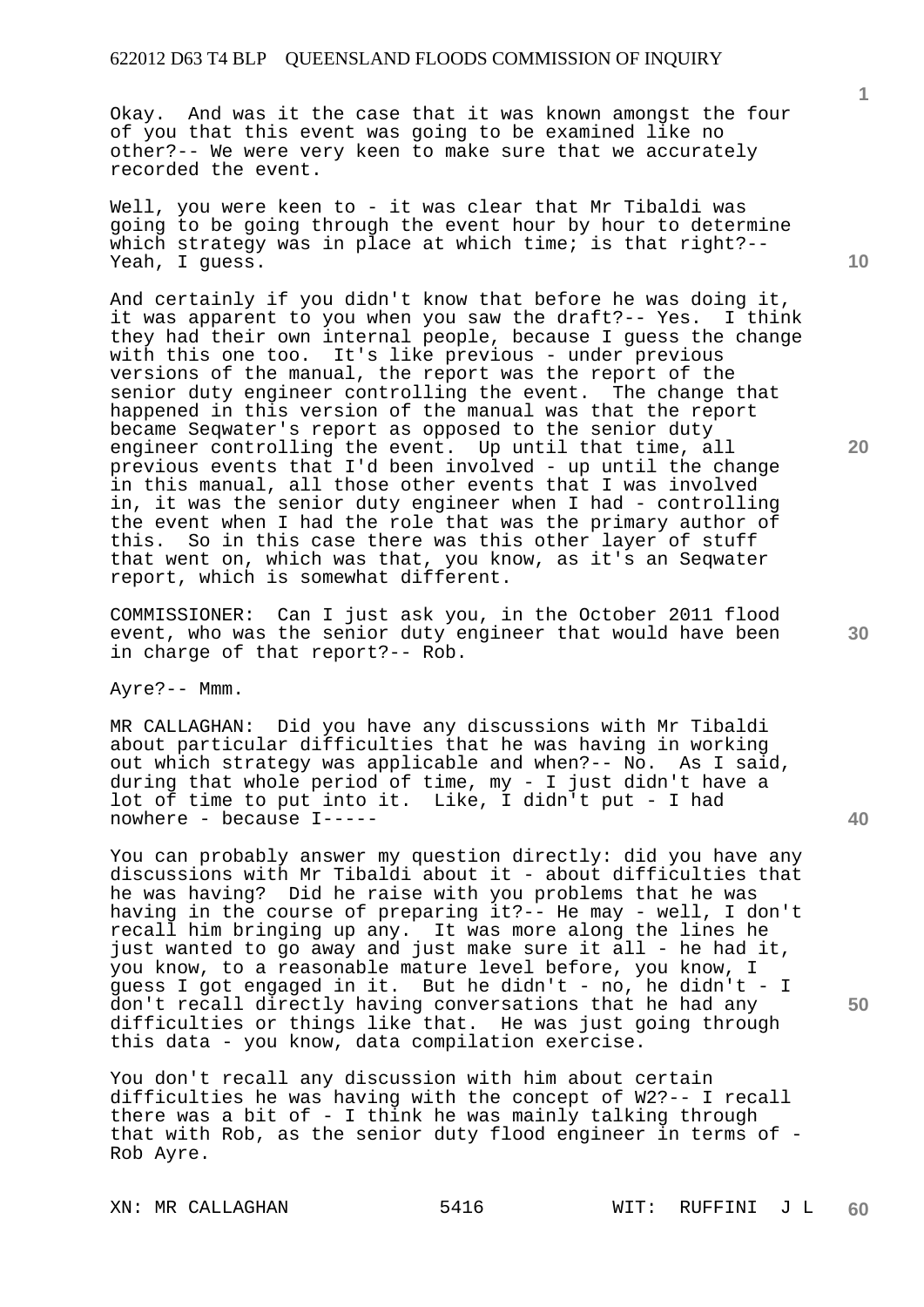You were aware of those conversations taking place?-- I was aware there was some background stuff going on in terms of some of those discussions, but I wasn't engaged in them actively, no.

What were you aware of then?-- I just knew that they were talking, you know, there were things they were talking about in that space.

How did you know that? You must have been in communication with them?-- Just, you know, they were - you know, when I was in, they'd just - you know, overheard things in the flood room, that's all.

So you would have overheard some of the concerns which were being discussed about W2?-- No, I'd just, you know, I'd just have this recollection that there was, you know, some, you know - you know, the issues, and I think it goes back to the creation of the manual, that this version was - had issues in that space about, you know, the - that inconsistency, yeah. There was an inconsistency in transition.

So far as you were concerned though-----?-- Yes.

-----it was always clear to you that the transition was going to be from 1 to 3, was it not?-- That's right. That's because I had the clarity in terms of, you know, I think the better specification that existed in the old manuals, where, you know, I think the mistake in this was writing this up as a transition strategy, when it in reality 2 and 3 are parallel strategies.

But this was - the clarity of your view on this topic was present in your mind even at at least 7 a.m. on Saturday, 8 January, was it not? There was no doubt in your mind when you left your shift that the transition was going to be from 1 straight to 3?-- Well, to my way of thinking, you know, I wasn't - you know, when I look at the data - when I go back, I look at the data-----

I'm not asking you to go back and look at the data. I'm asking you about your state of mind on Saturday, 8 January?-- As I've said before, it's over a year ago and what I can and can't remember in terms of the specifics. But if I go back and I jog my mind and go through what my thought process would have been in terms of looking at that contemporaneous information that's in front of me, then I would have - you know, then there is, I think, some logic in my mind about that transition, yeah.

Did you not at any stage say something along those lines to Mr Tibaldi while he was preparing the report?-- I don't recall.

You didn't say anything like-----?-- As I said, to me it was you know, I got engaged when the drafts were fairly mature.

**1**

**10** 

**30** 

**20**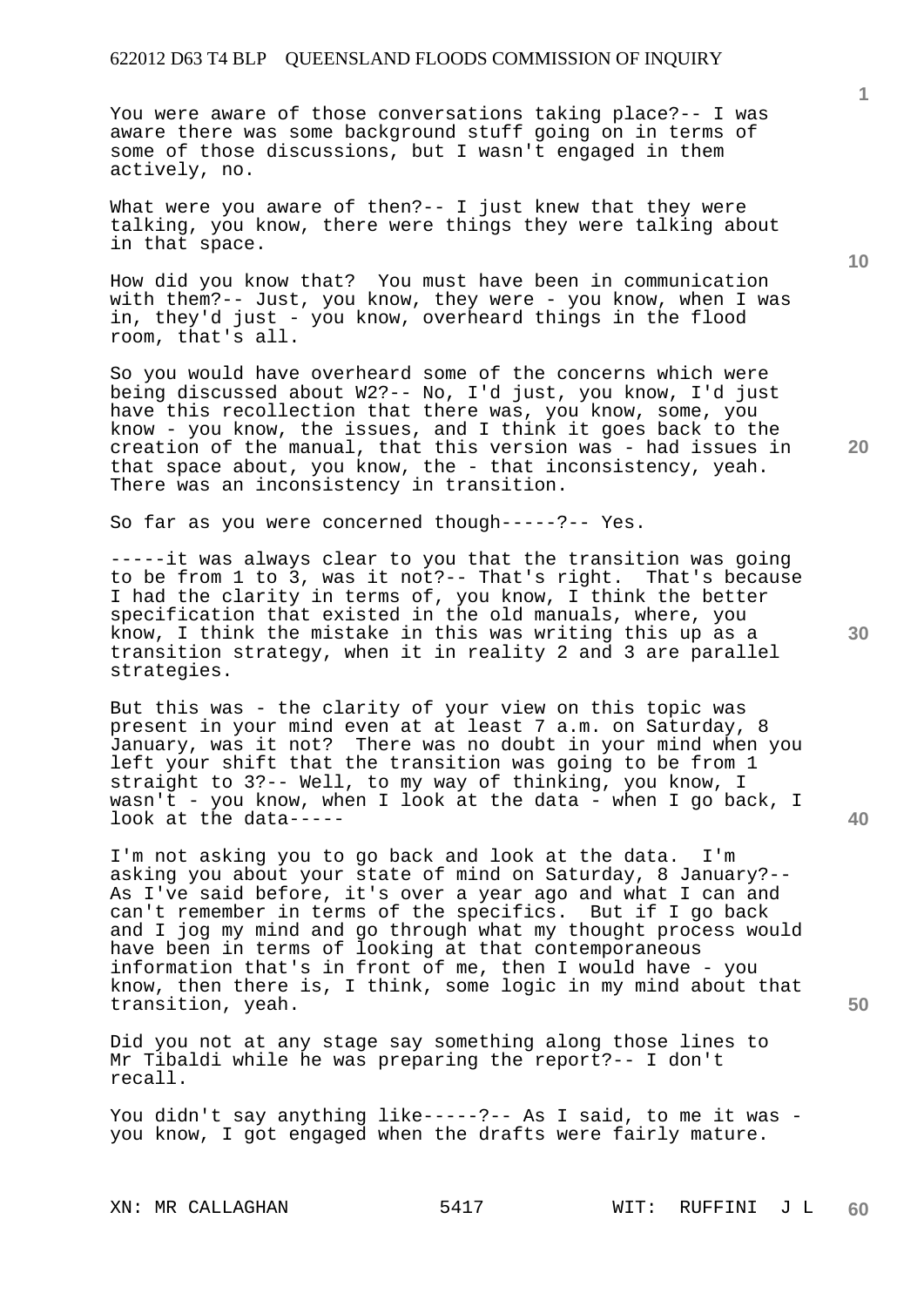All right?-- Not, like, actively engaged. While I was there and thing I parked most of my energy into that process right towards the end.

You've explained your understanding of the way Mr Tibaldi prepared this report, and you've been around, as you've just indicated, for quite a while. These reports are submitted to Mr Allen for his approval; is that right?-- That's correct.

Have you been involved in the process of submitting them to him in the past?-- Yeah. Yeah.

And have you discussed - ever had discussions with Mr Allen in which the method adopted to write these reports has been canvassed?-- Over the historical - over the period?

Yes?-- It would be in terms of the - what do you want - you know, we've had discussions, and I guess this is even during the development of the manual times about the format, and what's the requirement, and that sort of stuff, yeah.

The method has always been understood, so far as you're concerned at least, that normally you get to the end of the event, you get the data, and then you look back and you work out what the strategies must have been; is that right?-- If it hasn't been written down, yes.

Well, has it ever been written down?-- I would have to go back and have a look at the '99 report and what we had written in logs and things like that to sort of see that and fresh my mind on it.

Thank you.

COMMISSIONER: Can I just ask you, Mr Ruffini, that process by which Mr Tibaldi prepared a flood event report with the strategies in it and then asked you whether it matched your recollection, did he sit down with you with a document, or how did he do it?-- The way he did it, at some point when the draft was reasonably mature, that's when we sort of - the process was we'd go into the flood room, and there'd be there was a computer with the draft document on there, and then we could - because to review it properly, you also needed all that other material that I spoke about. So you effectively you really needed to be in the Flood Control Centre so you had access to all that relevant material. We when I did it, I would open it up, I would look at those look at what he had written, and then I would check - check in terms of all that relevant data to make sure the numbers and things were right, and then I would sort of - I'd go through the logic, have the manual there and say does that sort of is that correct inasmuch as I could, remembering what I did, you know, what I was trying to remember, what I was thinking, and what I did at the time when that was - that was on. So that's what I did.

What did you have the manual for?-- I just wanted to check, you know, that what he was writing was, you know - because he

**20** 

**10** 

**1**

**40**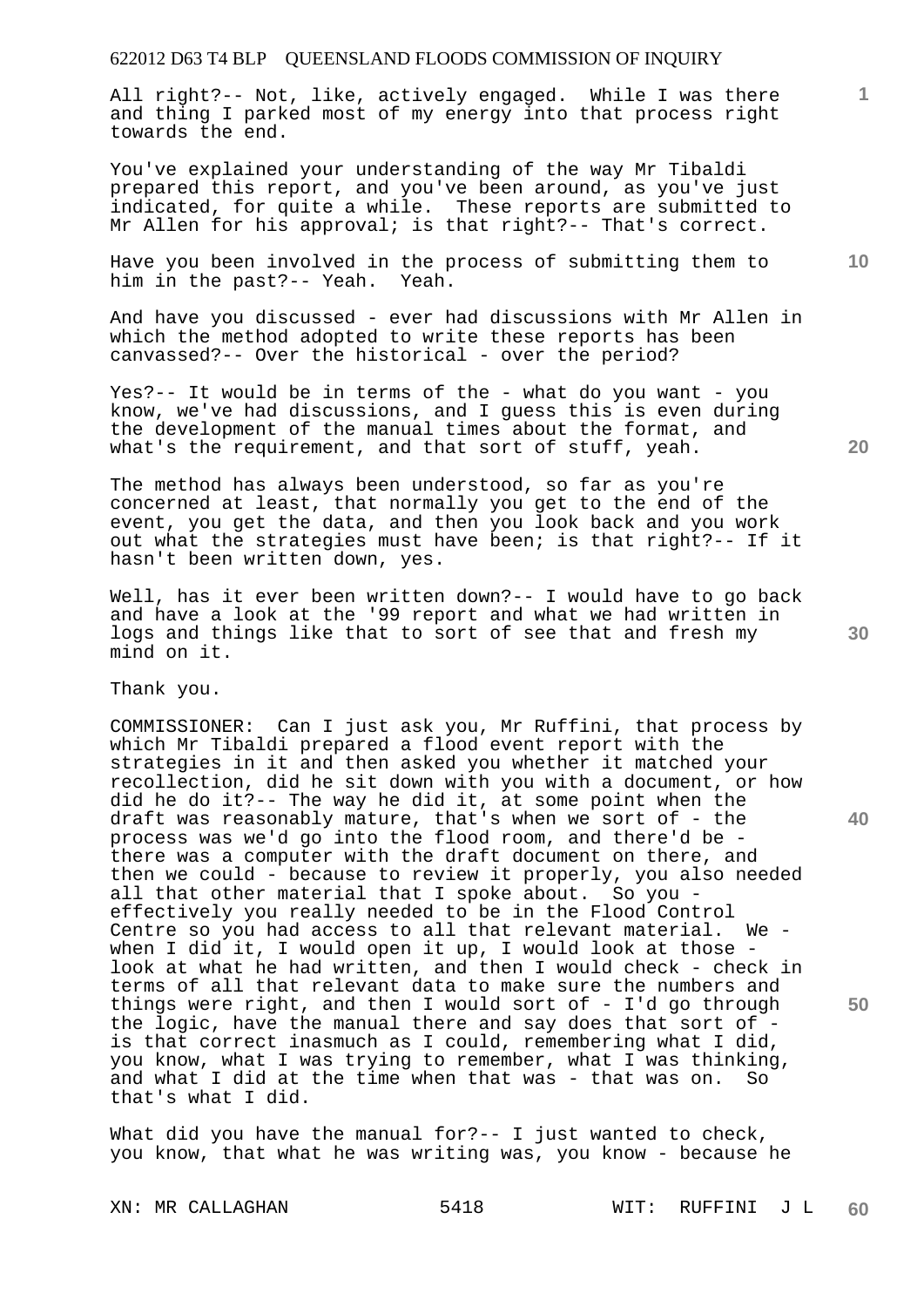was, you know, he was writing it in very specific terms about, you know, there was this happened, and that happened, which is sort of a little bit more than we'd normally do. Like, it was - if you look at some of those early reports, they were a lot more concise. They weren't as verbose and they didn't go into probably providing a whole lot of the other details. So there was - from my point of view, there's a lot more detail in it than a lot of those early reports. So I just - I was just getting my head around what he had written.

I just don't quite understand what you were using the manual for. That's what I was trying to get to the bottom of?-- From my point of view, he was saying certain things about the manual and, you know, given - because it was the compliance section as well, so I was just, you know, looking at it and saying; is that right? Does that make sense? Because I just wanted to be accurate in my recollection of all the detail that he was quoting.

And what did you do about checking the strategies he had cited?-- Well, as I said, what I did when I - the process I did, I looked at - I would get up the - firstly, I had my situation reports and see what did I write? What was I telling people at that time? You know, I'd look at the spreadsheet to say, you know, now, is what's been said here consistent with that? And then I would say what do I recall? What's my recollection of - what's my recollection of what I was doing at that particular point in time? So, you know, in the periods that - do I recall, and does that make sense, and would it make sense that - does it make sense? Does it gel with my - whatever I can recall at that time? And to my way of thinking, I agreed that that was - that did make sense and it was - it was consistent with, you know, at the time when I reviewed it what I was - what I could recall. Now-----

So how did you confirm it for him? Did you give them anything in writing, or did you just tell him? What did you do?-- No. Well, he was just saying look, if you don't disagree - if you disagree with it, like, put edits on there. And it was also made very clear to us that we didn't have to sign the report, like, if we didn't agree with it, if we didn't - if we didn't think that it was an accurate reflection of - accurate reflection of the event. So yeah.

All right. Thank you.

MR CALLAGHAN: There is one further statement, Mr Ruffini, that you prepared dated 30 January; is that correct?-- Yes.

I'll tender that state.

COMMISSIONER: Exhibit 1078.

ADMITTED AND MARKED "EXHIBIT 1078"

**10** 

**1**

**20** 

**30** 

**40**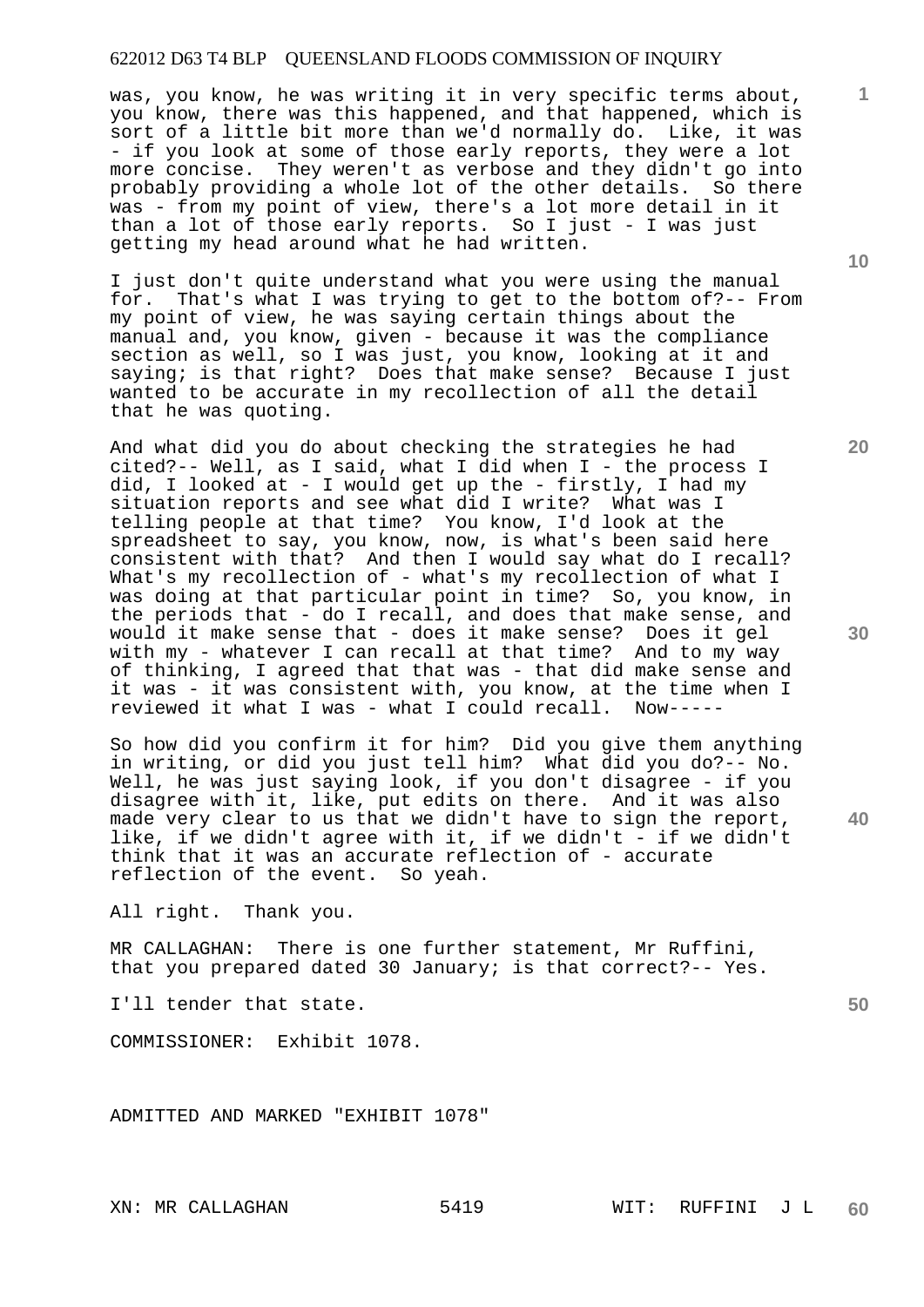COMMISSIONER: Mr Dunning, do you have any questions? MR DUNNING: We don't have any questions, thank you. COMMISSIONER: Mr Rangiah?

|                                                                                                                                                                                                                                                                                    | 10 |
|------------------------------------------------------------------------------------------------------------------------------------------------------------------------------------------------------------------------------------------------------------------------------------|----|
| MR RANGIAH: Could the witness see the situation report for<br>1 a.m., Monday, 10 January. Does your name appear at the<br>bottom of that report?-- I've got a copy here. Can I-----                                                                                                |    |
| COMMISSIONER: Yes, and it is on the screen, Mr Ruffini,<br>whichever is easiest for you?-- Yes, it does.                                                                                                                                                                           |    |
| Did you write that situation report?-- Yes, I<br>MR RANGIAH:<br>did.                                                                                                                                                                                                               | 20 |
| If you have a look under the heading, "Wivenhoe Dam, full<br>supply level 67 metres AHD"?-- Yes.                                                                                                                                                                                   |    |
| Do you see that in the second paragraph, the last sentence?--<br>Where is that, sorry?                                                                                                                                                                                             |    |
| In the second paragraph under the heading "Wivenhoe Dam"?--<br>Yes.                                                                                                                                                                                                                |    |
| The last sentence reads, "Given the rapid increase in inflow<br>volumes, it will be necessary to increase the release from<br>Wivenhoe during Monday morning"?-- Yes.                                                                                                              | 30 |
| Have you got that ?-- Yes.                                                                                                                                                                                                                                                         |    |
| Then the next sentence says, "The objective down operations<br>will be to minimise the impact of urban flooding in areas<br>downstream of the dam"; do you see that?-- Yes.                                                                                                        |    |
| You wrote that?-- Yes.                                                                                                                                                                                                                                                             | 40 |
| And did you mean what you wrote down?-- What do you mean?                                                                                                                                                                                                                          |    |
| You wrote it. Was it true?-- Well, the objective of the dam,<br>you know, we were - you know, at that stage we were, you<br>know - it's - you know, maybe the English isn't great, but we<br>were in the process of minimising. We were actually doing it,<br>yeah, minimising it. |    |
| You didn't write that the objective for dam operations is to<br>minimise the impact of urban flooding in areas downstream of<br>the dam, did you ?-- It's poor English, yes.                                                                                                       | 50 |
| Well, it's not just poor English; it's an accurate reflection,<br>isn't it ?-- No it's not.                                                                                                                                                                                        |    |
| Of what the situation was?-- No, it's not.                                                                                                                                                                                                                                         |    |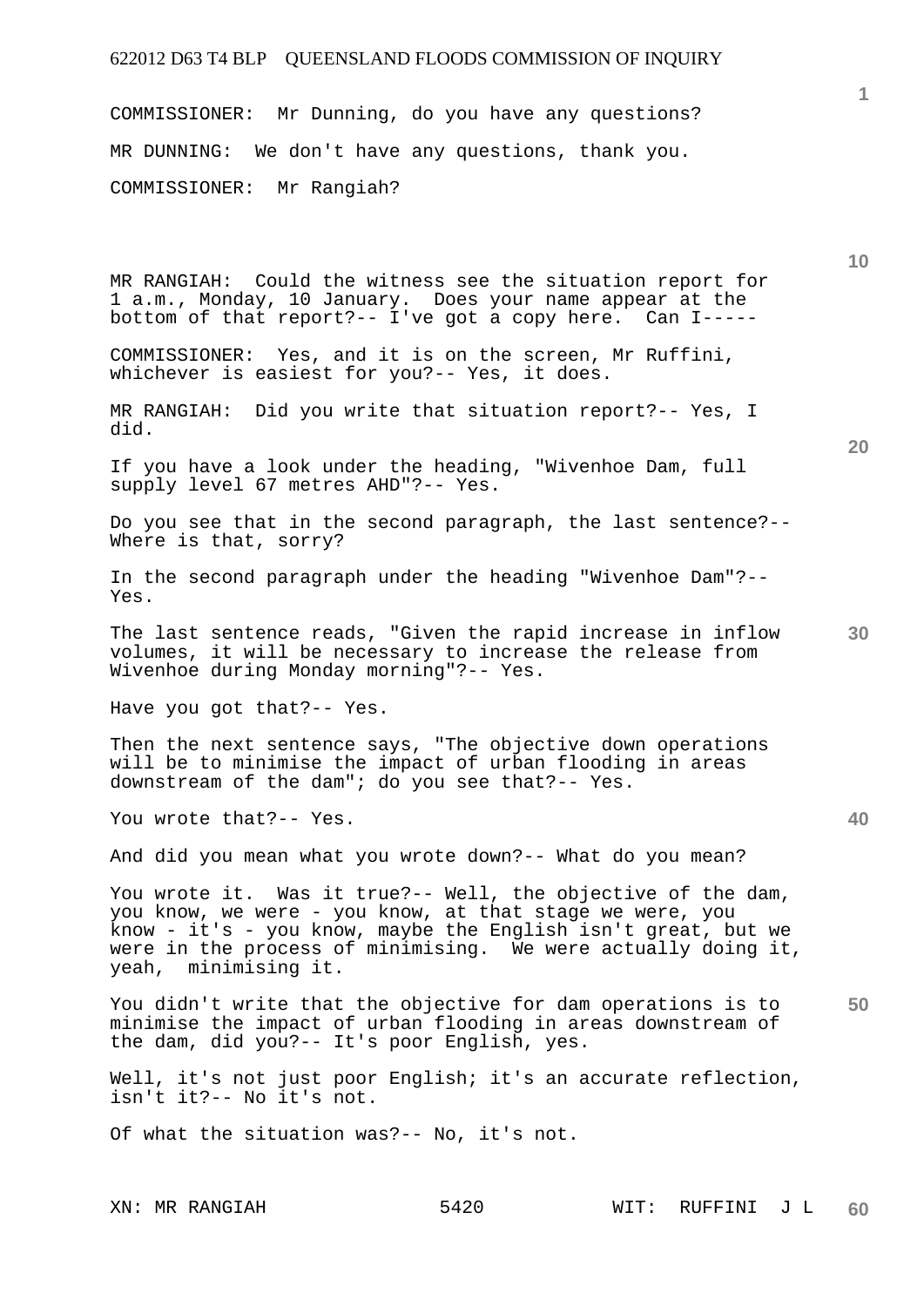What this means is that the objective for dam operations would, at some time on the Monday morning-----?-- No, it doesn't. Doesn't mean that at all.

-----be to minimise the impact of urban flooding?-- No. We'd been doing that for quite some time prior to this. And I'm sure if you go to some of the earlier situation reports, you'll see someone with better English than me that's reflected it better.

Could the witness see the situation report for Monday, 10 January at 6.30 a.m.?-- Yes.

Again under the heading "Wivenhoe Dam", do you see in the third paragraph under that heading again it says, "The objective for dam operations will be to minimise the impact of urban flooding in areas downstream of the dam"; do you see that you wrote that?-- Yes.

And again you were saying that the objective would in the future be to minimise the impact of urban flooding in areas downstream of the dam?-- No, what we're saying now is the objective we were running then and will continue to be is that objective.

But you didn't write that that was the objective then and it would continue to be that objective, did you?-- That's poor English, sure. But you can go to the spreadsheets at that time and have a look if you want, and it's clear that we were doing that.

What I'm suggesting is that it's accurate use of English?-- At 6.30 in the morning, I'd been on for twelve hours, I'm an engineer and my English is crap; I'll admit to that.

COMMISSIONER: Your language in Court is not good either, You might try and refine that as well?-- Sorry?

Your language in Court?-- Sorry. I apologise, your Honour.  $Look----$ 

MR RANGIAH: Well, look at the paragraph just above that. Can you read that? Is there anything wrong with your English in that paragraph?-- No, I guess not.

So it's only that particular sentence, "The objective for dam operations will be to minimise the impact of urban flooding in areas downstream of the dam", that reflects some poor grasp of English, doesn't it?-- Is and wouldn't be. It's meant to convey that we are doing it and we will continue to do it. It's not meant to convey something that says we are not doing it now and we will be doing it in the future, if that's what you're saying.

Could the witness see Exhibit 21, the manual, page 21. I'm sorry, could you go over to page 22. Do you see that in the third paragraph it says, "The strategy chosen at any point in time will depend upon", and then it refers it various things.

**10** 

**1**

**20** 

**40**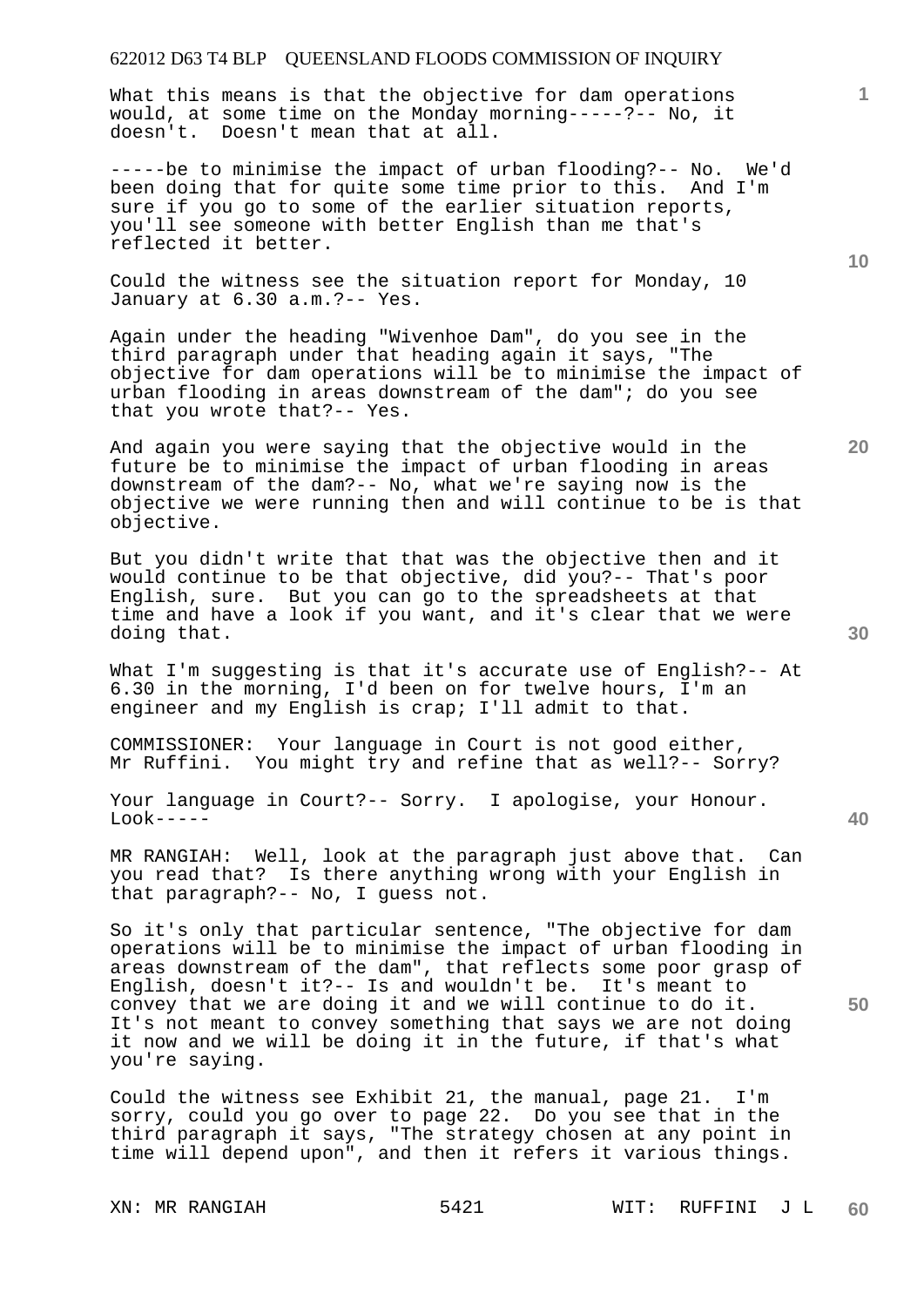Do you see that sentence?-- Yes.

Now, the use of the word "chosen" there means that the flood operations engineer on duty has to choose a strategy; is that correct?-- Yes.

So do you agree that when the flood operations engineer is on duty during a flood event, that engineer is required to make a conscious decision as to what is the appropriate strategy to apply?-- Yes.

And at the beginning of that page it says that there are four strategies, W1 to W4, used when operating Wivenhoe Dam during a flood event; do you see that?-- Yes.

And that indicates that engineers are required to actually use the strategies when making decisions about the operation of the dam, doesn't it?-- Yes.

**20**  And that requires engineers to make a conscious decision as to which strategy they are in at any particular time; do you agree with that?-- It requires you to understand clearly the objectives you are managing to, yes.

And understanding those objectives requires you to make - or to consciously know what strategy you're operating under; do you agree with that?-- Yes.

Thank you, I have nothing further.

MR MURDOCH: your Honour, might we bring up Exhibit 1036.

Mr Ruffini, Jim Murdoch is my name. I'm counsel for the Mid-Brisbane Irrigators' Association.

**40**  Your Honour, I hope I'm not the victim of getting exhibit numbers wrong. I'm interested in the schedule of flood event log entries.

COMMISSIONER: It doesn't look like this one. Which version are you talking about; the one that you've shown to other witnesses, or something else?

MR MURDOCH: No, it's schedule of flood event logs entries, situation reports and technical situation reports on 8-9 January 2011. Report on operation of Somerset Dam and Wivenhoe Dam, 2 March 2011.

COMMISSIONER: The March report.

MR MURDOCH: Yes. I apologise, your Honour.

COMMISSIONER: Is this the document, Mr Murdoch, that's on the screen now?

XN: MR MURDOCH 5422 WIT: RUFFINI J L **60** 

**30**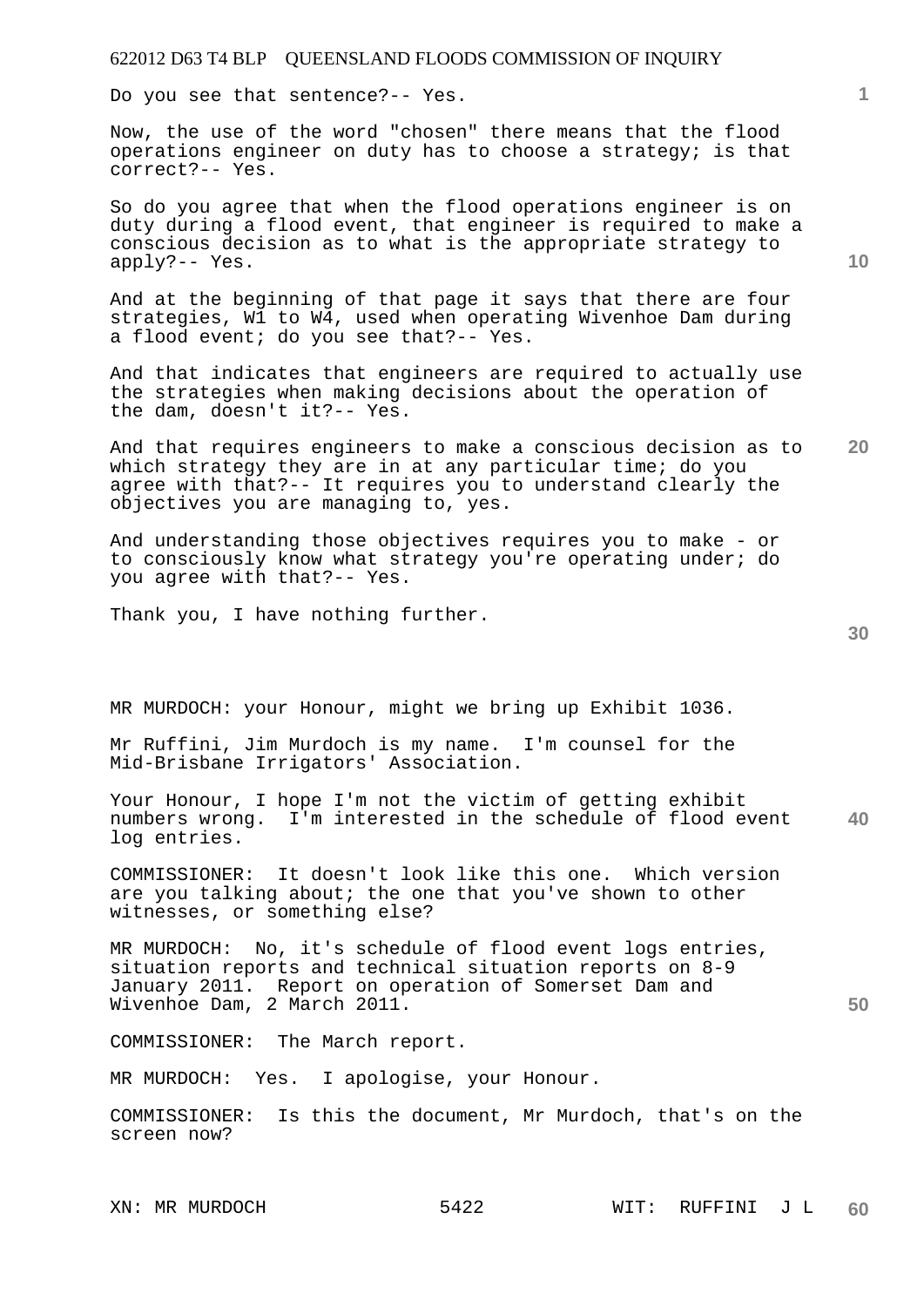MR MURDOCH: It is, your Honour.

Mr Ruffini, you were on shift, obviously, at Saturday, 8 January at 6.32 a.m.?-- Yes. Yes, that's correct.

And your shift formally was rostered to go to 7 a.m., but you said, as I understand it, that you hung around until about 8.15 that morning?-- I think so. Yes, I think I might have, yes. Well, I said that that spreadsheet that I was using was closed at 8.15 and, you know, if I'd physically - it was me that had physically done that, then it would have been 8.15. But it could have been that it was sort of opened and Rob was looking at it, but, like, generally, you know - yeah. Yeah, I'm not sure. But go on, yup.

So far as the strategies under the manual of operation operational procedures are concerned - and I'm talking about the Wivenhoe strategies, the W strategies, were concerned which particular strategy was in operation at 6.32 on Saturday, the 8th?-- We hadn't kicked - at 6.32? At that stage I don't believe we'd - I would have to - I don't believe we'd hit 68.5 yet, but I would have to look at the - look at the - look at the record. I think they happened a little bit - as it says, a little bit after. So you'd still be - until you hit 68.5, you would be in the W1 strategy.

Do you know which of the W1 strategies it was?-- You would be in the top end, because you'd be in the W1E.

W1E?-- Yeah, because you'd be over 68.25 by then. More than likely, yeah.

And if we go down to the item - the second item under 6.32 a.m., see there's a reference to situation report?-- Yes.

In the description column, the second heading there is "impacts downstream of Wivenhoe"; do you see that?-- Yes.

**40**  And if we go to the foot of that description item, there's a note there, "Somerset Regional, Ipswich City and Brisbane City Councils have been advised of the Wivenhoe operating strategy"?-- That's right.

How were they advised?-- By an operating strategy, what is meant in that context is not-----

Excuse me, sir, I asked how were they advised?-- They would have - I would have to look at the - there are a number - I would have to check. But, like, at that stage there were people on the situation report distribution list that were advised through that. There were phone calls - phone calls to the various councils that would be recorded in the event log that were - because there were, of course, bridges and things and that, there was closures and that happening, there would have been activity in terms of - in the event log that would be recording those sort of things. The process for the various - the various identified controlled points for the controllers would have been contacted as part of that process.

**10** 

**1**

**20**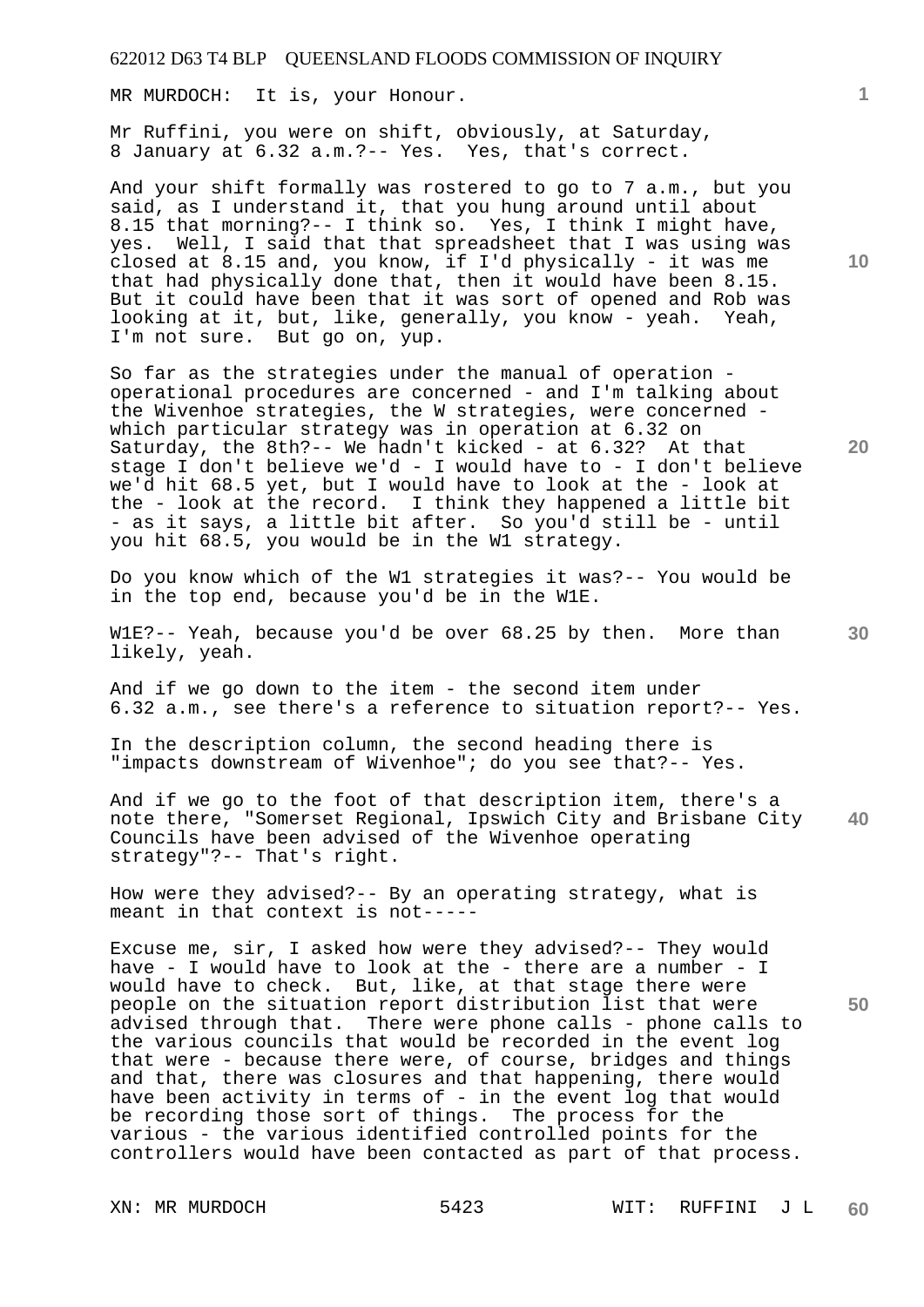Well, is your short answer that you don't at this time know what the means of contact was?-- Well, no. It's through phone calls and through distribution situation reports and through also - through the grid manager coms, there would have been stuff advised out there in a broader context as well.

And who-----?-- And the flood room's direct contact also with a lot of these ones is also on - there is a communications protocol that is established after the October events which sort of - and discussed with the various councils and things about what needed to be said when, and that protocol would have been in place and followed. It was in place and was followed.

Who was it who actually performed the act of advising those three councils?-- I would have to look in the log and see the entries. It could have been - during - yeah, I'd have to look in the - the ones that happened on my shift, I would have been advising them. There is specific actions that the Flood Operations Centre is responsible for, and there's specific actions that the protocol that was established through the grid manager was responsible for communicating certain elements. So I would have to look at those documents and do that, yeah. But I also think it was also through the - Seqwater had some arrangements with the local irrigators and things like that as well that they did which are outside the formal - you know, I wasn't - we in the Flood Control Centre - Flood Operations Centre wasn't directly involved with those communication - that part of the communication package.

Let me just clarify. That item that I took you to about the three local authorities being advised of the Wivenhoe operating strategy, that appears to be a record of something that occurred during your shift?-- Yes.

**40**  Now, were you personally involved in advising all or any of those local authorities of the Wivenhoe operating strategy?-- The strategy when we - when - in that context, strategy is about the releases, not in terms of strategies as W1, W2, W3. Strategy in this thing is in terms of the sequencing of the releases and proposed releases that need to happen.

**10** 

**1**

**20**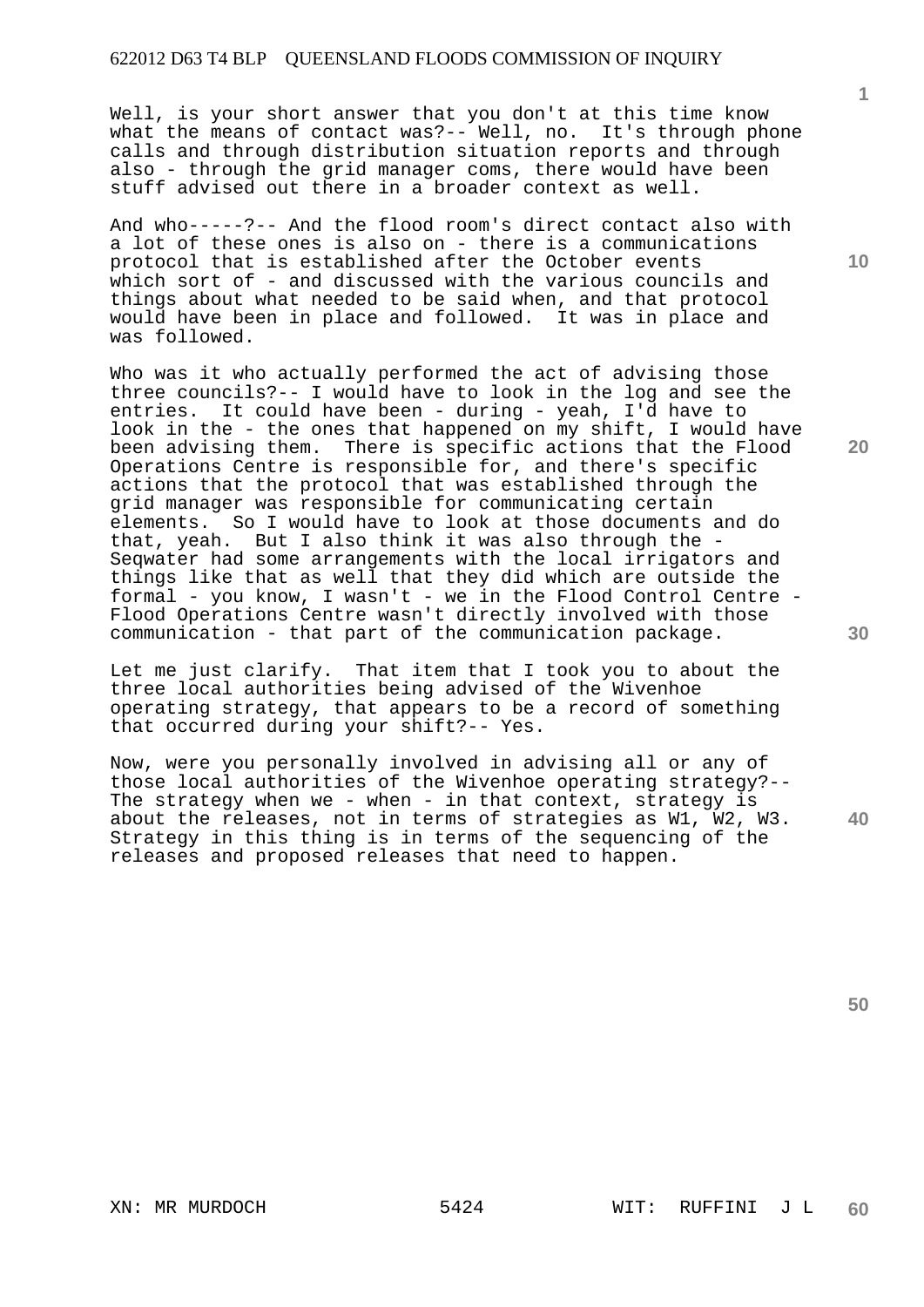COMMISSIONER: Mr Ruffini, that might be helpful but the question actually was, were you personally involved in communicating them?-- I would have to look at the event log and look at in terms of the phone calls that were made to comment on that but I would be happy with whatever's recorded in the event log to be - in terms of phone calls made out of the Flood Control Centre to be an accurate record - to be probably a reasonable record of the things that I would communicate.

MR MURDOCH: Your evidence has been you are very experienced in participation as an operator?-- Yes.

During flood events in the Operations Centre?-- Yes.

That is your evidence?-- Yes.

As a matter of general practice, have you participated in the advice advising of outside bodies, such as local authorities, of the operating strategy for Wivenhoe as events progressed?-- There is - as I said, after that October 2010 event, there was a communications protocol that was established that because which is different, I guess, to events that happened before that because of a lot of perceived issues that happened there. There was a distinct array of communications, the way they wanted that communication to happen, and that's what we followed during the event plus in the normal course of events there are the various things that we have to do, particularly if you're closing bridges and things like that, to get people informed. So there's a raft of things that we need - that's in the context of this. That refers to those communication protocols and what we had to communicate.

Are you able to explain why, when communications as to Wivenhoe operating strategies were made with the relevant local authorities, that they weren't informed of which particular grading of operating strategy under the manual was to be invoked?-- We never had that discussion in all the time that I've, you know, since '96 and operating. What people are interested in is what they actually have to do, you know, what they need to know. They need to activate their plans. If you give them a - so they need to know, you know, at what time is such and such a bridge is going out. They need to let us know and again we'll say, here's the releases we're planning. You've got X which is going to be impacted, can you get that closed in time and whether they have to get signs up and things like that. So they're - in terms of the nature of the communication, historically that's always been what's done and we've done that. As I said, post that October event there was a protocol, in terms of that was arranged, for those communications they had to do.

Under the emergency action plans for the dams there are also specific things and specific people that we need to call and I think a lot of that is covered in the report, in terms of those communications and how those obligations were met. Seq would of separately had some other arrangements with people that they - that are outside the responsibility of the Flood

**10** 

**20** 

**1**

**30** 

**40**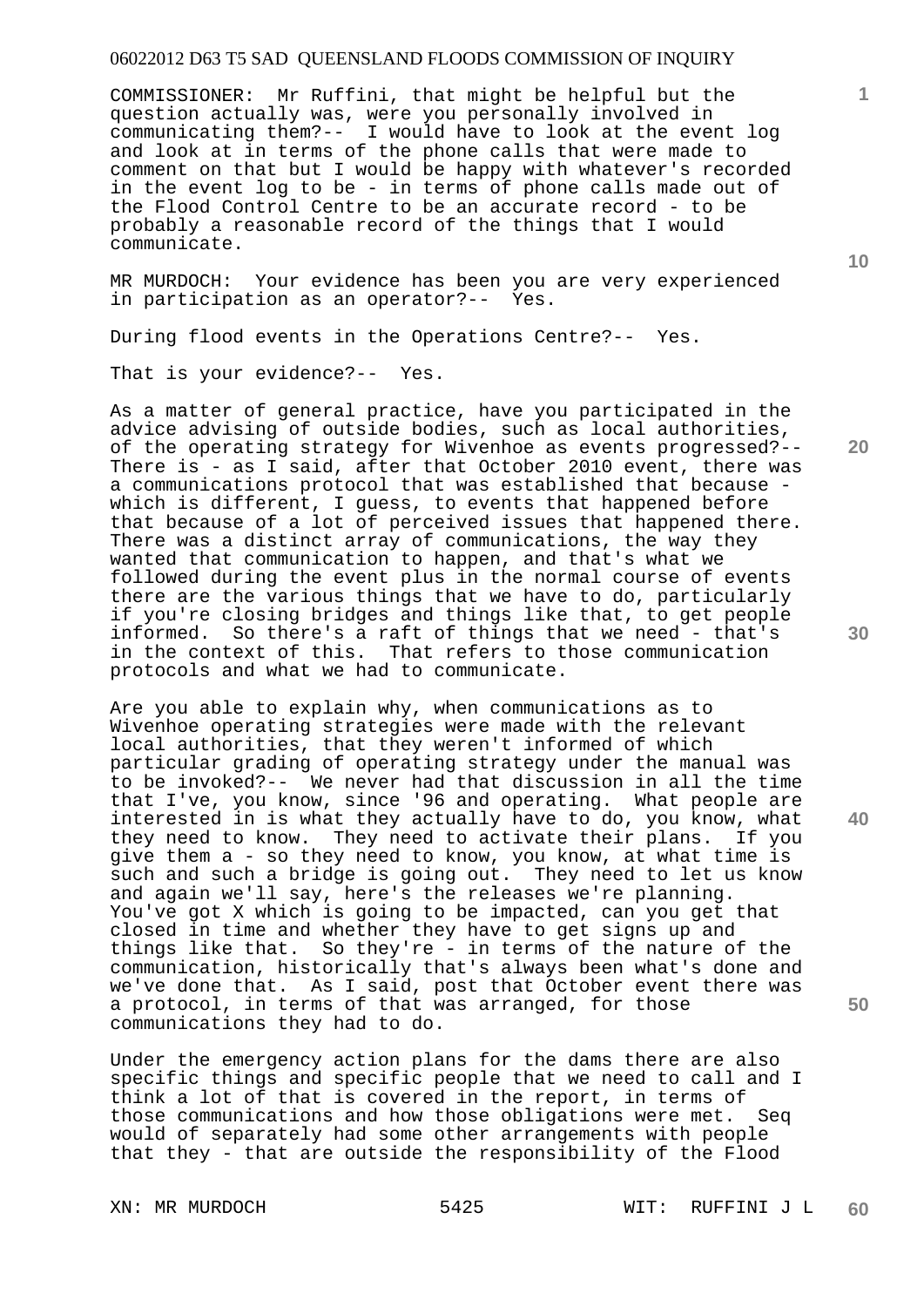Operations Centre to communicate and you'd have to talk to people like Rob Drury about those sort of things.

If we go to 7.51 a.m. on Saturday the 8th of January, and bearing in mind that you've said your shift ended?-- Yes.

But you think you hung around until 8.15?-- That's right well, yes and no. Yes. I understand what you're saying, yes.

I notice that there's another notation under the description part "Somerset Regional Council, Ipswich City and Brisbane City Councils have been advised of the operating strategy"?-- Yes.

Do I take it that you don't know the nature of that advice?-- You'd have to ask Rob that.

And you'll see the next item is for 8.10 a.m. and there's a notation in the description column, "Engineer 1 advised dam operator 10 Wivenhoe Dam on directive fall and discussed strategy". Now, were you party to that discussion?-- No, not that I can recall. As I said, you know, I'm a bit flexible in that when I - as I said, well, yes. I could have been - may or may not have been there. I know I sort of said 8.15, but that was when the spreadsheet, that I guess Rob could have closed that down, but nonetheless - but I'm not quite sure what you're getting at.

Look, the item is written as if in that instance-----?-- If you're asking me well - is your question - does-----

COMMISSIONER: Mr Ruffini, just stop for a minute?-- Sorry.

Let Mr Murdoch ask you the question, that would be best.

MR MURDOCH: Look, there was a suggestion in the description that there was a discussion. Would that to you indicate that there was a telephone-----?-- Probably.

-----or a radio communication?-- Not being there but the normal context for that sort of entry, right, would be that, you know, we'd ring up the guy at the dam and say - and you'd issue the directive and what you would tell them when discuss strategy in that context means that we would say, we're sending you this directive now to open gate, you know, X to Y, over the next, you know, over the next - and because they like to sort of plan about what's happening, they want to get prepared, and we might say, look, we anticipate that over the next 12 hours of this shift we might have 10 gate movements, you know, and they're either going to happen all in a hurry or you probably expect one an hour and things like that and ultimately we're probably going to get up to, you know, a discharge of something like Y by the end of the shift. You might say by the way, there is - you know, we're thinking the situation may or may not change.

So in the context of a discussion with the operator, it would be explaining to them, you know, pass this directive, how many

**10** 

**1**

**30** 

**20** 

**40**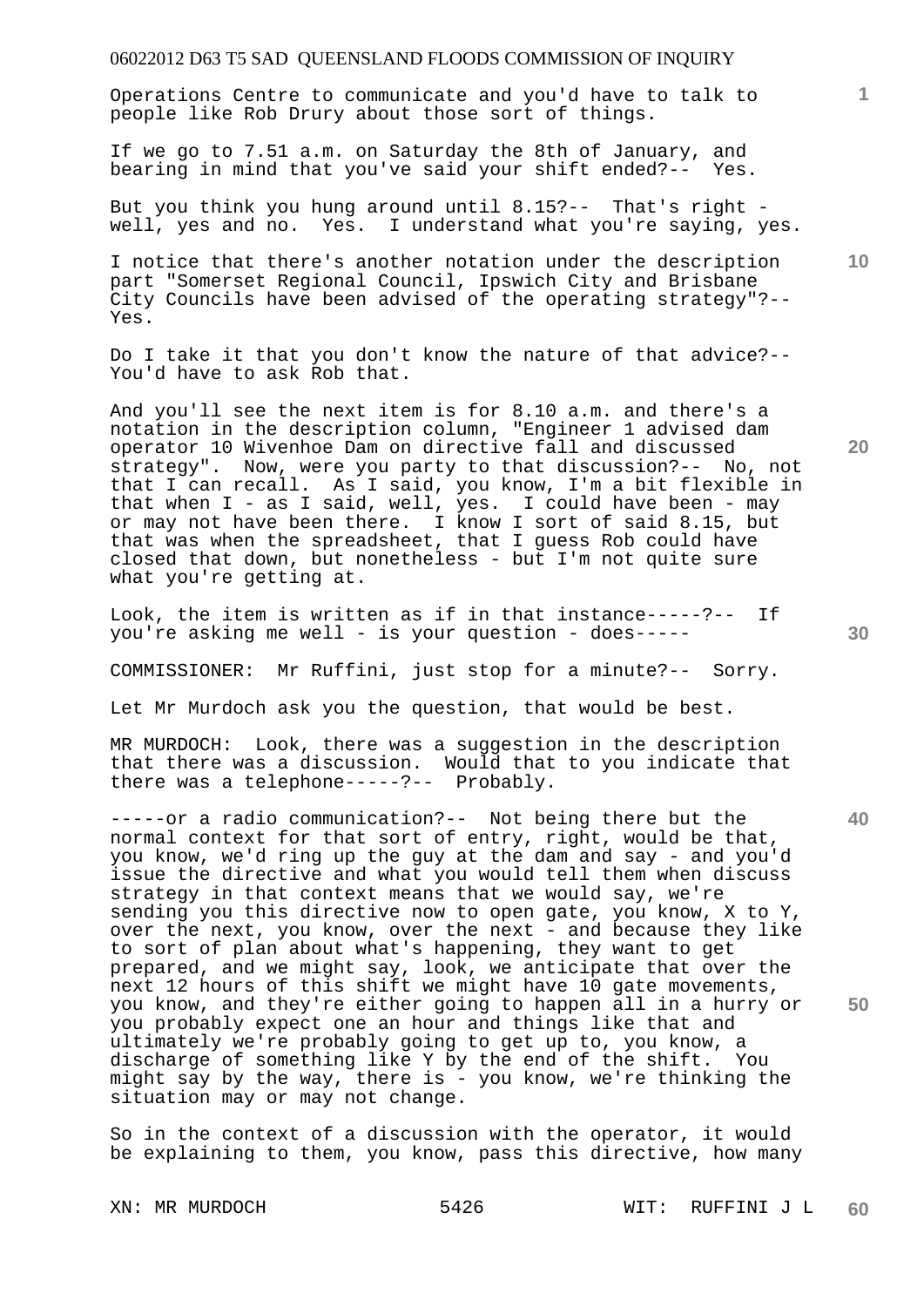can you think, and that just sort of helps them to get their day organised and their shift organised and get into mind about - a mindset about, you know, how busy it is because it's also, you know, you want to know well, can I have a, you know, is it an opportunity for me to be asleep or they might be, you know, wanting to do a little - they might have a little bit of work that they can be doing if it's not going to be too busy.

The dam operators are persons who one would expect to have a knowledge and familiarity of the manual of operating procedures for flood mitigation at Wivenhoe Dam?-- No, not really. They're technical officers. They receive some broad training - sorry, they do in a sense that they receive some broad training and they're technical officers but look, you can, you know, get one of them in here and ask them but, like, we don't - we don't sort of talk in those sort of terms necessarily with them. This is really - their stuff is really about, you know, their primary focus is on opening and shutting the gates.

So you issue them with what appear to be formal directives?-- Correct.

And you have a discussion explaining the basis for the direction and what might be coming as the next step or steps, that's what you've said?-- Yes.

All right. But you don't, in that, take them into your confidence in relation to which of the strategies under the manual you are applying or may be likely to apply?-- Not as we wouldn't talk - we won't talk about it in - we wouldn't have talked about it - because it doesn't really mean anything to them. We would talk about it in terms of  $-$  the way we would talk about it is in terms of - we'd talk about the objectives that we're currently managing to. So we would be telling them, look, we're trying to keep this bridge open but we think that - but, you know, we're now talking - we talk to them in terms of how we talk in the situation reports. We map it into their language, in terms of something that's meaningful to them.

Wouldn't it be simpler to tell them what strategy under the manual you're applying at any given time?-- Why would that be? What they're interested in is - their focus is on what gates they're opening. The useful information to them is how much work am I going to have in the next 12 hours and what am I trying to do. That's got to be their focus.

Nothing further. Thank you.

COMMISSIONER: Thank you. I think Mr Sullivan, if you would go next?

MR SULLIVAN: Thank you. Might the witness be shown Exhibit 1,054, please. Just have a look at this, Mr Ruffini. We have the wide shot and can you identify what this appears

**10** 

**1**

**20** 

**40**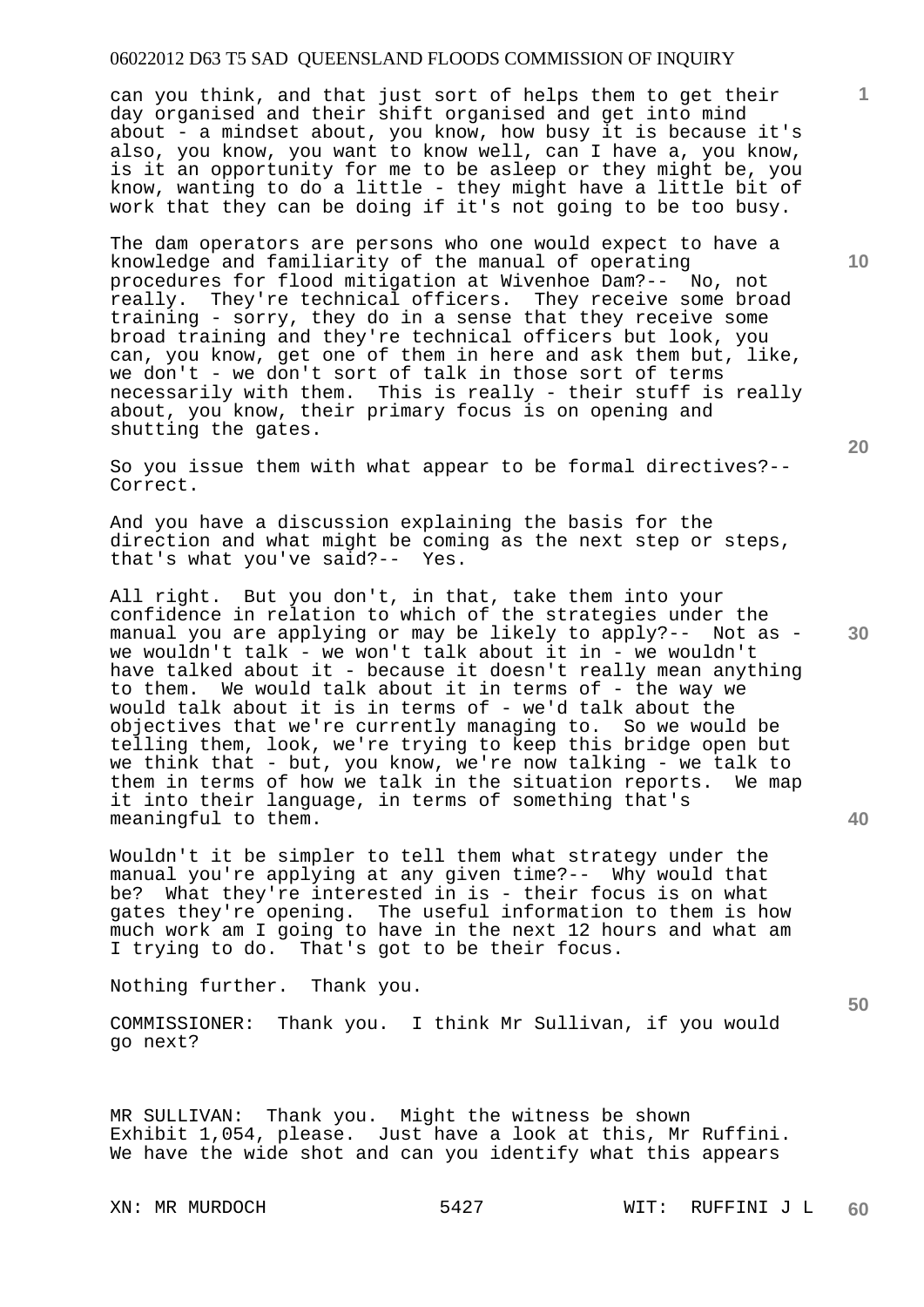to be to you?-- This is part of the gate operating spreadsheet - part of the operational spreadsheet that we use in the Flood Operations Centre.

And is that an important tool for you whilst you were on-shift in a flood event?-- This is - in essence, it's the primary place where we do all our work, in terms of taking the information out of the model and doing all our, you know, doing all our examination of various strategies happens within this spreadsheet - sorry, various operational release rates to meet the strategies happens in this spreadsheet.

Can we have a look, if I draw your attention to the top in the heading section there is "Somerset" and there's "Wivenhoe"?-- Yes.

I'd like to draw your attention to Wivenhoe, in particular. Towards the right of that section do you see there's two green subheadings "Cal lake level" and "Rec gauge boards". Could you just explain what those two columns are?-- The calculated lake level, that's the lake level that's calculated from the simulation model. In other words, we put in the information off the rainfall run-off models that have been calculated in the flood operations system. They are imported into this model. We then put in all the gate operating rules. So we put in what's happened to date and we put in, if you like, the estimated - or the release strategy - the release rates that we believe are needed to happen after what we call a time now into this spreadsheet. Now, a water balance is done through these - and it also has the same information for Somerset, so Somerset releasing into Wivenhoe. So therefore the calculated lake level is the, if you like, is the - when you do that Maths, when you do those water balance sums, water in, water out, that gives you that result in lake level.

Thank you. Now, looking at the second sub-heading, "Rec gauge boards"?-- That is the - physically that is what came off the manually read gauge board that the staff at the dam read.

**40**  And how does that information get to the Flood Centre?-- It's faxed and emailed into the Flood Centre.

And then if we have a look, for instance, on that very - on the first page, you'll see that there's a black entry for 2 January 2011 at 9 o'clock?-- Yes.

And 67.10. Now, generally who puts that in?-- It would generally be the engineer on duty or it could be one of the flood officer assistance that is on duty that may do that.

Was it your practice generally, to put it in yourself?--Generally I put it in myself, yes.

Can I ask you - or could I ask the Exhibit now to go to the period which shows 8 January at 8 o'clock. Now, it may be a bit difficult for you just to look at that without a ruler?-- I can see it, yes.

**10** 

**1**

**20** 

**30**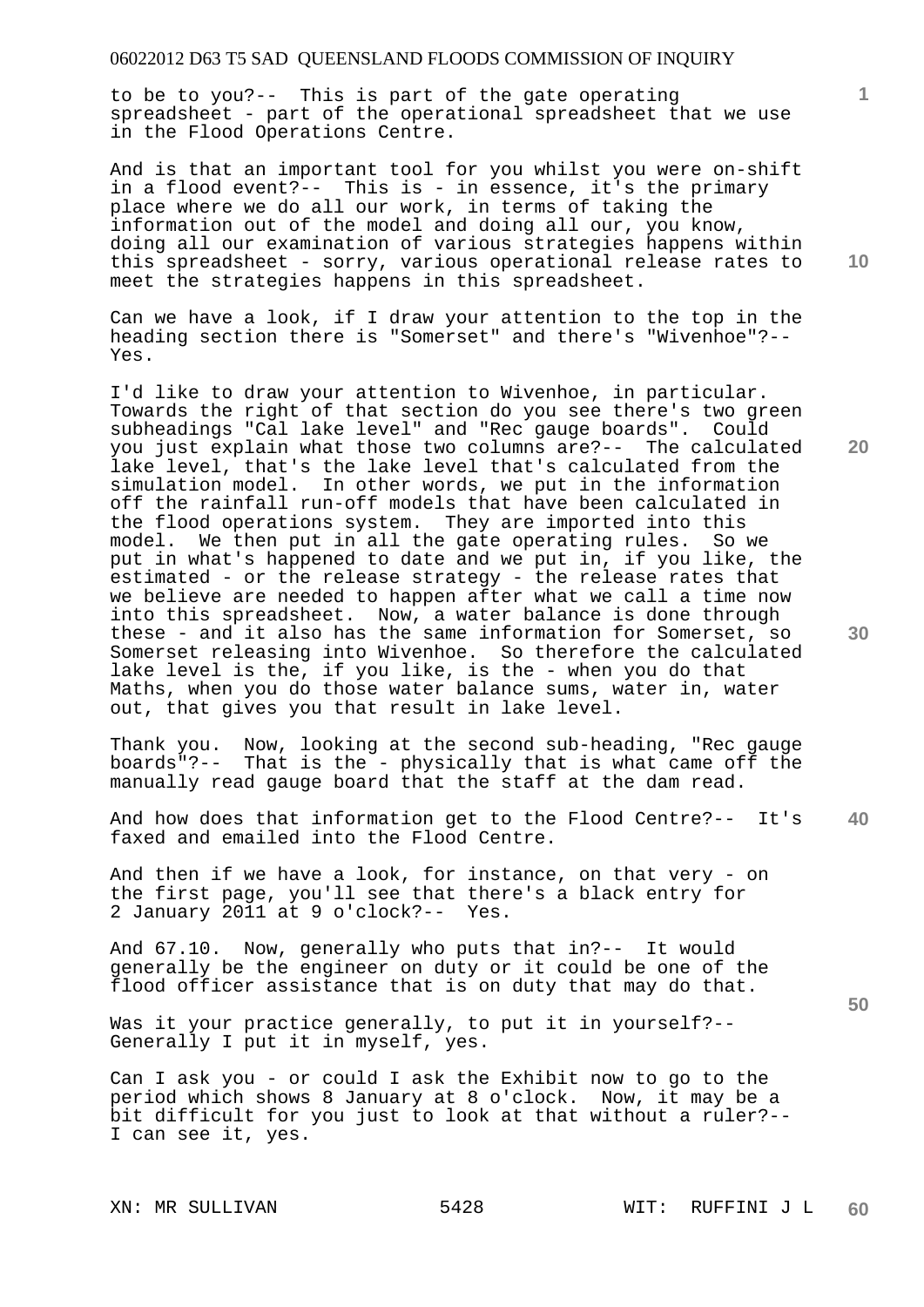One way is at 8 o'clock?-- I've got a bit of paper.

You can see that halfway between Somerset and in the Wivenhoe there's a number of increments?-- Yes.

Eight o'clock meets number 16 there or there's a 16 or is it 18?-- Eighteen, yes.

And 7 o'clock, 17 and 16?-- Yes.

So if that assists you looking across, can you tell me at least if we can go from about 5 o'clock through to 7 o'clock, just look at the different figures in the rec gauge boards there?-- Yes. From five, 68.45, 68.46, 68.48 and then at 8 o'clock, 68.42.

Following your practice, is it likely that you put those figures into this document?-- Yes, it is.

And was-----?-- Well, up until - definitely up until I went off-shift and then probably oncoming - Rob probably did the 8 o'clock one.

Now, in terms of a move between W1 and W2 or W3, is lake height in Wivenhoe important?-- Yes, it is.

Was that a matter you appreciated on the morning of the 8th of January 2011 whilst you were on-shift?-- Yes, it is.

COMMISSIONER: How often do you get those lake heights when they come in, by fax or email, whichever it is?-- Generally we request them on the hour. We also have an automatic gauge that automatically records height. So there's the automatic which is the issue we had a lot of problems with in the first hearings about that failing. So we know what the movement is but generally - particularly when we're busy they'll be on the hour. If it gets really busy we can ask for them more frequent or if it's slower less frequent.

**40 50**  Does the spreadsheet accommodate the automatic gauge, accepting you had problems with it?-- Normally they'll be the same, normally they'll be the same, and this is just looking at the confirmation - this is just looking for confirmation. The issue with the gauge, where it is, is that the gauge is also used for water supply, so it's got quite a large travel, in terms of the thing, so you do - you just - and if the calibration shifts or changes you want to know. So that's why it's just general practice that, you know, while the accuracy of those gauges is within probably normal instrumental accuracy, we do like to always have a manual confirmed to make sure the information is correct.

All right. But in the ordinary course did you have a column that said "Automatic gauge" or not?-- That's just there in the system and we can look it up.

Okay. Thank you?-- So that cold system - all the rainfall data and that, that's there and you can just look at that

**10** 

**1**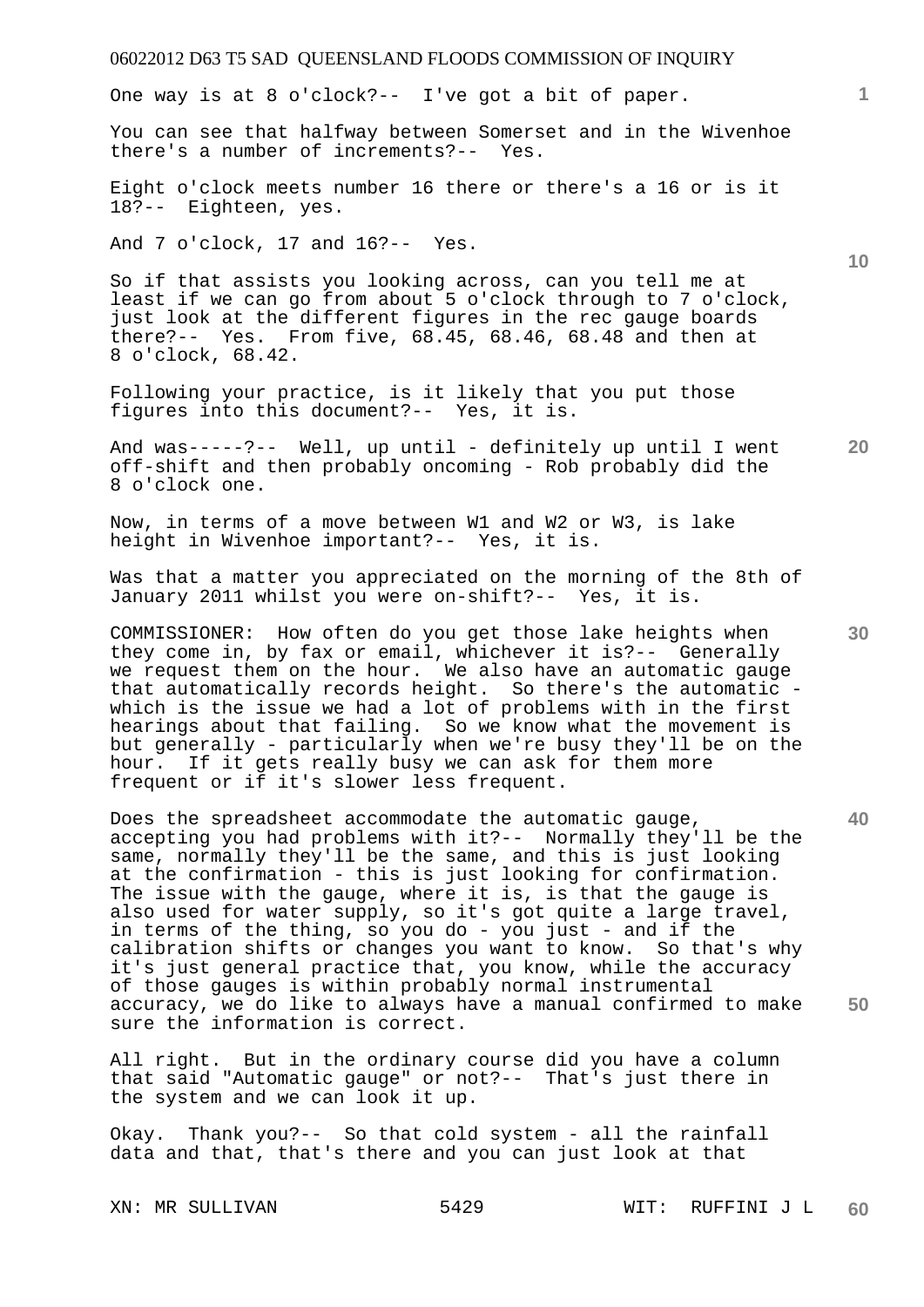automatically. Yes.

All right. Thank you.

MR SULLIVAN: Now, I appreciate that you've given evidence that there was a spreadsheet you referred to previously?-- Yes.

Was that in addition to this operational document?-- No. This is probably - this is at a later time but this is the same sort of thing but just at a different period of time. It's obviously a later period of time, yes.

So when you talked about your recollection about the transition or an appreciation of the transition, was the dam height important in relation to that aspect?-- Yes.

And can I ask now that if we take the witness to the Flood Report at appendix 2, containing the Situation Report at page 13, please. Could I ask you to look at page 14 at the top under the heading "Wivenhoe full supply levels to 7 metres AHD". Can you identify in there whether you made reference to the lake height at Wivenhoe?-- Yes.

And what were your observations in this report, Situation Report?-- 68.45 at 6 o'clock.

And what was happening to the lake, in terms of this level at that stage?-- It was rising steadily.

Now, in terms of the transition between W1 and either W2 or 3, what's the importance of that information?-- The importance of that information is that you shift - at the point when you go over 68.5, the emphasis on your primary, you know, your emphasis shifts to consideration of urban flooding.

COMMISSIONER: Mr Sullivan, I'm sorry I don't want to cut you off if you're in the middle of a train of things-----

MR SULLIVAN: Sorry, your Honour.

COMMISSIONER: -----but I'm just thinking about the morning break but if you want to-----

MR SULLIVAN: I'm happy to take the morning break.

COMMISSIONER: Okay. Twenty to by that clock.

THE COMMISSION ADJOURNED AT 11.20 A.M.

**1**

**20** 

**10** 

**30** 

**40**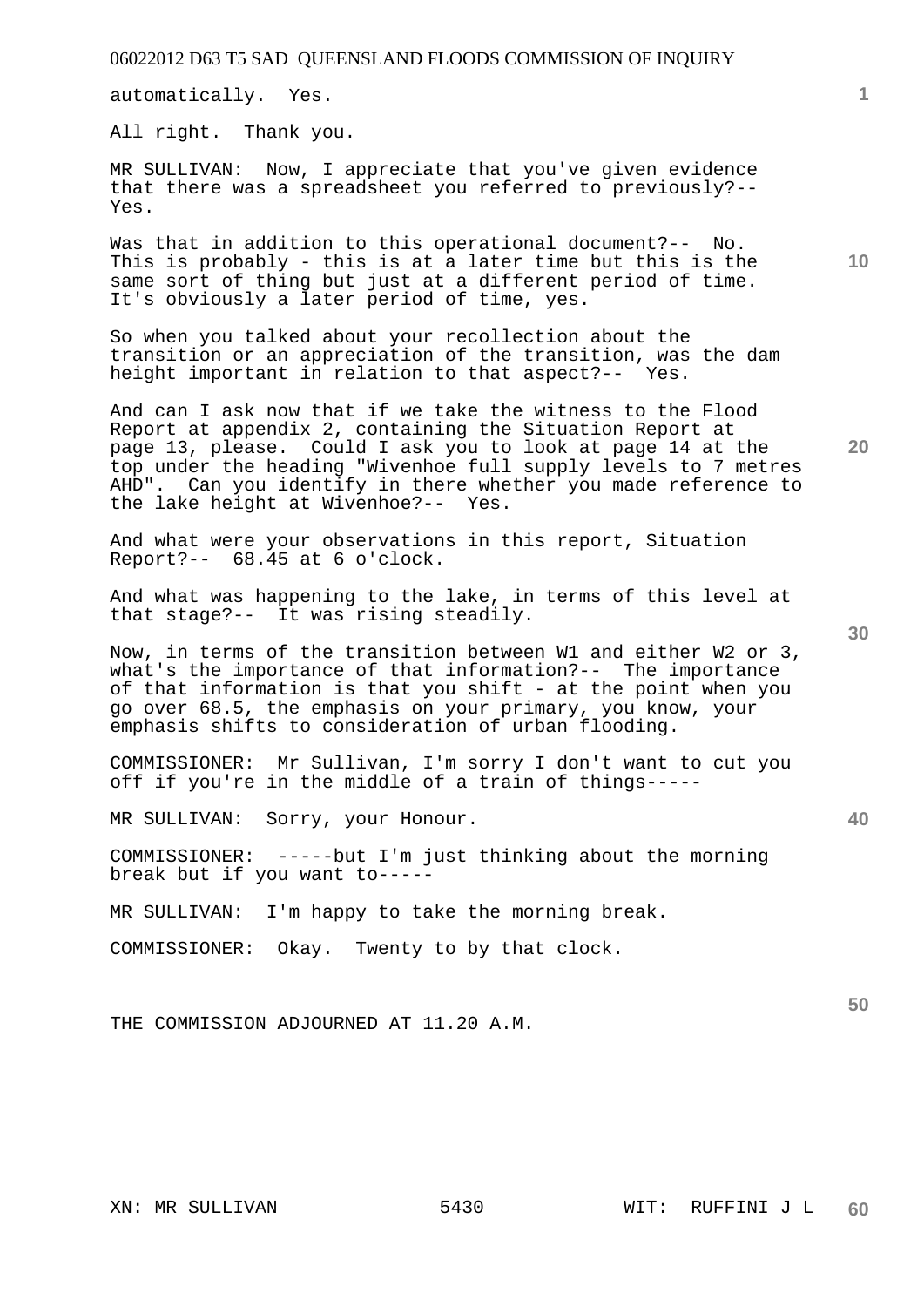THE COMMISSION RESUMED AT 11.41 P.M.

JOHN LAWRENCE RUFFINI, CONTINUING:

COMMISSIONER: Yes, O'Sullivan.

MR O'SULLIVAN: Thank you, Commissioner. If we could get back on the screen, please, the flood reports and we are at appendix C, page 14. Thank you. Before the break, Mr Ruffini, I had taken you to the top of that page and under the heading "Wivenhoe Full Supply Level At 67 Metres AHD" and we were looking at those two paragraphs. Do you recall that?-- Yes, I do.

I was asking you and you identified that there was a recording about the Wivenhoe level?-- That's correct.

And there was a discussion about what was happening in relation to that level?-- That's right. That's correct.

I believe I had asked you the question about your recollection at that time, what that meant to you in terms of leaving W1, going to a W2 or 3?-- Correct.

And again what was your understanding? What's your recollection?-- My recollection is that, you know, we're hitting a 68.5 and we are transitioning and we were moving to the next strategy at that point.

Sorry, I interrupted you there. Now, 68.5 in the manual, is there an option not to leave W1 for when you reach 68.5 or is that something which is mandatory, imposed upon you in effect?-- No, you have to.

I think you identify when there's a changeover you gave some evidence that you spoke to Mr Ayre?-- Correct.

Is it correct that you gave evidence and spoke to him about the dam height in relation to the Wivenhoe Dam? Was that your recollection?-- That's my recollection. As I said in evidence, this is what I can exactly recall and the stuff that when I have reviewed material, I had a thing, that's my best understanding of it.

Let's go to it. And thank you for that. In relation to what you actually recall, the positive recollection, do you positively recollect speaking to him about the Wivenhoe Dam level?-- Yes, definitely about the dam level and I have a recollection and we would have - definitely would have gone through the spreadsheet, yes.

**10** 

**1**

**30** 

**20** 

**40**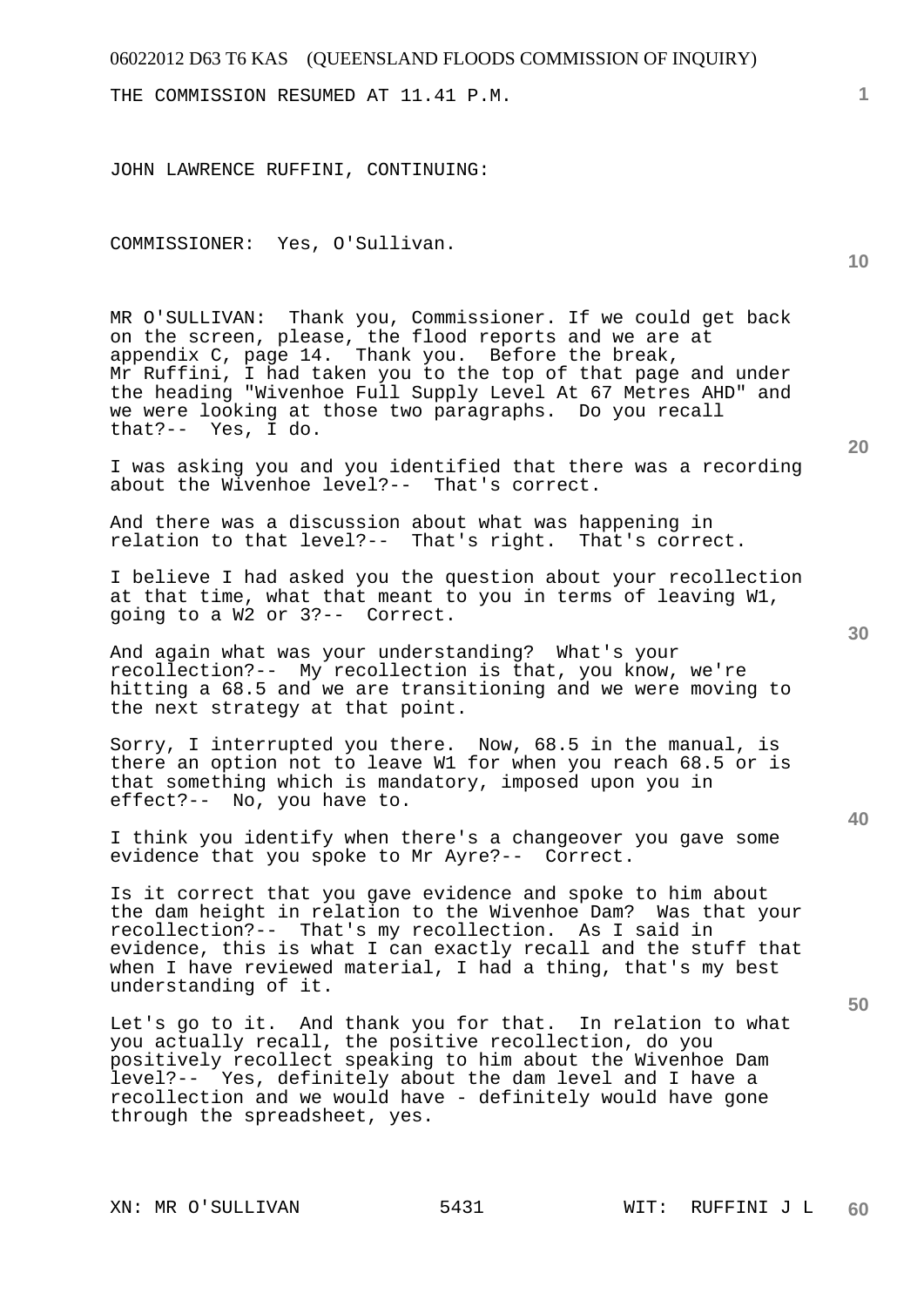The situation report we are looking at, do you have a recollection, a positive recollection, that you went through the situation report itself?-- Yes. Yes, for sure.

Quite apart from your positive recollection, what was your practice at a changeover?-- I do it every time. There's not a time I wouldn't do that.

Are you aware of Mr Ayre's background?-- Yes, I am.

What level of experience would you say, to your knowledge, he has in relation to managing dams?-- Rob has a vast professional experience in managing dams and both he and myself were intimately involved in a massive - in a large comprehensive study in the early nineties which effectively set the - set these rules. We did all the modelling to establish the rules and established the risk profiles as part of a large modelling exercise.

When did that occur?-- That occurred in the early nineties. It was a three year study - three, four year study.

In that sense is it necessary - well, I won't ask that question. Can we go to the dam operation manual then, please. Exhibit 21. Can I ask you to go to page 27, please. Before we look at the document, strategy W2, is this a fair assessment: that it's a strategy which deals with a situation where there is significant downstream flows in the Bremer and the Lockyer?-- Yes.

Where the lake level's over 68.5 and below 74?-- That's correct, yes.

What W2 is essentially about is tapering your releases from the dam so that they don't exceed what is the predicted natural peak at Lowood and at Moggill?-- That's correct.

If one has a predicted natural peak of a thousand CUMECS at Lowood and Moggill and the release is 500, you can taper the release with the real release which is going on contemporaneously but not to exceed that thousand CUMEC level; is that correct?-- That's correct, yep.

There was reference - I think the Commissioner asked you this - that a W2 situation wasn't in play here, was it?-- That's correct, yes.

Not when you were ending your shift at least?-- That's right, yes.

I think you have identified that there was an issue about the draining the dam, the seven day period, but the predicted peak, natural peak at Lowood, was about 530 CUMECS?-- That's correct. It was around that mark. That's correct at that stage, yes.

At that stage eight to 900 CUMECS was already being released from the Wivenhoe Dam?-- Correct.

XN: MR O'SULLIVAN 5432 WIT: RUFFINI J L

**30** 

**20** 

**10** 

**1**

**50**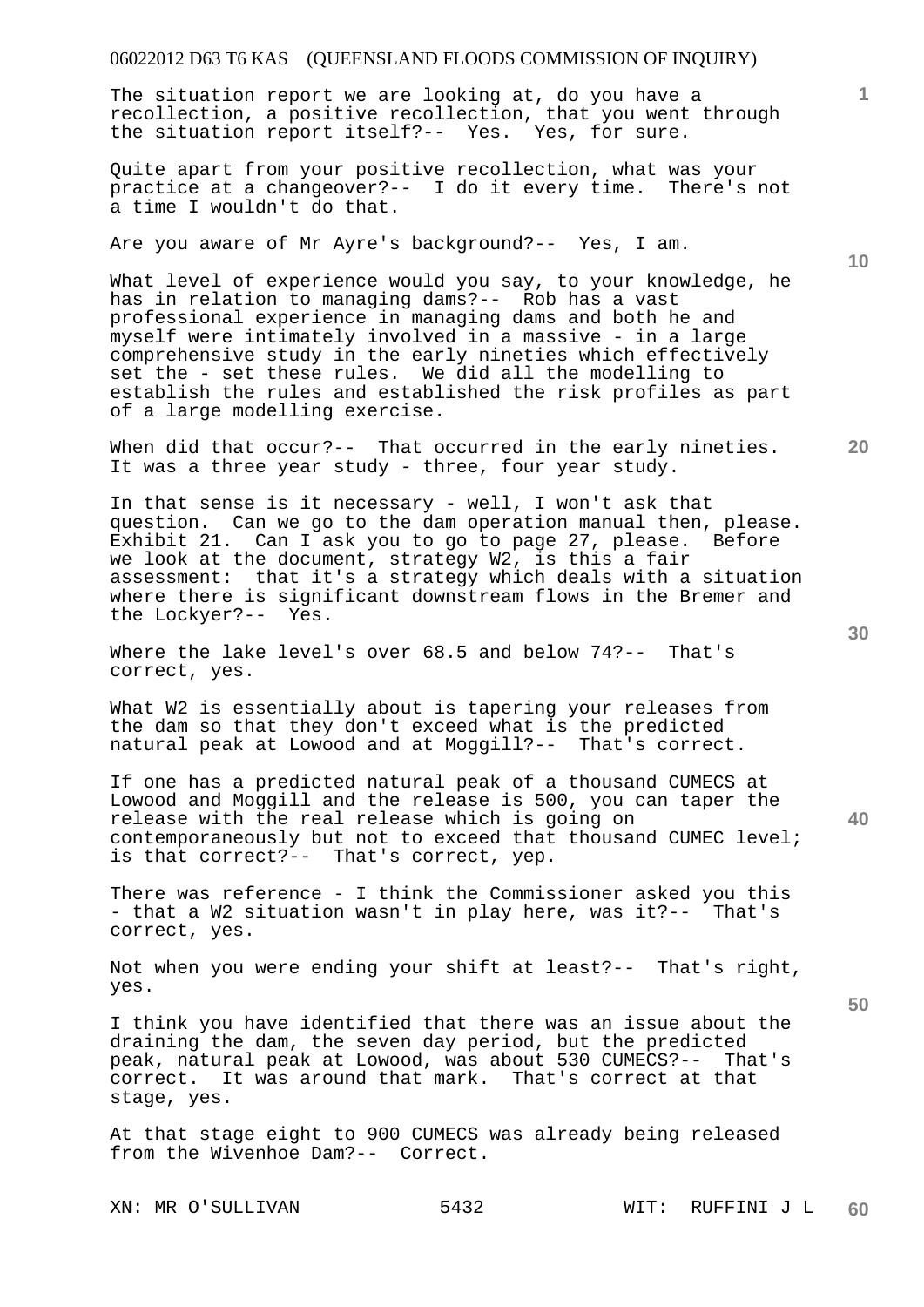So in that respect W2 simply wasn't an option at that stage, was it, because you couldn't achieve W2 because of the releases from the dam?-- That's right, yes.

No further questions. Thank you, Commissioner.

COMMISSIONER: Mr Burns, would you have any questions?

**10** 

MR BURNS: Mr Ruffini, situation reports are typically prepared towards the end of a shift?-- That's correct. Unless it's very, very busy and there was a lot happening, then there would be more frequent ones, yes.

**20**  Are you familiar with the practice, in the case of the preparation of a situation reports, of using the previous one as a bit of a template?-- I guess that may have - yes, that happens. That would happen, yes.

When you come on a shift you read-----?-- You read the old one and you may cut and paste bits and pieces, yes.

Could you look at appendix E, page 23. That is the flood report. Have you got it there? It's situation report 13?-- Yes.

**30**  Page 24 in fact. I beg your pardon. Do you see that?-- Yep.

The paragraph commencing, "The objective for dam operations". Do you see there?-- Yes.

You were taken to that by Mr Rangiah and asked about the language employed there?-- Yes. That's on - sorry, what date was that again?

The 24th?-- Sorry, scroll up a bit, sorry. Yep. Okay, yep. Go on.

Can you go to the situation report 12 which is 9 o'clock on the Sunday evening, and in particular page 21, and look at the last paragraph?-- Yes. Yep.

You were not the author of that report, were you?-- Scroll down a bit further. No.

Mr Malone?-- Yeah, too, I think it's - yep.

Going back to that, would you have read this report when you came on shift?-- That was - sorry. Scroll up. Was that the immediate one before it or-----

Yes?-- Yeah, I - yes, if he was handing over I probably would have, yeah. I would have. If it was the handover one, yes.

**40**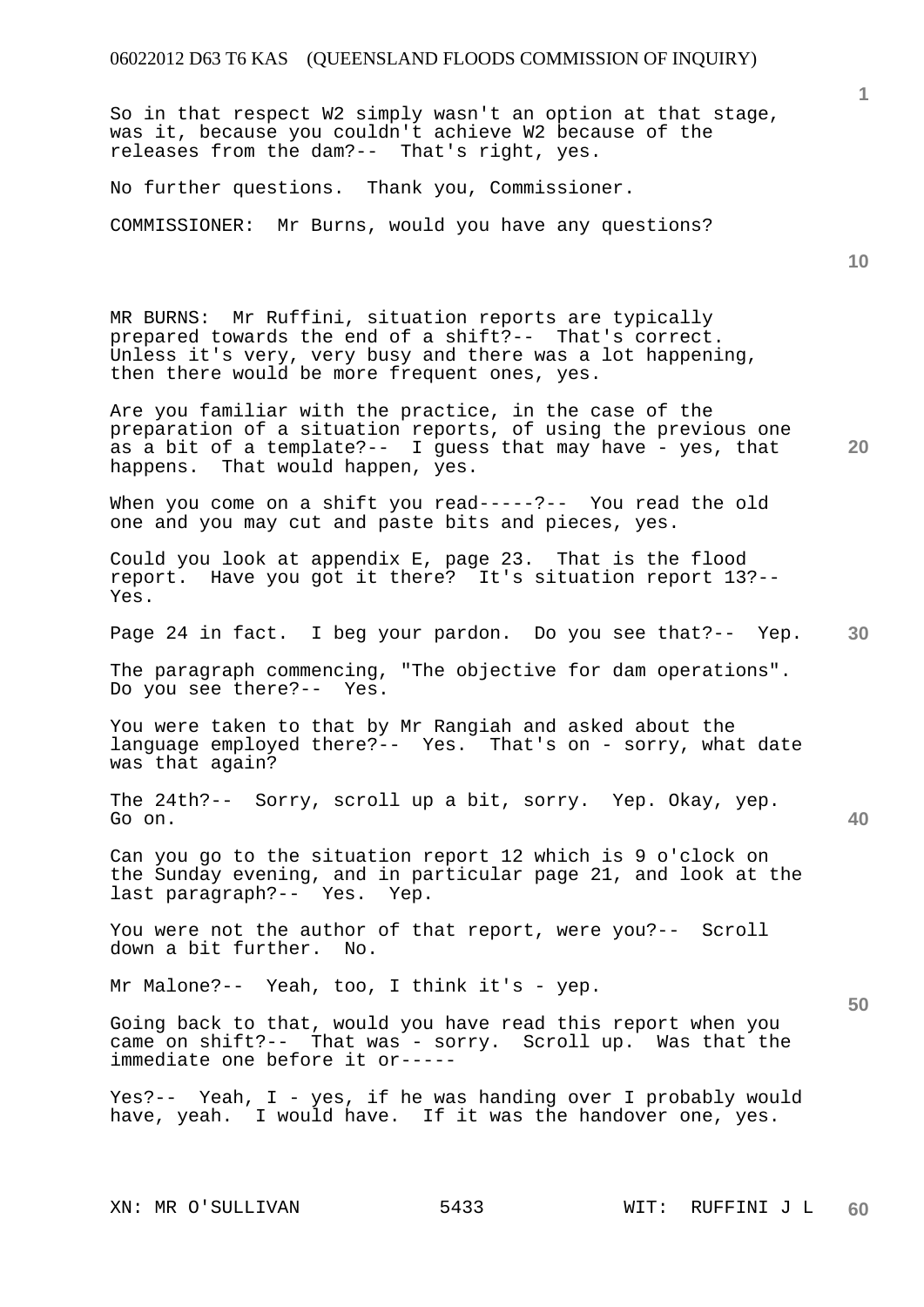Look at the bottom of the page, page 21. Do you see that first sentence there, "The objective"?-- Yes.

Is it possible that you've copied and pasted from that report to put into your report situation, report 13?-- It would be possible, yes, I guess.

Can you recall doing that?-- Not off the top of my head.

**10**  Did I understand your evidence to be that you have been a duty engineer since 1996?-- Correct.

So some fifteen years? Over fifteen years?-- Yes.

You have mentioned in your evidence some prior flood events, in particular towards the end of 2010?-- Yes.

**20**  So far as of the Wivenhoe Dam is concerned, over that 15 or so years, how many times would you estimate that you went to a W2 or W3 strategy?-- Oh, definitely in '99, which is quite a big flood. That was in play. The flood in October was quite a big flood, would have gone over that threshold.

COMMISSIONER: When you say October, you mean October 2010?-- October. Yeah, yeah. Look, I would have to look it up but a few, but not many.

MR O'SULLIVAN: In addition, do I understand from your statement and evidence given at this inquiry earlier that there are simulated exercises that are part of manual reviews or training?-- That's correct, yes.

Is that the case?-- Yes.

Does that involve all duty engineers?-- Usually does, yeah.

That's on an annual basis?-- Oh, I think - it's meant to be on an annual basis but I think the application of that has been a little bit patchy, yeah.

When it has occurred, do you recall there being simulations concerning W2 or W3?-- Yeah, but just recognising that these are a little bit different to the way - or the W3, that this one is slightly different to the earlier versions in the manual but having said that, there were - if you like, a lot of those simulated events were - the biggerish - like the '99 event or a '74 event style one, so that would take it into that context but there wasn't one that - I mean, there was never one that took us into the W4 territory, yeah.

Perhaps I can ask the question in a different way?-- Yes.

Were there simulations where you were required, as the person managing the water in the dam, to focus on urban inundation as a primary consideration?-- Yes.

**1**

**30**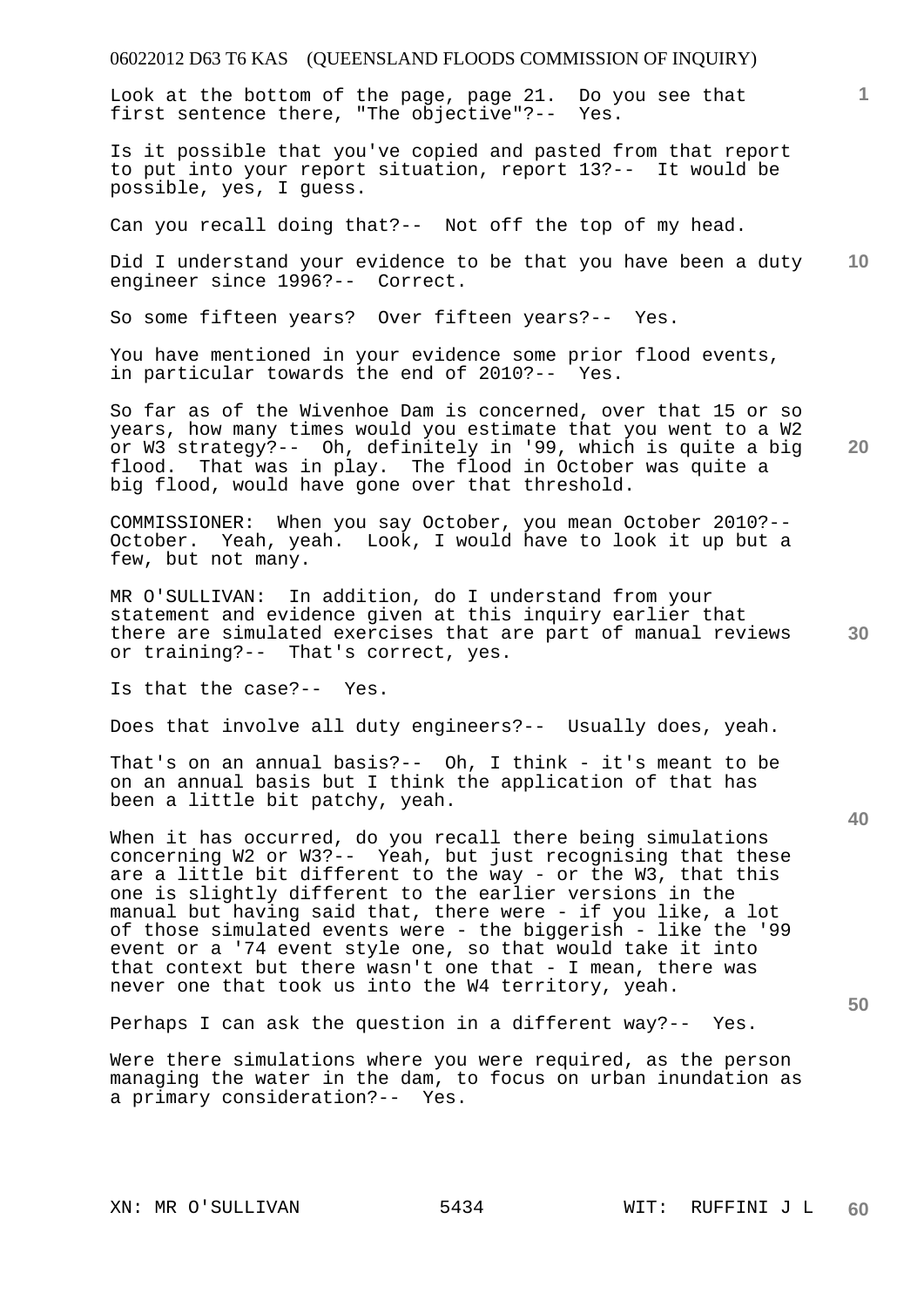Was that a feature of each review that was done or was that part of your training?-- I think that would be a common element in most of those but, yeah, because you - there is no point if you don't really get up, but I would have to go and exactly - the answer is "yes" but I can't specifically say how many, what or-----

But over the fifteen year period-----?-- Yes.

-----you have been involved, you have said it's not been regular or it's been a bit patchy?-- That's right.

But it's occurred a number of times?-- And the other thing is in the - in the big study that we did in '94, that was primarily the major purpose of doing that in that we - you know, we did a whole range of scenarios, design storm scenarios that looked retesting the rules as they were then. Part of that study was also, you know, writing up - there were the Hegerty Weeks program to simulate it. That was the dam operations that were written and that was rewritten and formulated into a part of a - an automated program. So all of that was tested. In that study I did a lot of work in terms of getting a lot of familiarity with various operating rules and that, yeah.

Sure, but in terms of simulations where duty engineers would be run through their paces and particular strategies-----?-- Yes.

-----that occurred a number of times?-- Yes.

Over the fifteen year period?-- Yes.

Including where the exercise involved protection against urban inundation as a primary consideration?-- Yes.

**40**  Alright. In terms of the contemporary flood storage at the Wivenhoe, that's compartmentalised, isn't it, in the sense of it's water above a certain level in the dam that's available for flood mitigation?-- That's right. You know, in both Wivenhoe and Somerset they both have a defined flood storage component.

Let's just stick with Wivenhoe. I will see if I can step you through this. So at 67 metres, everything below that is water supply?-- Correct.

Between 67 and 68.5, that's in effect a water compartment reserved for W1 strategy?-- Yes.

Do you agree with that?-- Yes.

Would you agree that there's approximately 170,000 megalitres in the W1 compartment?-- Something like that, yes.

**1**

**20** 

**10** 

**30**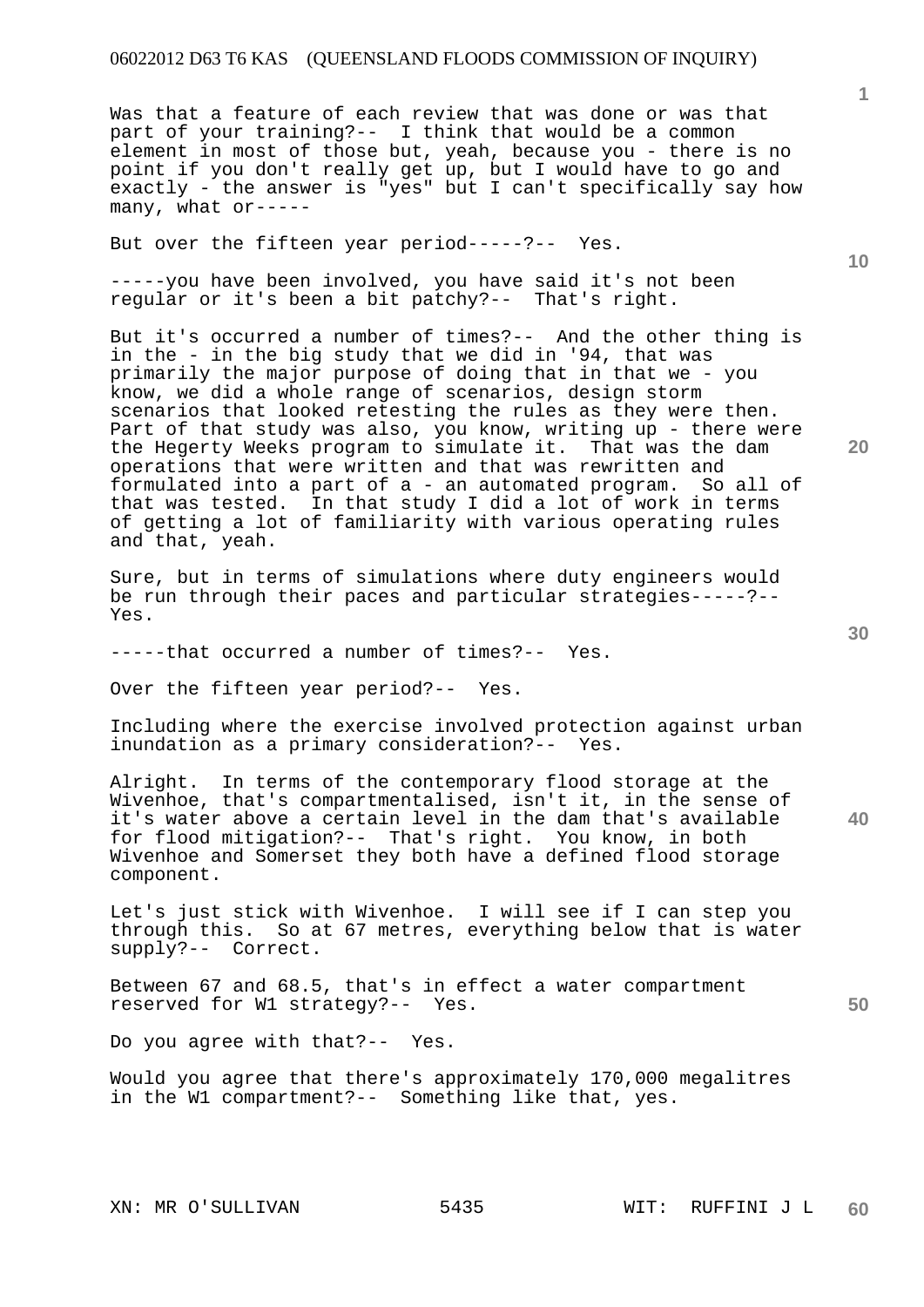06022012 D63 T6 KAS (QUEENSLAND FLOODS COMMISSION OF INQUIRY) XN: MR O'SULLIVAN 5436 WIT: RUFFINI J L **1 10 20 30 40 50 60**  Then above that, once you get past 68.5, between that level and the 74 there's another 742,000 megalitres in that compartment?-- Yes. Which is reserved for W2 or W3 mitigation?-- Correct, yes. Or strategy?-- Yes. And then above that again we get to W4, but I just want to you concentrate on the two lower levels?-- Yep. So combined we have something like 910,000 megalitres and the bottom portion of which is 170,000 megalitres?-- Correct. Is that right?-- Yep. Could I take you to Exhibit 23, which is the flood event log. The entry I want to take you to - you were asked some questions about that before by Mr Callaghan. It's the. 3.30 p.m. conference on Saturday, the 8th of January - sorry, I beg your pardon, Sunday, the 9th of January, 3.30 p.m.?-- Should I be getting something up on the screen? It will come. Do you see the entry there that Mr Callaghan took you to?-- Yes. 3.30 p.m., duty engineer conference. You were in attendance?-- Correct. You were taken to the second sentence, amongst others, but some time was spent on the second sentence?-- Yes. At this stage operating at the top end of W1 and the bottom end of W2, alright?-- Yes. I would like you just to focus on what follows: Storing approximately 300,000 megalitres at present above Wivenhoe?-- Yes. We are talking about the Wivenhoe Dam I assume?-- Yeah, that would be correct. Yeah, I assume so, yeah. Would I be correct in assuming that "above Wivenhoe" means above 67 metres?-- Yes, that would - and you would easily look at the lake level there and confirm that. I know you don't have a perfect recollection of the conference, I am just seeing whether you can assist as to what may have been said and what the entry means?-- Yep. "Above Wivenhoe", it would be safe to assume that that's above the full supply level?-- That seems fair, yeah. There's 300,000 megalitres above. Would you agree that puts you, just on that observation alone into W2 or W3 territory in terms of compartments?-- Correct, yes.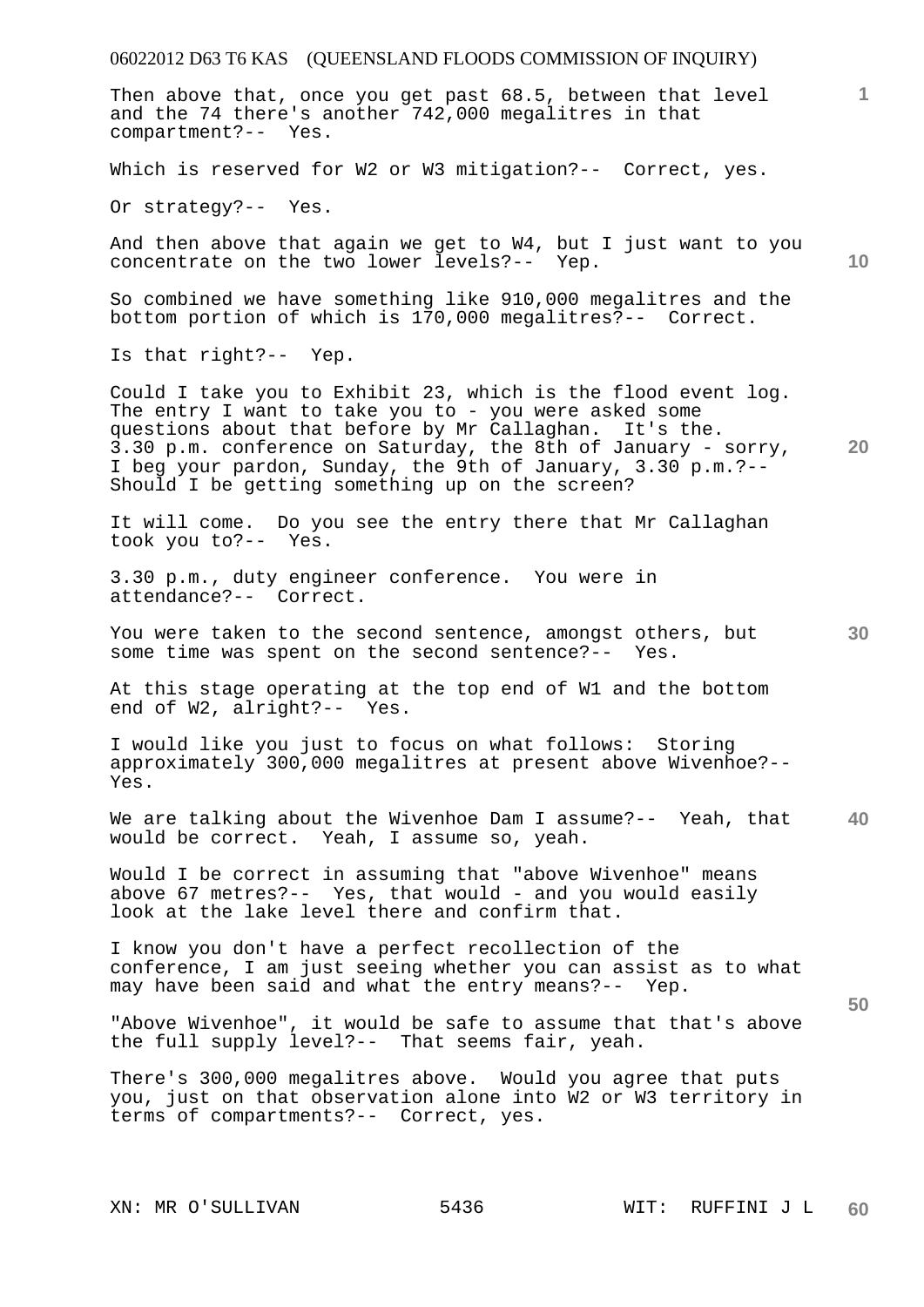| 06022012 D63 T6 KAS (QUEENSLAND FLOODS COMMISSION OF INQUIRY)                                                                                                                                                                                                                                                                 |    |
|-------------------------------------------------------------------------------------------------------------------------------------------------------------------------------------------------------------------------------------------------------------------------------------------------------------------------------|----|
| Then continue on with an additional 500,000 megalitres<br>expected to flow into the dams from rainfall on the ground.<br>Alright?-- Yes.                                                                                                                                                                                      | 1  |
| So this is rain that has fallen?-- Mmm.                                                                                                                                                                                                                                                                                       |    |
| We have heard a lot of evidence about the calculation of<br>runoff rates and saturation levels and factors of that nature<br>but this is an estimation, is it, by your understanding, of<br>what the modelling would show in terms of volume of water to<br>be expected to run into the dam?-- Yes, that would be<br>correct. | 10 |
| Is that right?-- Yes.                                                                                                                                                                                                                                                                                                         |    |
| If that modelling is all accurate, you will have 800,000<br>megalitres, less what's released?-- That's correct.                                                                                                                                                                                                               |    |
| Is that right?-- Yes.                                                                                                                                                                                                                                                                                                         | 20 |
| It's talking about 300,000 in the dam at present, you are<br>already in W2 or W3 territory?-- Yes.                                                                                                                                                                                                                            |    |
| But at the bottom end of that?-- Yes.                                                                                                                                                                                                                                                                                         |    |
| Do you agree with that?-- Yes. Oh, yes.                                                                                                                                                                                                                                                                                       |    |
| You've got 742,000 megalitres to play with above 170,000<br>megalitres?-- Yes.                                                                                                                                                                                                                                                | 30 |
| And then another 500,000 expected?-- Into the dam. So that<br>would be into both dams.                                                                                                                                                                                                                                        |    |
| And then you would need to look at release rates and whatnot<br>to work out what the volume would be after that had all come<br>in?-- And the flood storage in Somerset Dam.                                                                                                                                                  |    |
| Certainly. I know I am ignoring that aspect?-- Yes.                                                                                                                                                                                                                                                                           |    |
| But just purely concentrating on the Wivenhoe here for the<br>moment. Have I got any of that wrong?-- No, it seems all<br>right.                                                                                                                                                                                              | 40 |
| Then the note continues to consider the rainfall system and it<br>talks about what may be coming but it hasn't fallen to the<br>ground?-- Yeah, that's right.                                                                                                                                                                 |    |
| Is that right?-- Yes. Yes.                                                                                                                                                                                                                                                                                                    |    |
| Thank you.                                                                                                                                                                                                                                                                                                                    | 50 |
| COMMISSIONER: Mr O'Donnell.                                                                                                                                                                                                                                                                                                   |    |
|                                                                                                                                                                                                                                                                                                                               |    |
|                                                                                                                                                                                                                                                                                                                               |    |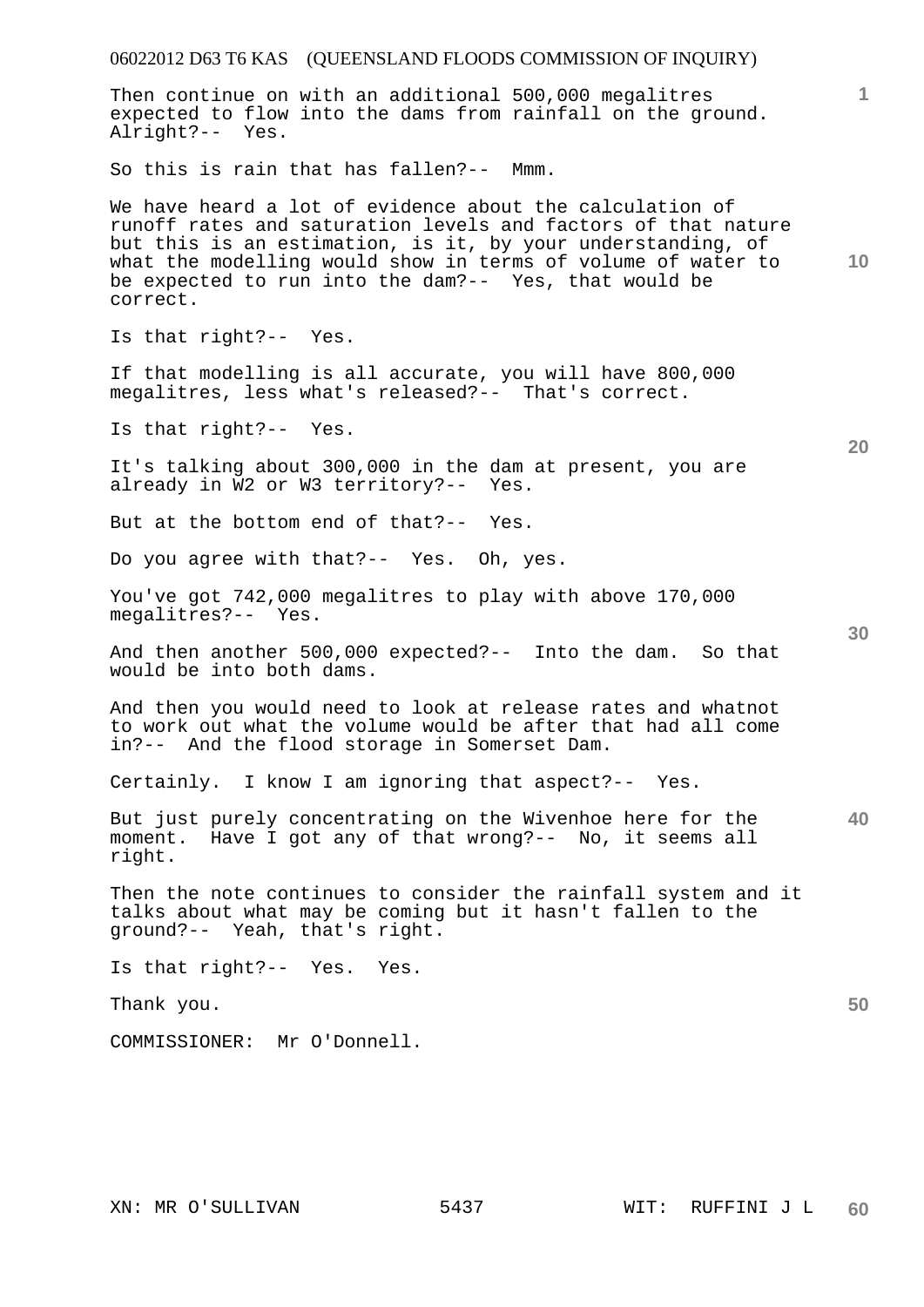MR O'DONNELL: Just on that note while you have got it there, when you enter that meeting at 3.30, did you know what was the then level of Wivenhoe Dam?-- At that point in the meeting? Because I was coming - I wasn't on duty, I was coming in there, probably - I'm not sure whether I refreshed myself with the details or not when I got in there or whether they were mentioned, so, you know, I probably wasn't current when I first walked in there if that's what you're saying.

During the meeting did you become aware of what was the level?-- During the meeting? I would have thought that it would have been mentioned during the meeting, yeah, but I can't recall.

The reference you just saw to 300,000 megalitres, that of itself would tell you the level was over 68.5, wouldn't it?-- Yes, it would.

Because you think of 67 to 68.5 as temporary storage of about 190,000 megalitres?-- That's correct.

So you are well above that?-- Yes.

So in your mind that would trigger a recognition that you're well above W1?-- I would expect so, yes.

Did you have an understanding during the meeting of what strategy was in use in managing the dam at that time?-- My understanding at that point was that we were focussing on the urban inundation. The urban inundation objectives were in play.

Do you have a recollection that that was your understanding during the meeting?-- Yes.

Can you recall what lead to that understanding?-- As I said, I haven't - the - getting something else. Could you repeat that question, sorry?

Do you have a recollection of what was your understanding during the meeting as to what strategy was being followed at that time in the management of Wivenhoe?-- I believe it was W3, yes. We were managing for the downstream movement objectives, yeah.

You can actually recall that being your understanding at the time?-- Right now, today, twelve months on, do I have an exact recollection, you know, that we would, you know - I'm - I couldn't say definitively that - I couldn't say - like, if I look at this information and I look at this thing, then yes, I can sort of say I can, you know - I recall, like, the first time I looked at this in general I believe this stuff's right, in terms of that context, but  $I -$  do I definitively say, you know, I can think W3? In my mind at the moment, no, but, like, if I look at that and I look at the information around it, then I would say yes.

**10** 

**1**

**20** 

**40**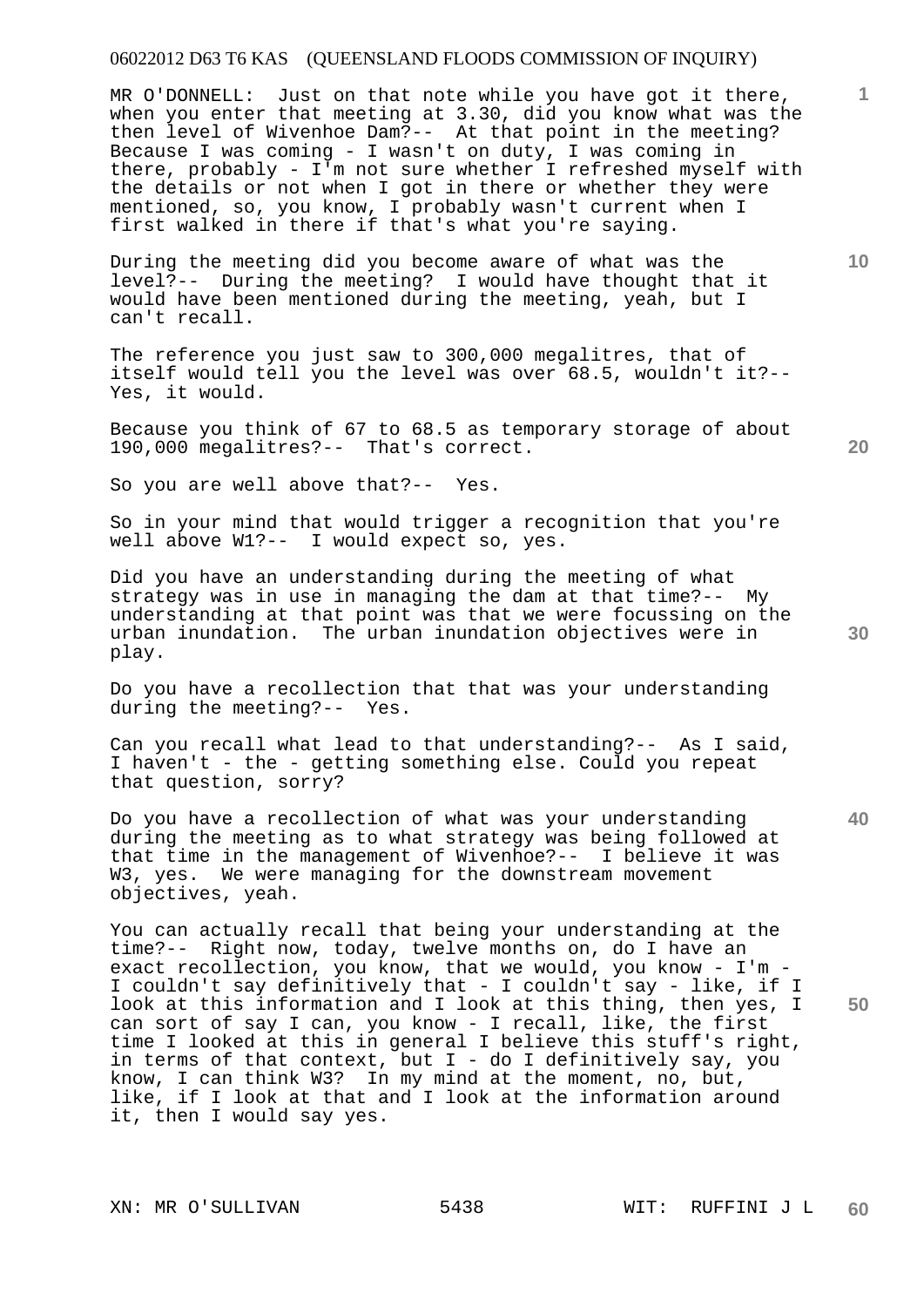So that's, you indicate, the dam's been managing in accordance with W3?-- Yes.

Can I suggest that's for a couple of reasons. One, the reference that 300,000 megalitres of the dam flood storage has already been used up?-- That's correct, yes.

A second is it discusses the risk of flooding in lower Brisbane?-- Correct.

Suggesting that a major consideration is risk of urban inundation?-- Mmm.

The third is the - do you see the second last sentence commencing, "If required, releases from Wivenhoe Dam will be reduced to contain the flood in Brisbane at 1,600 CUMECS and 3,000 CUMECS in lower Brisbane ." Now, the Commissioner said to you why isn't that consistent with W1? Doesn't that sentence indicate that the strategy is to constrain releases from the dam so as not to produce a greater flow in Brisbane than 3,000 CUMECS?-- That's correct.

In other words, it's constraining the flow - releases from the dam by reference to the impact on the urban area?-- That's correct, yes.

If one was operating in W1, your primary consideration is the effect on rural?-- That's right, yes.

Downstream of the dam, not impact on urban areas at all?-- That's right, yes.

Doesn't that suggest to you that that's a clear reference to a primary consideration of avoiding urban inundation?-- Yes, it does.

I have finished with that flood log.

COMMISSIONER: Mr Ruffini, just going back on that, if you were in W1 and you were approaching the upper limit of 1,900 CUMECS, presumably you would think about downstream impact in any event, wouldn't you?-- Would you change - are you saying would we change - it's just that there's some physical constraints about whether you'd - because it's just not about the release rate, it's also about how wet the catchment is below it. So the considerations - the considerations - urban - there's this kind of perception that the only thing you worry about is that release rate and that release rate is the sole cause of flooding in Brisbane but part of the philosophy of operating is that you really - when you have a saturated catchment like this, you really want to - you really want to keep your releases as low as possible if you think there's going to be - to emptying your flood storage within a seven day drain if you want to stop the chance of urban flooding downstream. The closer - the higher you make those releases to that three and a half thousand urban limit the more likely you are to get - the less rain you will need in a storm downstream to tip it over and cause urban impacts. So in that

XN: MR O'SULLIVAN 5439 WIT: RUFFINI J L

**10** 

**1**

**30** 

**20**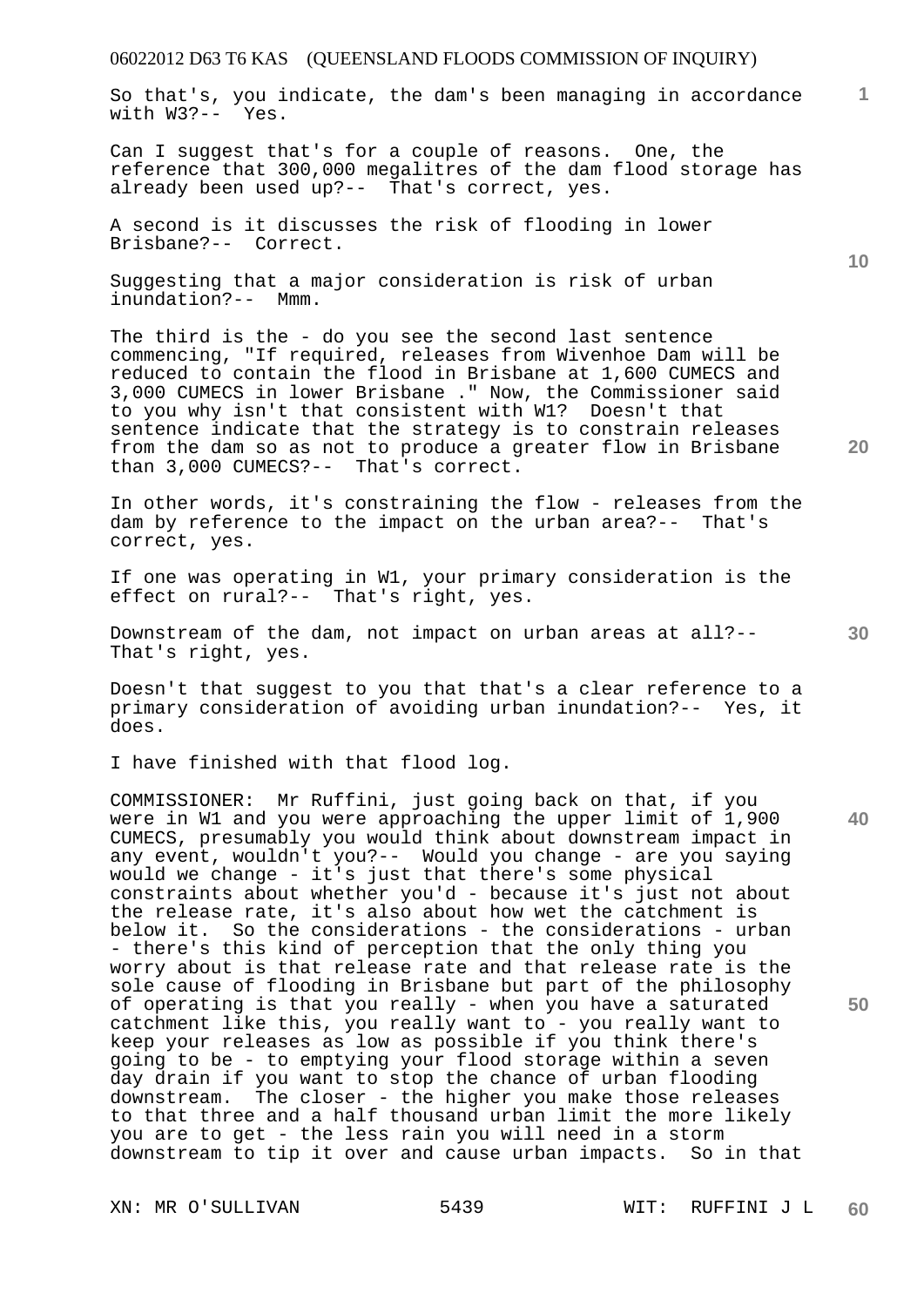you don't necessarily, in these high strategies, be wanting to be releasing up to the maximum of what a particular release rate would be.

Yes, I understand that?-- Yeah.

And I accept that logic?-- Okay.

I am just suggesting to you that if you were in W1 you would still be thinking about those things surely, what a higher release rate would do?-- You may be thinking about them, yes, but whether you are constrained to operate to do anything about it is - and it's also quite - it would be quite an unusual circumstance I think, that you would get that; that you would actually be - because if you are actually having to release it - because remember it's a seven day drain. So if you are getting into a situation where you are receiving a seven day drain, which means you must - to release it, then actually having to go up on to that is think - usually you probably only - you are only going to get that sort of thing when you are probably transitioning to a bigger flood. I think it will be transitioning through to a bigger flood. It's hard to see because it's such a big volume and if you take that discharge rate, say seven days, at sort of - at 2,000 is a large volume and it's probably - it will go over those - it will go over that flood limit from a W - for that W1 limit. So it's unlikely that you are going to get that other than a transitioning through to a larger event.

Alright. Thank you. I understand.

**10** 

**1**

**20** 

**40**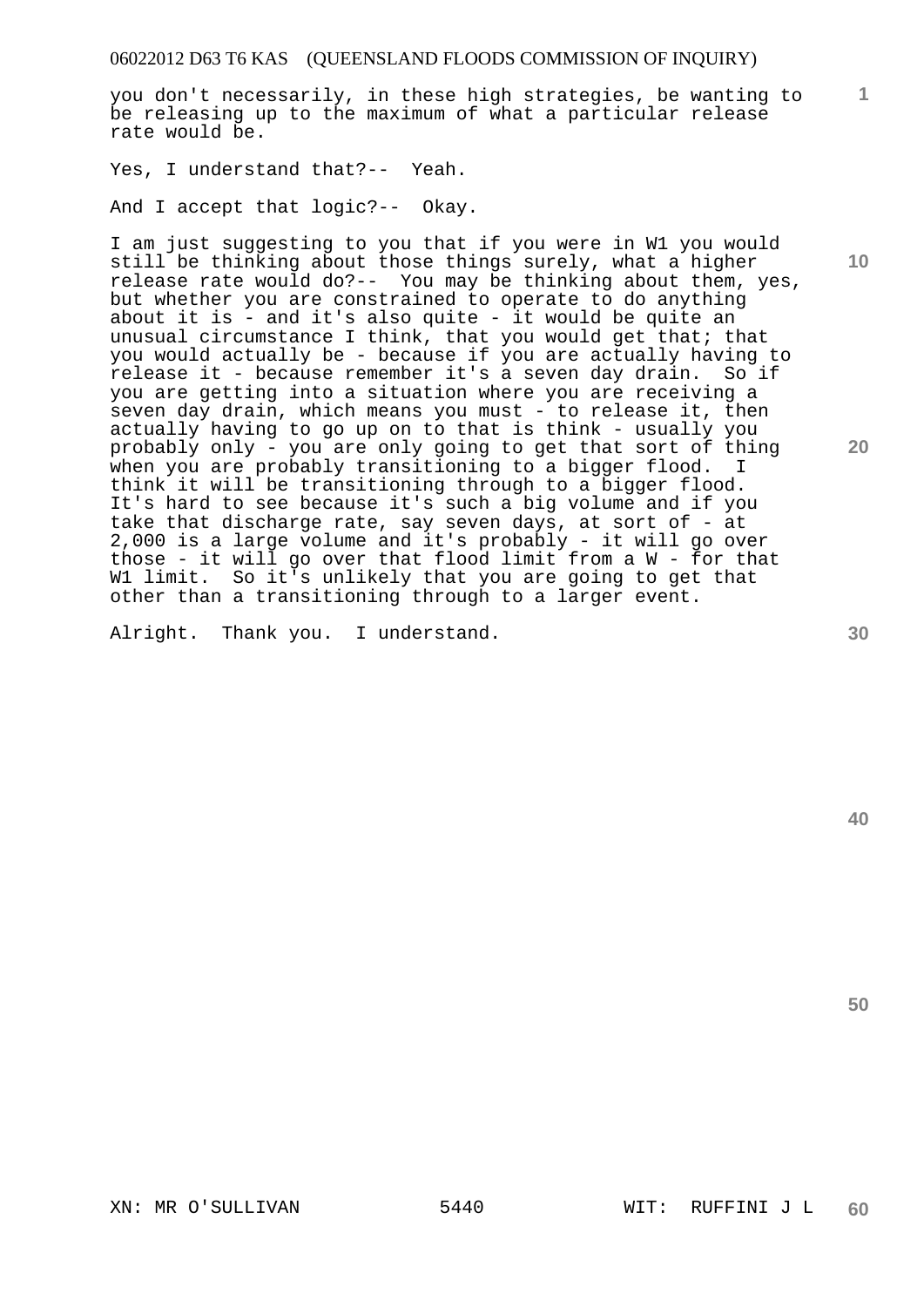MR O'DONNELL: The meeting of the four flood engineers sorry, I'll start again. Some of the other witnesses have referred to a W1 flood event as a relatively small flood?-- That's right.

Is that how flood engineers think about things?-- That's correct. The strategies are designed to transition from one, to the other, to the other, as a continuum. And the reality, if you end up in a W1 flood, the flood just doesn't grow to a bigger flood.

What was the situation you were facing at 3.30 on the Sunday afternoon? Is that what you would regard as a flood engineer as a small flood?-- It wasn't a small flood. It was building, and we had forecasts for more rainfall, so we knew we were on a building flood still.

You've got, I think, roughly 900,000 megalitres of floor storage capacity within Wivenhoe?-- Correct.

A third of that had been used up?-- Correct.

So you've only got two-thirds to play with if the situation gets worse?-- That's right, yes.

Is that what you regard as just a small flood?-- No. As I said, that's a - we've got a significant flood on.

**30**  It's the situation, isn't it, where your primary consideration is what's going to be the urban impact of this current flood event?-- That's correct, yes.

Was that the thrust of the meeting on the Sunday afternoon?-- Yes, that's what we were saying.

And you have an actual recollection that was the primary consideration discussed in the meeting; the urban impact of this flood event?-- That's why - in essence, that's because that situation was developing and happening. That's why the meeting was, you know - the intent of the meeting. As I said, I can't recall direct exact words and things like that, but yeah, that's a good representation of the need for the meeting.

**50**  Thank you. I've finished with that log entry for the moment, so you can close that up, thank you. Can I go back in time to the Friday night/Saturday morning shift. I know you've already been asked a number of questions about this, but I've got a couple of things I wanted to explore with you. You gave an answer earlier that when the level crosses 68.5, you have to transition; the flood engineer has no choice?-- Correct.

Now, do you get that from the manual?-- It's in the manual, yes, but I have those - that sort of figures in my head, yes.

Can I show you the manual?-- Yes, all right.

XN: MR O'DONNELL 5441 WIT: RUFFINI J L **60** 

**10** 

**1**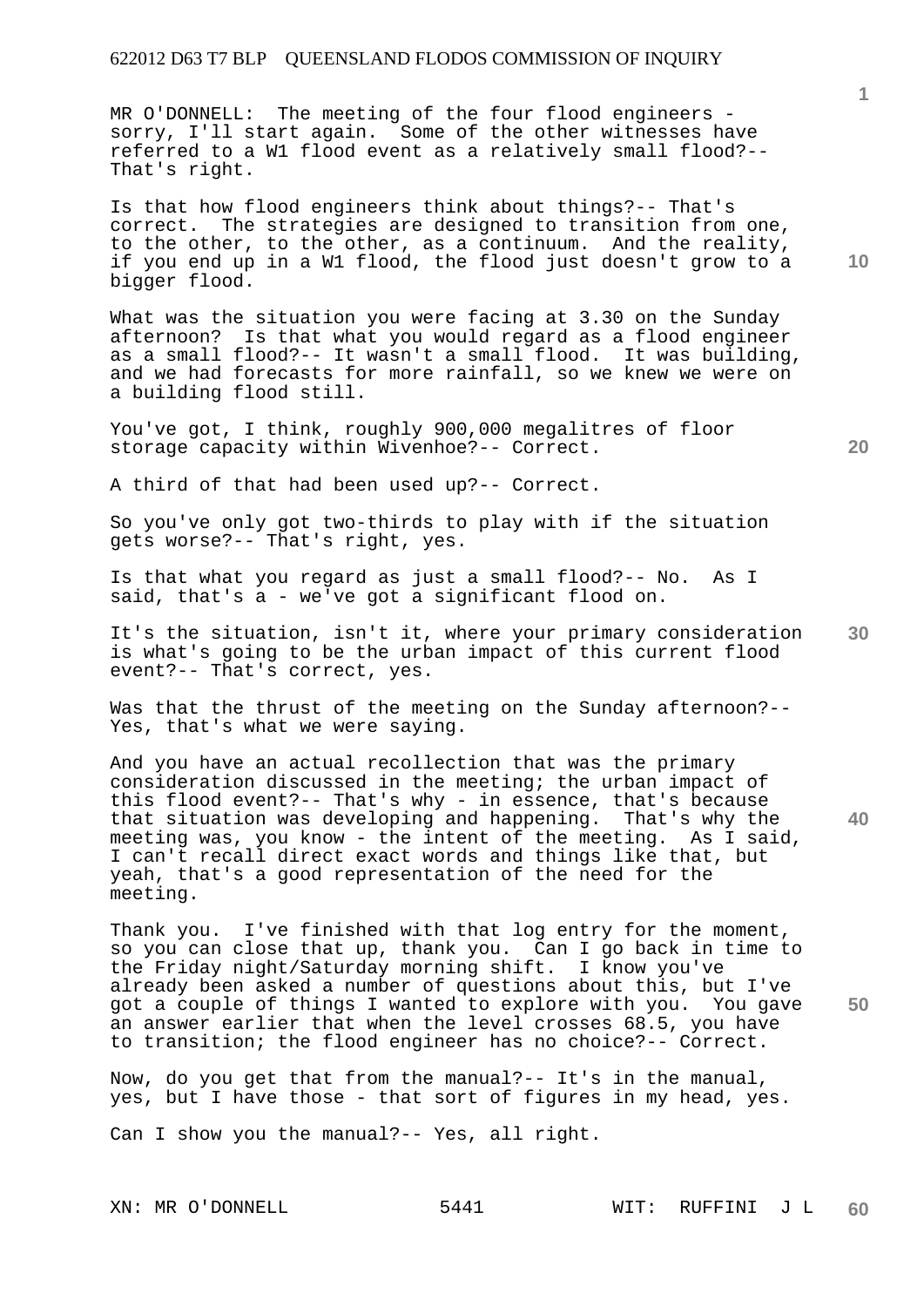Can I take you directly to page 26?-- Yes.

The last sentence on page 26?-- "If the level reaches 68.5 AHD in Wivenhoe Dam will switch to W2 or 3 as appropriate", yes.

Did you understand that during the January event as the manual compelling a transition to a higher strategy if the water level actually crosses 68.5?-- Yes.

In other words, it's not an election by the flood engineer. The manual says if the water crosses that level-----?-- You're in it.

-----automatically transition to the higher strategy?-- Yes.

You said also that you had had that experience several times before?-- That's correct, yes.

You said the water level had crossed 68.5 in the '99 flood event?-- That's right, yes.

You said the October 2010 flood event?-- Yes.

Can I suggest it also crossed during one of the December 2010 flood events. 31 December it reached 69.93?-- Yes.

Does that ring a bell?-- Yes, it's a reasonable - it wasn't big, but it was, you know, a sizeable event and in reality we had four events in a row before - including the 2011.

And you were a flood engineer involved in each of those events?-- Yes.

As was Mr Ayre?-- Yes.

Mr Malone and Mr Tibaldi were involved in the October and December 2010 flood events?-- That's correct, yes.

**40**  And you knew from those prior events that there was - it was obvious to you, wasn't it, during the January 2011 flood event if the water crosses 68.5, that's a significant event. There is an automatic transition to a higher strategy?-- That's correct, yes.

You recall now that being your thinking towards the end of your shift on that Friday night/Saturday morning?-- I think that would have been my thinking, yes.

You also said the practice we have been adopting was not to transition until we hit 68.5?-- That's right, yes.

So the practice was not for the flood engineer managing the event to make a decision in advance of the - a decision to transition to a higher strategy in advance of the water reaching the level, but to allow the water to reach the level where you get an automatic transition?-- Correct.

That practice had been employed in previous flood events, had

**50** 

**20** 

**10**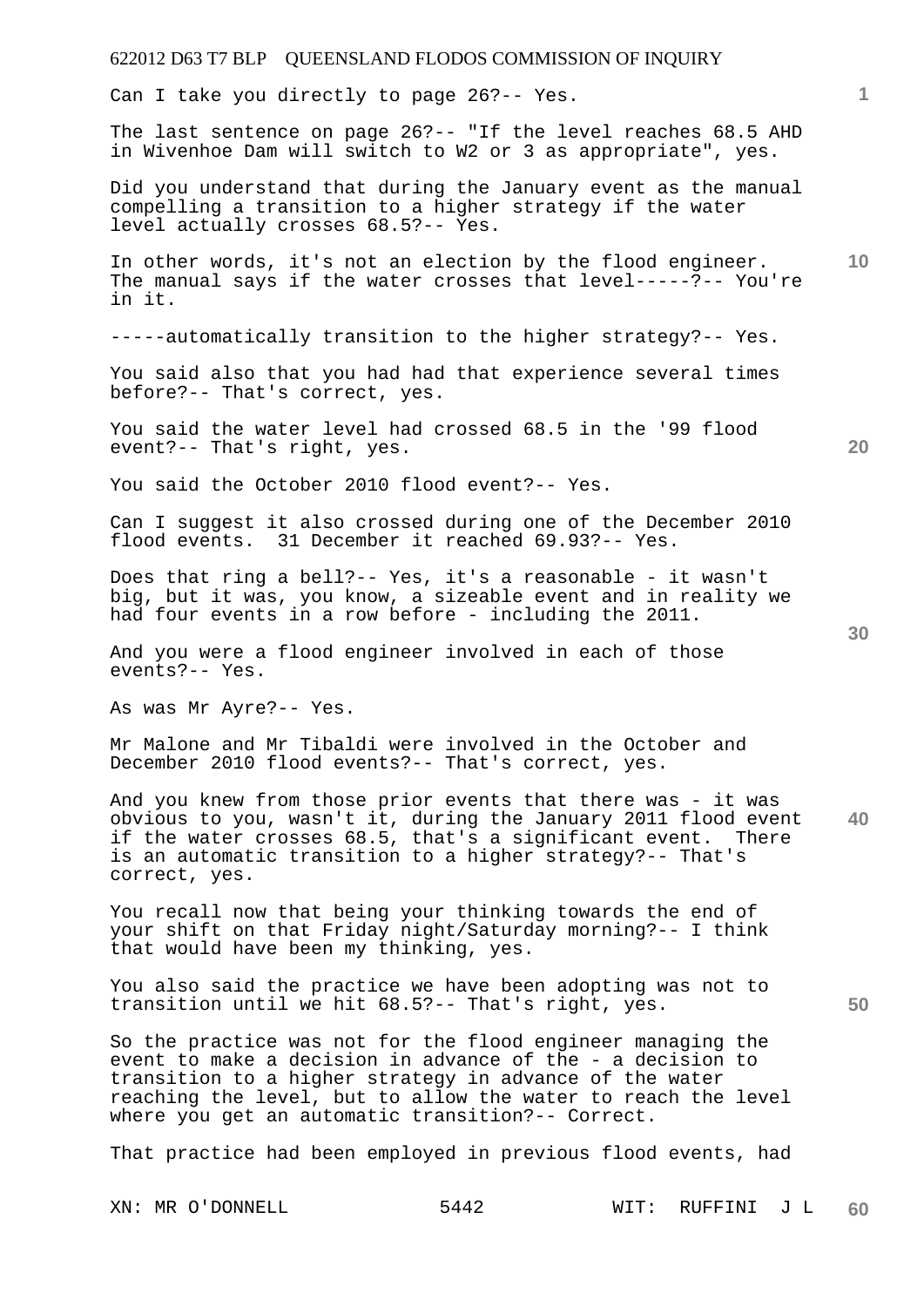it?-- Yes, that's true.

The ones we've mentioned?-- Yes.

You said also that - I'm sorry. You said also in answering some other questions that during that shift you had recognised that when the transition occurred, that is, when the water level got to 68.5, W2 would be inapplicable?-- Correct.

**10**  Some questions were asked of you that the recognition that W2 would be inapplicable was - sort of a substantial exercise in working that out. Do you remember questions along those lines?-- Yes.

Could I explore that with you a little bit more?-- Sure.

Towards the end of your shift Wivenhoe is releasing about 890 CUMECS?-- Correct.

**20**  The downstream flows naturally occurring at Lowood and Mogill are well below that, aren't they?-- That's correct.

And you had that information available to you?-- Yes, I did.

In your operational-----?-- Spreadsheet.

-----spreadsheet?-- Mmm.

Which you were working on during your shift?-- Yes.

A simple comparison of the figures would tell you that W2 would be unavailable?-- That's correct.

Wouldn't it have just been obvious to you?-- I believe it would have been, yes.

You didn't have to do any complicated calculation or working out?-- No. No.

**40**  COMMISSIONER: Why would W2 actually be unavailable as opposed to not operating at that time? In other words, if you're releasing 890 from the Wivenhoe, and say 500 is coming out of the Lockyer, why can't you move to W2 and drop back to 500? I'm not asking whether it was a good idea; just what makes it impossible to do that?-- Because you wouldn't drain the dam in seven days.

**50**  So that's a practical reason. It does not follow though, does it, that it is impossible just because there's more coming out of the dam than there is out of the Lockyer at any given time, for you to go to W2?-- In this particular case if you said could you transition to W2, then what that - to do that you would have to facilitate a ramp down. You'd actually have to ramp your releases down significantly. And when you ramp your releases down and then you go - and then you look at the requirement peak lake level, you know, drain in seven days from the peak, which you've got to do, you would exceed that threshold.

**30**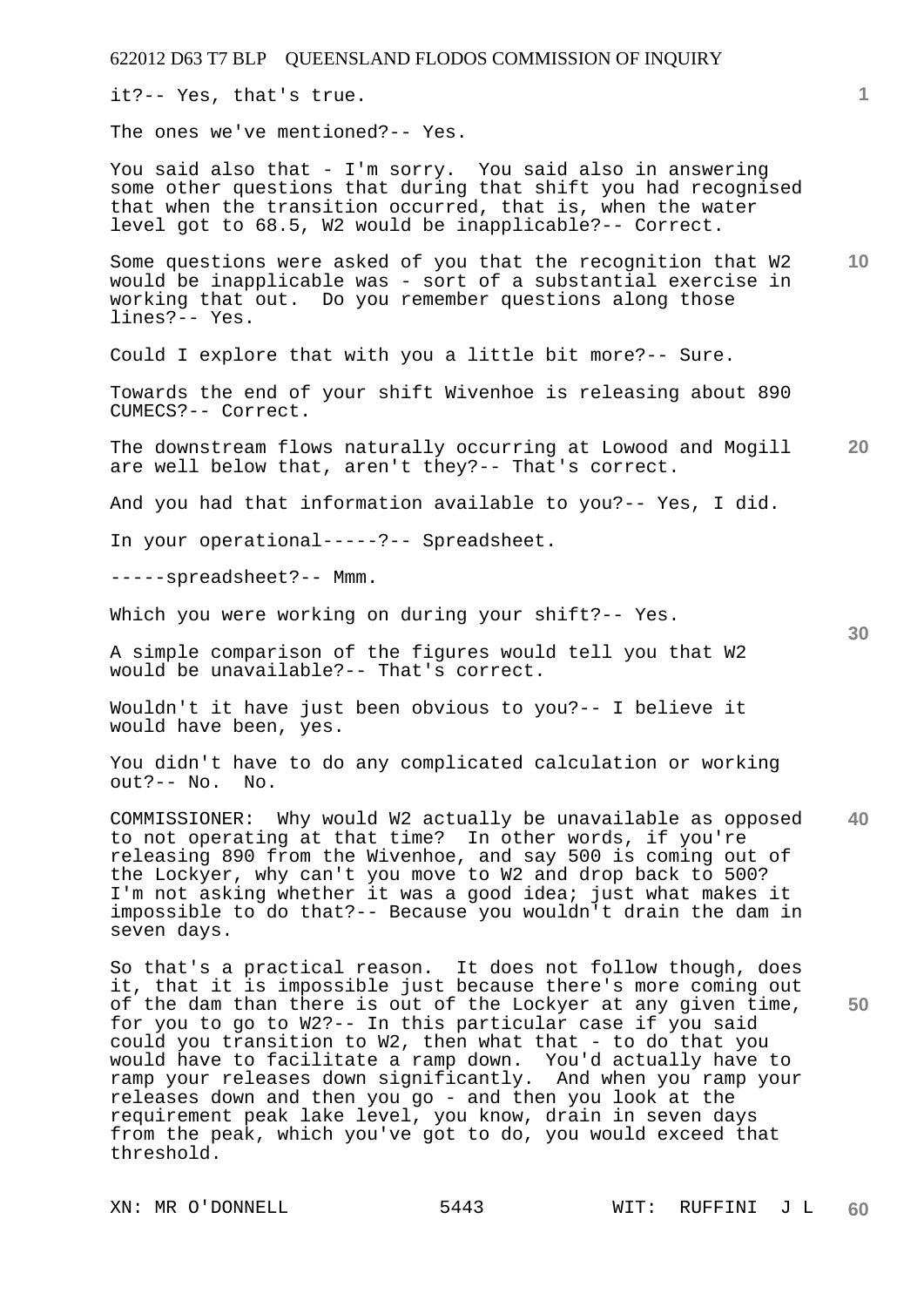Look, it's not an automatic unavailability. You have to think about the considerations of whether it's a good idea or not; wouldn't that be the case?-- If it's going to - if it's going to violate the drain, then you know you haven't got enough flow in Lockyer going down to actually - for it to be a viable strategy. It doesn't mean that in, say, 18 hours' time if you've got a massive storm over the Lockyer that pushed that discharge up and you got - you know, you had a reduced flow in Wivenhoe going down, that that balance mightn't have changed back.

Yes. All right. What you're saying to me suggests that you think about what the situation is, and because of the problems about draining down, you're not going to go to W2. But you think about it, don't you?-- Yeah, you do. Conceptually the way - I think the wording in some of the earlier manuals was better. But conceptually it was - what you want to do is you don't want to flood - you didn't want to flood people downstream prematurely. In other words, you didn't want - if you knew you were going to have a flood happening in the Lockyer, what you wanted to do was let that Lockyer Creek flow pass by. And so whatever that peak flow was going to come up to, you would let it happen. And then as that passed by, you would start to ramp up the releases in Wivenhoe Dam on the back of the floods not to exceed the peak of the naturally occurring Lockyer, so you didn't - you know, you didn't inundate people earlier. Because if you inundate people early, they have less time to prepare and do the things they need to do to get ready for flood, and you didn't want to make it - you know, the mitigation benefit is don't make it worse than the flood that would have occurred as resulting from the flow that came down Lockyer Creek. So you want to keep it at the level of the Lockyer Creek.

I understand all of that. But presumably there's a reasoning process why you didn't go to W2. You don't just say that's the flow there; therefore I can't. You say that's the flow the frow chere, cherefore I can be identically there, and then if I ramped it down and you - if you kind of crunched it down in terms of ramp the flows down, are you going to exceed that seven day, which is a function of every strategy. Like, it's a key element. A key element that you have to get that drain down in terms of that sort of thing. And the other consideration is what's happening with the rainfall. Is it it would be different - you might think a little bit differently, like, if the rain stopped upstream of Wivenhoe and we thought there, then you might say the drain is going to be maybe eight days, but it's worth it to thing. But conceptually the fact you're already releasing at that level means you've already - you've taken those people out. And as a rule you don't - during a flood, you don't want to bring people in and out of floods. You don't want to - if you take a bridge out, you want to just keep it out. You don't want scenarios where things are coming in and out of water, because from a safety perspective that creates a lot of risk, and you don't want to - if possible, you'd like the event to build, hold, and drop. You don't want to be putting riverbanks in

**1**

**10** 

**20** 

**30** 

**40**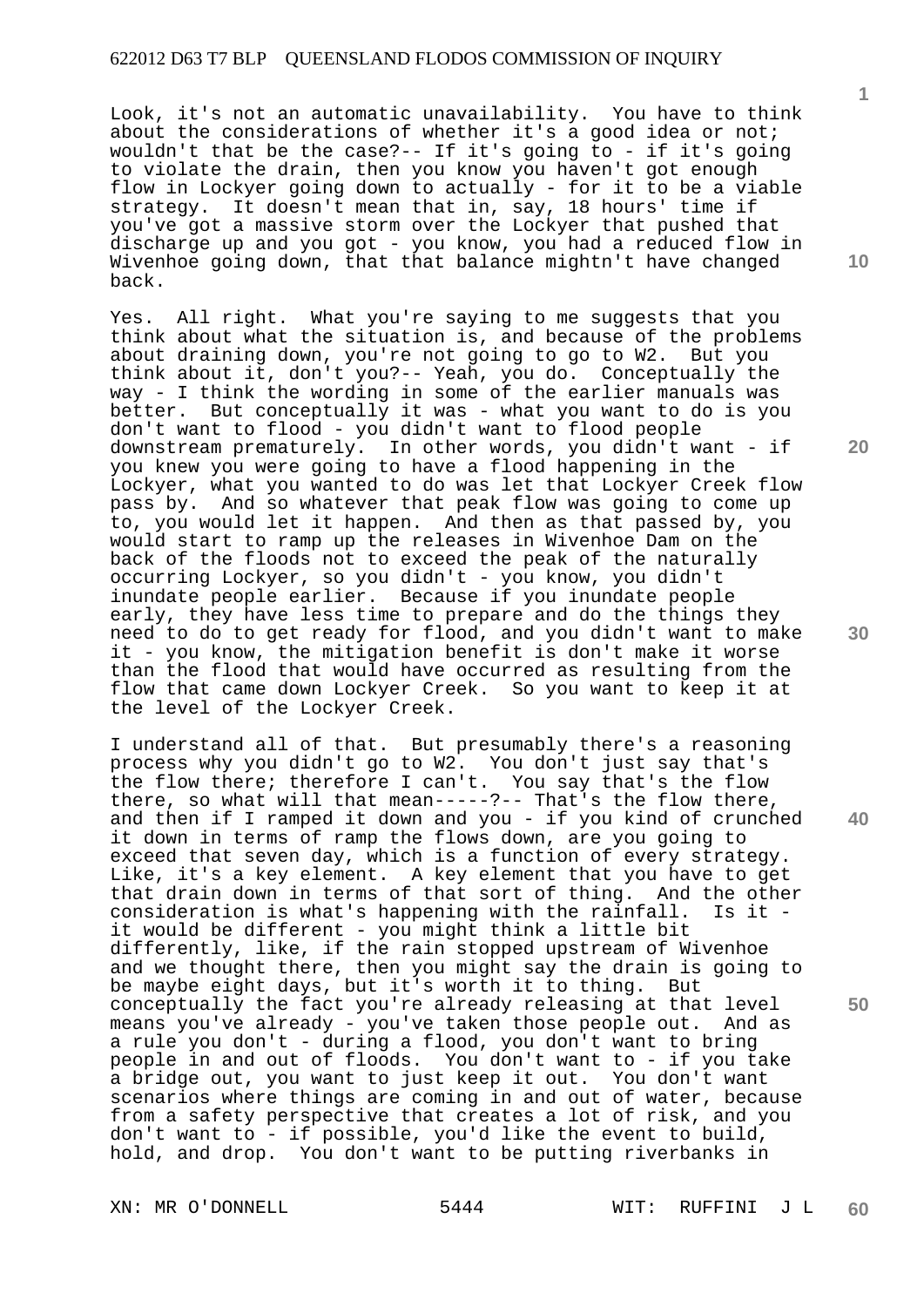and out of water and pulsing them, because there is a risk of a lot of dam failure and things like that. So they are the constraints in terms of the release rates and change rates are all factored on doing that. Now, there are other kind of other practical reasons about why you really don't want to sort of jump into that space readily.

Thanks for that.

MR O'DONNELL: Just to follow on the Commission's questions, from where you're sitting towards the end of your shift on that Saturday morning, from the information in front of you it was obvious that the releases then from Wivenhoe exceeded the peak flows downstream, wasn't it?-- Correct, yes.

And it would have been obvious to you without doing any calculations that if you reduced the releases from Wivenhoe to come under the peak flows downstream, you couldn't complete the seven-day drain down?-- That's correct, yes.

You wouldn't have to do any calculation; it would be obvious from the figures, wouldn't it?-- See it was - yeah, it was obvious, yes.

And you recognised that during your shrift, didn't you?-- Yes.

That W2 was simply - the words of the manual are "appropriate". W2 was simply not appropriate in the situation then under management of the dam?-- That's right. There was an earlier run that Terry had done for Burtons - of Burtons Bridge keep-open option which is around that threshold, which demonstrated that that wasn't possible.

And for an engineer of Mr Ayre's qualifications and experience in flood management of Wivenhoe, you would expect it would also be obvious to him?-- That's right, yes.

You wouldn't expect him to sit down and do calculations or do any complicated exercise; it's just obvious from the figures in front of him?-- I believe it is, yes.

You said also that when the water level crosses to 68.5, our emphasis shifts to protecting urban inundation?-- Correct.

That was your thinking during the January flood event?-- That's right, yes.

And had been for some time?-- Yes.

**50**  Can you say whether - are you able to say whether that was also the thinking during the January flood event of the other three flood engineers?-- I believe it would be, yes.

Based upon your dealings with them, your work with them?-- Yes.

It's one of the fundamentals of managing-----?-- And given the - it is. And given it was sharply in focus because of -

XN: MR O'DONNELL 5445 WIT: RUFFINI J L **60** 

**40** 

**20** 

**10**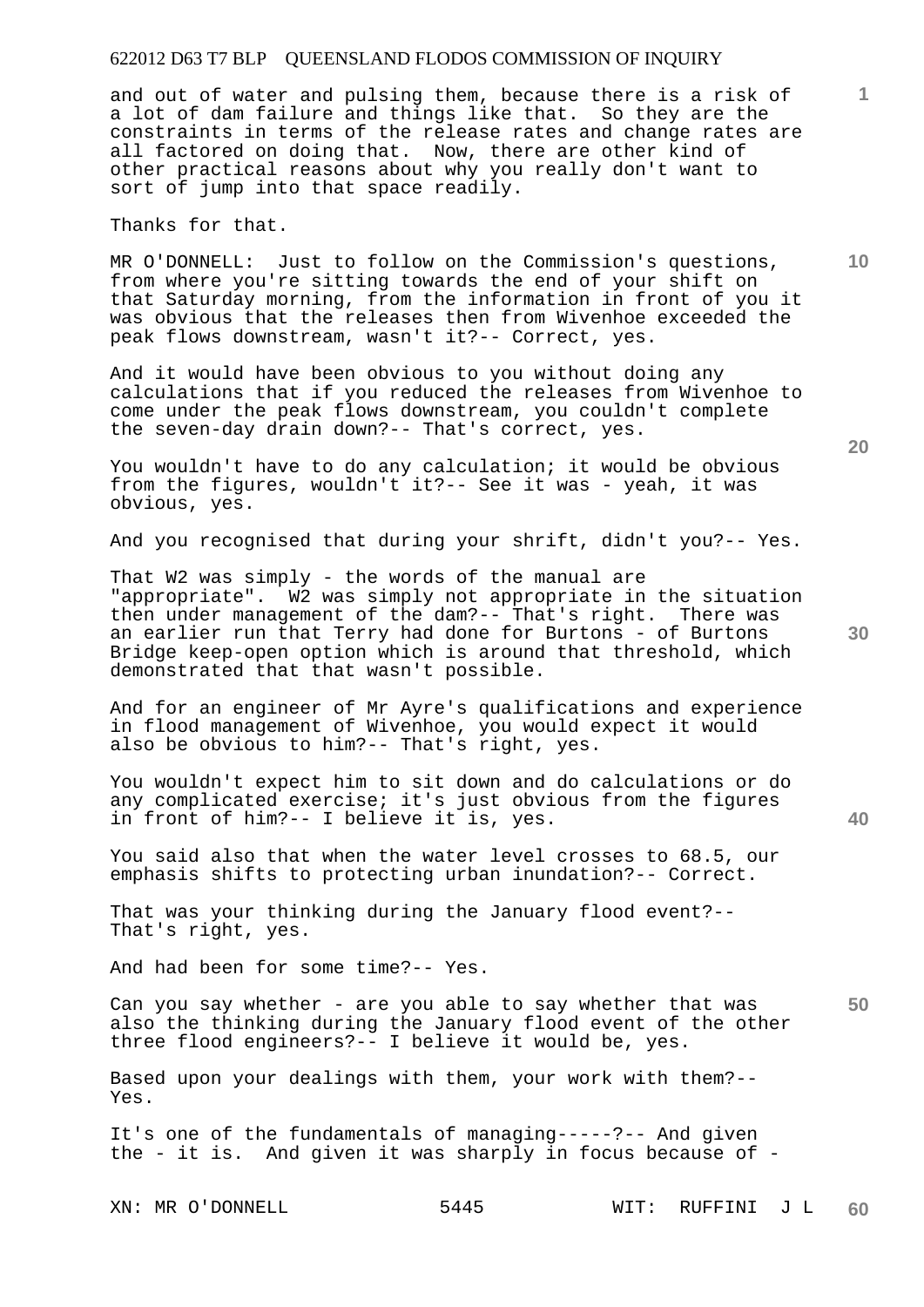there was a lot of publicity about it during the October event as well, so it was sort of always there in the forefront and there were probably even - because there hadn't been flows for a long time, there was a lot of sensitivity around about urban flooding, yes.

There was a lot of media publicity about people complaining about inundation following the October 2010 flood event, wasn't there?-- That's right.

The Lord Mayor, I think of Brisbane, had a number of quite strident things to say in the press about that?-- That's correct, yes.

So have you had actual experience with Mr Ayre and the other flood engineers of talking about when the water crosses 68.5, our focus shifts primarily to urban inundation? Or had you as of the January 2011 flood event?-- Had we-----

Had actual-----?-- Yes.

-----discussions-----?-- Yes.

-----with them up to the January 2011 flood event that your primary focus shifts to urban inundation?-- It was in our focus, yes.

Can we come to the situation when you came on shift on the Sunday evening at 7 p.m.?-- Yes.

Can you identify what was the situation at that time, and then I'll be asking you what was your primary consideration in managing the dam?-- Is this Sunday at?

Sunday at 7 p.m. Do you want to take a moment and refresh yourself what was the situation, the lake level, inflows-----Sunday, 7 p.m.?

Yes, please?-- I'll just read the situation reports. Yes.

Tell us what was the situation then?-- The situation then was that the lake - we're in W3. The lake level at Wivenhoe is at 68.7 and it's rising. We've had fair bit - we've got 5000 coming down the Brisbane River. The dam is rising reasonably quickly.

What do you mean, 5000 coming down the Brisbane River?-- It's 5000 - it says the upper Brisbane River, which is the section at the top of the dam to the - that means excluding releases from Somerset, basically.

The inflows to Wivenhoe were about 5000 CUMECS?-- Yeah, the inflows into Wivenhoe were 5000.

Which are greater than the releases at that stage?-- That's right, yes.

So the level is rising?-- That's correct, yes. It's

**30** 

**40** 

**50** 

**20** 

**10**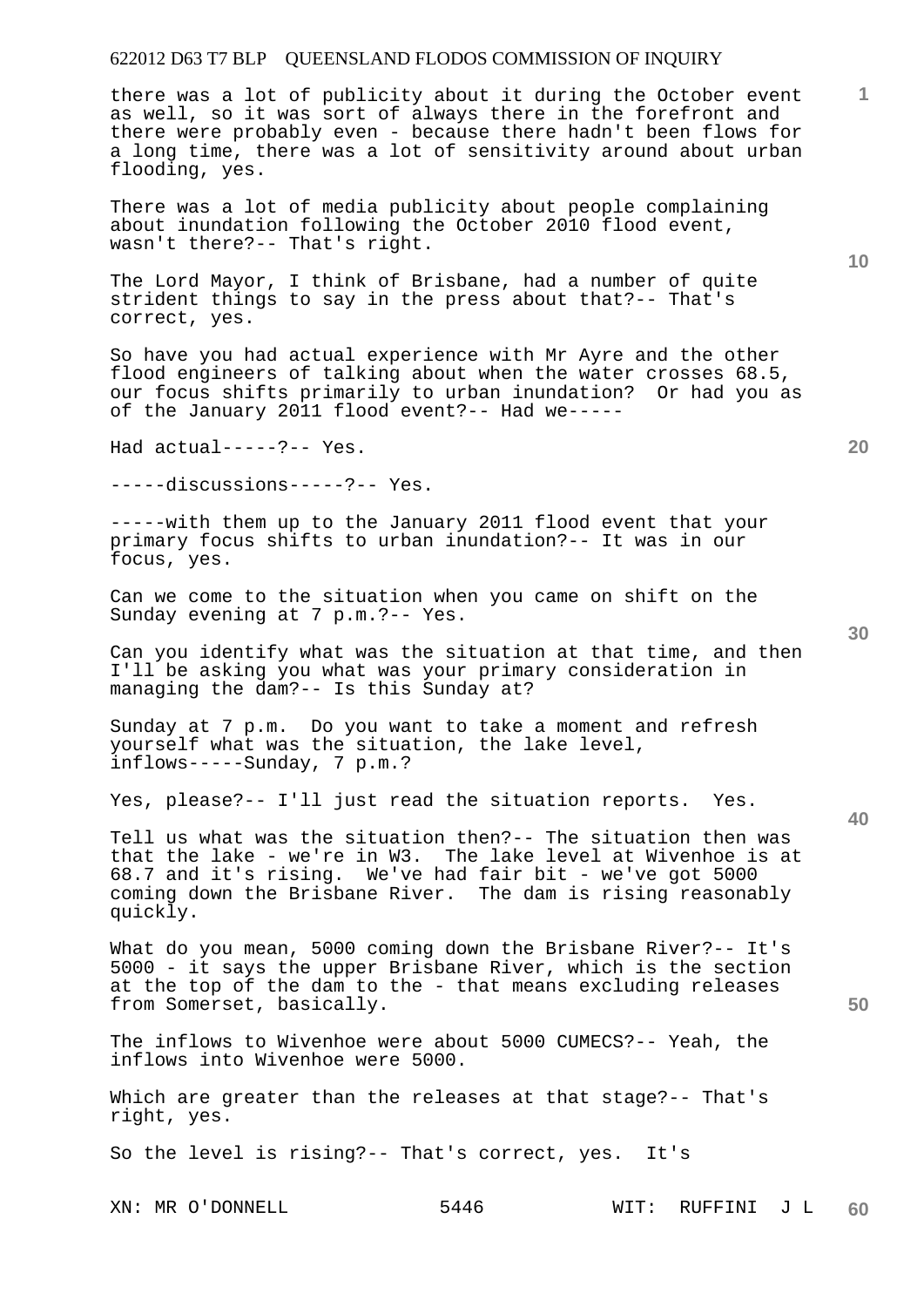indicating the bridges downstream are impacted and that the Fernvale-Mt Crosby Bridge will be taken out in the next 24 hours strongly. And I guess the other important bit is it's just flagging that the following day, Monday, there's a fair bit of rain - there's going to be a fair bit of rain around to look at.

You had had Terry Malone's email, I think, about 11 p.m. on the - 11 a.m. on the Sunday?-- That's right.

Putting volume figures on the three-day forecast?-- That's correct, yes.

You said a moment ago when you came on duty you understood it was W3 that was in use?-- Sorry?

You said a moment ago - you referred to W3?-- Yes.

What was your understanding as to what strategy was being used for managing the dam when you came on duty?-- With these sort of inflows and the lake level where it is, we're managing - at that stage we were managing for the urban impacts. In other words, you're trying to use as much as we can of the flood storage, but - and release as much water to get that drain done within seven days.

Do you have an actual recollection that was your thinking during that shift?-- It is, because that's what I did in the spreadsheets. You can sort of have a look at those, and you can see that that's - they are the things we were playing with about trying to get rid of the flood storage, but also balance off this issue that we had, that we had a saturated catchment downstream, so we didn't want to - you know, we wanted move in a pretty structured way not to have this chance with this rain that's coming down to trigger unnecessary flooding.

Did you have an appreciation when you began that shift that this was not a small flood event; this is a quite substantial flood event?-- Yes. This was getting big. The flood at this point was getting big. I had had that experience in the '99 flood, so it's - at this stage it's not as big as the '99, but certainly I knew we - in '99 we had the benefit of the dam being somewhat drawn down at the start of the event, so we knew we were in - we knew we were in a really significant event at this point in time.

Was your prior primary consideration at the start of this shift protecting against interruption to rural life just downstream of the dam?-- No.

Or was it protecting against urban inundation?-- Urban.

Quite clear about that?-- Yes.

And you swear that's true?-- Yes.

Thank you. Did you have an appreciation as to - you said before W3. Did you have an appreciation that at that time the

XN: MR O'DONNELL 5447 WIT: RUFFINI J L **60** 

**30** 

**20** 

**40** 

**50** 

**10**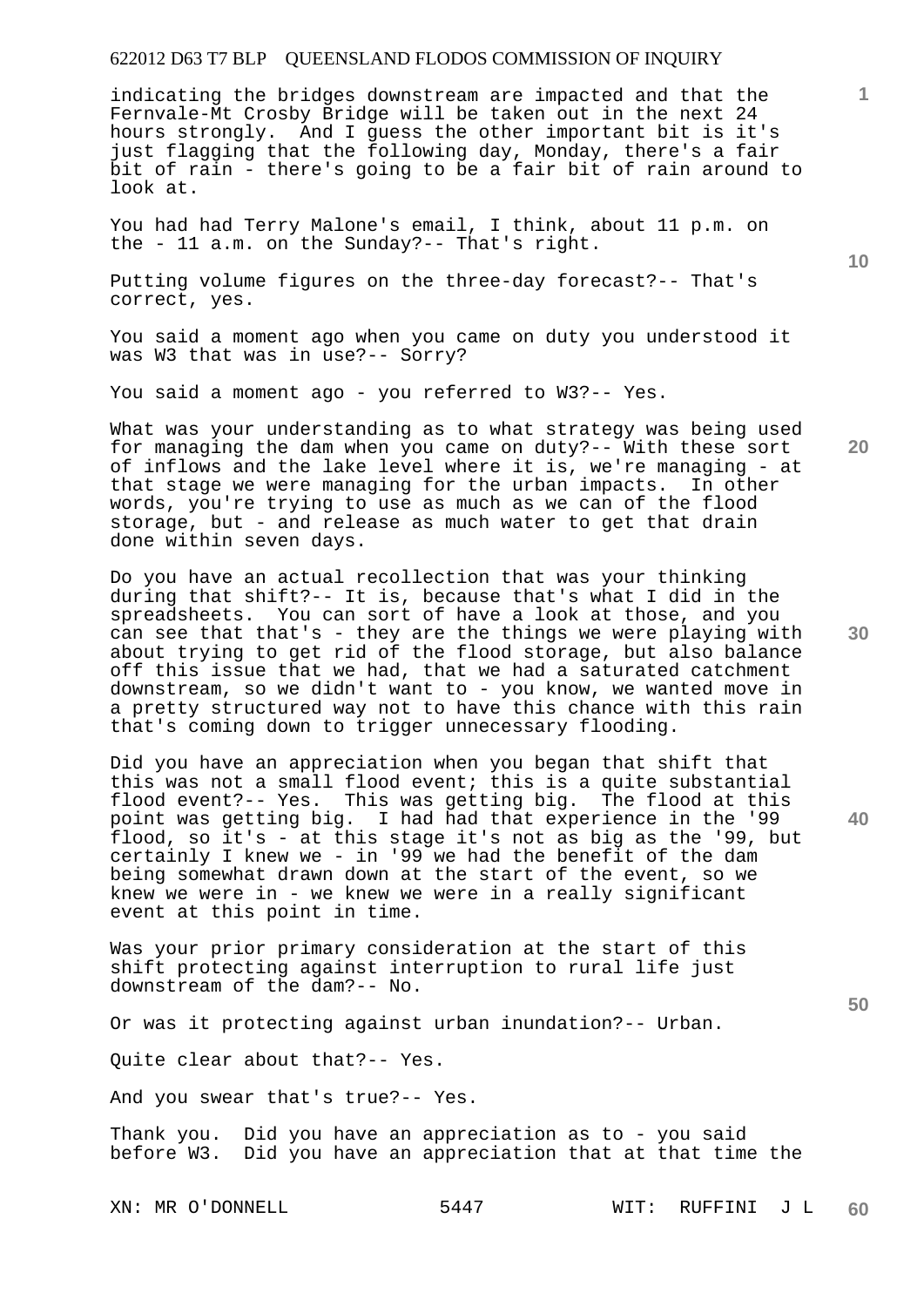releases from Wivenhoe made the W2 strategy inappropriate?-- Yes, I believe I would have.

Based upon what?-- Based upon the fact that if they weren't, we should have been shutting down at that stage and reducing them, and we weren't doing that.

If W2 was in use, you would have to constrain the flows out of Wivenhoe?-- That's right.

To be below the naturally occurring peaks at Lowood and Mogill, wouldn't you?-- You would, yes.

No attention was given to that, was it, during your shift?-- No.

There had been no discussion of that in the 3.30 p.m. engineers' conference?-- No.

It just wasn't in play, was it?-- There was no discussion about - there was no discussion about that, no.

It just wasn't in play, was it?-- No.

It was obviously a W3 event, wasn't it?-- Yes.

One of the complaints made is that on a handover, no one tells the incoming flood engineer, "This is a W3 event." Now, I think you've said, or other witnesses have said, that's not normally discussed at a handover. Would it be fair to say that to an experienced flood engineer, the situation was just obvious?-- Yeah. At this stage it's very obvious what we're doing. We're managing for that downstream impact, and the focus and concentration then is on balancing off - balancing off those risks.

**40**  Flood engineers don't just sit around talking about things that are obvious to them. They talk about vital information such as release rates, inflows to the dam, lake levels, and forecast rainfall?-- That's correct. But from a process point of view because it's such a dead easy thing to do, that it's silly it wasn't done, yeah.

Can I take you to the situation report that issues about 9 p.m. on the Sunday evening. Have you got the flood report there? I think you'll find it at page 21?-- This is the 9 p.m. one?

That's right?-- Yes.

Sunday evening, 9 p.m.?-- Yes.

So you're on duty?-- Yes.

This report is actually written by Malone, isn't it?-- Probably is, yes.

I take it you would have seen it at the time?-- Yes.

**1**

**10** 

**30** 

**20**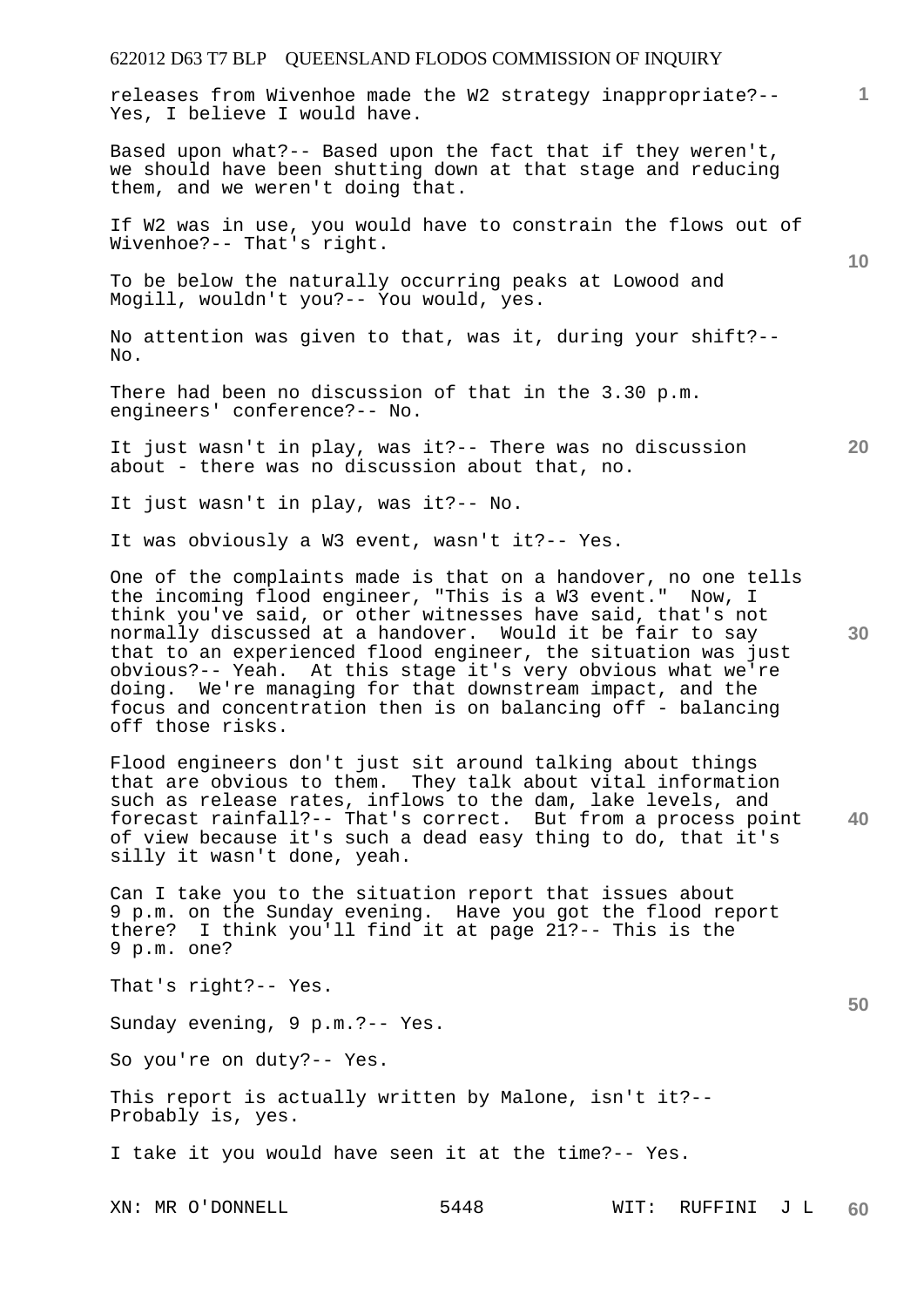Do you see below the heading, "Wivenhoe Dam, full supply level 67", the second paragraph, "The objective for dam operations will be to minimise the impact of urban flooding", and so on, and, "At this stage releases will be kept below 3500 CUMECS", and so on?-- Yes.

I think you were taken to the same wording that appears in the 1 a.m. the following morning-----?-- Correct, yes.

-----situation report. It was put to you that essentially that was the strategy that was adopted halfway through the shift and-----?-- No, that's incorrect.

-----as I took down your answer, you said, "We had been doing minimising impact of urban flooding for quite some time"?-- That's right, yes.

For how long?-- For that shift, it was on for the whole shift, yes. But we'd been doing it since we transitioned into W3.

On your understanding at that time, when had that occurred?-- That occurred on the Saturday morning.

When the water level crossed 68.5?-- 68.5.

You talk about the - close that up. Talk about the flood report for a moment. You were asked some questions about your role in the preparation of the flood report, and I want to go over that again. Part of your evidence, as I took it down, was that Mr Tibaldi wrote a number of the sections about what strategies were in use, and, when his draft was at a mature stage, provided it to you. You read it. You did some independent checking of it by reference to records in the Flood Operations Centre?-- That's right, yes.

And by reference to your own recollections?-- That's right, yes.

**40**  And you reported back to him that it matched your recollection and looked reasonable?-- Yes. That I was happy with what was there, yes.

The flood report says that the W3 strategy was used in the management of the dam over that weekend from the Saturday morning at 8 a.m. for the balance of the weekend. What's implicit in some of the questions put to you is that that's not true. The flood engineers have in fact only used W1. After the event finished, they made up the story that they had used W3 management of the dam. Can you respond to that suggestion?-- That's incorrect.

What's your belief?-- I believe that we were in W3 from that morning. We didn't manufacture any story. We did our best to produce an accurate and honest document, and I believe that the process that we went through was a fair process to get to that assessment.

**20** 

**30** 

**50**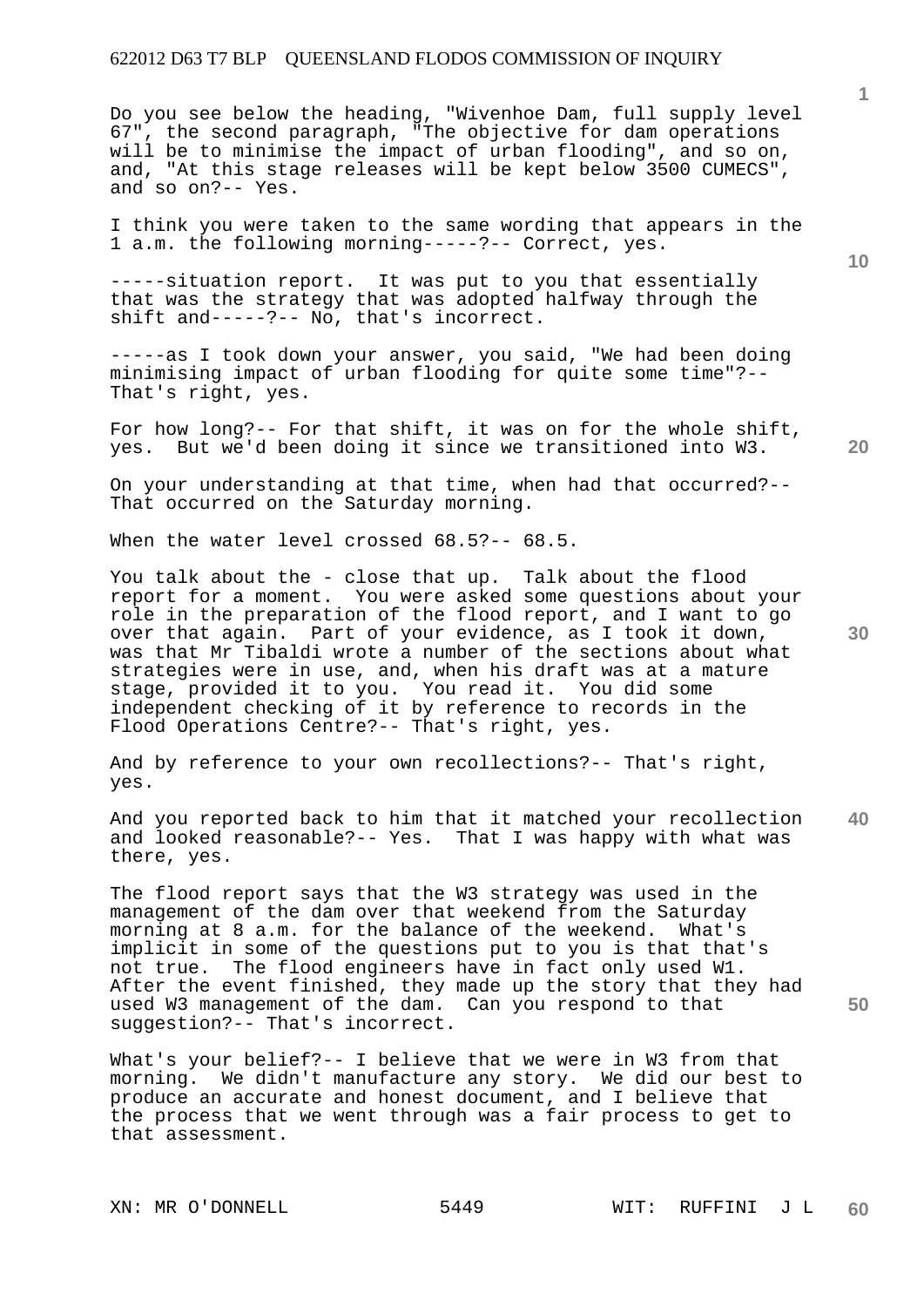# 06022012 D63 T8 SAD QUEENSLAND FLOODS COMMISSION OF INQUIRY XN: MR AMBROSE 5450 WIT: RUFFINI J L **1 10 20 30 40 50 60**  And do you believe that the flood report is correct?-- Yes. That the flood engineers actually used W3?-- Yes, I do. Over that with you?-- Yes, I do. Would you be a party to a flood report which asserted a strategy had been used, knowing it had not been used?-- No, I would not. So do you stand by the flood report today-----?-- I stand by the flood report. -----as an accurate recollection of what actually occurred during that flood-----?-- Yes, I do. Thank you, Commissioner. COMMISSIONER: Mr Ambrose? MR AMBROSE: Mr Ruffini, I act for Sun Water and Mr Robert Ayre. In the preparation of the March report, is it fair to say that you took the approach that it was Seqwater's report moreso than DERM's?-- It's clearly under the requirements of the manual. It is Seqwater's report, yes. You had other duties to attend to on behalf of DERM?-- That's correct. Your involvement in the preparation of the March report wasn't anywhere near as detailed as that undertaken by the other three?-- No, and nothing like my involvement in other reports that I've done previously for flood operations. You agree that you did review sections, that was done at the Flood Operations Centre?-- Yes. And that was done after a very substantial draft had been prepared and you - and perhaps others at the same time, perhaps not, perhaps just you and Tibaldi were in the Flood Operations Centre at your monitors and reviewing material?-- That's correct. Yes. Do you have a recollection of being in the Flood Operations Centre in the course of reviewing a draft or any part thereof with Mr Ayre, for a start?-- There would have been occasions perhaps where----- But you don't have a clear and specific recollection?-- No, but there - I'm sure, you know, I'm sure there were occasions when - because there were a number of monitors that, you know, I'm sure there were probably occasions when all of us were in there or some of us but I don't - not specific, no. And if I were to put to you that you looked at a particular document, would you think now, looking back, would you be able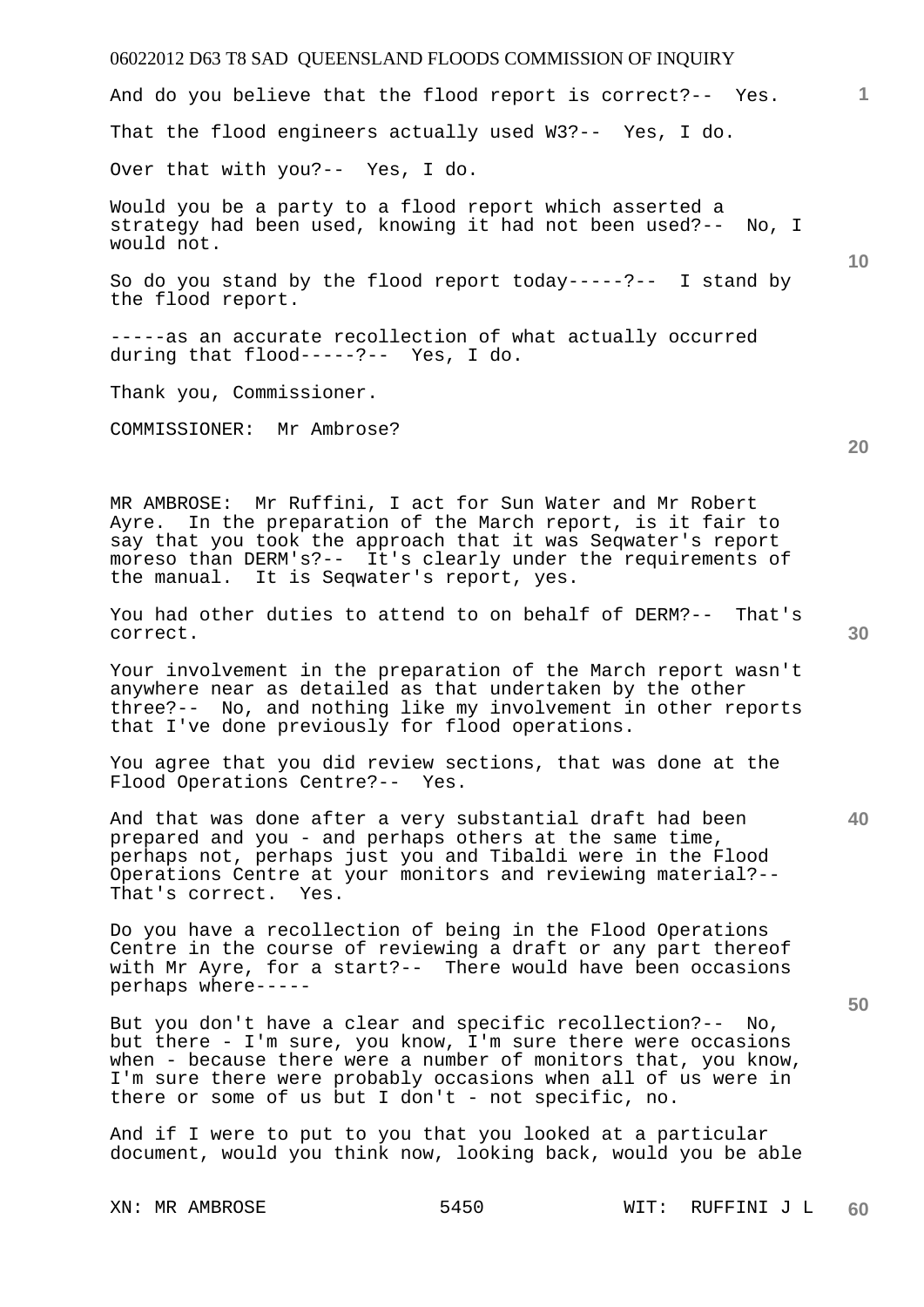to say yes, I did look at that document at that time, reviewing the draft of the March report?-- I wouldn't remember those particulars. The report would have been continually updated. It was just, as I guess, a live digital one so I wouldn't - like I wouldn't - no.

You were referred to, and perhaps you can be shown again, Exhibit 1,052?-- Which one was that?

It was the strategy summary spreadsheet?-- Yes. Okay. Yes.

We've seen from emails that you've been taken to as well?-- Yes.

That that document at least was in the system at the Flood Operations Centre?-- That's correct. I received it and potentially maybe even emailed it but as I said this morning I don't have - I didn't prepare it.

I understand that?-- Yes.

I guess what I'm asking you is this: is it possible in the course of reviewing a section or part of a draft of the March report that you and others, other engineers in the Flood Operations Centre, were shown or you brought up that document on your monitors and discussed the fact that it was wrong in some respects?-- It may be possible.

Thank you.

COMMISSIONER: Mr MacSporran?

MR MacSPORRAN: Thank you, Commissioner. Mr Ruffini, just a couple of things. In terms of the lake height, the lake level?-- Yes. level?--

Is it correct to say that that's one of the most important pieces of data a flood engineer needs to manage the dam?-- Yes.

And is it also the case to say that that data is close at hand when you're in the Flood Operations Centre?-- Yes, that's correct.

And it's regularly updated?-- Yes, it is.

**50**  It's a very simple matter to look at your operational spreadsheet that's open on your console and ascertain at any given point in time what the lake level is?-- Yes, it is.

And in your case you confirmed for us that your practice was to manually enter into the spreadsheet that was open, the lake level as it was relayed to you?-- That's correct. Yes.

So you couldn't avoid knowing what the lake level was?-- No.

**40** 

**10**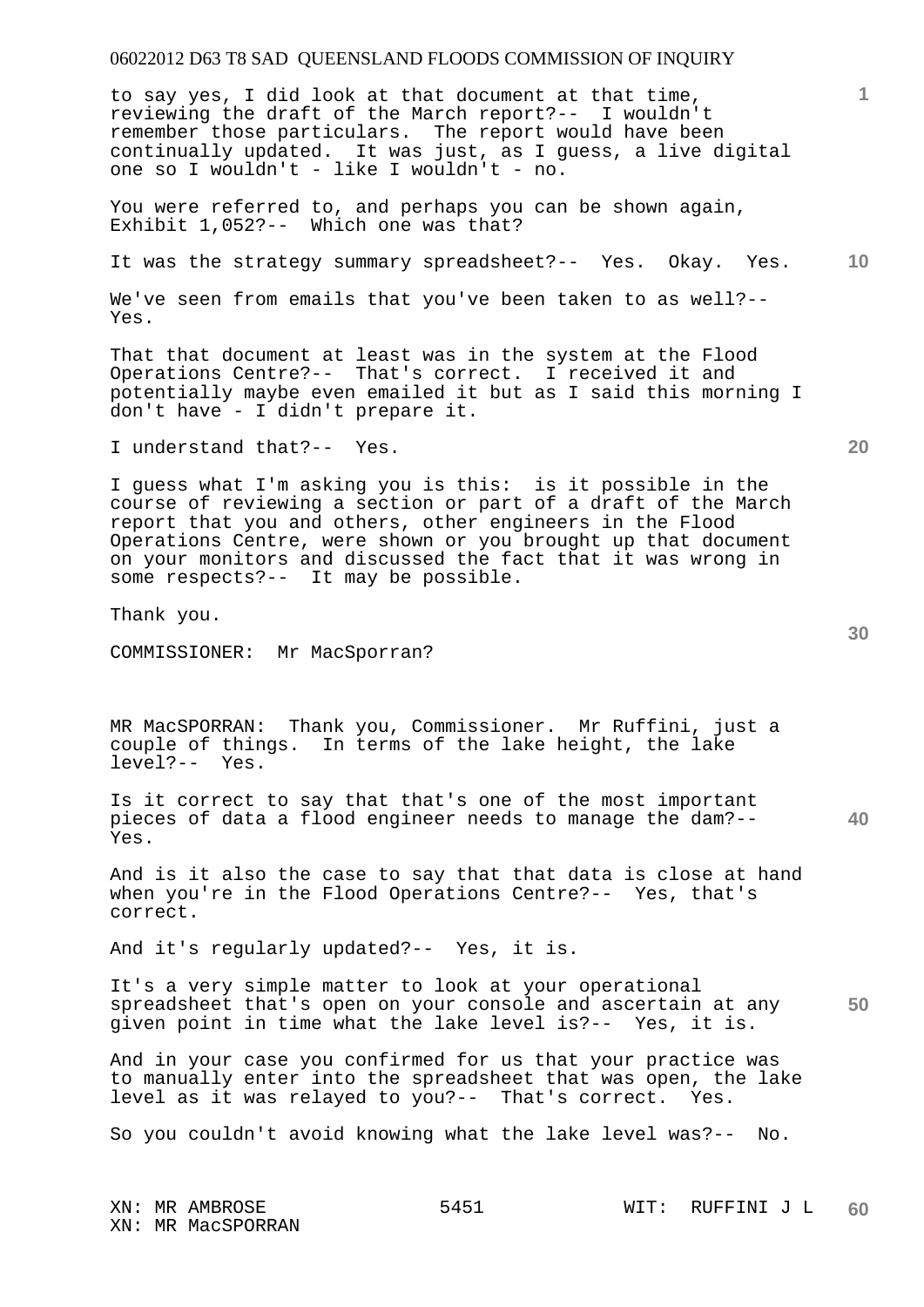And knowing the requirements of the manual, you would know that once the lake level went over 68.5, you are required to be in the next strategy?-- Yes. That's correct.

You can no longer be in W1?-- No. That's correct.

It's difficult for an engineer to believe he is still in W1 strategy if he also knows the lake level is over 68.5?-- Yes. That's correct.

The two are totally inconsistent, aren't they?-- Yes, that's right.

And can you confirm for us that the lake level, and the event that we're talking about, crossed the 68.5 threshold shortly before 8 o'clock on the Saturday morning, the 8th of January?-- That's correct.

And remained above that level right through until the 17th of January at 6 p.m.?-- That's correct.

So for the whole of that period you necessarily had to be in either strategy W3 or above?-- Correct.

At no stage was the lake brought down below 68.5 at any point during those two areas - two times?-- No, I wasn't.

So when you cross over that level, which happened at 8 o'clock just at the end of your shift on the morning of the 8th of January, the consideration then becomes whether you are in W2 or W3?-- Correct.

And as the Commissioner established with you earlier, you do have to consider that question?-- That's correct. Yes.

But in considering that question you look, firstly, at what the naturally occurring flows are in the Lowood and Moggill?--<br>That's right. Yes. That's right.

**40**  Which is easily ascertainable by looking again at your open spreadsheet, operational spreadsheet on your console?-- Correct.

You see the figures for those two flows are on the spreadsheet?-- Yes.

You also know from the same spreadsheet what your release rate from Wivenhoe is at the same time?-- Yes. That's correct.

**50**  And then you have to decide whether - the decision you have to make is whether you ramp back the releases if they are, in fact, above the naturally occurring peaks at Lowood and Moggill to be in W2?-- Correct.

Or whether you let them go if they're beyond that level and had you in W3?-- That's right. Yes. had you in  $W3? --$  That's right.

But if you're an experienced flood engineer that's a judgment

**10** 

**1**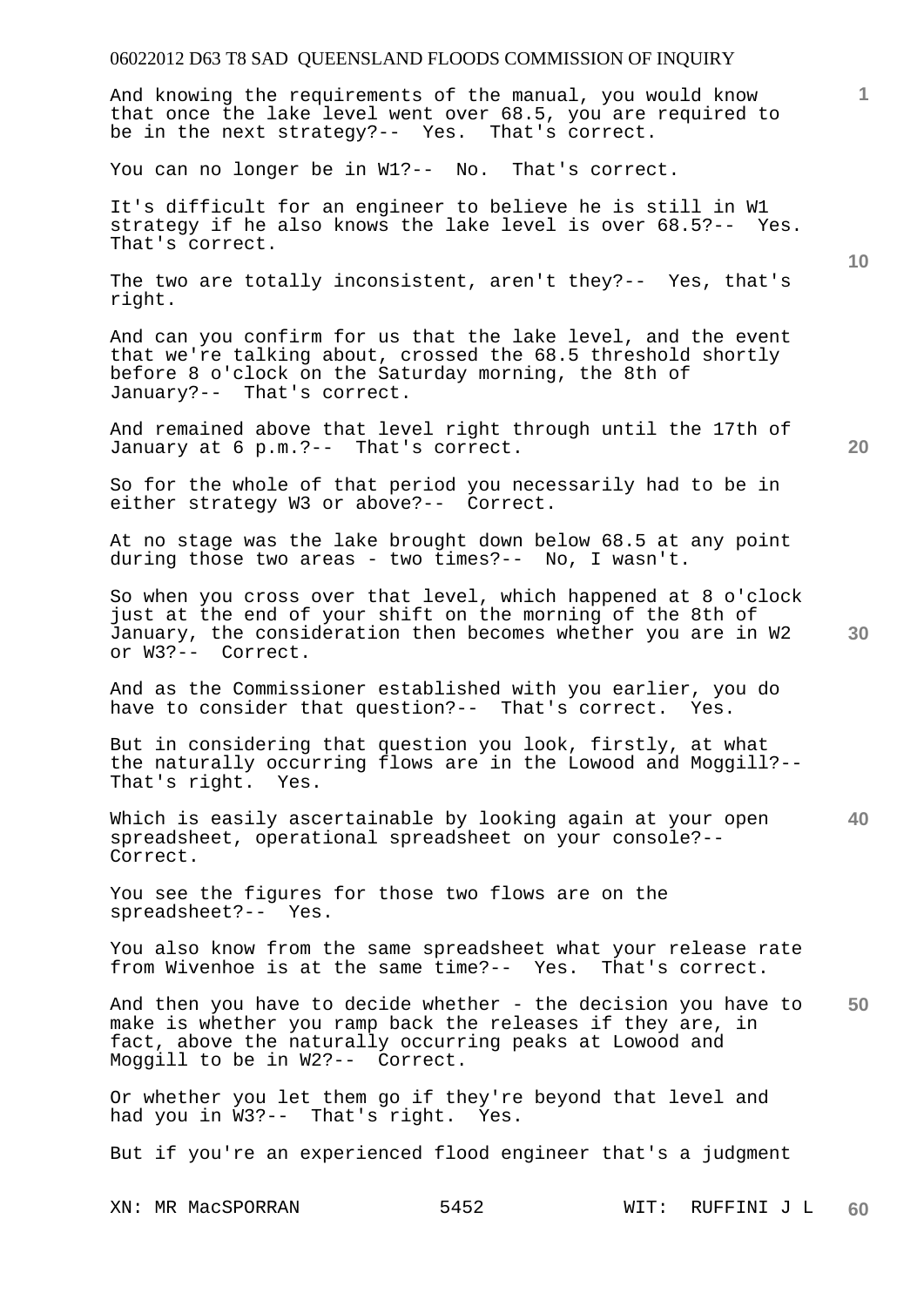call you can make in almost an instant, isn't it, by looking at that spreadsheet?-- Yes.

In this case your releases as at the end of your shift on the 8th were up around eight cumecs to 900 cumecs from Wivenhoe, weren't they?-- Correct.

You could see by the late level, which was just below 68.5, that it was going - rising steadily and inevitably going to cross over  $68.5$ ?-- That's right. Yes.

You knew again the peak flows in Lowood and Moggill were of the order of five and seven or 800 cumecs respectively?-- Correct.

So again you really understood, didn't you, at that time that it was extremely unlikely that you would go from W1 to W2, as opposed to W1 or W3?-- That's right. Yes.

It wasn't something you had to brood over or discuss in detail, it's something you virtually knew by looking at your spreadsheet?-- Yes. That'd be right.

And the size of the event you were dealing with, even at that early stage, was such that you couldn't realistically contemplate granting back the releases to be in W2?-- No, not with the rainfall forecast.

Not if you wanted to maintain your drain-down phase within seven days?-- That's correct.

Which is a significant objective when you're operating the dam, as a flood mitigation dam?-- That's correct. Yes.

The water comes in, you store it, you release it at a rate that's going to allow you to drain it down to full supply level within seven days and you manage it within those parameters?-- That's right. Yes.

**40**  So once you get into W3, you then need to manage the flows, the release rates within W3?-- That's right. Yes.

And if you, as a flood engineer, claim, as you do here in your official report that you are, in fact, in strategy W3, you are acknowledging to anyone who looks that you have the capacity at any time during that W3 strategy to release up to a maximum of 4,000 cumecs from Wivenhoe?-- Correct.

**50**  So to be in W3, as you claim to be, but releasing less than 4,000 cumecs, you know you need to justify why you're holding back the water?-- That's right. Yes.

So you're raising the bar for yourselves, aren't you, by saying you're in W3 as opposed to W1?-- Correct.

Because what you did here was you went into W3 necessarily was imposed upon you as engineers but then you desperately tried to hold back the release rate to, firstly, keep open the

**10** 

**20**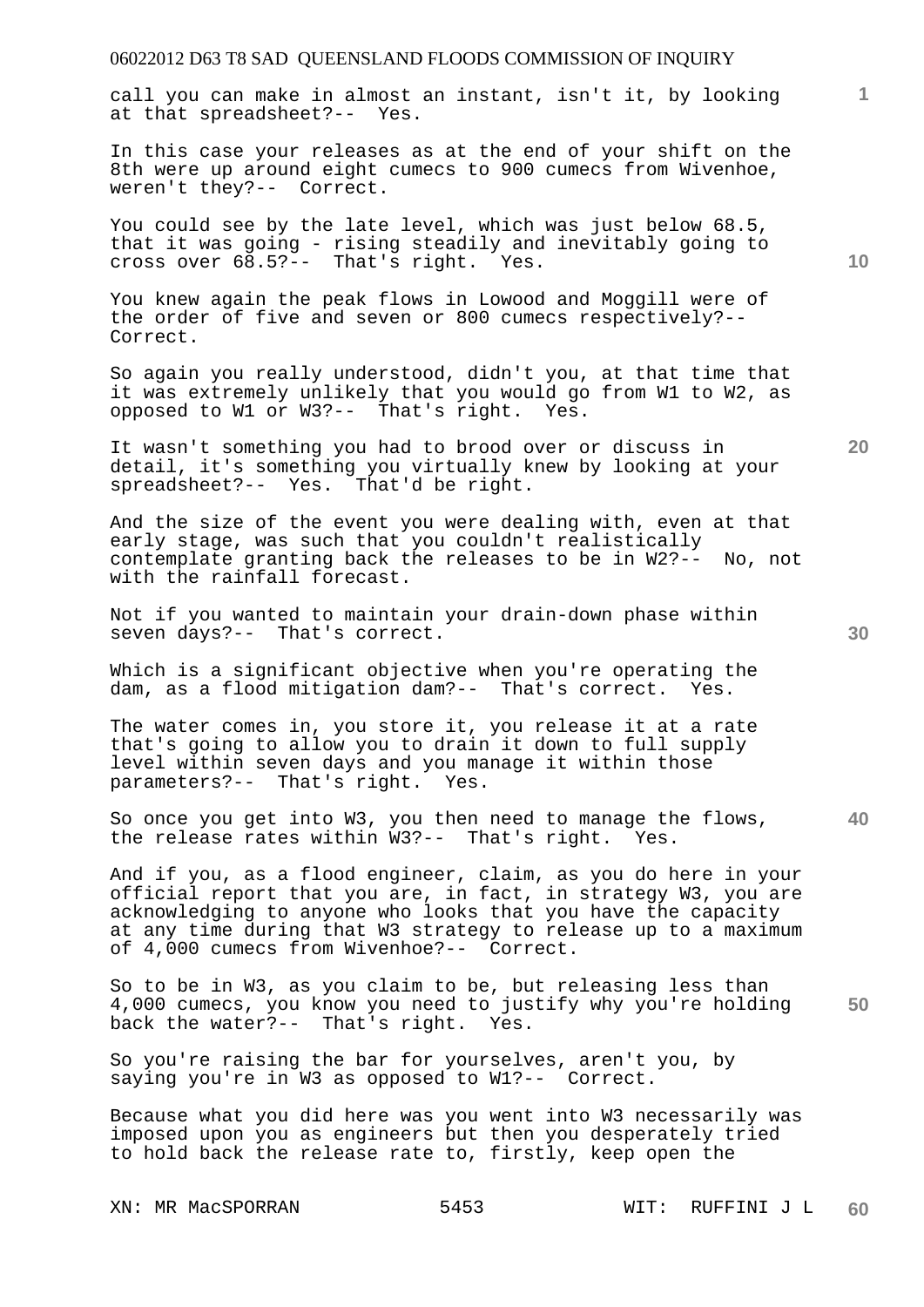bridges downstream, being the two main ones the Fernvale and Mount Crosby Weir, and all the while endeavouring to protect or minimise urban inundation?-- That's correct.

At a point, which has been identified in the evidence, you could no longer keep open those bridges and they were inundated as you gradually ramped up the releases from Wivenhoe?-- That's right. Yes.

And then you continued, as required, bearing in mind the forecast and other relevant features of the event, to ramp up the releases to try and maintain that drain-down phase rather than cross into the much more serious W4 strategy?-- That's right. Yes.

And you tried so hard to maintain W3 that you sought the exercise of the discretion from the dam safety regulator, Mr Allen, late on the Sunday night to cross over into the W4 threshold, which was late level above 74, in the belief that it might only have been for a couple of hours and you'd still be able to contain the event if it didn't escalate?-- Yes, but the rain continued and we lost that opportunity.

So despite that attempt the rain did continue and you were forced into W4?-- That's right. Yes. forced into  $W4?--$  That's right.

With the very serious consequences that flowed for the inundation of Brisbane?-- Correct.

But that's something that was forced upon you, despite your best endeavours to stay in W3 from 8 o'clock Saturday morning right through until 9 a.m. Tuesday morning?-- That's right. But it's also something that when the rules were designed, it was envisioned that under this sort of scenario this would happen.

**40**  Yes. I was going to come to that now if I could quickly. You've mentioned at several points in your evidence today the fact that you were part of an extended study, flood study, into the operation of the dam back in the early 90s?-- That's correct.

As part of that did you, with others, namely Mr Allen and Mr Ayre, produce a report in October 1994?-- That's right, and there was a stakeholder group of the various councils that were involved in that project. They were in on the project and they were also in on the discussions about the various subjectives and they received all these reports as well.

All right. Could I show you this document, please. Mr Ruffini, do we have here, firstly, the front page of the report which is dated October '94 and it's headed "Brisbane River and Pine River Flood Study Report Number 24A"?-- That is correct.

"Brisbane River System Hydraulic Model Report Volume 1"?-- Yes.

**1**

**10** 

**20**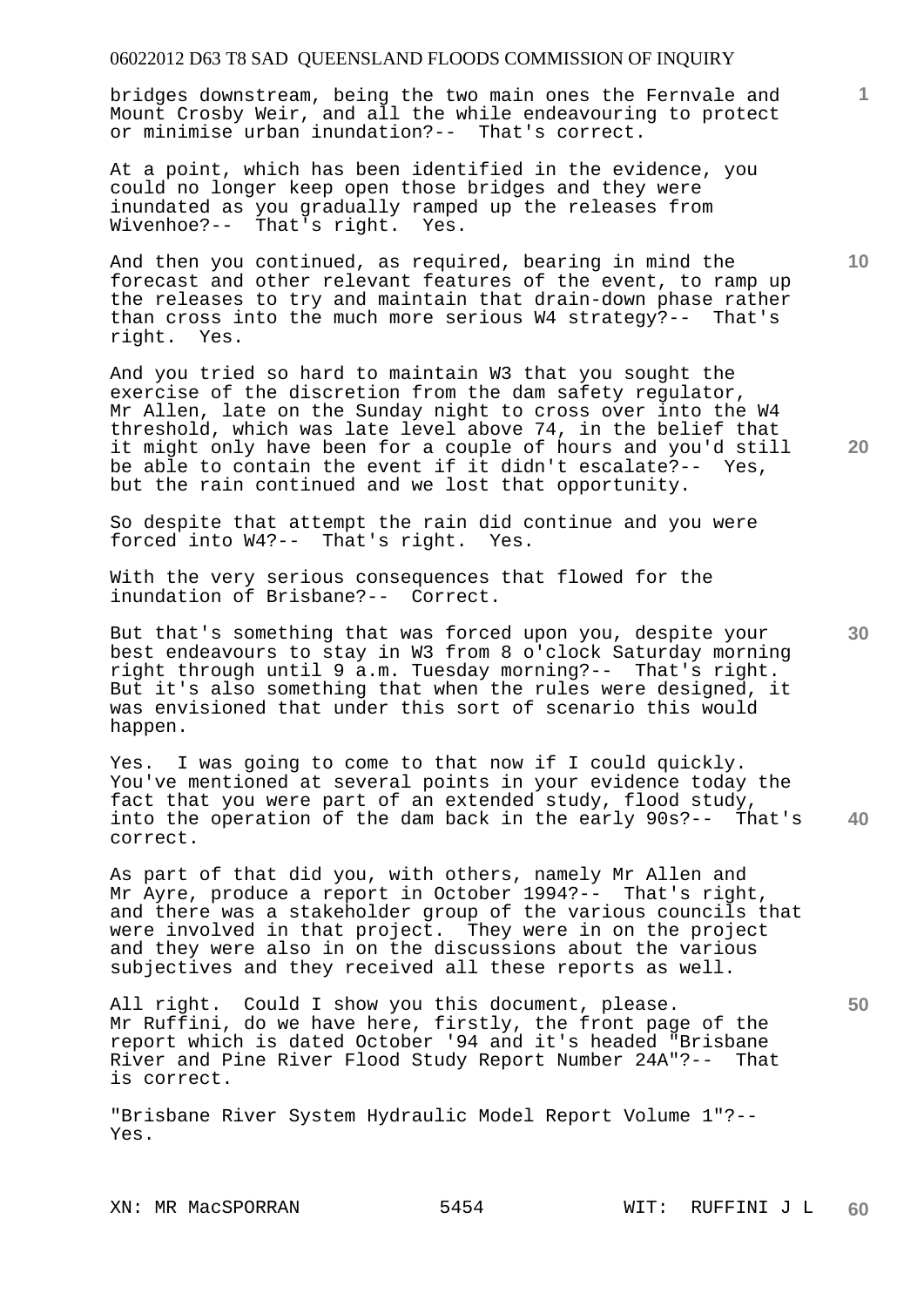That's the front page of the-----?-- Yes. "Wivenhoe Dam Failure Analysis". Yes.

It's quite a large report?-- That's right.

That's the front page?-- Full volume report.

**10**  The second page gives the volume 1 main report heading and the authors being yourself, Mr Ayre and Mr Allen?-- Yes, and these were externally reviewed reports by a number of parties.

And then do we have the last page of this compilation is simply an extract from the report, which is table 3.1, headed "Wivenhoe Dam design flood estimates, storm centred over Brisbane River catchment above Wivenhoe Dam"?-- That's correct. Yes.

Now, can you just explain if you would briefly, please, what this table represents, in terms of data?-- Okay. This table represents - and this is with the flood operations strategies that are implemented in developing up, this is the modelling that was done to test and confirm and check the rules out. So then-----

When you say "rules", we're referring to the rules for the operation of the dam as set out in the manual, aren't we?-- The rules for the operation of the dam as set out in the manual. Obviously they're a little bit different because the bridges - there's one or two bridges that have changed and there's the fuse plug but in general within the range before the fuse plug initiates they're fairly similar, okay, to what was modelled in this particular study.

So what you do is you put - you model various events. We see in the left-hand column starting with a one in-----?-- One in 10-year, one in 20-year, one in 50, one in 100, one in 200, one in 500, one in 1,000, one in 10,000 then, then the larger - what we call PMF study. The purpose of this study was to determine the risk of the spillway and to look at the balance between dam safety and the lower level flood objectives. There's also a series of flood maps which were associated with it. The maps go from Wivenhoe Dam all the way down to the mouth of the Brisbane River and they go up Ipswich as well, so they give you a risk profile from 10-year up to the failure modes of the thing, so there's levels and inundation maps, yes.

And do these design floods assume optimal operation of the dam-----?-- That's right.

-----in compliance with the manual?-- Optimal in a sense that - because this is using a simulation model. It also assumes, in calculating the strategies, that you know of a 24-hour window of the future, in terms of doing that. So that's to replace, if you like, the concept that is similar to the judgments that we have to make about what the forecast window is. It's replicated in these things with it. Now, the model that was used here evolve from the Hegerty & Weeks' work in

**50** 

**20** 

**40**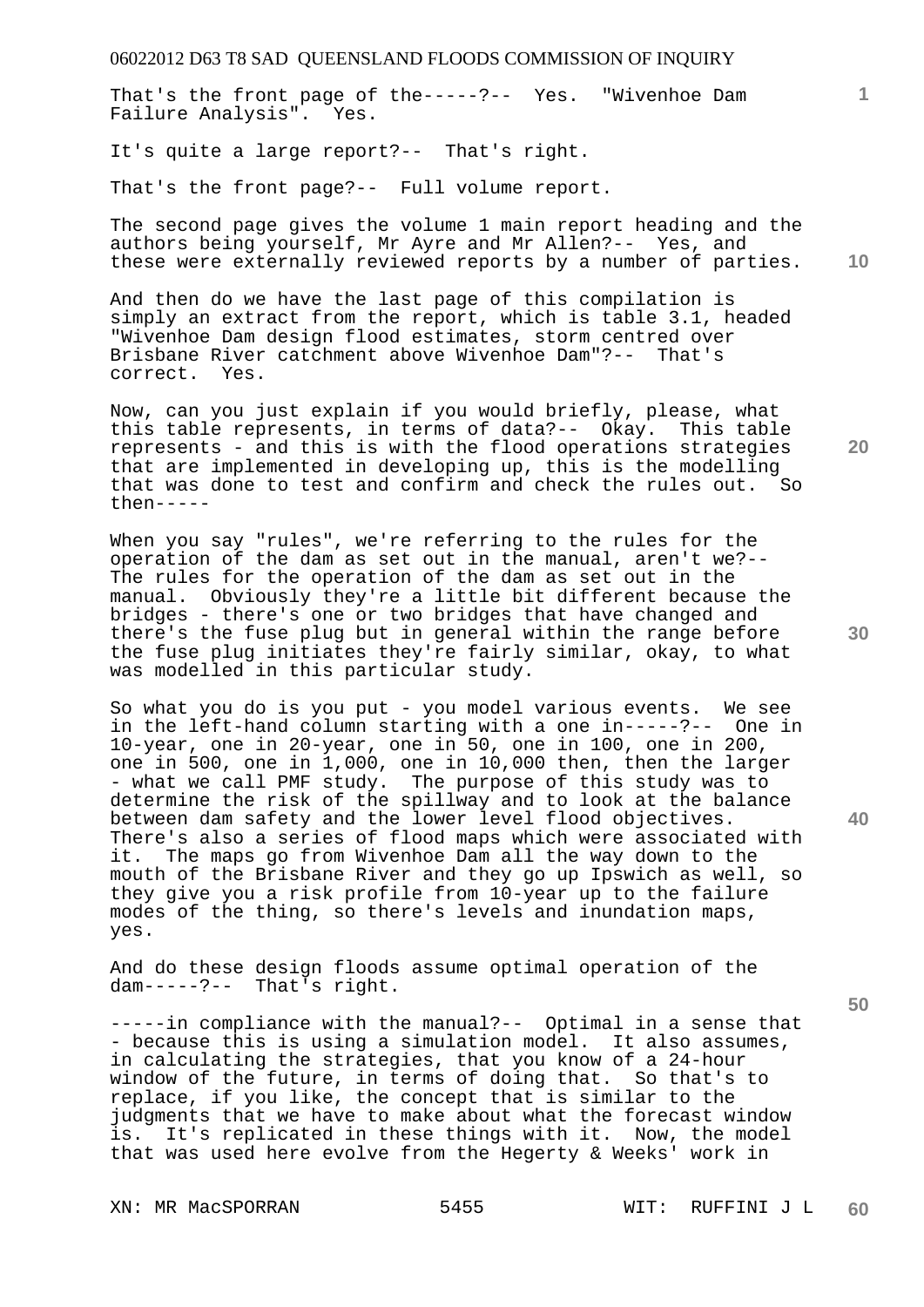the early 80s and it included all the restrictions, in terms of rates of opening, closing and there was a slightly more sophisticated version.

Now, relevantly for present purposes, if we look down the left-hand column we see a one in 200-year event?-- That's correct.

**10**  Now, these probabilities of the current level of these designed floods will have now changed, this is dated back in 1994?-- Yes.

That data seems-----?-- It will have changed slightly but just in terms of what that exact ARI is, is probably shifted around a little bit, yes.

So we look at the magnitude, we're looking at a - for that event we're looking at a 48-hour storm duration event?-- Correct.

Similar to what we had in January '11?-- Yes. That's right.

We had a peak inflow of over 1,000 cumecs?-- That's right.

Which is slightly less than the peak inflow for the event we're talking about in January?-- That's right. Yes.

And does this tabulation tell us that if the - with that peak inflow at 48-hour storm duration, for that magnitude of event, you'd expect to have peak outflows even with optimal operation of the dam under the manual of about - in excess of 7,500 cumecs?-- That's correct.

And again that's not dissimilar to what we have in the January event; is that right?-- That's correct. And the lake level is pretty similar to what it got to as well.

So what do you draw from this comparisons of these design floods that you looked at back in 1994 to how the dam was operated by you and the other engineers in this current event?-- This is the template that set the rules. This is the design criteria for the rules, if you like. I think the event here is - well, not identical, is quite similar to the event. In fact, this probably isn't as bad because we've had a little bit more pre - pre-water - there's an early bump in this, whereas this probably just has the central bump, but you are getting a very similar outcome. So this is saying that the rules as applied, give the outcome for the rules as designed, as designed.

All right. Now, just finally in preparation for this hearing-----

COMMISSIONER: Do you want to tender that, by the way?

MR MacSPORRAN: Yes, I'll tender that. Thank you, Commissioner.

**20** 

**30** 

**40** 

**50**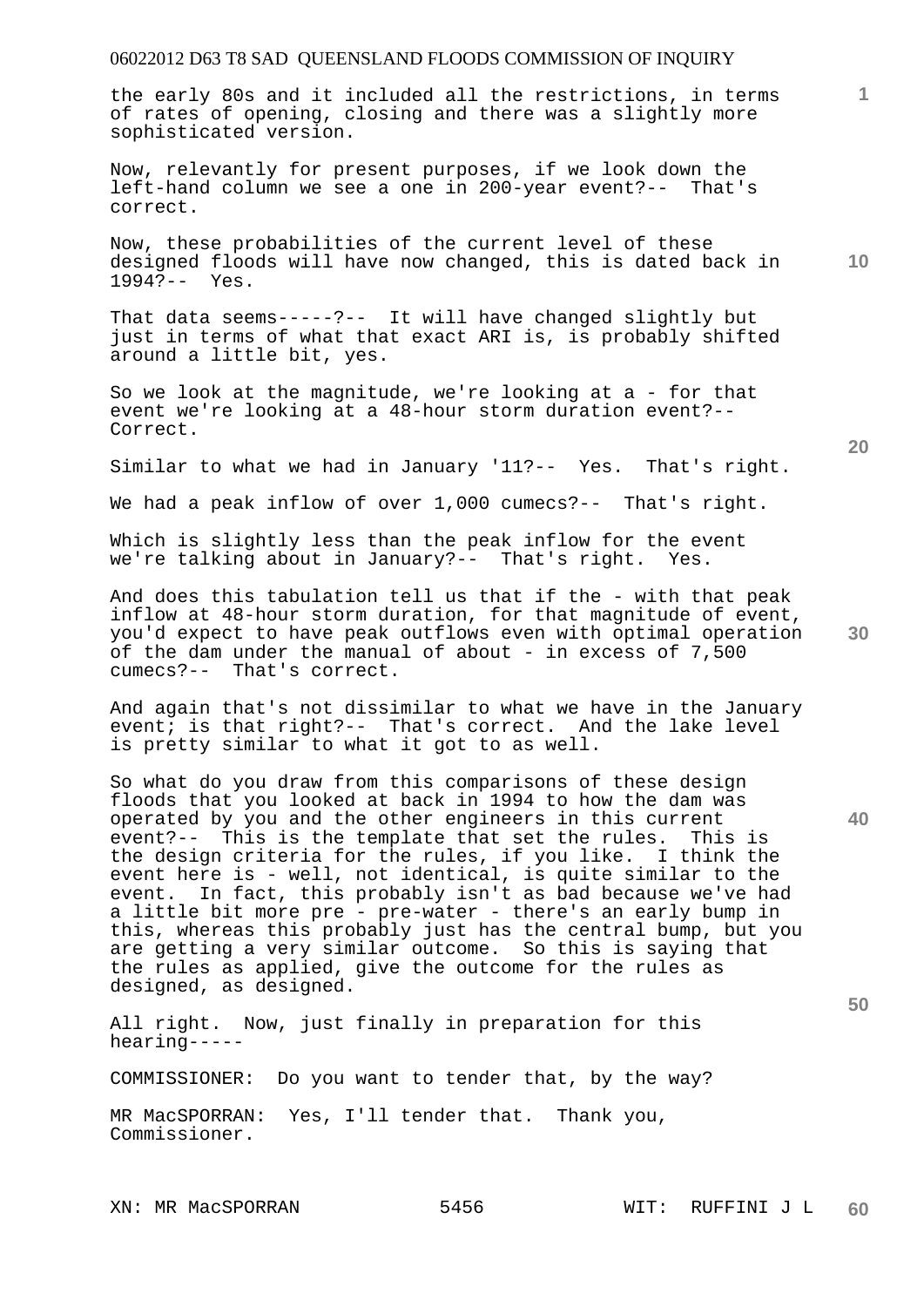COMMISSIONER: 1,079.

ADMITTED AND MARKED "EXHIBIT 1079"

MR MacSPORRAN: I should note, Commissioner, the full report of which that is an extract is with the Commission. It was given over on the 8th of April pursuant to some requirement. So that's just a table extract.

COMMISSIONER: Yes.

MR MacSPORRAN: Mr Ruffini, in preparation for giving evidence of this hearing, did you seek access to contemporaneous data, in particular the operational spreadsheets that you had reference to at the time you were managing this event?-- Yes, I did. When the requirement came and said - asked for contemporaneous data, I was aware of the spreadsheets that were used during the operation and I was aware they were preserved in the Flood Control Centre.

And were you provided with a disc by Crown Law to look access that data?-- Yes. That stuff had been provided to Mark when he did his review.

That's Mark Webster?-- Yes. That's right.

Can I again just put on the record, Commissioner, that's Exhibit 524, attachment 34, which is on that disc.

COMMISSIONER: Thanks.

MR MacSPORRAN: And having accessed that data, did you confirm the sort of data you had regard to actually during the event when you were on-shift managing the dam?-- That's right. So in preparation for today I went through all my situation reports and looked at the spreadsheets again just to confirm in my own mind that everything - the conclusions I'd been drawing, in terms of preparing the report, were accurate and were still current, that I hadn't changed my view on it.

And having done that exercise, do you still maintain that the official report, the Seqwater report of March 2011, is accurate when it refers to which strategy you were in at the times you were on shift?-- Yes, it is.

And do you still confirm that you had regard - that you personally had regard to those strategies in the way you've described at the time when you operated the dam?-- Yes, I did.

All right. Thank you, Commissioner.

**1**

**10** 

**30** 

**40** 

**50**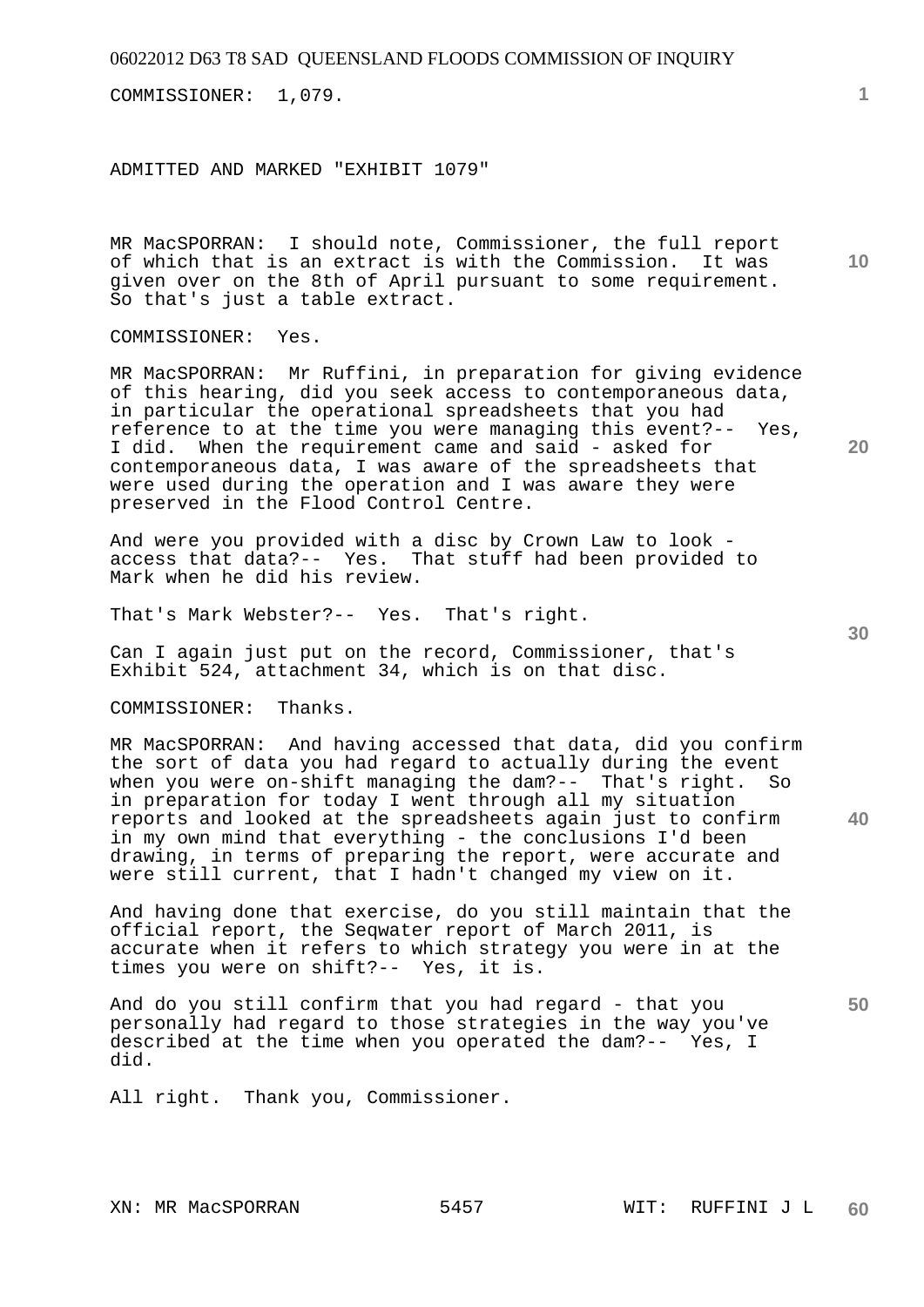COMMISSIONER: Mr Callaghan.

MR CALLAGHAN: Just one question about that statement which I tendered at the end of your evidence, Mr Ruffini?-- Yes.

You have exhibited some drafts of the March report which you received from John Tibaldi. Can I show you JLR19?-- I had those on - by "drafts" I mean they were - at the time when I was in the flood control room I - it was towards the end and we were reviewing it, reviewing the document, and I had to go home. So I just took a snapshot of whatever was on that well, in the document directly I just took a snapshot home of that document and so I could just continue reading it at home because there was a lot of material that I hadn't been over and that, so that's what it was, yeah.

You describe this in paragraph 30 of that statement-----?-- Yeah.

**20**  -----that I have just handed to you, is that right? Did you in fact take them home, the ones that you have exhibited here? These are the ones that you took home?-- Yeah, I had them on it.

Sent home?-- Well, no, I didn't send it, I just copied it on to a data stick and took it with me, yes.

If we look at JLR19?-- Yes.

**30**  That's section 10 of that report. There are no track changes, I would suggest to you, on this copy whereas if we were to look at JLR20 - and you refer to this in your statement - you refer to the track changes in your statement?-- The track-----

Sorry, I will just finish. JLR20 shows some track changes, is that right?-- Yeah, well, they - just whatever I had, yes.  $Yes---$ 

**40 50**  My question is are these your track changes?-- They are whatever was on the system. Look, the process was you could make some track changes on the system and some suggestions and then the editor would come along and do it. When I took the copy it would have just been - like, it wasn't - when I say "draft" it wasn't like a draft 19 or whatever, it was just whatever was currently live on the system. So they would have been - I may have made some of those edits or it could have been someone else but they would have just been the ones that had been proposed. If they weren't in track changes, then they would have either been accepted or rejected by the person doing the editing.

You can't say now which of those track changes in JLR20 you made?-- No, no, because it was just - the whole process was - I was just - you know, the time frame for producing - the six weeks was coming up and it was really quick and I just couldn't get into the flood room and spend endless hours in there reading everything, so I took a few copies home.

**1**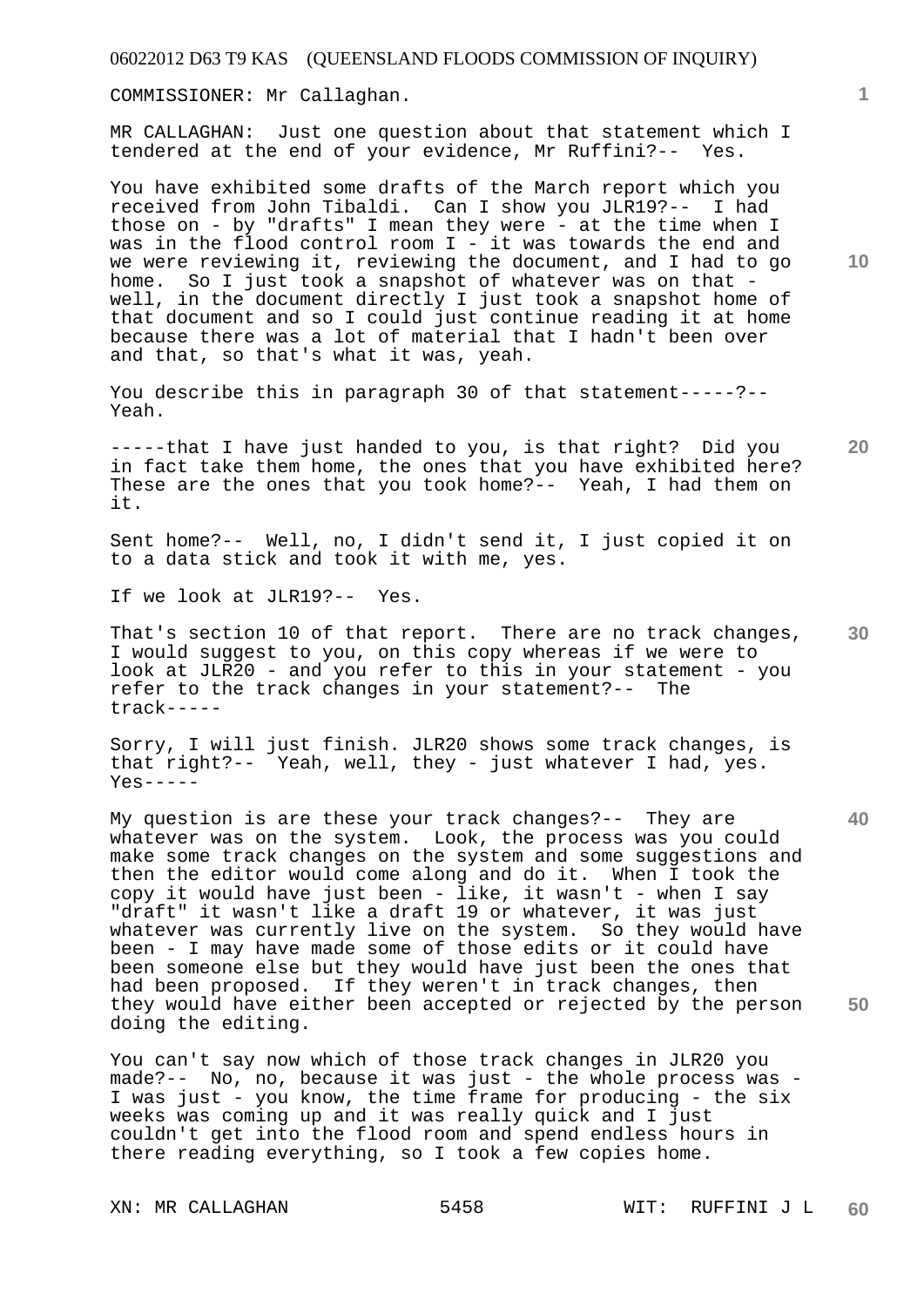| 06022012 D63 T9 KAS (QUEENSLAND FLOODS COMMISSION OF INQUIRY)                                                                                            |                 |
|----------------------------------------------------------------------------------------------------------------------------------------------------------|-----------------|
| Okay. Thank you. That's all I have.                                                                                                                      | 1               |
| COMMISSIONER: You are stood down, thanks, Mr Ruffini.                                                                                                    |                 |
| WITNESS STOOD DOWN                                                                                                                                       |                 |
| MR O'DONNELL: Just before you adjourn, I wish to inspect some<br>of the paper exhibits. I don't know if I need your leave, but<br>if I do, I ask for it. | 10 <sup>°</sup> |
| Take it that you have it if you do.<br>COMMISSIONER:                                                                                                     |                 |
| Thank you.<br>MR O'DONNELL:                                                                                                                              |                 |
| COMMISSIONER: You will need to talk to my associate,.<br>Mr O'Donnell. When do you need them, over lunch or later?                                       | 20              |
| MR O'DONNELL: I will just look at them now, before I go.                                                                                                 |                 |
| Alright.<br>COMMISSIONER:                                                                                                                                |                 |
| MR O'DONNELL: Ten minutes.                                                                                                                               |                 |
| COMMISSIONER: Alright, you can speak to my associate,<br>assuming                                                                                        |                 |
| they are all here. Adjourn till 2.30, please.                                                                                                            | 30              |

THE COMMISSION ADJOURNED AT 1.05 P.M. TILL 2.30 P.M.

**40**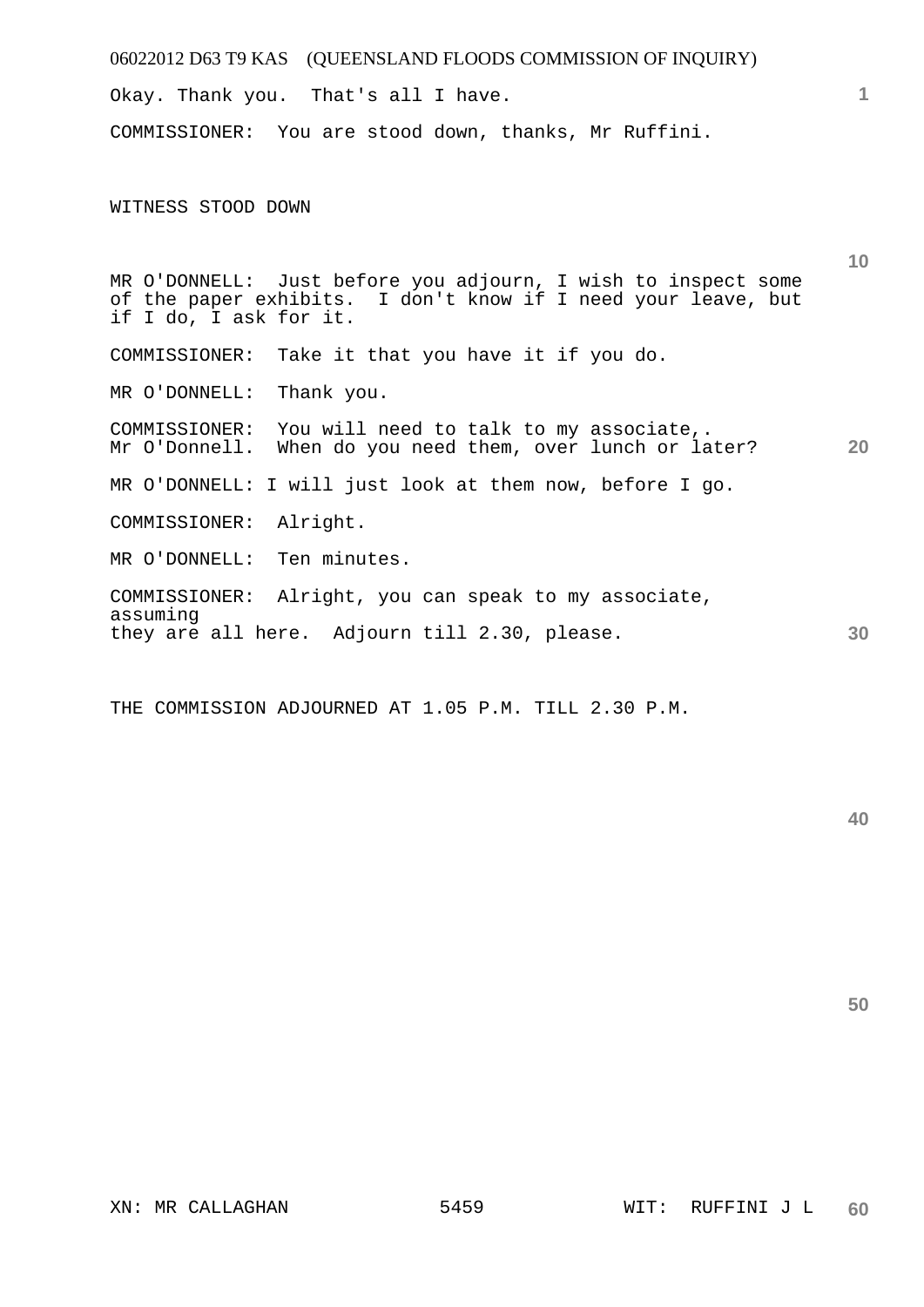THE COMMISSION RESUMED AT 2.30 P.M.

COMMISSIONER: Yes, Ms Wilson.

MS WILSON: Thank you Madam Commissioner. The next witness is Robert Drury and he is already in the witness box.

ROBERT JOHN DRURY, SWORN AND EXAMINED:

MS WILSON: Is your full name Robert John Drury?-- Yes.

You're employed by the Queensland Bulk Water Supply Authority otherwise known as Seqwater?-- Yes.

**20**  Can you tell us your role there?-- My role is Dam Operations Manager. That encompasses looking after all 25 dams, the operations, the maintenance, the release of water, the 48 weirs, five irrigation schemes and the 500 or so irrigators as well as some other sources and bore supplies in terms of operations, releases, maintenance, dam safety and part under that dam safety are the Flood Centre.

That is your role today?-- Yes.

**30**  You were performing that same role during the flood event of December/January last year?-- Yes.

December 2010, January 2011?-- Yes.

You provided one statement to the Commission sworn on the 6th of May 2011. Madam Commissioner, that is Exhibit 430. Have you got a copy of that statement there?-- Yes.

That statement comprises five volumes, is that the case?-- Yes.

That first volume that you have got open, is that your statement?-- Yes.

Is there anything in that statement that you wish to add or amend?-- No.

That statement's true and correct?-- Yes.

**50**  In your employment history have you ever performed the role as a flood engineer?-- No.

Have you ever worked in the Flood Operations Centre?-- I did probably in 1999 I think it was, about 12 or 13 years ago when the Flood Operations Centre was with DPI I believe and I did do some work as a data collector in those days, working with data, checking the gauging station, seeing if the data was correct. I can't say how long that was for. It was probably

**1**

**10**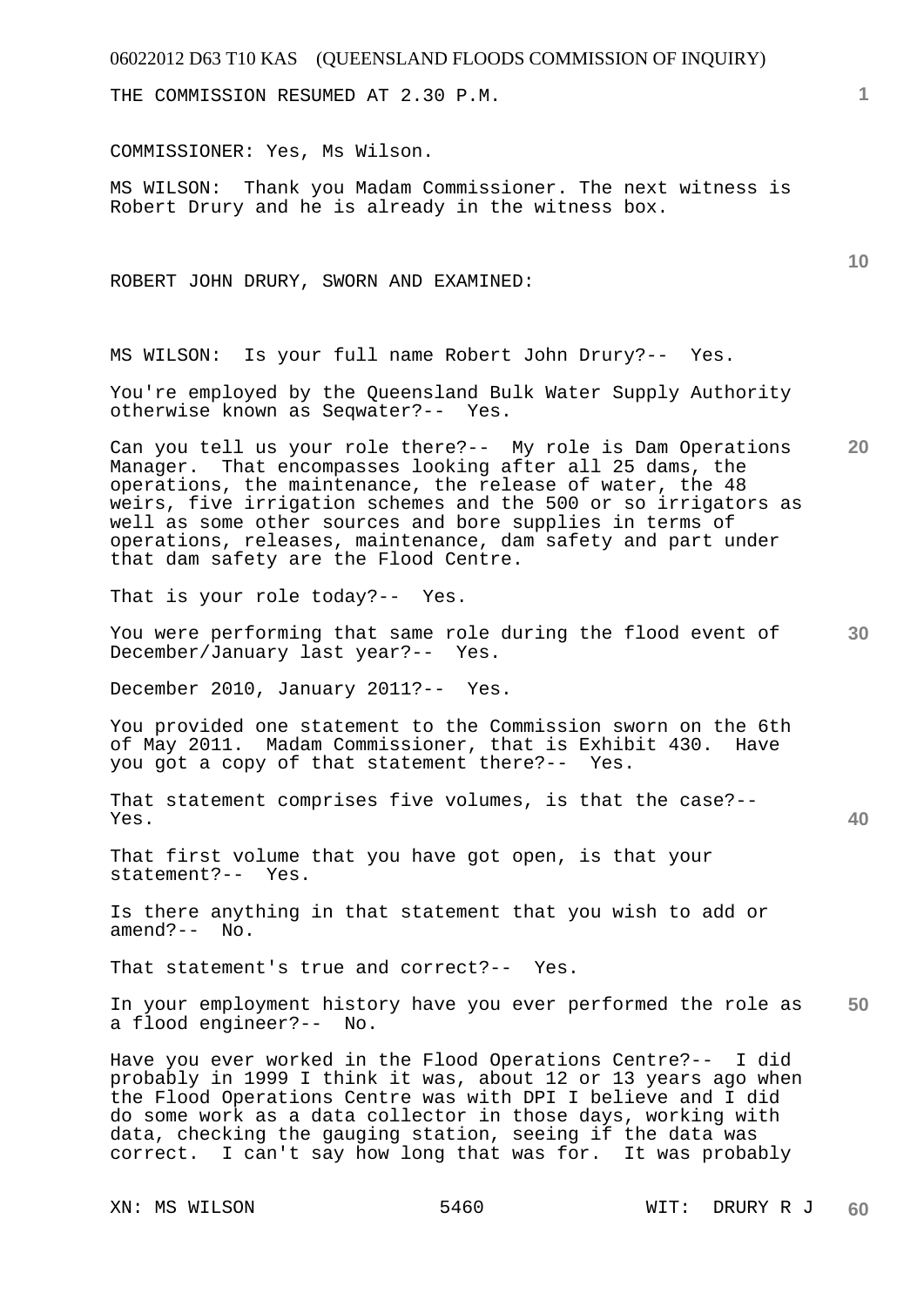for a year or so I think.

When you were performing that role did you perform that role during any flood events at the Flood Operation Centre?-- There was one event I think in '99. I think I remember doing one shift, possibly two, something like that.

Who were the flood engineers at that point in time? You can't recall?-- I think it might have been Peter Allen. I'm not sure. I honestly can't remember actually who was there.

You have given me a description of what the role of Dam Operations Manager is. Can you outline to me the role of Dam Operations Manager during a flood event?-- During event control is handed over to the Flood Operations Centre. They then control the dams, the releases, the operators. Hence I moved back. During that normally I would be liaising with the operators in terms of water releases, volumes required for water supply. During the event the Flood Operation Centre takes control, then mobilised and then operate the dams. Mostly my role then is a lot more in terms of people, it's still to do with all the other parts, the weirs, the water supply, the irrigation, operations and maintenance of everything else. The actual operations of the dams then go to the Flood Operation Centre.

Does your role include or involve having any input into any operational decisions. For example, release rates or anything like that?-- No, the only time is at the end of a event where there's fish recoveries or things that happen once it's closed. Then certainly there might be some organisation of people. There was during the event in January, also getting food supplies and things like that but not operationally deciding on releases.

One of your roles during a flood event is to operate almost as a communications intersection and what I mean by that is you get information given to you by the Flood Operation Centre and then you pass that information on to various agencies and departments, is that fair?-- During the January event there was a protocol which wasn't really in place prior to that and in the last recent event it's been changed but during that event there was a protocol that was developed after the event in late 2010 where there was some communications to the public that may have been conflicting and wasn't exactly clear. So the protocol developed then was trying to reduce the chance of that mis-public communication. So the protocol set up a process where the situation reports from the Flood Centre would be sent to councils and other people to make sure that there was some knowledge of what was happening and the councils and other people could reply if there was issues and improve and there is also a communication through our communications groups to improve that. So during the January event I was doing that Technical Situation Report under the protocol. Partly because, with the Flood Operation Centre operating I was available to take those information and pass it along.

**20** 

**30** 

**40** 

**50**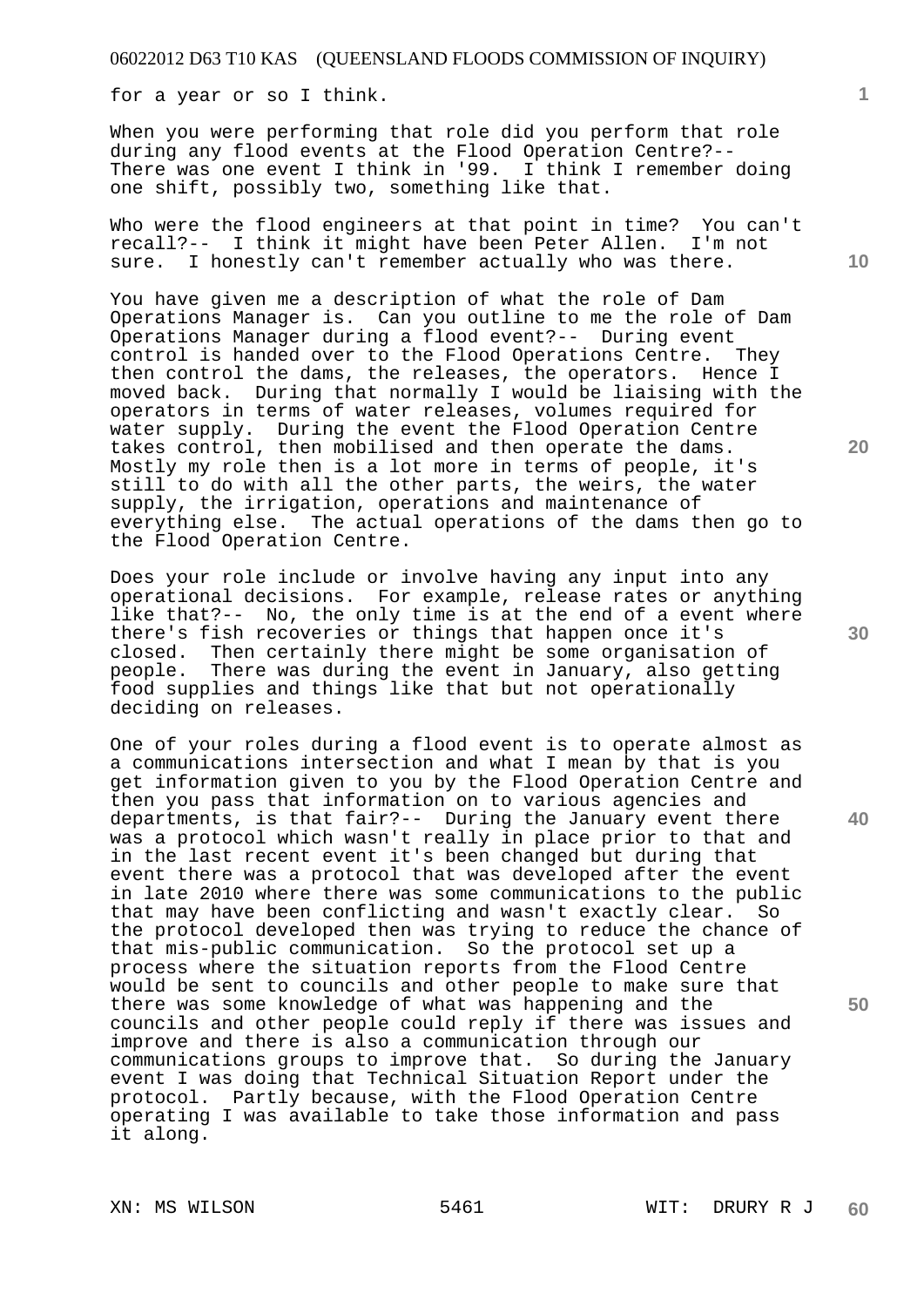Is it the case that the councils weren't having direct with the Flood Operation Centre, were they?-- They were. I guess it was set up primarily for small events. The original protocol was mainly for small events where not so much an emergency process but just a communication so that everyone knew if there was releases, it was planned. What really happened in January, the Flood Centre sent everything to the councils as well. So there was a bit of a duplication but certainly did it regardless just to make sure there was continual communications. So the councils probably got the same information a couple of times to be honest.

Just to be clear about the framework of the questions that I will be asking, I am ask actually asking about the flood event that occurred in December 2010, January 20101?-- Yes.

If we can just focus our mind on that. I am talking about communications with the Flood Operation Centre because between you and the Flood Operation Centre that could occur by various means; is that the case?-- Yes, it is.

One of those means was telephone; ringing them up, asking them questions?-- Yes.

If you had any questions, you'd ring them up and ask them questions; is that the case?-- There was quite a few times I would check what was happening or contact them.

**30**  Preemptively as well. You just wanted to know what was happening, you would give them a call and-----?-- Well, yes, and to talk to the staff there just to see how they were all going, what was happening.

Other contact of means of communication was e-mails?-- E-mails.

They would e-mail you sitreports?-- That was a primary means of information because the sitreps were what I turned into Technical Situation Reports under the protocols.

Also e-mails in case of just any information that you were just seeking, you were just sometimes given an e-mail?-- If there was a need to find something out, yes.

What about in terms of telephone contact? We talked about that just previously. The purpose of doing that, was it to get further information than what was in the sitreps?-- Occasionally. Sometimes it was quite a while between sitreps. May have just rung to check what was happening, how people were going, is there any change looking ahead. It was really just to keep in touch with the staff there.

If you received a sitrep and you needed to clarify anything, there was no problem about you giving them a call and you giving the Flood Operation Centre a call?-- I don't think I changed the sitreps very often. What they sent is what I, to be honest, took out, put into the Technical Situation Report and sent on. I can't recall very often trying to clarify or

**10** 

**1**

**20** 

**40**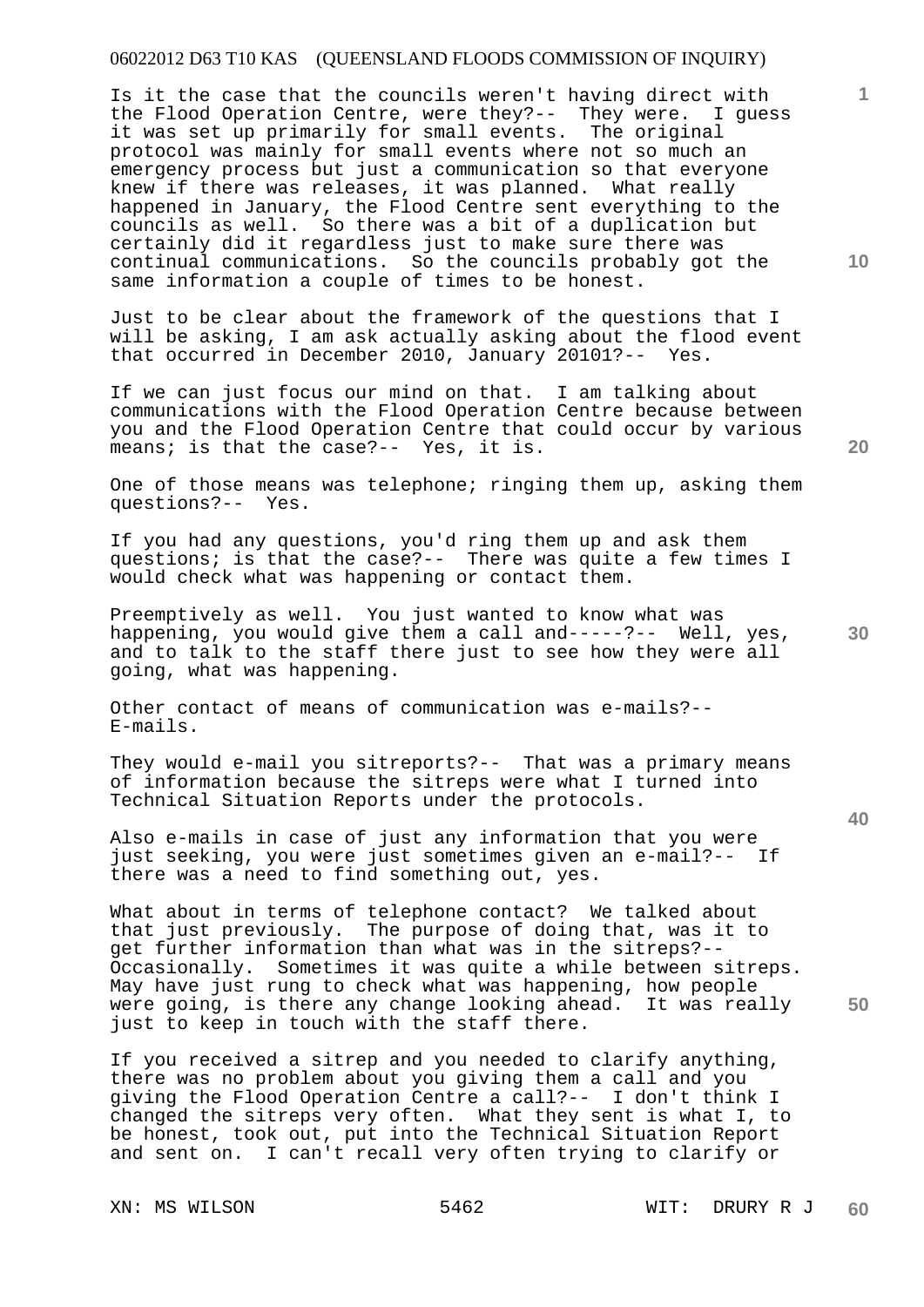interpret what they sent is what went on because they had already gone to the councils and to other people. It was really passing on that to make sure it got to the councils and others.

But you would give them telephone calls if you had any queries about decisions or strategies, is that the case?-- Not really. What they sent in the sitrep is what I took and sent out. I certainly don't recall querying decisions or strategies. If I rang and asked about the release, it was really about - the main focus was releases and volumes and impacts I guess.

What about strategies, did you have any conversations with any person in the Flood Operation Centre about strategies in the Wivenhoe manual, operational manual?-- If I had queried them about strategies it would have been release strategies, volumes, flows, and I guess that's the terminology I may have used with strategies, was releases, volumes, what was happening day-to-day.

You are aware of the strategies in the manual of W1 to W4, aren't you?-- I am aware of them. I am not intimately knowledgeable with the manual but certainly aware of the strategies, yes.

You do hold a Bachelor of Civil Engineering and a Master of Engineering Science from the University of Queensland?-- Yes.

And you have read the manual?-- Yes.

When they are talking about the operational manual for the Wivenhoe and Somerset Dam?-- Yes.

And you know when strategies are triggered, is that the case?-- Not intimately. As I said, through that event the real focus was not the W strategies.

**40**  I am not asking about that event. I am asking about are you<br>aware of the strategies in the operational manual?-- I am aware of the strategies in the operational manual?-aware of what the objectives of the strategies certainly are.

W1 to W4, you are aware of what the primary considerations are?-- The primary objectives of those, yes.

The primary objective of those strategies you are aware of?-- I believe I do, yes.

**50**  You were aware of those primary objectives in January 2011, is that the case?-- To a degree, yes, I would have known the manual and that there were objectives to each of those strategies in the manual.

Tell me, "to a degree", what does that mean?-- I am not intimately knowledgeable exactly when the flow rates or I couldn't even remember right off the top of my head the levels that they come in at. I could pick up the manual and read it but I certainly don't remember numbers off the top of my head.

**10**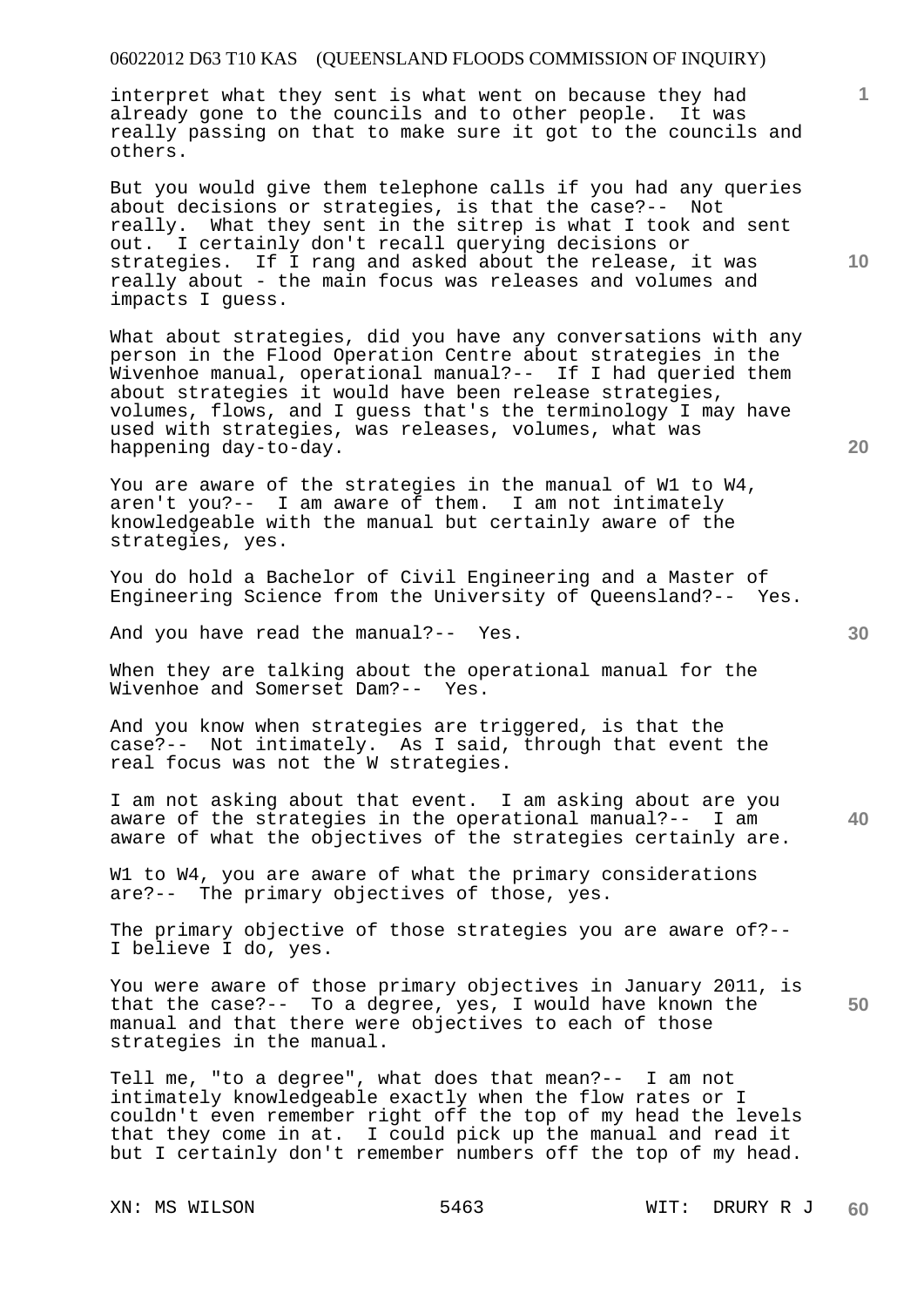Did you have a copy of the manual with you?-- I had it electronically available, yes, and certainly-----

Were you referring to that manual during this time in January 2011, the one that you-----?-- The only time I was referring was usually contact phone numbers. I certainly wasn't referring to the manual or monitoring the manual at all. That, as I said, was really flood centre's operational activities and mine was taking the Situational Reports and moving them on.

Are you saying that your role was a post box?-- To a degree. If there wasn't the protocols in place I wouldn't have had a lot of contact, or pass the sitreps on, or anything like that. The protocols really - I took on the role of passing them on and to some respect it was moving the information under that protocol to the people that we had said we had sent it to.

You also moved this information on in TSR's and from what I can understand, the sitreps were converted to TSR's; is that the case?-- Basically, yes.

So you would get a sitrep from the Flood Operation Centre and you would convert that into a TSR?-- Yes.

A TSR is a Technical Situation Report?-- Yes.

And interestingly about a TSR, a Technical Situation Report, your job was to make it less technical?-- I basically copied virtually the whole situation report into the Technical Situation Report.

Then why don't you just forward on the situation report?-- There was a format and under the protocol there was a name for the Technical Situation Report and I guess it was just set up under that protocol, that it was a slightly separate process and a format to cut it into. It had some other comments at the bottom of the situation report saying it had been sent to councils and I guess that was the difference, is just that little addition to that situation report saying had it been sent to the councils, yes or no, and had the councils commented. And going back to the protocol, that was part of the original reason why it wasn't that - the new process is slightly different. It's been changed with the protocol to simplify exactly what you said to make it one process, one report, not two.

In any event, you took care to ensure that all the information that you passed on was accurate?-- I never checked the situation report or if the numbers and the releases and the data in it - I wasn't changing anything or querying the numbers, it was really a process of whatever the situation report was, add some extra bits in as the protocol said and pass it on to make sure that got through to the councils.

**1**

**10** 

**20** 

**30** 

**40**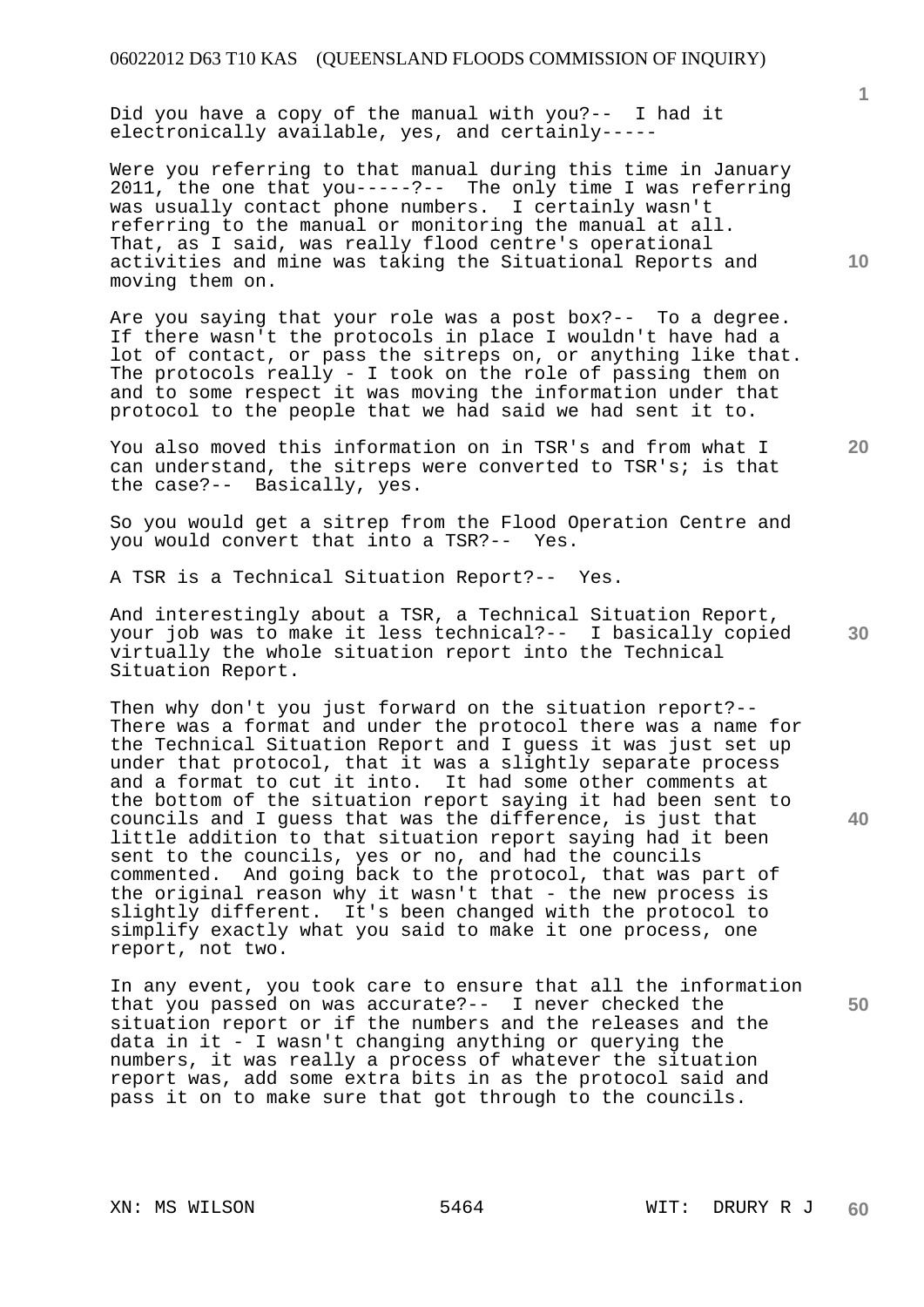Perhaps I should ask you to which agencies were you passing on this information?-- Mostly the three councils, Brisbane, Ipswich, Somerset and the water grid manager and I think that was the main ones, and also internally, and I think some went to DERM and a few other people but primarily the councils and the grid manager.

These agencies would be making decisions based on the TSR or the information that you were passing on?-- Either they had made decisions or they - as I said, they also got the same information from the Flood Centre and would communicate with the Flood Centre. As far as I know, if there were concerns or issues, directly with them and that seems to be what happened. Very rarely was anything sent back to me but they did get the information through two venues; straight from the Flood Centre and straight from myself.

What communication did you have with the water grid manager during this flood event that we are discussing?-- There was situation reports, there was a few phone calls and e-mails as we went along and various ones - predominantly the situation report's sent through.

Was it the case that you were emailing TSR's to Mr Spiller?--A lot of the time, yes. Yes, I think it may have gone to some other people but I think Dan was getting most of those. Mr Spiller.

What did you understand the role that Dan Spiller was performing during the flood event?-- Basically having that communications. There was the communications to the public and a lot of that was to make sure there was no misconceptions or council's communications were different to ours. I think that was probably where the main coordination of that from the grid manager was.

**40**  You were emailing TSR's on to Mr Spiller but you were also in telephone contact with him?-- Occasionally there was some I think. I can't recall them but I am sure at some stage there would have been some.

Was that to update him on information that you were receiving from the Flood Operation Centre?-- I can't recall really what - the conversations on the phone. There were a lot of calls. I don't recall ringing Dan, Mr Spiller, for certain things. He may have rung me,  $I -$  but there might have been some clarifications or comments.

Did you keep a log of any communications, any at all, communications that you were having with agencies?-- Only through the e-mails, any written communications, but basically the e-mails.

Did you have any contact with Mr Burrows?-- Yes, there would have been some. I can't recall all through the event but there certainly would have been e-mails. I think some of the situation reports would have gone to Mr Burrows. There could

**1**

**20** 

**10**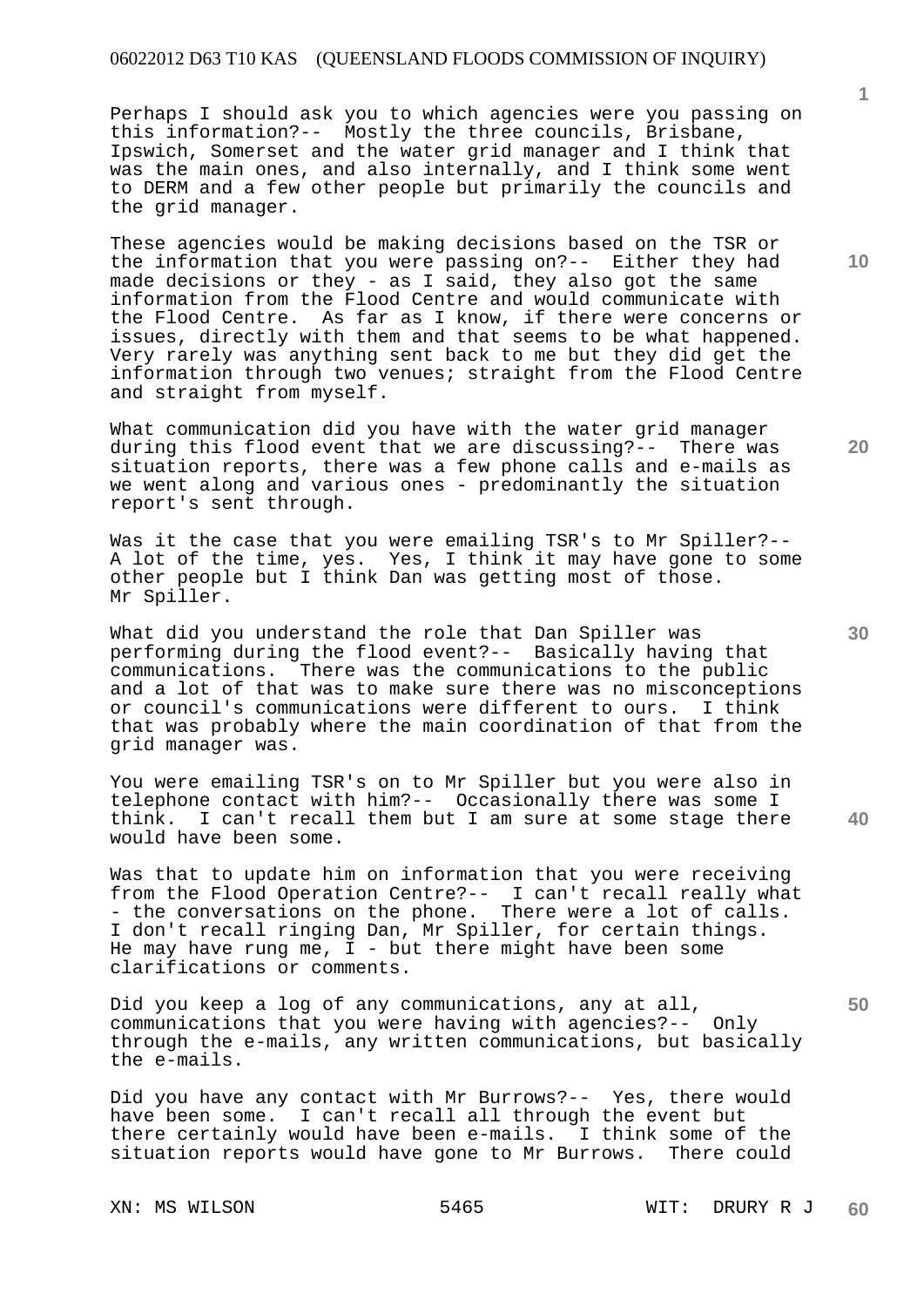have been quite a few calls or e-mails. I can't remember them, I am sorry.

If I can take you through some documents in chronological order so I can gain a better understanding of your communications that you had with certain people during this time. You have got your first volume there. I see it open?-- Yes.

So I will be primarily referring to that document but I will also be referring to Exhibit 23 which is the flood event log. When it comes to the time that I will refer to that I will give you a copy. You will also see, Mr Spiller, if it is more convenient for you - I think it will come up on the screen. You have got numbers on those pages in front of you for your exhibit. If I can take you to RD5123 and use that as a starting point. Now, Mr Spiller, if you want to refer me to any other document when I am referring to these documents, please do that so that I can gain a greater understanding of what's going on?-- Yes, I have got RD123.

Sorry, yes, RD123. We will see these. This is just the sitrep which we will see many times during your evidence. This is a sitrep from of the duty engineer at 6.32 on the 8th of January 2011. When you see this sitrep, what information are you looking for out of this sitrep?-- Basically those categories of whatever the releases were, dam levels, volumes. Whatever the Flood Centre put in the sitrep was what I was passing on and it was really just what their current situation was.

The current situation was?-- In terms of volumes or flows or rainfall.

And you would translate, change into the information in here into a TSR; is that the case?-- Basically copy that straight into the TSR, format and send on.

**40**  So we can see that you got this sitrep at 6.32. If I can take you to RD5127. Now, this is just setting up the process which I would just like to confirm. That's you getting a sitrep and turning it into a TSR which you then e-mail out to the parties that we can see on RD5127. Do you see that?-- Yes.

If we can go to then RD5128 which is over the page, this sets out the Technical Situation Report. They're in chronological order. You've got a TSR number, you have got the date and the time of the release. Do you see that?-- Yes.

Are you at 128?-- Yes.

The current objectives in this document, where do you get the information to put into the current objectives?-- They would have been straight from the sitrep. Again they were very broad, just to give an idea what was happening, and the strategies would have come straight from the sitrep to - just in terms of bridges or releases.

**50** 

**20** 

**10**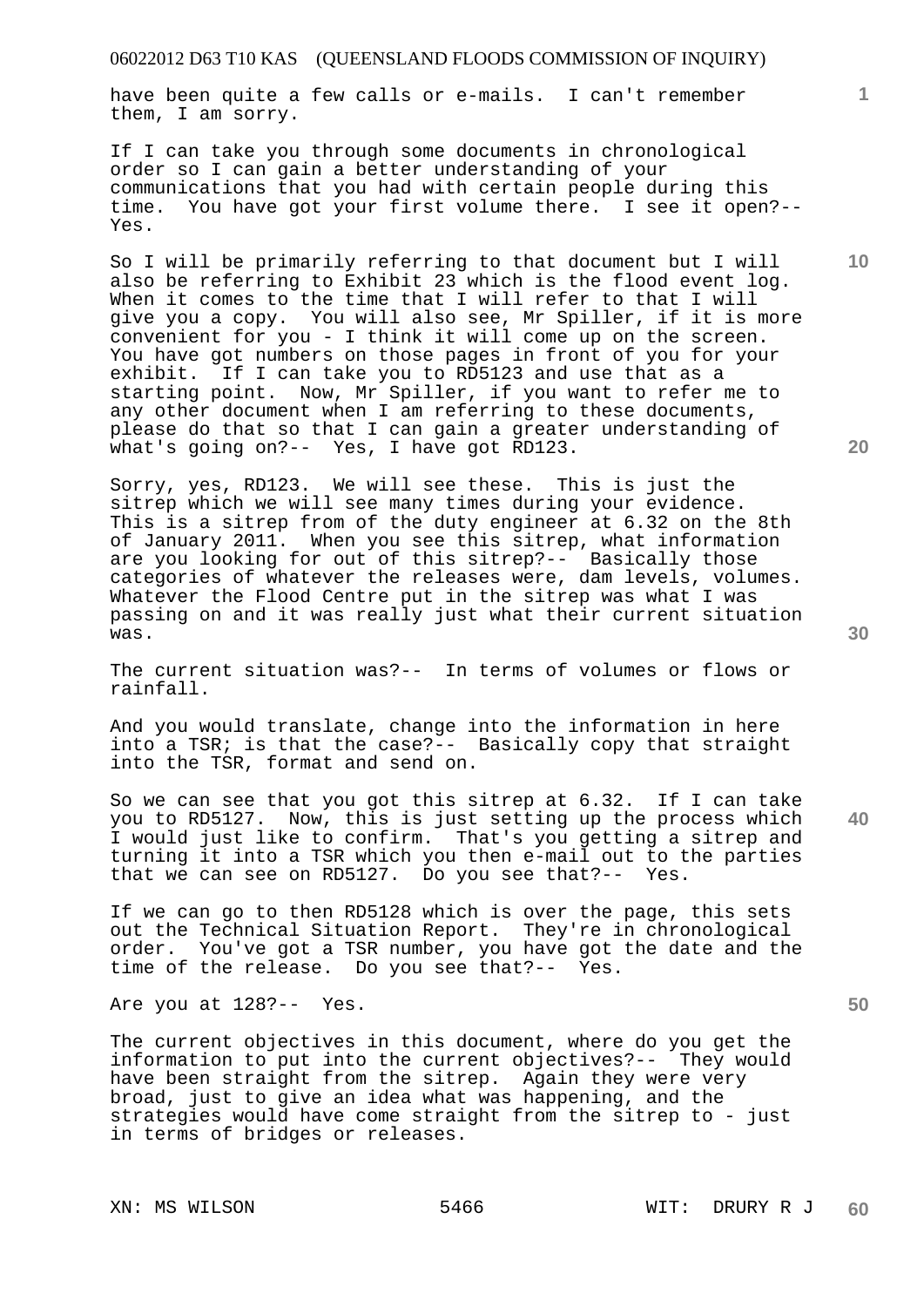Does this reflect any of the primary considerations, that is, is as contained in the strategies in the manual?-- During the event I - the primary strategies just weren't a focus. I event  $I$  - the primary strategies just weren't a focus. mean, the strategies there would have been releases, what's happening. To be honest, at no stage were the W strategies a focus. It was more or less what was happening and something there where Fernvale Bridge is clear, maybe - so I guess that was more release strategies, what was happening.

You're passing this information on. What did you appreciate this to be? You are passing this information on to agencies who make decisions on this document. You have got an understanding of the manual?-- Most of this was purely from what the Flood Centre - as I said, it's from the sitreps from the Flood Centre that I used and passed on primarily to the councils, to give them information. The sitrep itself really provided all the details. If they needed further information or any concerns, they would ring the Flood Centre direct. I wasn't trying to interpret exactly all those words or what was happening in it, I wasn't trying to change it, I was just really trying to put what the sitrep said, getting it out to people and sending it on as the protocol said.

Are you aware what the primary consideration is? Sorry, are you aware what the strategy is when the primary consideration is bridges?-- The rural areas downstream.

No, when the primary consideration would be in relation to Fernvale and Mt Crosby Bridge, are you aware which strategy that applies to or has any relevance to?-- As I said, the strategies there weren't necessarily W strategies.

No-----?-- I am just saying they were strategies for releases.

I will let you finish, but perhaps if - I think that my question was confusing. I am asking you to consider the manual which as the W1 to W4 strategies and I am asking you to consider what your understanding was in relation to the Fernvale and Mt Crosby Bridges, where that fits into the strategies of the manual?-- Probably what I can say is I understand the W1 strategies are to do with the bridges and minimising rural disruption, the next objective of two and three is more urban - minimising urban flooding downstream and then dam safety. So I can't say which bridge - how they fall within that strategy I am sorry, I just can't.

**50**  Is it the case that you knew that during January 2011, the distinctions between the strategies?-- I knew the general objectives. There were three general objectives basically but I wasn't really considering those in that, as I said, the main aim was purely flows, getting the information on, not considering W strategies at all and the sitreps tended to say purely releases and release volumes and flows.

If I can now take you to RD5142. This is where we are just seeing the communication as it comes out of the Flood Operation Centre. You get a situation report, you put that

**20** 

**10** 

**1**

**30**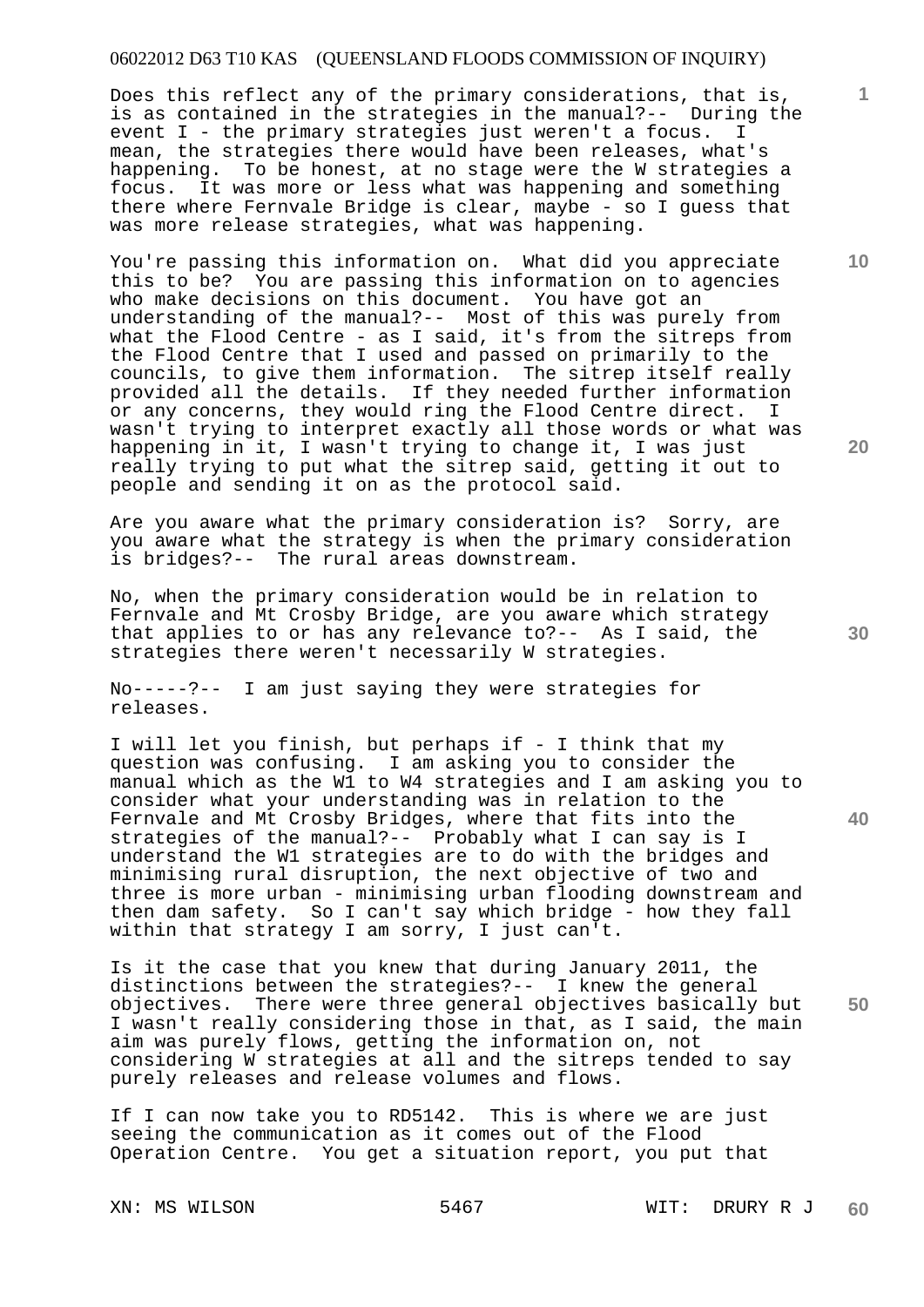into a TSR, you send it to various parties and persons and then Dan Spiller then - and if I could call it the Spiller report - he then on-sends it to other people; is that a fair summary of the process of communication?-- I think that was happening. I can't say that was part of the protocols but it was certainly - the TSR's went through to Dan Spiller. I can't speak for where he sent it or what he had sent it to or who, at which times.

Well, if we are on - let's just have a look at RD5142?-- That certainly was the case.

We see that he sent it to Stephen Robertson, the Minister, this information, and you're cc'd in it. So you are getting what I could call the Spiller report which then also attaches the TSR that you have compiled. Do you agree with that?-- Yes, it looks like that TSR was attached, yes.

You were getting these e-mails from Dan Spiller during the flood event?-- Dan Spiller. There was a lot of emails and a lot of reports happening, yes. So that was probably one of them. It says it came to me, so I am sure it did.

We can see that that's at 9 a.m.?-- Yes.

If we can just take it from those three documents that we've looked at. 6.32 a.m. you get a sitrep from the Flood Operation Centre, 7.46 you send the TSR to various parties and then at 9 a.m. the Spiller report goes out to more parties attaching your TSR. Was that about the time frames that was operating in the time of getting information?-- I don't think there were any time frames set or agreed beforehand. The only protocol was to send tactical situation reports out to - there was no process involved or time frames discussed before the event or part of the protocol that I can recall.

Just to be clear, too, I am not just asking questions about protocols, I am actually asking questions about what actually happened during that time. So whether the protocol said it or not, we want to know what was happening at that point in time. If I can take you to Exhibit 23. This is the Flood Event Log. This is not one of your documents but I understand you have seen this document, the Flood Event Log?-- Yes. I haven't gone through it in detail but certainly I have seen it, the log, yes.

Would you prefer a hard copy, Mr Drury?-- I can see it, yes.

If we can go to 10.50 a.m. on the 8th of January. Can you see that, Mr Durie?-- Yes.

10.50 a.m., "Rob Drury rang RA". Who do you understand "RA" to be?-- Rob Ayre.

"Rob Drury rang. RA advised current status and strategy". Can you tell us about this conversation?-- I cannot remember any single conversation. There was a lot of them. That one I would have just rung to find out what's happening, what's the

**30** 

**20** 

**40** 

**50** 

**10**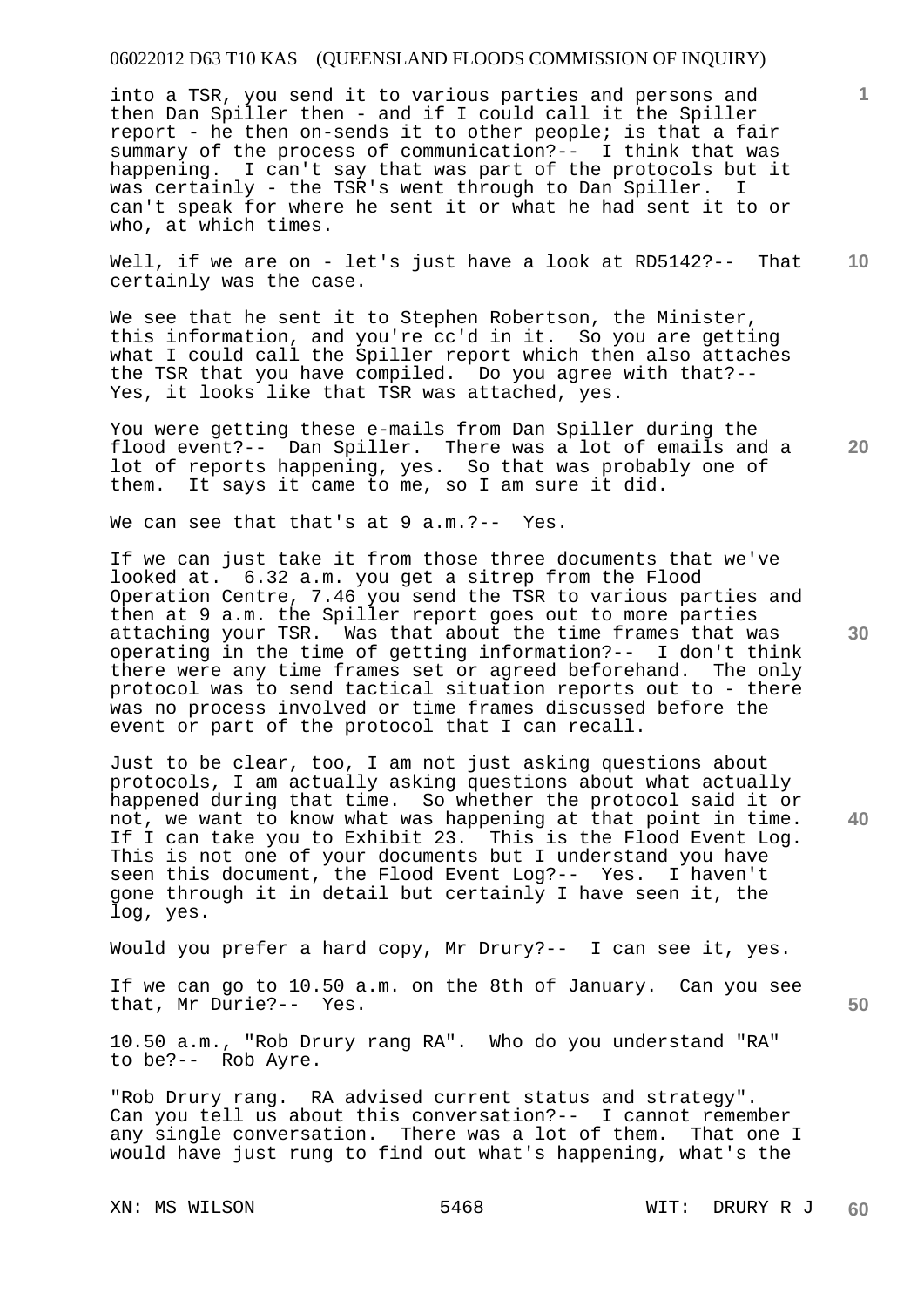current release strategy, what's the status, just to get an update and that could have happened quite a few times. I couldn't remember that one phone call, what was covered but it would have just been the same as throughout the whole event, what is the releases at the moment and what's happening.

So to be clear, any time that there's reference to "strategy", when you are referring to the Flood Operation Centre, are you telling me that I should take that to mean not strategy out of the W1 to W4 in the manual but release strategies? Is that what you are saying?-- What I am saying is I don't - through that whole event, all the situation reports and all the strategy discussions were really release strategies and I have - the words there and other places, that there was no focus on the W strategies. It was really release strategies and it's probably maybe the wording but certainly was releases, flows. It was all operational, not the W strategies to be honest. It was purely what's coming out, what's happening and all those sitreps tended to say the same thing really.

**30** 

**50** 

**1**

**10**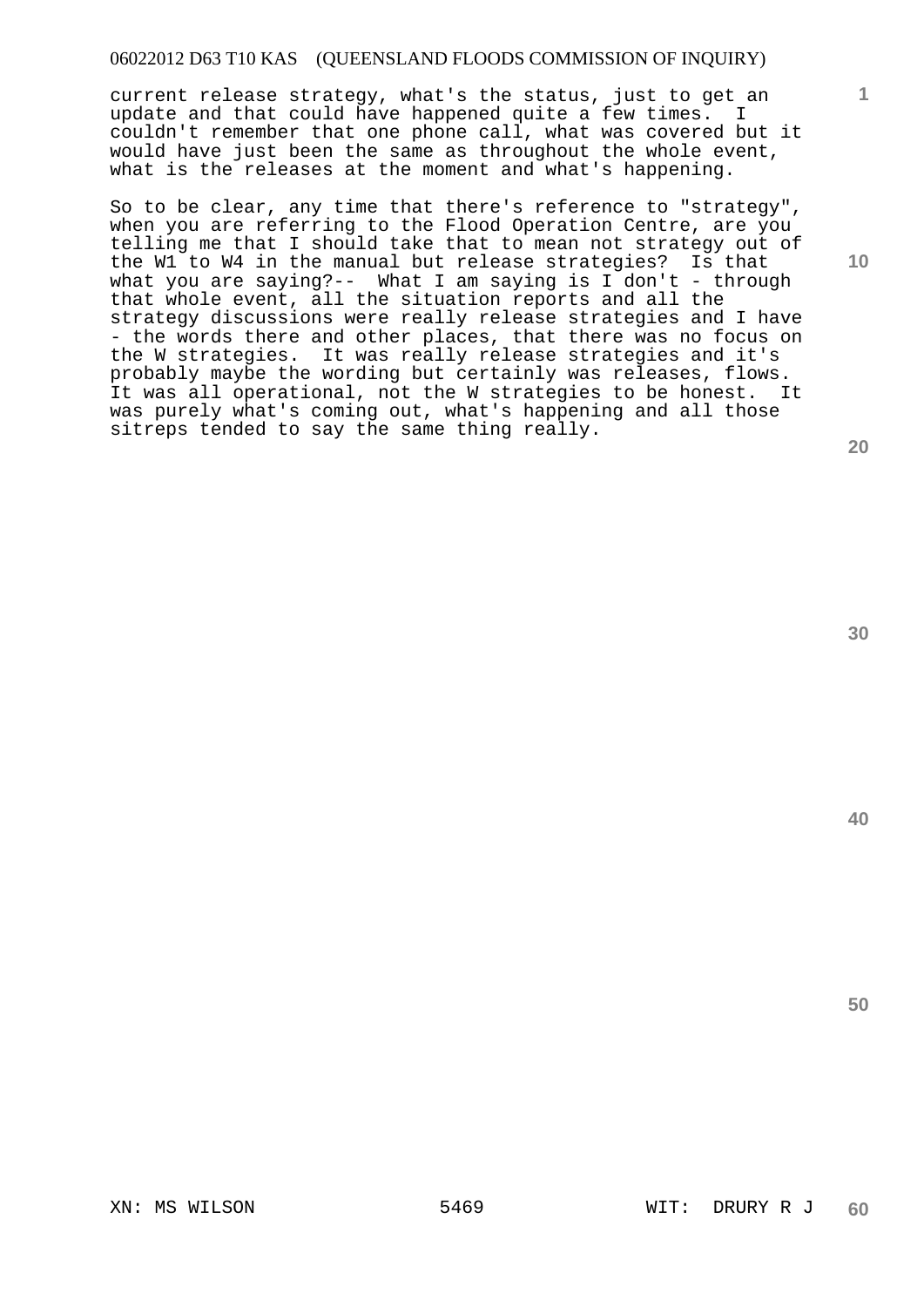Was there any mention that the Flood Operations Centre was now operating at W3?-- I can't recall any discussions. I can't even recall every single phone call, but I do know that all the discussions and sitreps were releases, flows, volumes, and that was the whole aim for the release and what it was discussing, what information was being passed on, and I don't recall any sitreps really saying anything different. It was all where we're going, what's the status, what's the release.

Mr Drury, if we can just concentrate on this 10.50 a.m. conversation. Was there any discussion of W3 at that point in time?-- I cannot remember the phone call discussion. There was a lot of phone calls. There was a lot of emails. I cannot tell you exactly. All I remember is if there were phone calls, it was really what's the status, what's the release, what are the changes or impacts, and that was really the main information required, and I can't tell you what that one phone call discussed.

Are you aware how many times the dam has gone into W3 strategy?-- No, I'm not, to be honest. I could not honestly say how many times.

Now if we can then go to RD-5, 152. This is again a sitrep coming through to you at 12.16 on January 8. Do you see that you got that sitrep?-- Yes.

Then if you just go to RD-5, 154, two pages over, you see another sitrep?-- Yes.

At 5.53 p.m.; Do you see that?-- Yes.

Now if I can take you to the forecast scenario?-- Yes.

If we can go down to, "The interaction with runoff from the Bremer River and Warrill Creek catchment is an important consideration, as the event magnitude will require the application of Wivenhoe Dam flood operation strategy W2." Do you see that?-- Yes.

Transition strategy between minimising downstream impacts and maximising protection to urban areas?-- Yes.

You see there that there is a sitrep that specifically refers to the operational manual for Wivenhoe Dam?-- Yes, that's true.

You had conversations with Mr Ayre earlier that morning about strategy, which you say is release strategy, and then we're being told in this sitrep that is an important consideration as the event magnitude will require the application of Wivenhoe Dam flood operation strategy W2. In your discussions with the Flood Operations Centre, was this - was there any discussions about having to elevate to W2 from W1?-- Again I cannot say - recall what the phone call was about, but all I know is all the phone calls were purely what the releases were. I'm not sure whether they even rung - that was

**1**

**40**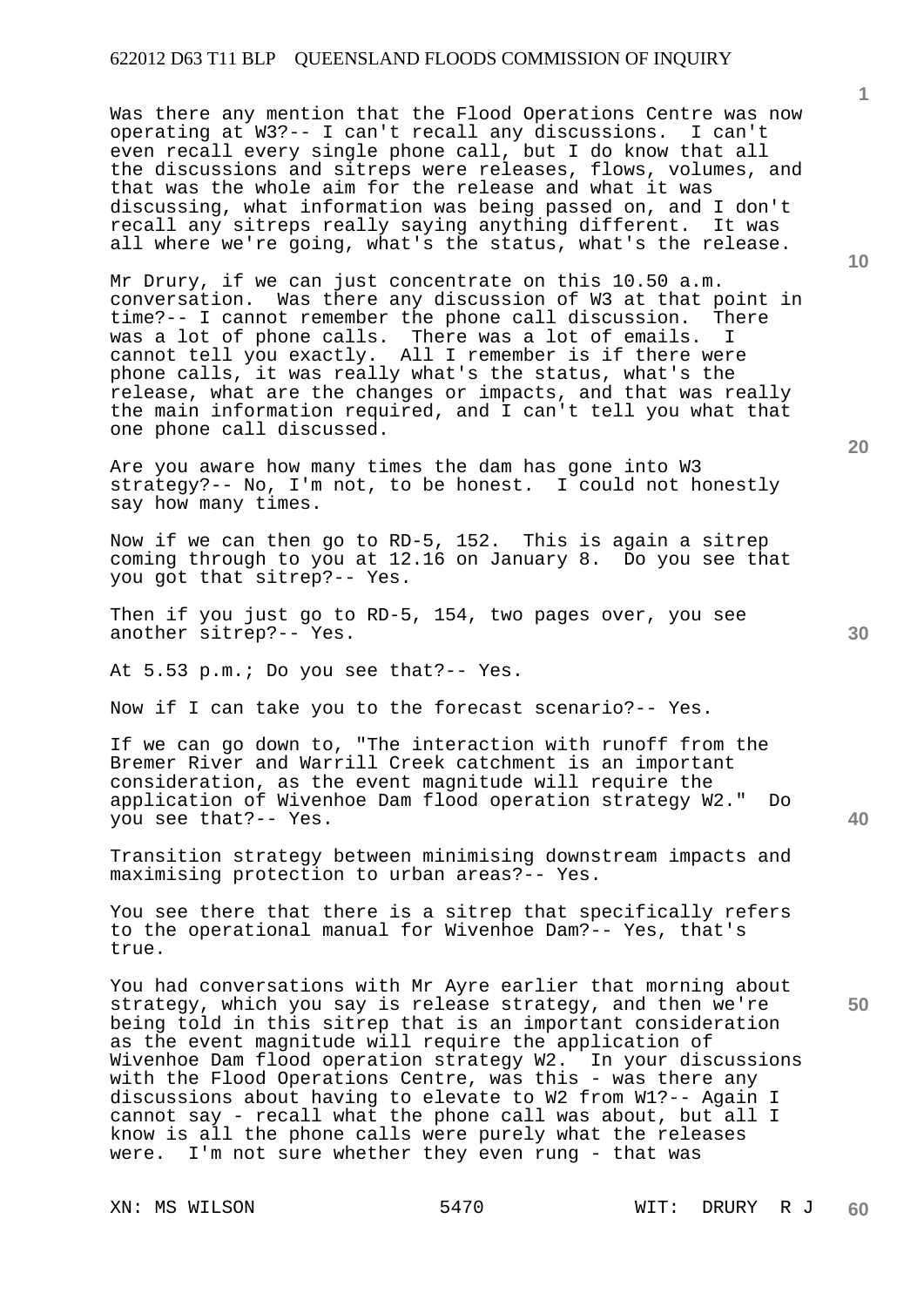6 o'clock - the next one, whether they even noticed that strategy. All I can say is all the phone calls really were what's happening, what's the releases, and a catchup, and they were very - that might be one of the sitreps. I was just talking generally. Most of the situation reports were purely flows and releases, and that was the focus really.

Mr Drury, let's just focus on this 5.53 one. Did that come as a surprise to you that strategies are being used in sitreps?-- No, I'm not saying that it was a surprise, but whether I even read or noticed that it was in there. What I'm saying is most of the sitreps were really flows, releases, where it was going, and that was the focus. I don't know whether that would have been a surprise or not. I may have read it, but it wouldn't - their strategies in the manual again is not my focus at the time.

When read that then, did you think that they were going to elevate to W2 - that we were looking at an elevation of strategies?-- I could not tell you if, when I read it, what I thought at that time. There were a lot of situation reports, and really my thoughts were what was happening in terms of flows or what it might have meant, not what - the strategy the flood centre was using.

Was there any discussion with the Flood Operations Centre about being in W3, having to go back to W1 in the future, and then elevate to W2?-- I don't remember any conversation that I had with them in terms of a phone call or why I would have even asked that. I guess I was asking other questions.

You refer to the 6.15 a.m. sitrep. That's the next one. That's at 9 January 2011, if we can go there. Mr Drury, you'll signed that at 164?-- Yes.

And if we can then go to Exhibit 23. So you'll see a sitrep at 6.15 a.m., and if we can go to Exhibit 23, which is the flood event log, and if we can go to 6.50 a.m. on that day. You rang the Flood Operations Centre?-- Yes.

Do you recall that?-- I cannot recall that phone call, but obviously I did. All I'm saying is there's a lot of phone calls, so I'm sure I did ring. It's in the log, yes.

We see there that "JT" - do you know who that is?-- John Tibaldi.

"Advised Rob on current release strategy based on recent heavy overnight rainfall"?-- Yes.

Can you tell us what that conversation was about? What was the current strategy at that point in time at 6.50 a.m. on 9 January?-- I can't recite what was discussed, but again the words there were release strategy, which again is what I was asking about, what they thought of how volumes, timings, flow rates and impacts, and I'm assuming that's what I rang for, just to check the releases and what release was going to happen or where they were going.

**10** 

**1**

**20** 

**30**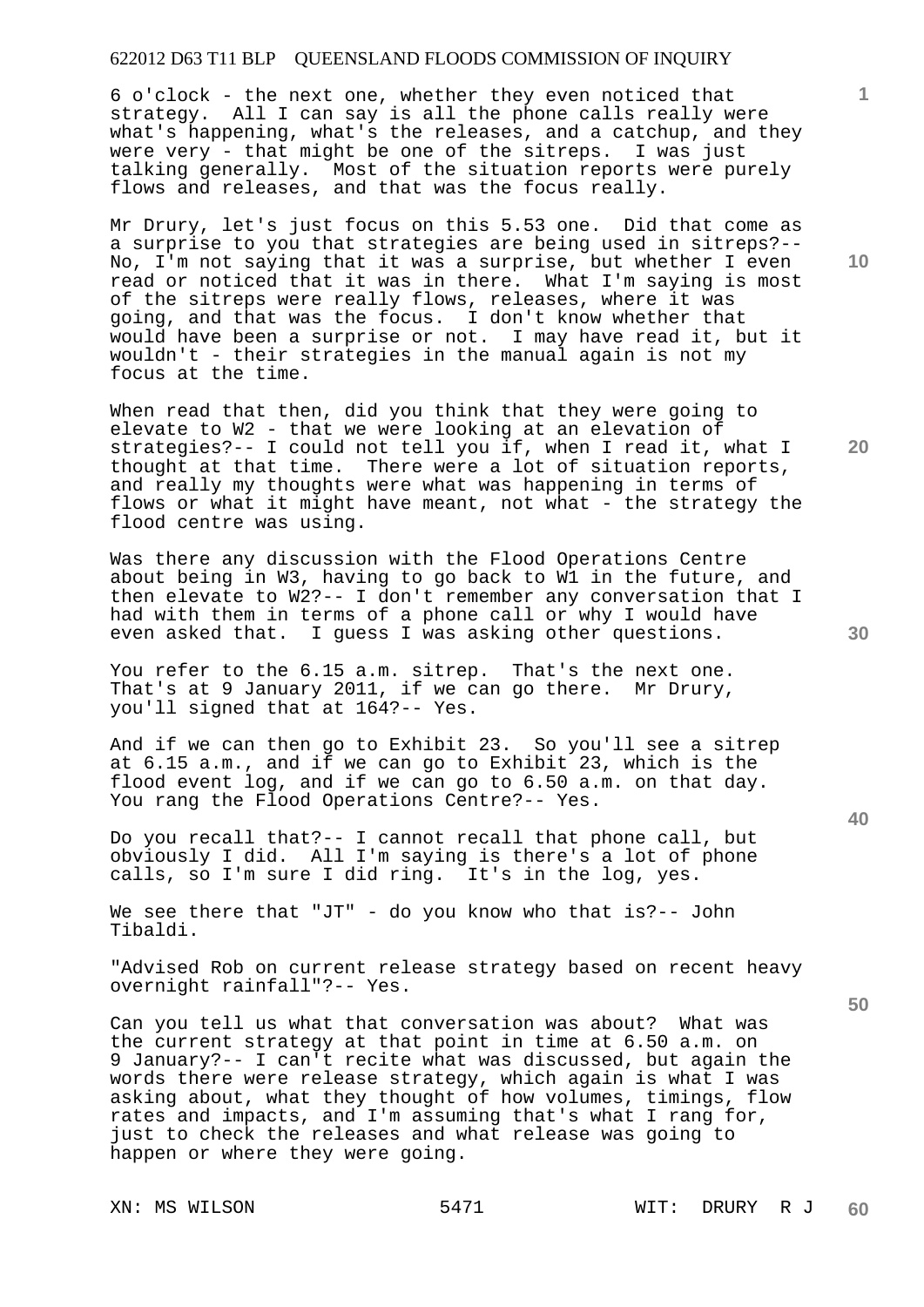Did you ever ask - well, did you ask in this conversation, "What's the primary consideration now, guys?"?-- I don't believe - I can never remember asking that question. Again, the focus really was impacts, operations; not second guessing anything. It was really release strategies, not-----

But you wouldn't be second guessing if you asked, What is the strategy. What is your primary consideration?-- I don't recall asking that question or-----

At any time?-- I don't recall that, no. As I said, the focus was releases, getting the sitreps, putting them out, and where the releases were going.

So at 6.50 a.m. you rang the Flood Operations Centre. If we can go to 7.26 a.m. on that day, you issued a TSR, which is TSRW32 and, Mr Drury, you will find that at 167?-- Yes.

**20**  You can see there that you sent that out; do you see that?-- Yes.

And you give some apologies, that you had meant to keep sending these through, but this is a good summary of where you're at; do you see that?-- Yes.

And if we can go to the TSR which you sent out to those people, we can see the strategy there refers to the releases the current releases?-- Yes.

And also the strategy is to keep the Fernvale and Mt Crosby bridges clear?-- Yes.

Was that - did you obtain that from the sitrep, or was that also from your conversation with the Flood Operations Centre at 6.50 a.m. that morning?-- I can't recall where it came from, but it is in the sitrep where it says 1600 - the 116,000 megalitres a day was in the sitrep, so I may have cut and pasted it out of there, or maybe some of it was by the phone call. But certainly most of it would be out of the sitrep, keeping the bridges open.

Then we can go to-----?-- The sitrep, sorry, yes, does say Fernvale and Mt Crosby. So yes.

So that's at 7.26 you sent that to Dan Spiller, and then at 8.14 a.m. that morning you get the Spiller report, if I can call it that, and you will find that at RD-5, 193?-- Yes.

And we can see there on the fourth point down, "Releases are being made so as to avoid inundating the Fernvale and Mt Crosby weir bridges. Other flows may impact on the bridges should the forecast rainfall eventuate." Is that consistent with your understanding of the strategy that was being operated by the dam at that time?-- I would have to just read through the-----

Sure, read through it?-- -----what Dan said versus what was in

**10** 

**40**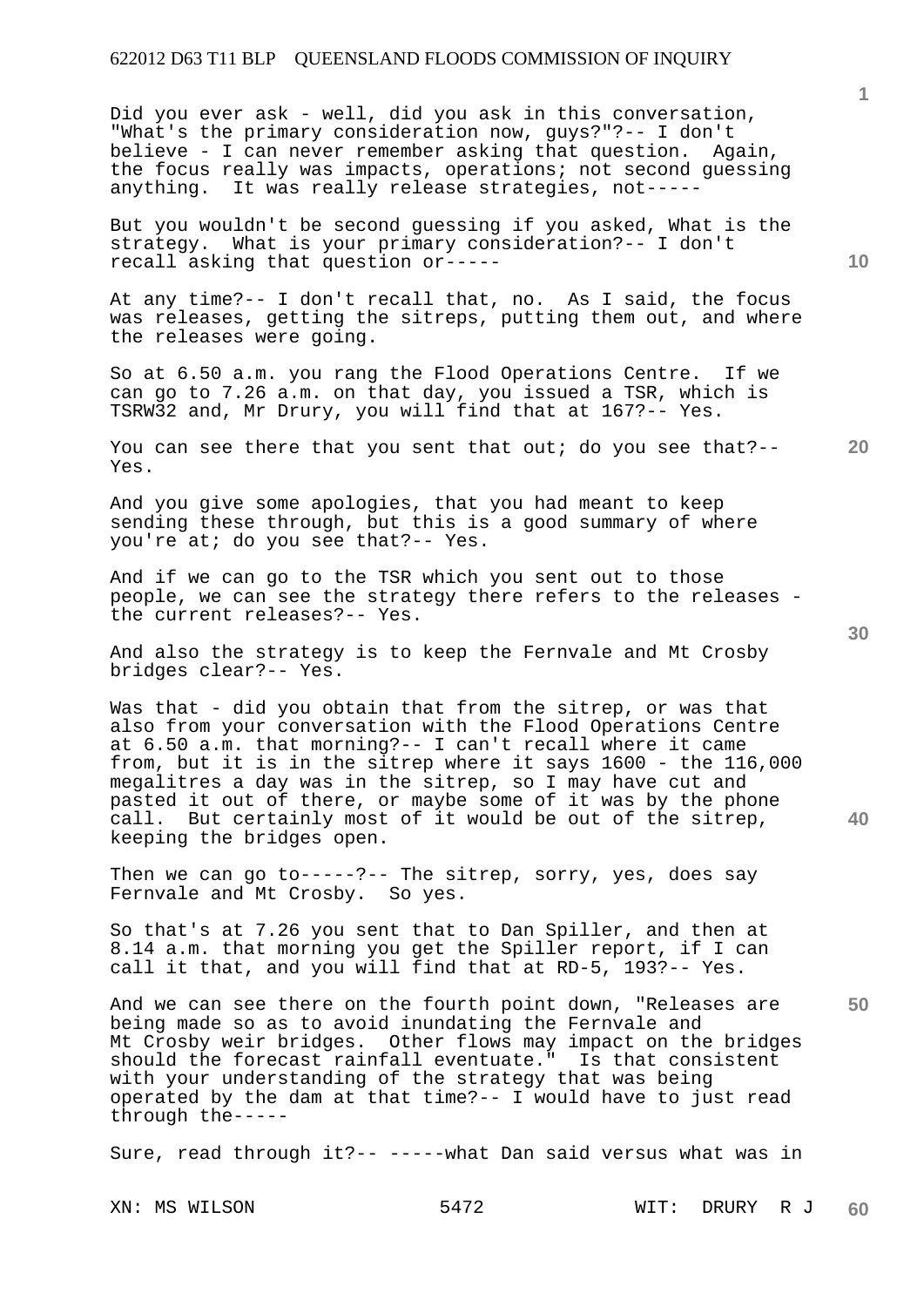the technical situation report. I can't say that's exactly right. I mean, what the situation report says is that the current releases may change slightly, depending, and that this should keep the Fernvale and Mt Crosby bridges clear. Yes, they were the words. They are slightly different to what Dan Spiller has written, so I'm not sure. I would have to really think whether that reflects exactly what the situation report says. But it's slightly different wording, whatever was what happened.

But you were certainly getting Mr Spiller's reports, weren't you?-- I was. I couldn't guarantee I was reviewing or checking that they were right, but he had the situation reports. He sent them out. I wouldn't guarantee I checked what he wrote to see if he was right. He was sending them out and they were already - they were his reports, not mine.

If we can keep on going through that day, and perhaps now we can go to about quarter to 5 that afternoon. And you will find a series of emails between you and Mr Spiller and, Mr Drury, you'll find that at RD-5, 215?-- Yes.

Now, you start off, "I would like to blame the computer system, but purely operator error." I think that relates to you sending a TSR, but failing to attach it yeah, I think it was some computer issues, yes.

Then we see an email from Dan Spiller to you: "Seems to have been a lot of rain in the catchments and more heading for Bris. Any changes to strategy dam?" Now, when you get that email, is that referring to strategy in terms of strategies from the manual?-- Sorry, I've just - again I would have been thinking release strategies.

Any changes to the release strategies?-- That's what's been used in quite a lot of places, the release strategies, yes. I'm not sure what Dan meant. I don't want to put words there. But I would have taken that to mean any change in what's happening.

Happened - happened in terms of changes of strategy of the manual, or changes of strategy of release rates?-- You might have to ask Dan Spiller what he meant, but I would have thought-----

Well, you're getting the email and you're going - he's asking you a question. So you've got to think how am I going to rely to that question? What's he thinking about?-- Thinking about what's changing in releases, how it's going, will it change significantly to cause issues, I guess.

Okay?-- Again, that was focus.

We can see your reply "Not yet" at 4.28. "Duty engineers meeting this afternoon to discuss strategies. Will advise if any change, but you are right; we're getting big inflows. Rob." Were you aware there was a flood engineers' meeting that afternoon at 3.30?-- I must have been aware that there

**10** 

**1**

**20** 

**30**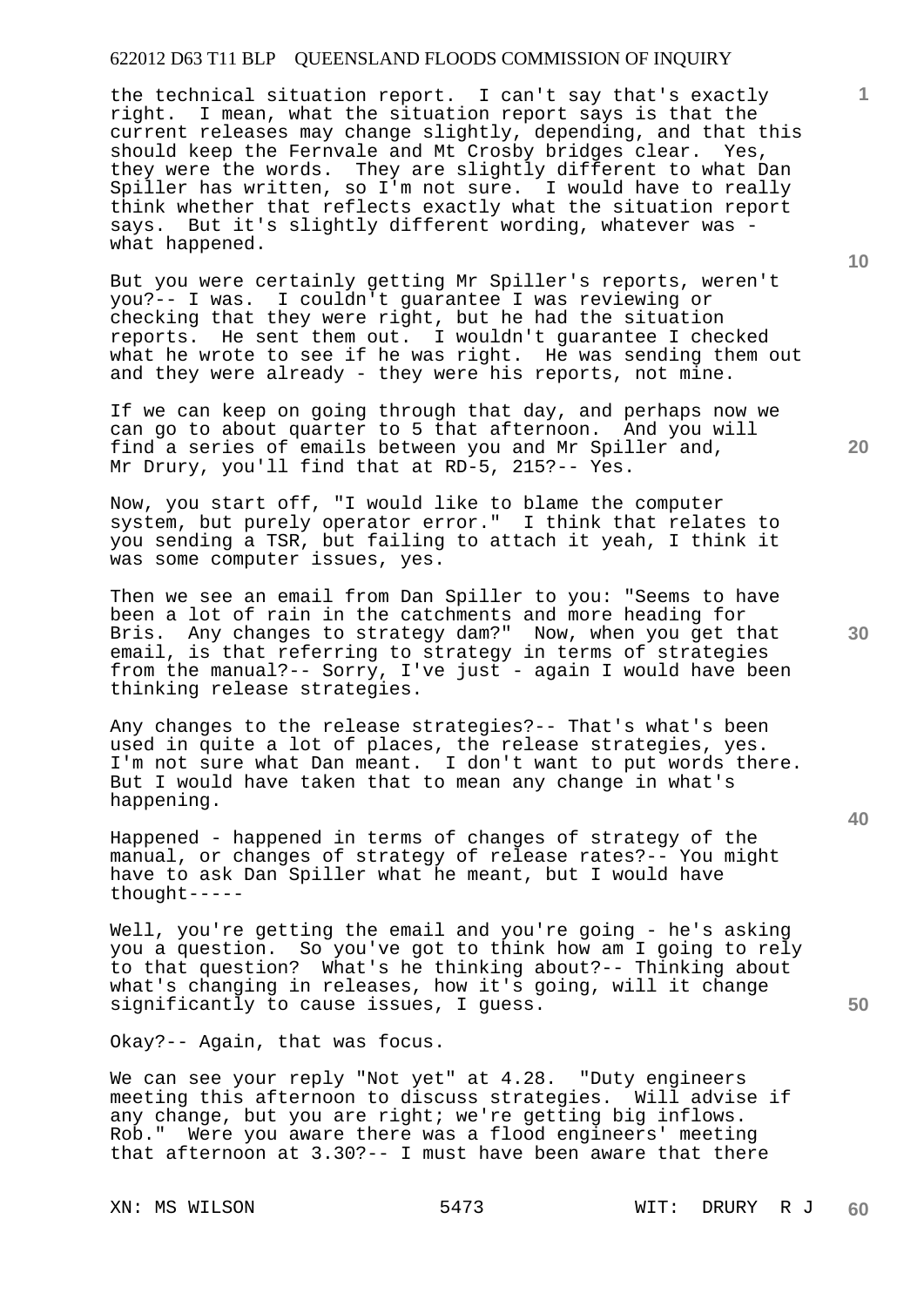was a meeting. I can't remember the time.

Do you know how you were aware of that?-- No, I don't know whether it was in an email or a phone call, I can't remember. There might have been a log or someone told me.

**10**  Then we can see from Dan Spiller his email that he's appreciating any advice, especially from the Brisbane City Council about city flooding, because they anticipate they are getting out soon. That's just the importance of getting up to date information getting out to the parties. That's an example of that, isn't it?-- Again I'm sorry, which number are we on?

215, Mr Drury?-- Still.

COMMISSIONER: If you look at the screen, you'll see it?-- Thank you.

MS WILSON: Do you see that?-- Yes.

And then if we can go to RD-5, 219?-- Yes.

That's an email from you at 5.01 p.m.?-- Yes.

To the duty Seq or the Flood Operations Centre; is that the case?-- Yes.

And you addressed that to Terry. Who are you addressing it to?-- That would be Terry Malone, I would assume.

Yes. And we can all see - is that in front of you?-- Yes.

So you're asking too what the strategy is, and when you have a strategy, could you include some information?-- Yes, just asking for, as I said, the volumes, the stored inflows, size of event.

**40**  Isn't it the case that the email says when you guys have a strategy, could you include in that strategy volumes released already, volumes stored, peak inflows already managed, and flows expected, size of event?-- Yes, again the focus was on what is your strategy, and it's for releases and monitoring, how it's going. That was always the focus of - and that might have been four times a day, was always - the strategy wasn't what - it was really the volumes, the flows, and that's why I've got the list there. They are the kind of things in terms of information.

**50**  So when you were referring to a strategy, you were referring to when guys have a release strategy; is that what you're telling us?-- Yes.

You weren't saying when you guys have a strategy for - in relation to the manual?-- No, it was always to do with - the focus was really the volumes, the flows, the releases, through the event. That was the information I was requiring.

**1**

**20**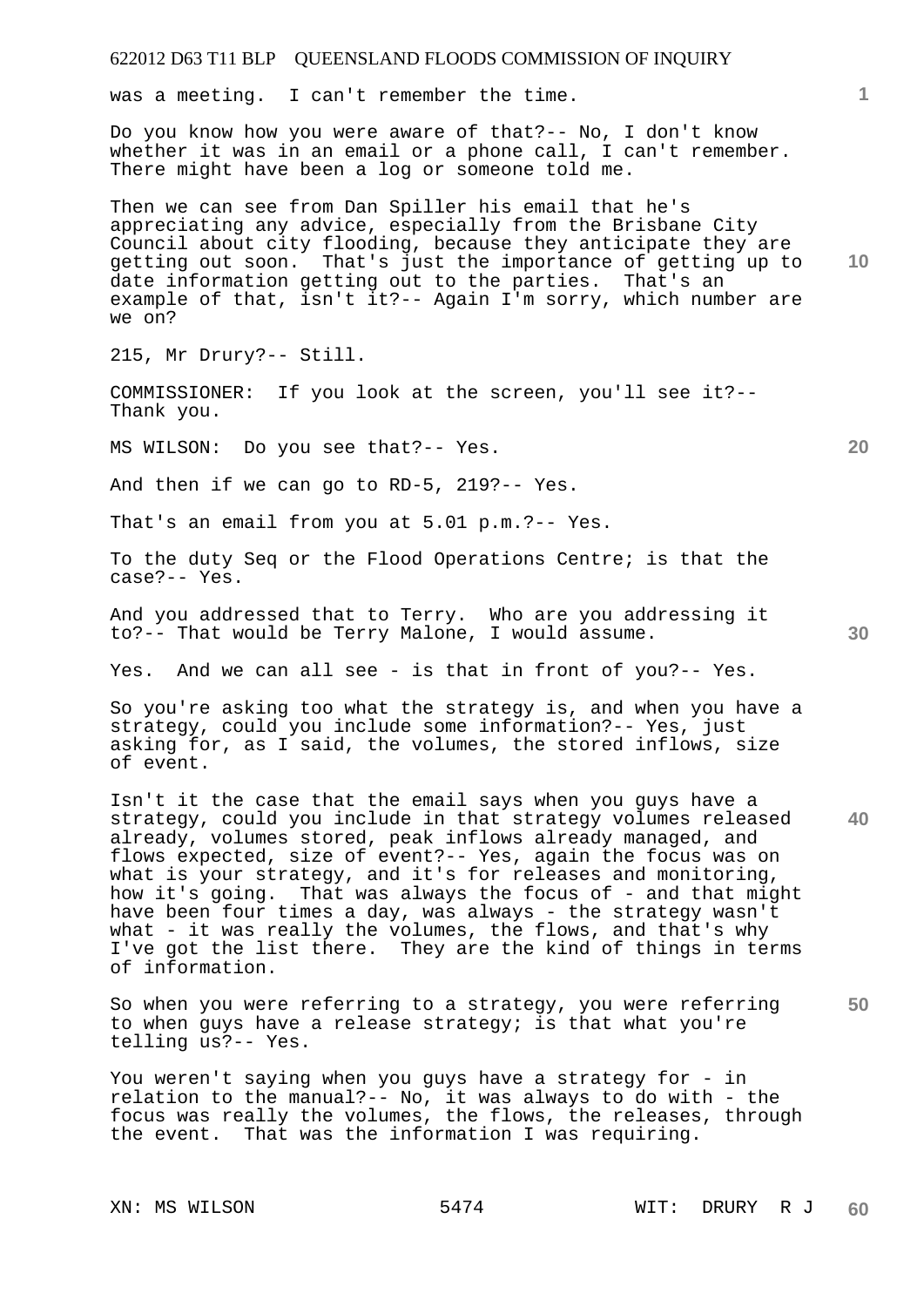If we can now go to Exhibit 23, because we can see that that email was sent at 5.01. And then in Exhibit 23 at 5.40 we see that you phoned the Flood Operations Centre. Can you see that, Mr Drury?-- Yes.

"Rob Drury phoned TM for an update on the current situation"?-- Yes.

Do you have any recollection of that at all?-- No.

What was happening?-- No, again it would have been the same as all the other phone calls; situation update.

You knew that there was going to be an engineers' conference that - day earlier that day. Did you ask about what was the outcome of that engineers' conference?-- I cannot recall whether I asked that. What I was after was just an update.

Were you told that they were operating at the top of W1 and the bottom of W2?-- I cannot recall the details. Again, all I was asking for was a release situation update, rainfall, and what was happening.

Perhaps we could be clear about this. You never heard the initial "W" in front of any figure from the Flood Operations Centre; is that the case?-- The case is I can't recall discussing it or asking - as I said, the focus really is during the event flows, volumes, what's happening, how much is being released, rainfall. That really was the focus, and the discussions were really again what's happening, what's going on.

Mr Drury, perhaps if I can ask the question again. You never heard the initial "W" in front of any number of W1 to W4 from any time from the Flood Operations Centre; is that just your evidence?-- I'm saying I can't recall whether that was ever mentioned, but it certainly wasn't a focus or something that I asked about. It was again all to do with releases, flows. There was TSRs you showed that had a "W" in it, but again that was one. All the situation reports and all the information really related to flows and volumes, and that was the key concern.

If we can now go to 551, 11 minutes after this conversation. If we can now go to the sit report that you were sent, which was the 5 o'clock sit report. You'll find that, Mr Drury, at 224?-- Yes.

Mr Drury, could you go to "Impacts downstream of Wivenhoe"?-- Yes.

We can see there that there's a discussion about bridges. Is any of that consistent with the discussion that you had with the Flood Operations Centre eleven minutes previous?-- I cannot remember whether that was in the discussion. It certainly is in the situation report, so I'm sure that's what the engineers sent through. Whether that was in a phone call as such, I cannot remember one phone call discussion or what

**10** 

**1**

**30** 

**20** 

**40**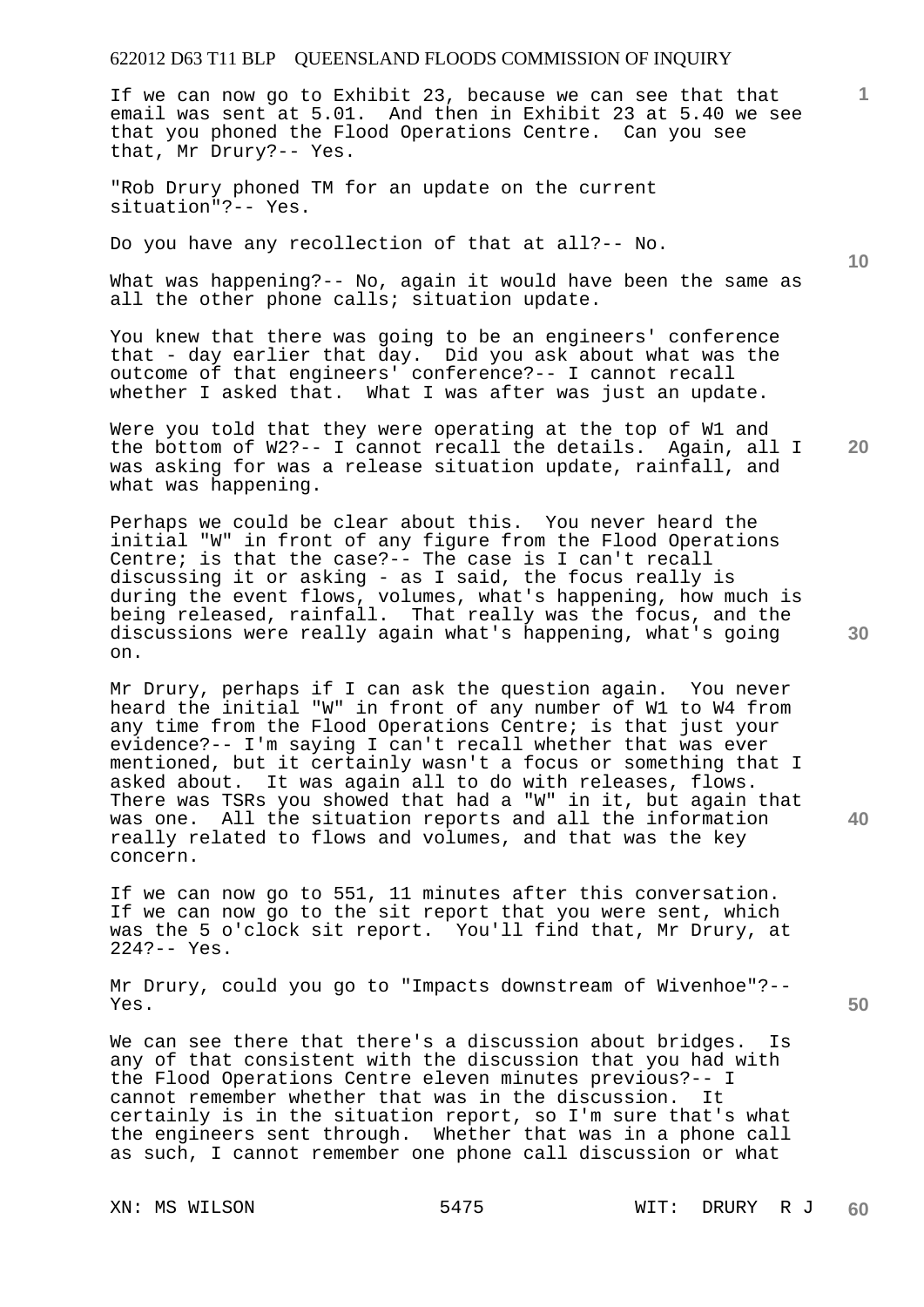was discussed in it apart from it would have been an update, and then they sent through the situation report.

Perhaps if we can just-----?-- Or they may have just said the situation report is coming soon. I cannot remember.

So is it the case that you have no independent recollection of any conversation that you had with the Flood Operations Centre?-- No, I'm not saying that. It's just there's so many of them, and it was through a very busy time and lots of calls asking for updates, I can't remember any one single discussion. Because there was a lot of other phone calls and discussions, I cannot say exactly what as in any one discussion.

You can't recall - is it the case that you cannot recall one independent conversation with the Flood Operations Centre?-- I can certainly see those where I would have rung-----

No, just thinking now, there was not one?-- If I thought through, there might be some that I can tell you exactly why I call. Most were purely situation updates. They would have told me what the situation was and that there's a report coming soon, and it probably was very similar to the situation report.

And you were ringing to discuss - we've seen that you contacted the Flood Operations Centre and you - about strategies. We've seen that from the event log and you've agreed that. There is no further information that you can add, is that the case, from the flood event log?-- In terms - I'm sorry, in terms of detail or discussions?

Mmm?-- Most of them all relate to those situation reports, and quite often it would have been probably the same information. If I rang and got an update, it would have been this is what's going to be in the situation report, or it would have been very similar information, because that's what I was asking about really, was to send out the next sitrep to go through a TSR to get sent out.

Could I ask this question then: Why were you ring being the Flood Operations Centre operation after all before you got the situation reports?-- A lot of the time was just to make sure I was getting the report. Anything that changed in between the reports were only coming out, I think, a couple a day. Just to check in case there was anything changing, talk to the people there, and just to know what was happening. Rather than not knowing, then a situation report twelve hours later that's totally different. And of course there were staff in the flood centre. I rang some of the dam operators as well and certainly spoke to them to find out how they were going.

If you just turn the page, Mr Drury, you will see at 6.13, after you got that situation report at 10 to 6 or thereabouts, at 6.13 you're just telling Dan Spiller that you'll send an update in an hour or so?-- Yes.

**10** 

**1**

**20** 

**30**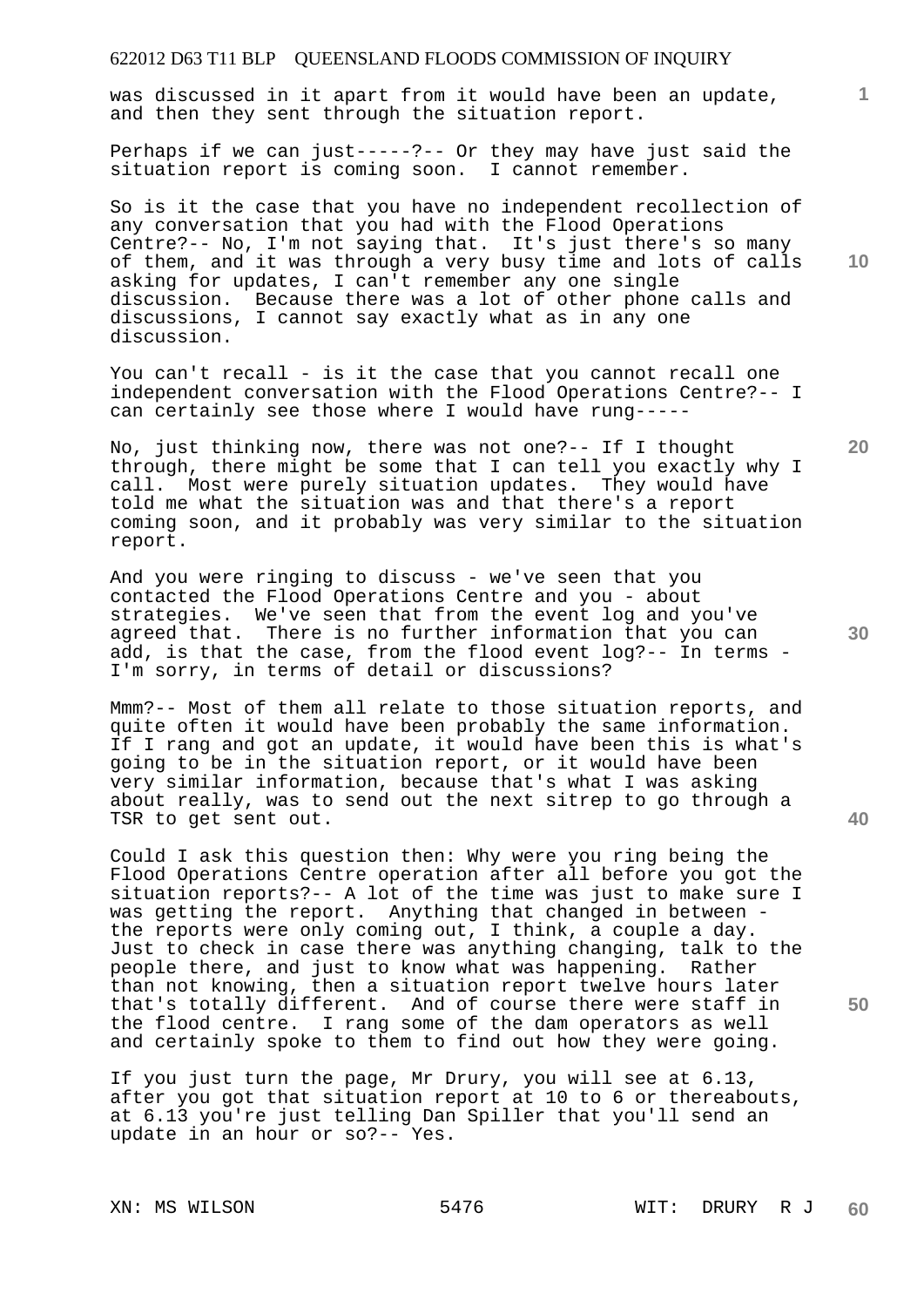That's just to continue to keep the information being fed down the line, just to know where he is so you'll get some more information?-- Yes.

If we can go to 231?-- 231?

Yes. It's an email from Mr Spiller to you at 8.56?-- Yes.

Just asking how you're tracking and that they are proposing to have a short teleconference tonight to start planning for impacts and communication?-- Yes.

Do you know who that teleconference was with?-- I cannot remember. I haven't got any notes of it. I think Dan Spiller would have given me the numbers to call in. I assume it was the group manager, but I honestly cannot remember exactly who would have been on-line. I can't even remember exactly what the discussion was. I haven't got any notes on that, sorry.

And they were going tonight to start planning for impacts. Were you aware of what - those impacts that he was referring to?-- No, I can't remember exactly what they were. I think it was more communications, where the situation was with bridges, flooding, communications. As I said, that was the - I guess the grid manager's area was that public communication.

Mr Drury, can you now go to RD-5, 232. Just turn the page. We see at 9.04 p.m.-----

COMMISSIONER: Just before you do that. That "advise upwards", what did you take from that? Did that have some meaning to you?-- Sorry?

In that last email, "I also need to advise upwards"?-- I assume reading that, Dan probably meant he was going to tell his boss, or superior, or Barry, or further on. I'm not too sure what he meant by that.

**40**  You mean Mr Dennien, do you?-- Yes, sorry, I apologise. Barry Dennien.

MS WILSON: We get a sitrep at - sit report - situation report, sitrep, at 9 p.m., the 9 p.m. one, which is - you receive at 9.04?-- Yes.

And if you can go across - turn the page, we see there, "The objective for dam operations will be to minimise the impact of urban flooding in areas downstream of the dam"?-- Yes.

This is the first time we've seen the objective, "The objective for dam operations was to minimise the impact of urban flooding"; do you see that?-- Yes, I can see that.

So to you as an engineer, does this have any importance on the words that are now being used?-- The importance is the flow rates of 3500 cubic metres per second.

Let's look at the words, "The objective for dam operations

**1**

**10** 

**20** 

**30**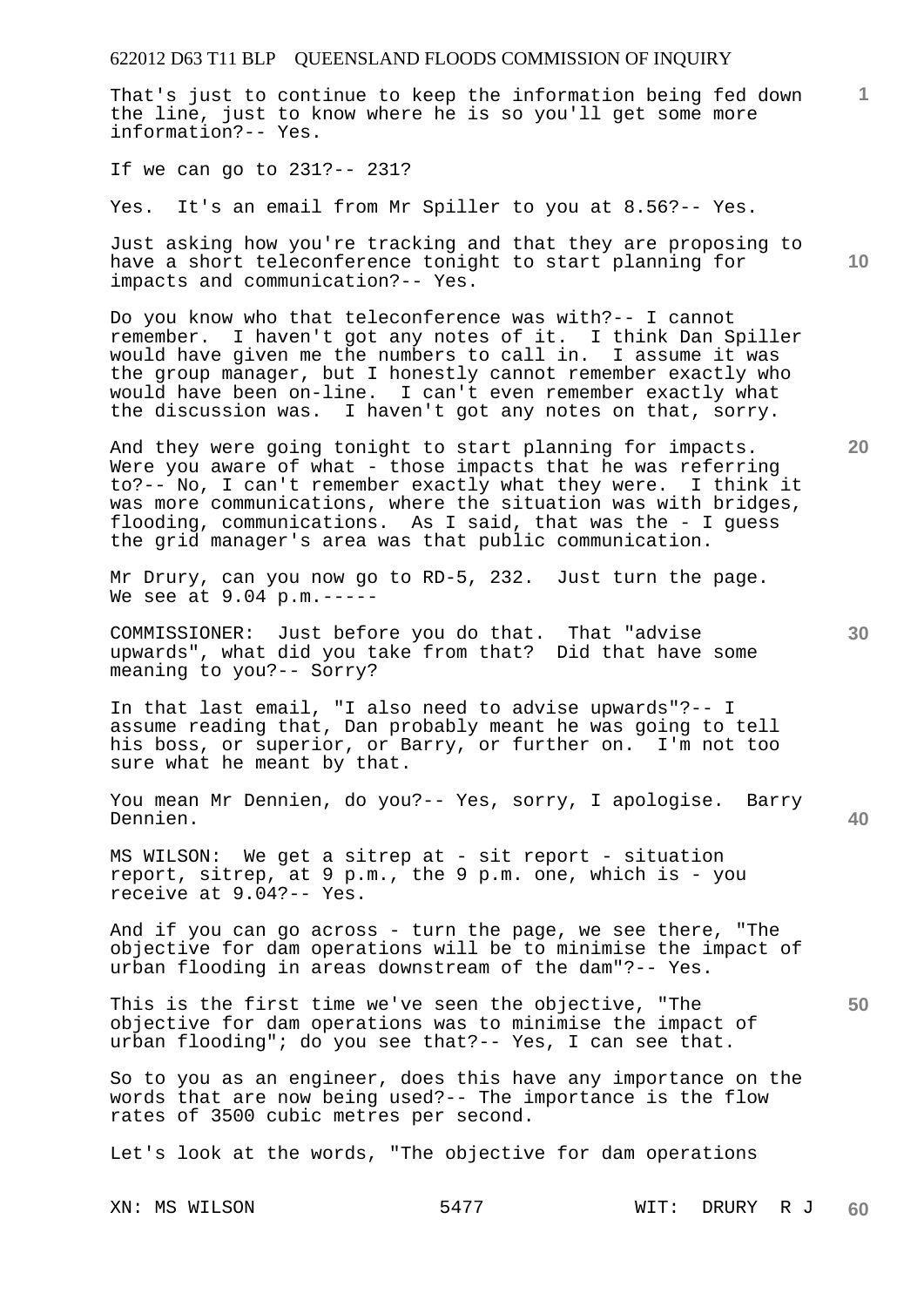will to be to minimise the impact of urban flooding in areas downstream of the dam"?-- Yes, that's the objective the flood centre would have been working on. Well, from that sitrep I'm assuming that's what they are working under.

What do you understand that primary consideration to be in relation to the flood manual?-- I would - from what I remember, it's W2 and W3.

So does that have alarms ringing for you now? This is new, isn't it?-- No, what I'm saying is that sitrep said exactly what's happening and what flows are being released and what was happening. Like I said, it wasn't - the focus wasn't the W level or anything like that. It was really what is the flows and what was happening downstream.

What about what the objective was? What about the primary consideration?-- Yes, that is the primary consideration. And it's certainly an important consideration, but it's still not the focus.

So after receiving this situation report, six minutes later you called the Flood Operations Centre. We can see that at Exhibit 23. 9.10 p.m., That's consistent with - do you accept that you made a phone call to the Flood Operations Centre at 9.10 p.m.?-- Yes.

And you spoke with RA. That's - is that Rob Ayre?-- Yes.

And why were you calling the Flood Operations Centre then? Something to do with what's in the sitrep - situation report?-- Certainly I can only assume the situation report, when it's saying - if I could just dig that up. In terms of the flows and the releases, I may have rung just to double-check or talk to them. Certainly there's some issues then of higher flows and impacts downstream.

**40**  And again then you can't recall any strategy being referred to in relation to the operation manual?-- I can't, and it's not mentioned there. It was again discussing the impacts, DTMRs, Main Roads, volumes, and the situation report's gone out. Again it was impacts in the Main Roads discussions, if there was any concerns.

**30** 

**20** 

**1**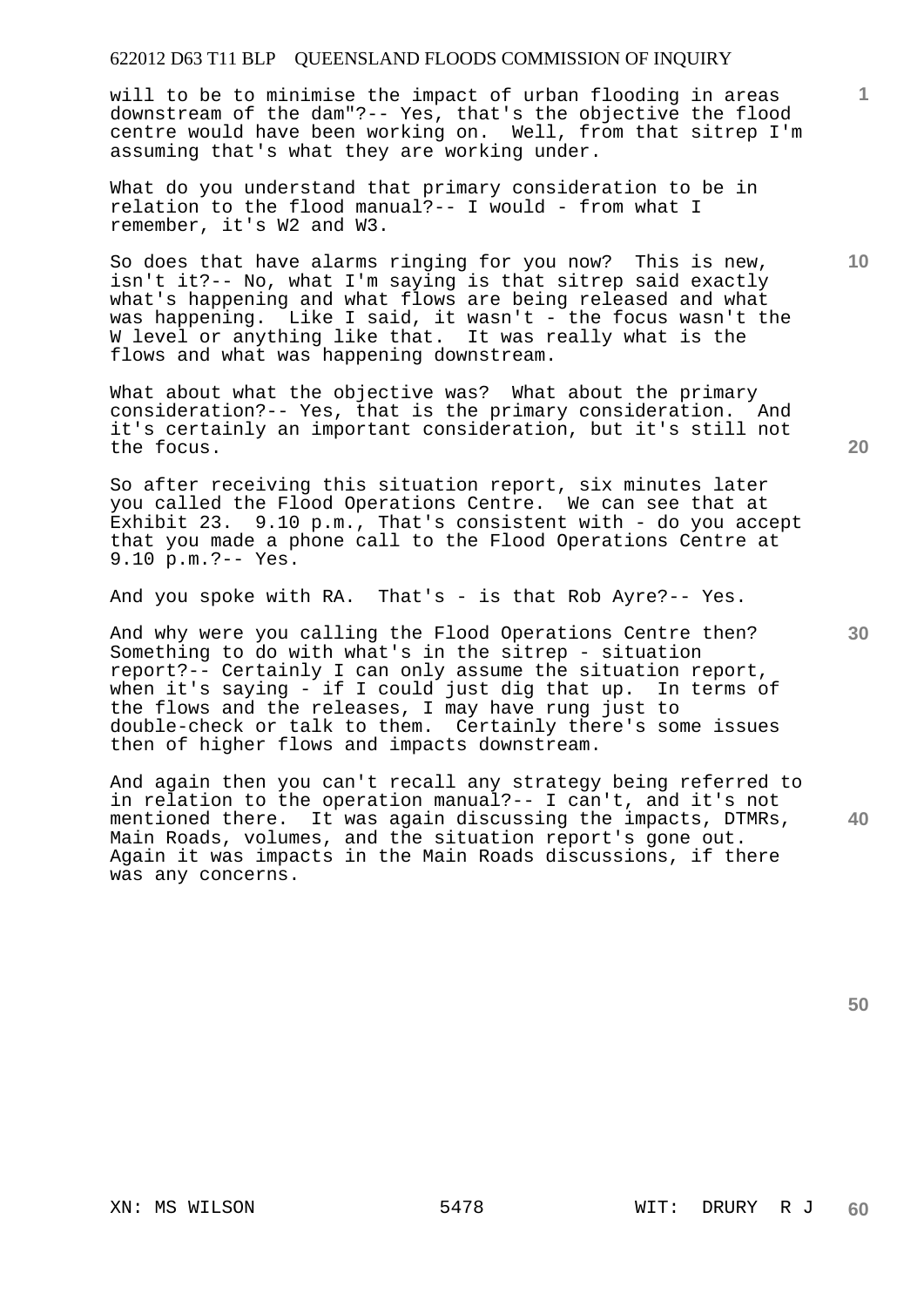So at 9.10 you called the Flood Operations Centre and then at 9.18 you send out to your TSR and we can see that, Mr Drury, at 239?-- Yes.

You see from Rob Drury to Dan Spiller and others, see attached report W34 at 918?-- Yes.

And that is attached at RD5242. Now, we also can see that Dan Spiller referred to the technical report below and at 9.27 stated that there was a teleconference at 9.30. Do you know anything about that teleconference at 9.30?-- I can't recall whether I was involved in that. That was on the Sunday night.

No recollection?-- Sorry, I'm just seeing was that 9.30 that night in three minutes?

Did you participate in the teleconference at 9.30?-- I cannot remember whether it was that one, Sunday night. I know I did dial in at one stage to something but I can't recall that teleconference with Dan.

And-----?-- It's possible he didn't actually tell me where to ring into there, so I'm not 100 per cent sure I dialled in.

Sorry, could you just repeat that answer, I just missed it, Mr Drury?-- I don't recall whether I dialled in or not. I didn't see anything there, saying I'd dialled in or a number to dial into. So I cannot be sure whether I spoke into that teleconference or not.

Can we now go to the flood event log at Exhibit 23 and can we now go to 10.20. We see there that you called the Flood Operations Centre at 10.20, do you agree that that's what you did?-- Yes.

And you spoke with "RA", is that Rob Ayre?-- Yes.

The note says "Teleconference with Water Grid Manager and DERM was completed"?-- I may have spoken to them. I honestly cannot remember what the teleconference would have been about, apart from the same as the other one in terms of communications, releases and what it says there and bridges. Certainly I remember talking at one conference. I cannot remember whether it was the Sunday night.

**50**  And we see there "Explain 9 p.m. situation report". Is that you telling Rob Ayre that you explained the 9 p.m. situation report with the Water Grid Manager and DERM?-- Quite possibly. They may have asked some questions about it, if they hadn't read it or not seen it. I'm not too sure how many people would have seen it. I cannot recall what questions they would have asked at that teleconference.

Do you have any recollection of that teleconference at all?-- I can remember dialling in at one stage to a conference. I just cannot remember apart from there was a couple - there was another one that we mentioned before, I honestly cannot remember which teleconference or what was discussed. There

**10** 

**1**

**30**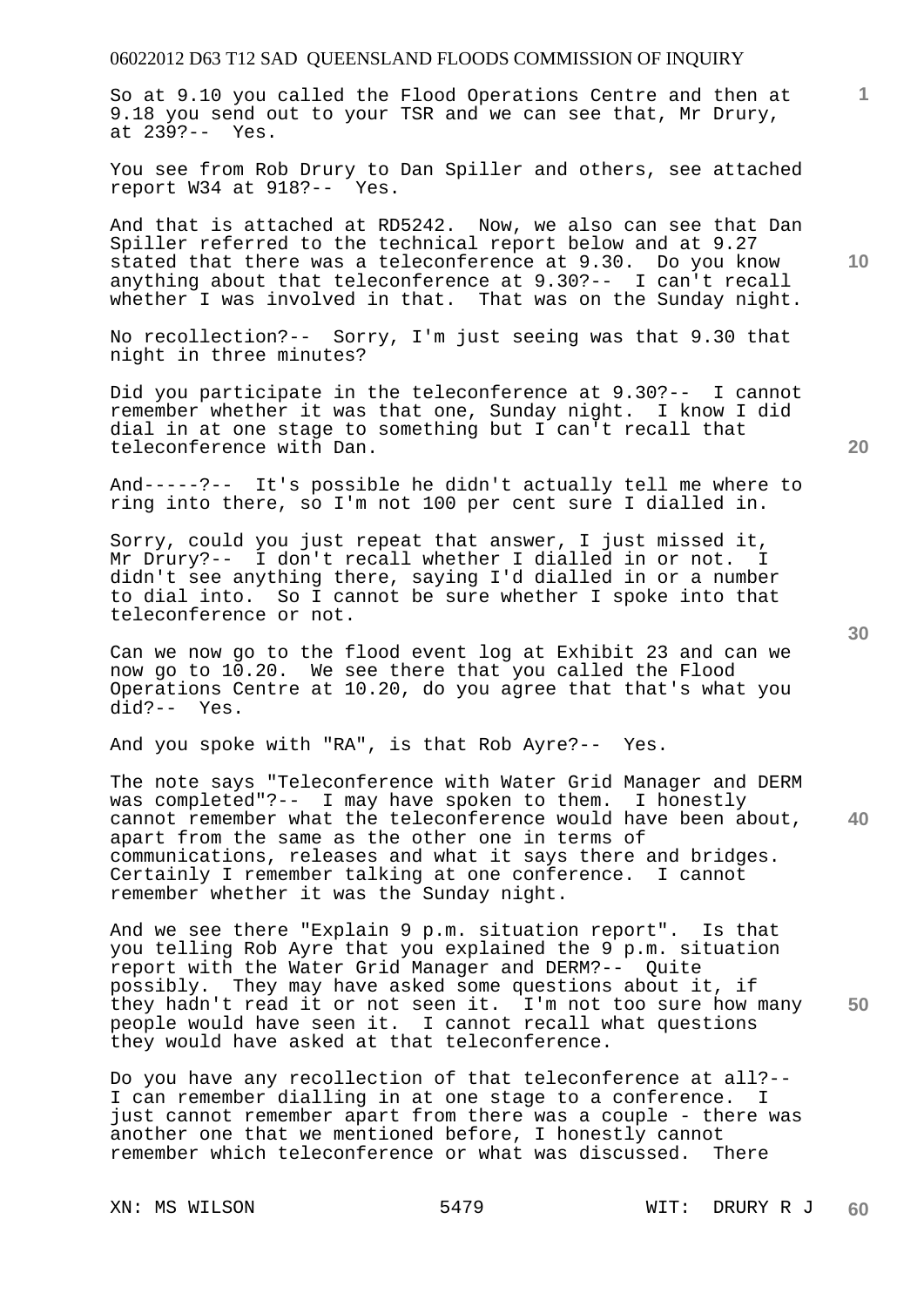were so many phone calls and things happening. It would have been - looking at that, in terms of bridges and communications again.

How often do you have teleconferences with the Water Grid Manager and DERM?-- Not all that regularly but during the event there might have been a couple. There was certainly a lot of phone calls happening and a lot of communication.

And do you have-----?-- I have trouble remembering back a year exactly when they occurred, to be honest.

And was it a regular procedure to have teleconferences or did you have the teleconferences when there was something to discuss?-- I guess when the Grid Manager requested one or wanted to have one. I remember also in other events having some with Brisbane City Council and others. So yes, I'm sure they wanted to discuss media - well, what it says there, media releases.

They wanted to discuss, you explained the 9 p.m. situation report. What part of the 9 p.m. situation report did you explain to them?-- I cannot remember. They may have asked any questions about the volumes or flows or bridges.

Or can you recall whether it was discussed that the objective for dam operations will be to minimise the impact of urban flooding and areas downstream?-- No. I don't recall the discussions but they would have been more - I know the real issue is the bridges, the impacts, main roads. That's - I cannot recall the details of the discussion but that would have been more operational, I'm sure, what was happening and what the flows meant.

If we can just go over the page of Exhibit 23. We see that there was another phone call to the Flood Operations Centre at - 25 minutes later at 10.45, where again you spoke to Rob Ayre. Do you accept you made this call?-- Yes.

And that you would be contacting Dan Spiller to confirm closure of the Mt Crosby Weir Bridge?-- Yes.

Is there any reason why you were contacting the Flood Operations Centre to tell them that you'd be contacting Dan Spiller to confirm the closure of the Mt Crosby Weir Bridge?-- I would assume from the other log I rang the Main Roads. There was a contact I believe I probably had with Main Roads about the closure of the bridge and I spoke to them, reading that I probably rang to tell them yes, that Main Roads were closing the bridge because that was all it was.

And if I can just go back to the 9.30 conference that you rang and told Rob Ayre about it at 10.20. Can you just tell me who participated in that teleconference?-- No, I can't. I assume it was Dan Spiller and possibly I rang him back to tell him the bridge was closed because that came up in the conference but DERM was mentioned there. I honestly cannot remember who would have been on the line. I assume it was organised by the

**20** 

**10** 

**40** 

**50**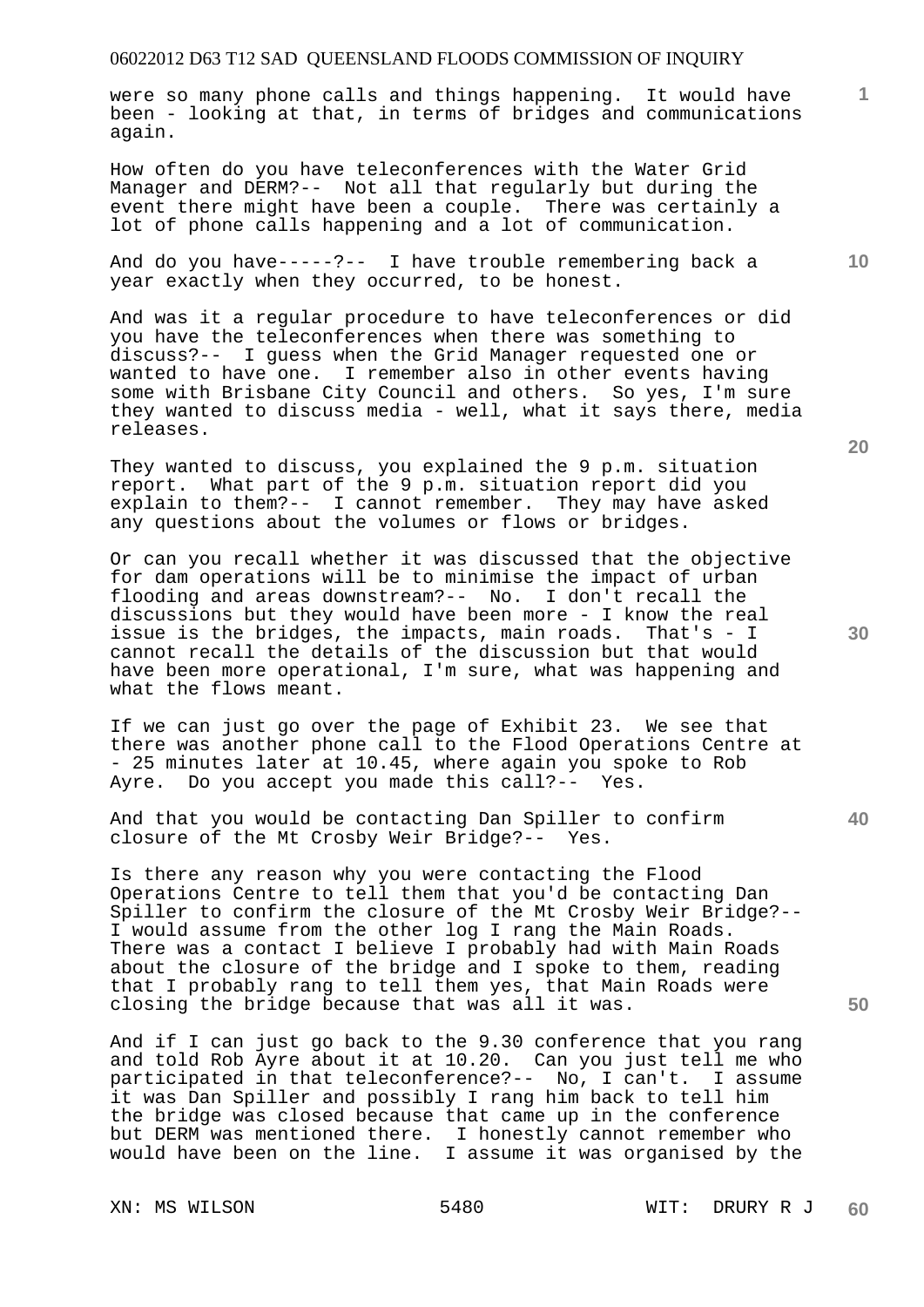Grid Manager.

Can we now go to RD5252 and we can see - have you got that there, Mr Drury?-- Yes.

We can see it's an email from Dan Spiller to you at 11 o'clock. He's saying, "Rob, got your message. Thanks. Can you please ensure that ICC is advised that the bridge is closed?"?-- Yes.

And that seems to follow on from the conversation that you had with Rob Ayre at the Flood Operations Centre?-- Yes.

Was there anything else that you recall leaving in that message?-- The email?

Yes. The message that you left with Dan Spiller, anything else?-- Where I let him know that the bridge was closed?

Yes, was there anything else in the message?-- I can't recall. I mean, I'm working on that log that I rang him and left a message.

Okay. Can we now go to RD5247. I'm just trying to keep this in chronological order. There's an email from Dan Spiller to others and we can see who they are and that includes you?-- Yes.

It's got, "The latest advised from the Flood Centre attached". We can see that's your TSR report, you can see that over at 249?-- Yes.

And if I can take you to - and this is - what Dan Spiller did was he always gave a little bit of further information or packaging up the information that you sent him. We can see that, can't we?-- I assume Dan did, yes.

**40**  Okay. So we've got the email from Dan Spiller that you received and we can go down four paragraphs, "To date, the primary objectives for this event has been managing to prevent inundation at the Mt Crosby Weir and Fernvale Bridges", do you see that, Mr Drury?-- Yes.

"With the forecast volumes, this primary objective has been changed to minimise the risk of urban inundation", do you see that?-- I do.

You got this email?-- If it was addressed to me, yes, I'm sure it came.

And it's part of an exhibit attached to your statement?-- Yes.

So there's nothing surprising there for you, Mr Drury?-- The words don't seem exactly what was in the situation report. I can't say that at the time I would have read it or gone through what Dan set out in his emails. I certainly don't remember reading it but the words don't seem to necessarily

**10** 

**20**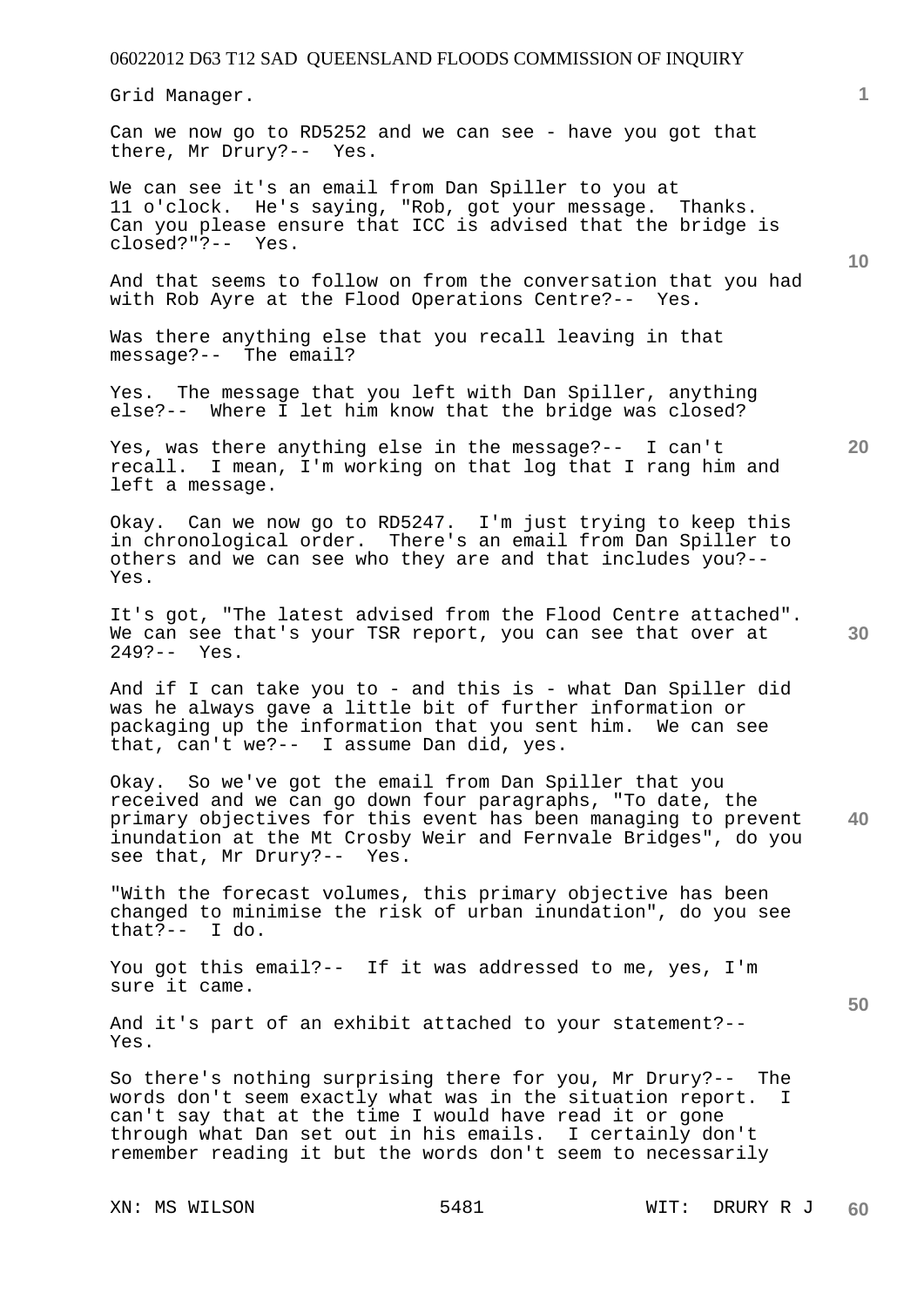reflect exactly the situation report.

Was that discussed at the meeting that you had at 9.30, "To date the primary objective has been to manage to prevent inundation of the Mt Crosby Weir and Fernvale Bridges but the strategy - the primary objective has been changed". Do you recall that being discussed at 9.30?-- Not at all. could think of the discussion would have been the situation report or the closure of the bridge. I can't comment on what words are there.

You can't comment at all?-- Well, what I'm saying is they don't seem to match exactly what the situation report says.

Mr Drury, you're getting information in, you're getting information out. You are the intersection of information. This is the information that you're getting back from Dan Spiller who you had a teleconference with, included in a teleconference with at 9.30 and he's referring to the primary objective has now been changed. Is that all new to you or is that something that's been discussed before?-- That - I never even remember reading that email and what Dan sent out I wouldn't guarantee I had read it. What we would have discussed would have been the situation report, the closure of the bridges and I can't say I even read that email. As I said, the data given was the situation reports, what was happening, that was the primary objective was to get that information through.

And if we can keep on going at 11.15 you contacted the Flood Operations Centre asking them to advise council if Mt Crosby goes under, that's the Mt Crosby Bridge?-- Yes.

If we can now go to Exhibit 23. We see at 12.55 a.m. on the 10th that John Ruffini called you, so five to one in the morning of the 10th, very early on the 10th, do you see that?-- Yes.  $that? --$ 

**40**  "JR called Rob Drury to discuss Ken's view on damaging flow". Do you recall getting a telephone call from JR, who would you say that to be?-- John Ruffini.

Okay. He called you to discuss Ken's view on damaging flow. Do you recall this conversation?-- I recall talking to John but I'm sure that was one of the ones that I never recall discussing fuse plugs or-----

Okay?-- With John it was purely again the issue with flows and basically the situation again, what was happening and I think John rang just to discuss that.

Do you have any idea who is being referred to as Ken, who is Ken?-- I assume that's Ken Morris of Brisbane City that the Flood Centre was discussing with-----

And the conversation, did you say, centred on Ken's view of damaging flow, what was that view?-- I think the Flood Centre and the Brisbane City had some discussions on the level of

**10** 

**1**

**20**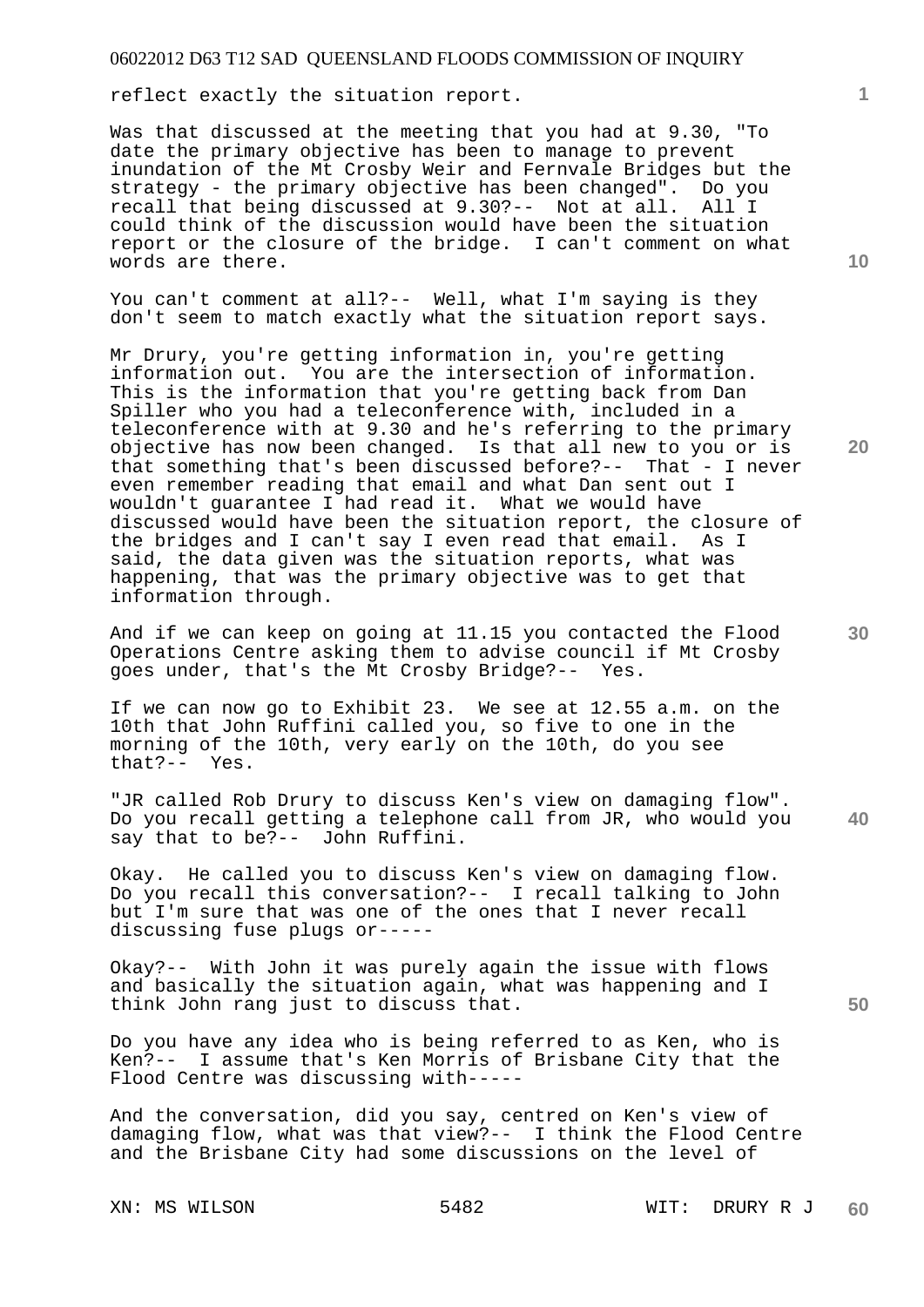flows, what was in the manual versus what Brisbane City Council and I think that was ongoing discussions after that  $to-----$ 

Ongoing discussions. Can you tell me a bit-----?-- I can't fill all the details in on what the discussions were, in terms of what the flow Brisbane thought was versus what the Flood Centre was working on. I think Brisbane may have mentioned a differing view of flows versus what was in the manual and I think there was some further discussions with Brisbane.

Okay?-- I can't say what was done but I'm sure there were some other discussions.

Well, John Ruffini called you to discuss Ken's view on damaging flow, what was your view?-- I think he just rang to say that there was a difference. He may even have wondered if anything had been discussed previously but I certainly couldn't add anything to whether Brisbane thought there was a difference version of volume to what was in the manual and John, I think, just rang to discuss - to talk about that. Certainly I had no - that I can recall, discussions with Brisbane about those different views and I think before the event it was all thought that it was clear but I can't add a lot of detail to that discussion.

If we can now go to RD5255 following the analogy through. We see at 1.14 a.m. you got a situation report, which was the 1 o'clock situation report and again we can see that the objective - we can see that on RD5256. Can we then go to RD5257. Now, this is an email from you to Dan Spiller and others, Barry Dennien, and we can see all the people that is listed there. Where you say, "Since earlier discussions, further rain and local flooding have closed Mt Crosby and Fernvale Bridges". Where did you get this information from?-- I'm not sure whether that was from a technical report or whether it was from the Flood Centre. When was that? 1.28. I'd have to review that. I see it's from the flood situation report, "Gate openings will be increased earlier Monday. Expected to at least 2600" and that the bridges are closed. I may have thought that was just an update, if it was necessary just to - a couple of notes that the situation report was saying.

"And the releases will now be ramped up overnight"?-- Yes.

"Rather than tomorrow, since these bridges are now closed"?-- Yes. I may have got that from the report, "Increased from early Monday morning. Both bridges are closed".

Okay. So that's at 1.30 on Monday morning?-- Yes.

If we can now go to the flood event log, Exhibit 23. If we can go to the entry at 5.05 a.m. on the 10th, which you called and received a situation update from JR?-- Yes.

That's John Ruffini?-- I would assume so, yes.

**20** 

**10** 

**40** 

**30** 

**50**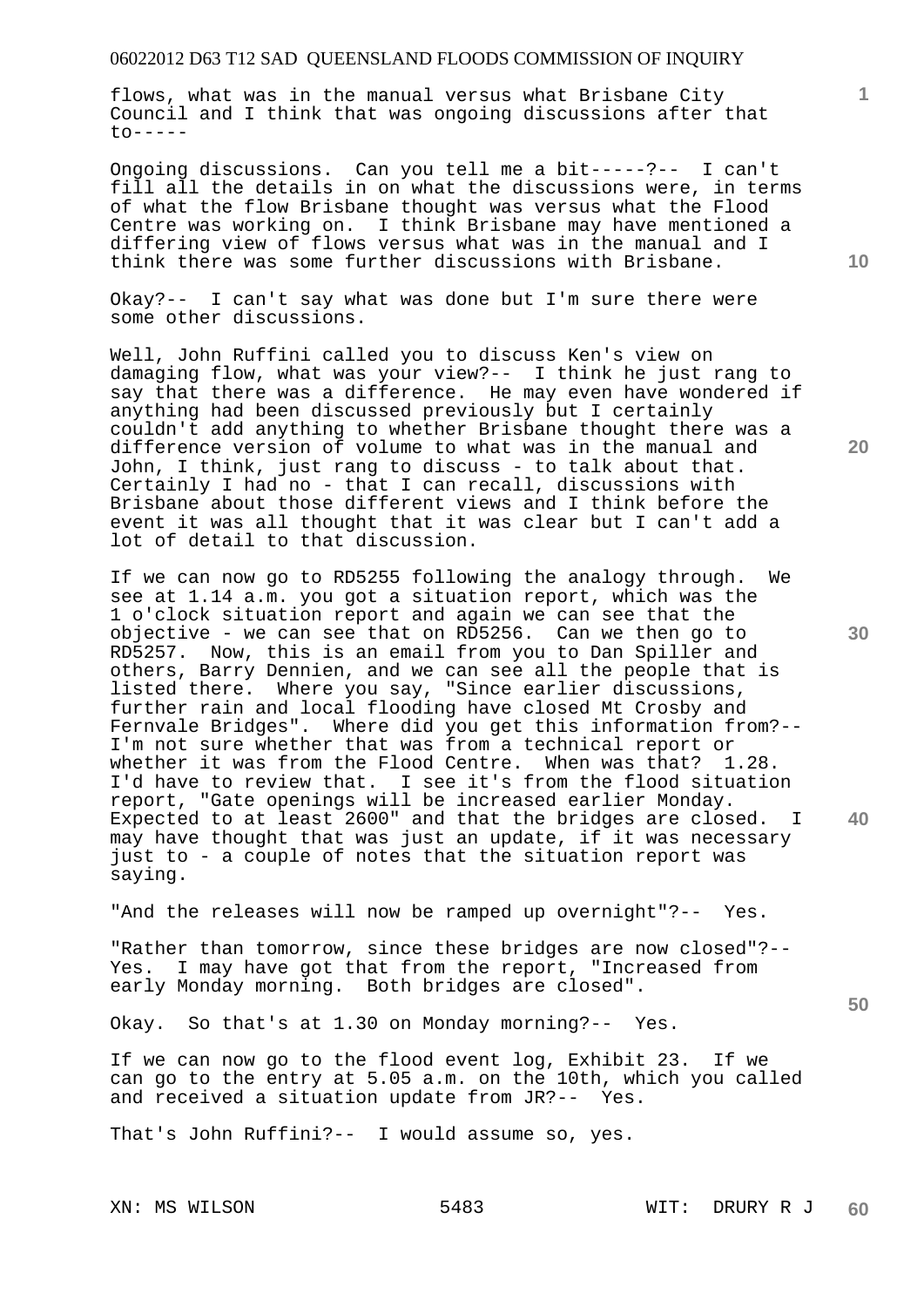Can you tell us about this conversation at all?-- As I said, the context was there was a lot of phone calls. There was another situation update the same as most of my - I cannot remember any individual phone call exactly, what was asked apart from what's the situation update.

So that's at 5.05 and you can't assist us with any further details of that conversation?-- No. I'm sorry.

Okay. Is it the case that you'd be sure that strategies wouldn't be discussed?-- I would assume what I asked again  $was---$ 

Like W2 or W3?-- -----a situation update. Basically the same as what I would have asked lots of other times, what's the current situation, what's the releases. That sort of exchange.

And it was never a focus on you to ask what strategy the dam was being operated in, in relation to the manual?-- Again going back, the real aim was to get the reps - I don't know what the protocol was for this one but that was the primary aim of the information. So the information went back to the councils basically, also provided to the Grid Manager on the situation, that was again - otherwise with the protocols and if that information wasn't there, the emails wouldn't have been going.

We then go to 5.30 a.m., which we'll see 20 minutes afterwards, RD5263. We get the Stiller report where he's informing those persons. Basically the information that you provided to him?-- Yes.

And it also attaches the - includes the email where he refers to, "To date the primary objective for this event has been managing to prevent inundation". Did you see that email as a second opportunity to see that email, Mr Drury, did you see that one?-- This is from Dan Spiller at 5.30?

That's right?-- It certainly came to me.

Yes. Okay. You see that it's also included in the 11.07 p.m. email where he refers to the primary objective being changed. Do you recall getting that email, Mr Drury, and reading that?-- It sure came. It went to quite a few people. I cannot tell you I read it.

Didn't read that one?-- It certainly came through. I cannot remember on that day reading one individual email.

But this type of language hasn't been seen. We've gone through lots of documents before, "The primary objective for this event - the primary objective is being changed". That didn't at any time seem that interesting?-- I can't say I read what Dan wrote or reviewed or thought what he was writing or commented on. I cannot guarantee I read that email. I saw Dan sent something back, which was what was sent to him, some of that. His reports - and I cannot guarantee I reviewed them

**10** 

**20** 

**1**

**30**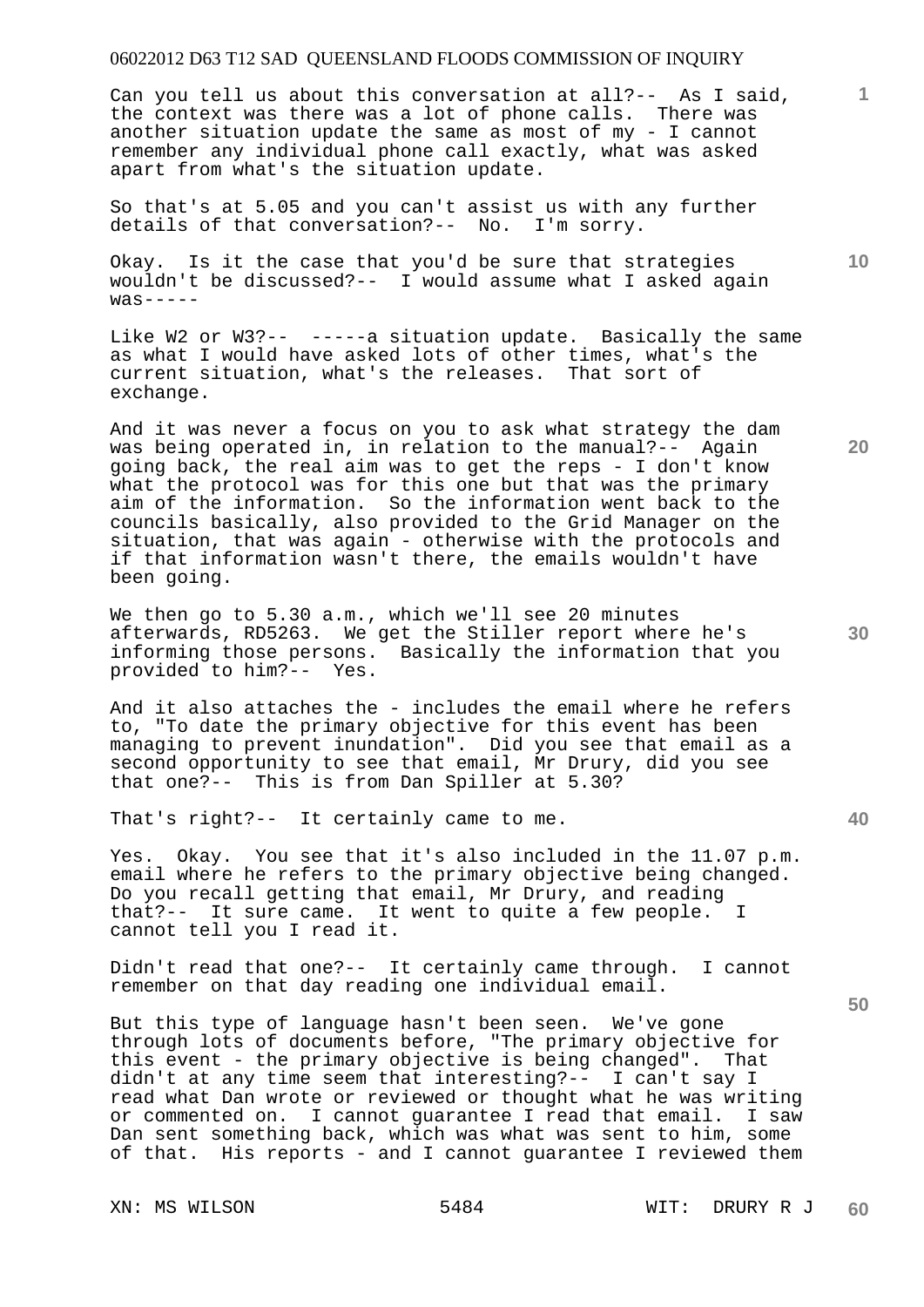or took any detail of every word that he had in his reports.

And then we can see at 5.55 a.m. that if you go to RD5265, Dan sends you an email replying to, I think, to an email that's significantly earlier, "Thanks, Rob. We will need more details soon for media and stakeholders". Just an example of the communication between the two of you and then can we go to 269 at 614. You see there that it's an email from you to Dan and others that you'll see below the Flood Centre report as at 1 a.m. and that you'll send a technical report - or when you get an update off the FOC, do you see that?-- Yes.

Now, there are some emails that go from various persons but if we can look at RD5299 at 6.38 a.m., if you can get to there. There's an email from Paul Bird to you looking at the accuracy of the following statement?-- Yes.

And "Can you please advise on the accuracy of that statement". Where do you get the information to advise on the accuracy of that statement?-- I'm sorry, you mean my comments on the next page about supposed to call?

You'll see that on the next page at 300 you say, "Paul took out the bit about impact on the Brisbane River as that is more council area and would leave what we say to just our releases and impacts on bridges"?-- I guess that would have just been my comment that the Brisbane River impact was more council responsibility.

**30**  You send out a TSR at  $7.55 - 7.53$  which we'll see at  $3.08$  and, in fact, actually you sent the wrong TSR and at 8.06 at RD5312 you sent a TSR, can you see that?-- Yes.

Now, if I can take you to 8.13 a.m., RD5319. It's an email from Dan Spiller to you, "Rob, are you now operating under release strategy W2 or W3? Dan"?-- Yes.

So has there been conversations previously with Dan Spiller about what release strategy you're operating under?-- I don't recall any and I answered to that one W2 purely thinking that was what I was no doubt thinking at the time.

You know what you've answered, don't you?-- Sorry?

You know what you answered, W2?-- Yes.

And we can see that at RD5321. So at 8.23, 10 minutes after you got, "Rob, are you now operating under release strategy W2 or W3?", your answer is "W2". Where did you get that from, Mr Drury, where did you get that information from?-- That would have been what I thought at the time.

So you made that up?-- I didn't make it up. I assume at the time I just thought that was what we were still on and to be honest it might have been from an earlier report or it may have been what I thought at the time.

What earlier report is that, Mr Drury?-- Well, looking back

**10** 

**1**

**20** 

**40**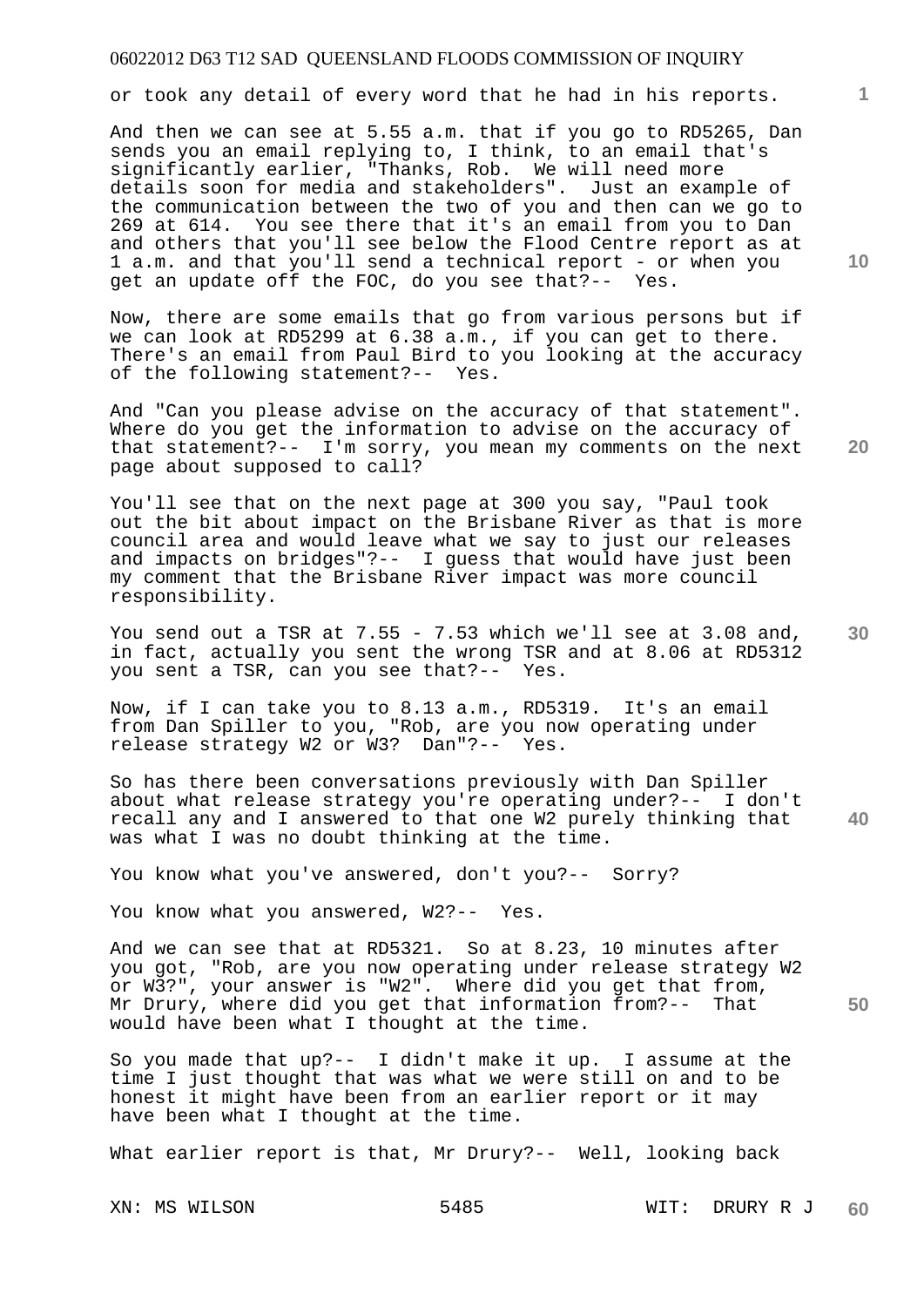there was one that had W2 in it but all I can think-----

That was sometime ago, Mr Drury. Where did you get this information W2 from?-- I would have just answered at the time I thought it was W2.

You thought it was W2. You sent an email back to Dan Spiller. You saw who his emails, you saw who he provides that information to, we can see that from the Spiller reports, can't we? They go to the Minister, they go to other people. It is important that that information is right, Mr Drury, isn't it?-- At the time, as I keep saying, W scales were not the focus. If I answered W2, that would have been what my mind might have thought at the time but again the real important-----

What you might at the time-----

MR O'DONNELL: Well, he hasn't finished.

MS WILSON: I'll let him finish.

MR O'DONNELL: He should be allowed to answer his question.

COMMISSIONER: All right. All right.

MS WILSON: I'll let him finish?-- The real important information was all in the situation reports, the flows, the volumes and that was what really was the issue not - and that's all I can say is that at the time I may have thought it was W2, but again that was not a focus of all the reports and all the volumes and all the impacts that were being reported on.

MS WILSON: He's not asking you about volumes, he's not asking you about flows, he's asking you a simple question, "Are you now operating under release strategy W2 or W3?" Ten minutes later you reply "W2"?-- That's what I must have thought at the time it was W2 but again the priority really was the flows would have been in my mind and that was the releases of volumes-----

Did you check that?

MR O'DONNELL: He hasn't finished.

MS WILSON: Sorry. I apologise?-- I don't recall checking it. My main issue was the situation reports, passing them on under the protocols to make sure there was that information passed on.

According to the protocols that you wanted the information passed on?-- That was the whole reason, the technical situation reports and the reasons why all that information was being put through was for the protocols. If the protocols that came out of the event before Christmas weren't there, then it wouldn't have been that process or situation and the priority really was the flows and releases and the volumes and

**20** 

**1**

**10** 

**30** 

**50**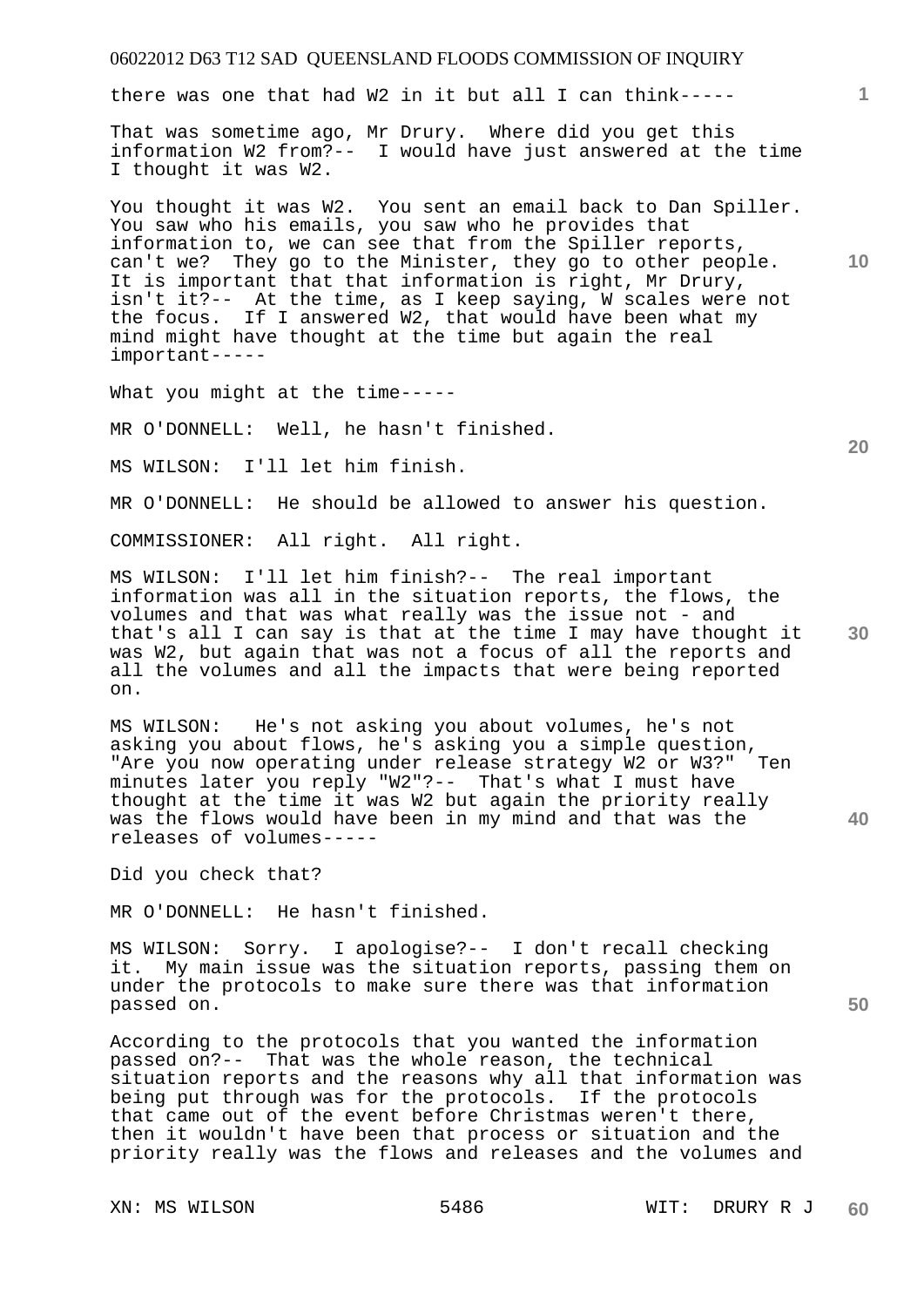that was the information that was required.

This is in response to a question, "Are you now operating under release strategy W2, W3?" Let's go break this down. You know what W2 he's referring to is, don't you?-- I knew he was referring to the manual.

The operational manual for Wivenhoe Dam, W2. You know what W3 is, don't you?-- I understood at the time they were very similar, same approach, same objectives and that was about all. Again the W really was not at the forefront of my mind. It was not the priority of releases, nor were necessarily what - and I had probably no conception of it was used elsewhere. Anyone could interpret that or utilise it, it was in the manual. It was not at the time a priority or a focus of all the reports, all the situational reports, it was the flows, the volumes and I would have answered just what I was thinking at the time.

What you were thinking at the time?-- I can only assume. I mean, I don't remember the email but certainly I had sent it back and I - whatever I thought at the time. Again those strategies were not at the forefront of all the situation reports and what all the information needed for anyone else and even whatever else came out. It was still the flows and the volumes that were the priority.

**40** 

**50** 

**1**

**10**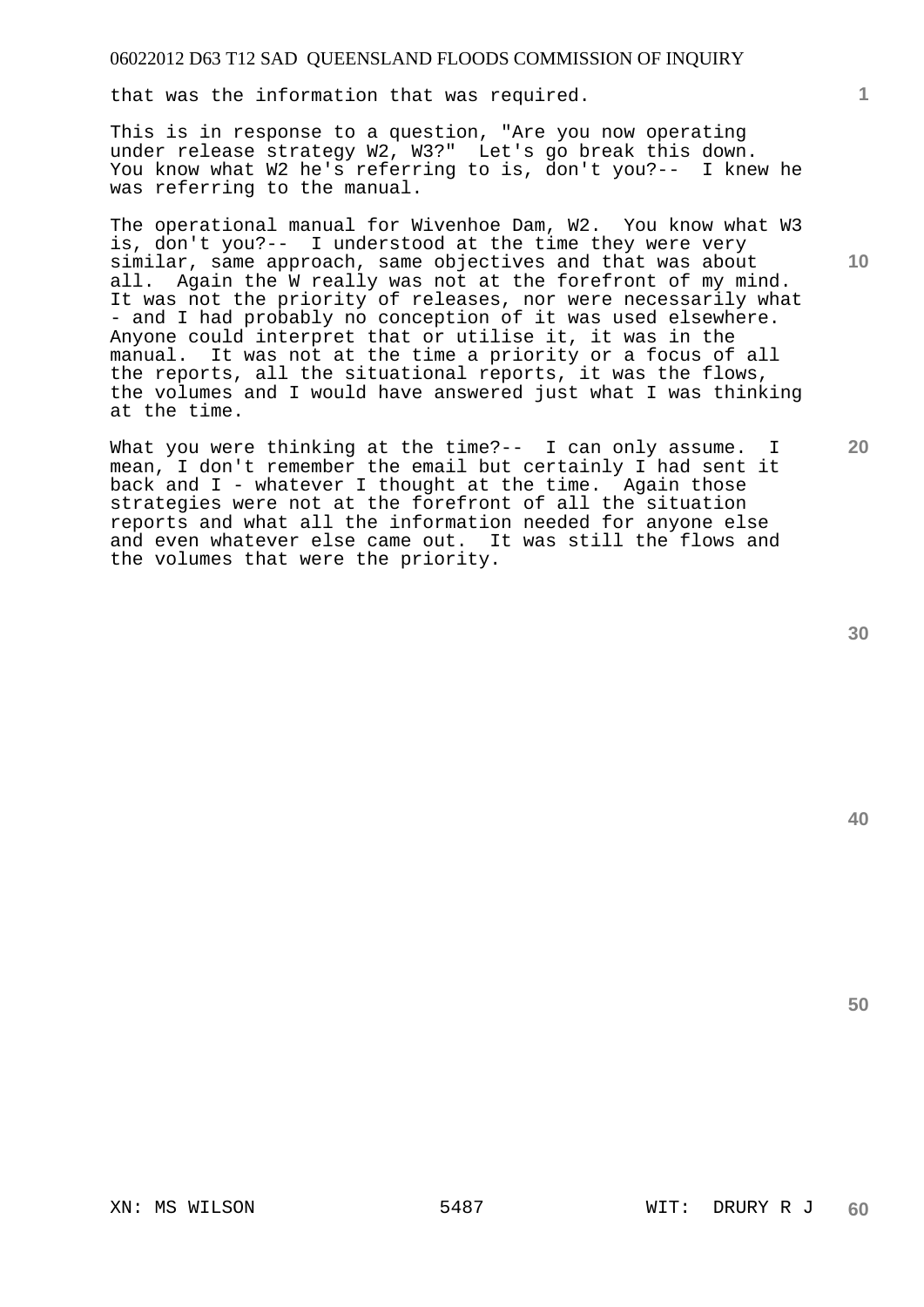There's a distinction though, isn't there, between W2 and W3?-- There is. I certainly haven't looked at it since but they have the same - as I understand, the same objectives.

But there's a distinction. Were you aware of the distinction at the time when you just answered about W2?-- I can't say I was fully aware of exactly the distinction apart from there was really only three objectives at the time.

Well, he's giving you some options to look at, W2 or W3. Did you have a look at the manual to see what the distinctions were between W2 and W3?-- I don't think I did. I would have just said, as I said, what I thought at the time.

Do you have any actual recollection of responding to W2 or is this just something that you thought, "That's what would have happened"?-- I don't recall sending an e-mail but at the time if Dan just sent it through I would have answered what I thought at the time and again, at the time those W categories were not something that was operationally the focus of all those reports and all the issues and all the flows and all those phone calls and e-mails were the volumes.

So you don't think that there was any real significance in W2 or W3, it's more about flow rates and release rates; is that of the case?-- No, I am not saying that, I am just saying the focus through the event was the releases and the impacts and the volumes regardless of what W in. Certainly they are important but they are - the releases and flows, the volumes were the main issues being operationally managed.

Did you consider responding back, "Mate, don't worry about the W's, just look at the release rates and the flow rates because that's important"?-- No, as I said, I would have just sent back W2, if that's what I thought on the spur of the moment at the time. Again, there was so much information, all the situation reports, that was the focus, that was the aim.

So you just made it up, W2?-- No, as I said-----

What was it based on?-- At the time it must have been what I was thinking may have been that - the strategy at the time. I wasn't-----

May have been?-- I wasn't focussing on that. We were focussing on the situation reports, the flows and releases. These W strategies were not, to be honest, the focus.

**50**  So it's just W2 because you thought that was there at that time?-- I can only assume that was what I thought at the time and I sent the e-mail back to Dan.

COMMISSIONER: How did you know it wasn't W3?-- I can't say. I don't recall checking. If I said W2, it's probably what I thought at the time.

**20** 

**30** 

**10**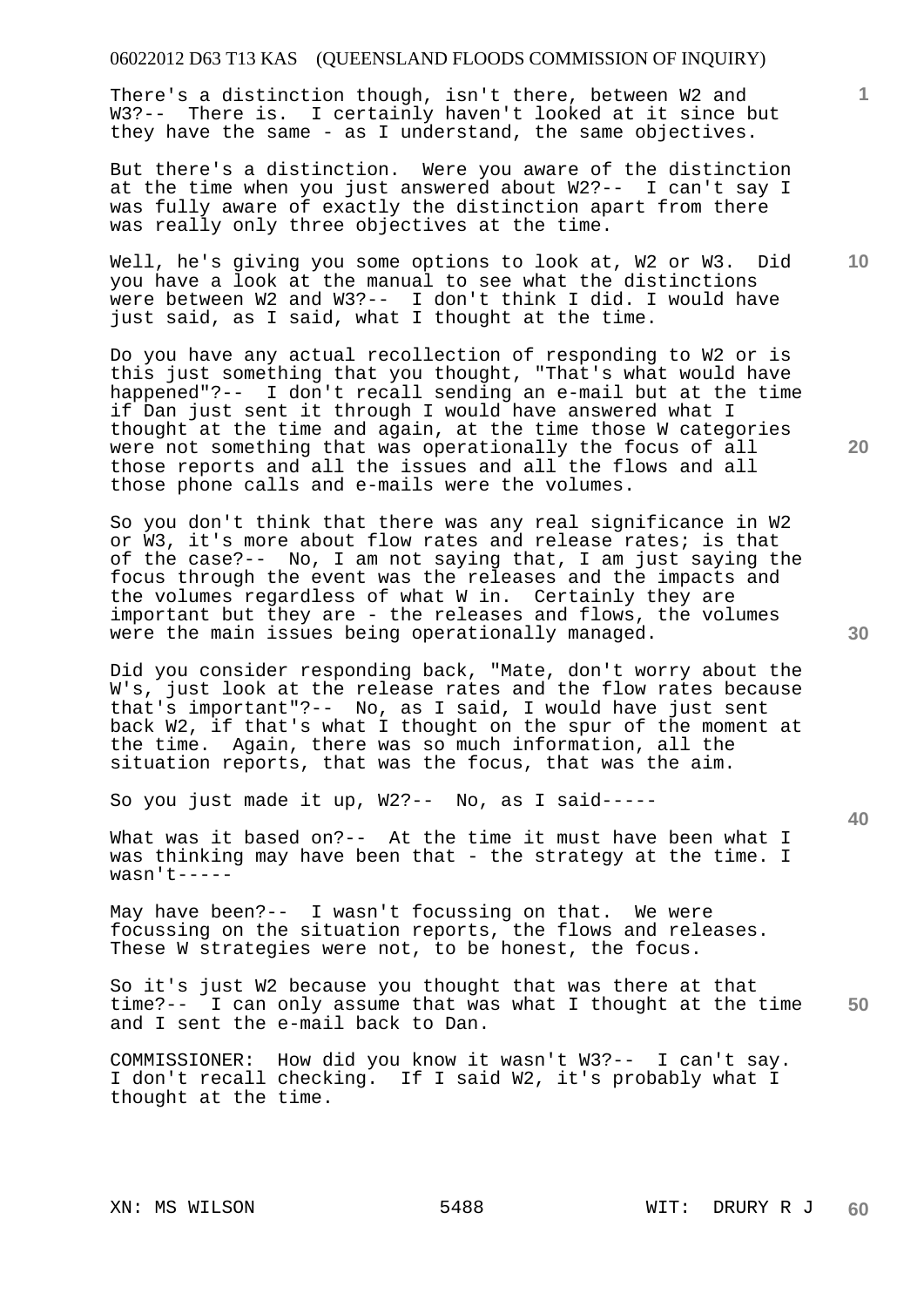Well, why didn't you think W3?-- I can only assume I hadn't seen anything in writing or confirming the Situation Reports were specifying those. It was all releases and volumes. So I may have just assumed it was still W2. I hadn't gone through the Situation Reports or analysed the reports or picked up anything. I can only assume at the time that's what I thought.

What did you think Spiller wanted the information for?-- At the time I can't remember. He may have just asked. There was a lot of information going about. All the other reports were all - the Situation Reports, that one may have come out of the blue and I just answered. I can't recall thinking why he would want to know. Again it certainly wasn't at the forefront of any of the Situation Reports or what we had been doing up until then.

He's basically a communications conduit, isn't he?-- Basically. I'm not too sure what Dan's role is exactly. It was always providing him with Situation Reports. He certainly sent things on to other people. I don't know whether that was clarified prior during the protocols. It was always set up to go to the grid manager to track that the Situation Reports had gone to councils and there was a process in place and if we went to an emergency situation it would go more to the LDCC's but, yeah, I'm not a hundred per cent sure what Dan's role was in this. But prior to the event certainly we would send them to Dan. As things progresses, more and more communication happened.

He has no function, though, which would make him need to know W2 or W3 for his personal operations?-- At the time I wouldn't have thought that would have been a priority for two many. It was really again knowing what the releases were, where they were going, how they were changing because the priority for impacts on councils and bridges and people again what was what everybody I think would have needed.

Alright, but you must presumably have inferred that he wanted to tell somebody what the strategy was?-- I should have and I may have at the time. As I said, I'd sent him back an e-mail thinking it was W2. I certainly don't remember or see anything to say, "What did you want it for Dan," or, "Were you going to use it," or may not even have been concerned if it was in that again, it wasn't - the real knowledge needed was flows and volumes, what was happening.

I suppose it stands to reason from all you have been saying you didn't think to check it with anybody who might-----?-- I don't recall checking it. I don't recall that it even raised - that it needed to be checked I guess. It was not - the W strategies were in the manual but not so much operational. What was happening in all the different e-mails and Situation Reports and the volumes were as I said, they were the priority, in front of mind on everything.

Thanks.

**10** 

**1**

**20** 

**30** 

**40**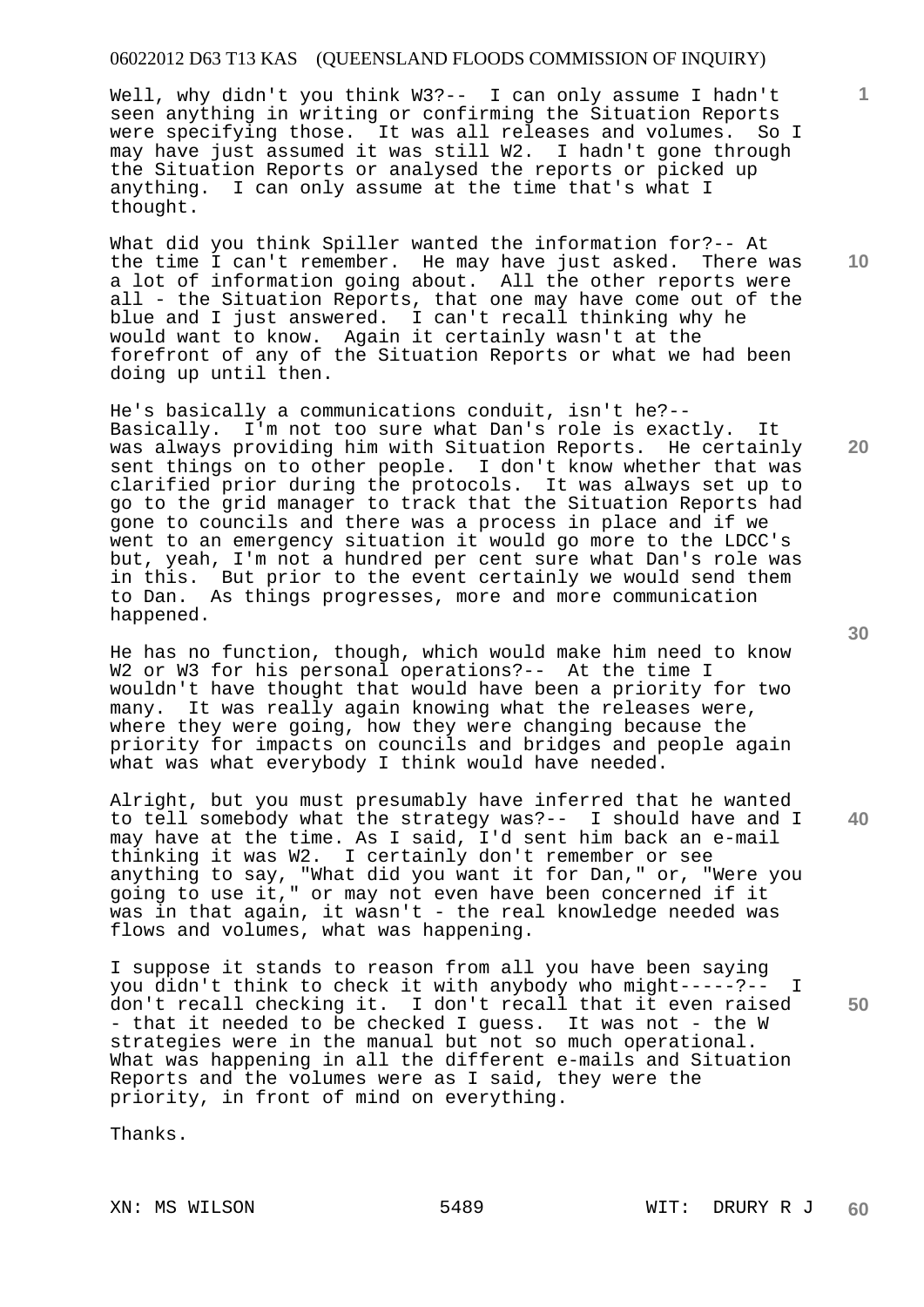MS WILSON: Do you recall participating in a teleconference seven minutes after you sent this e-mail W2 to Dan Spiller? You won't find it in your material Mr Drury?-- Oh, sorry.

If you could have a look at this. This is notes taken from a teleconference. It appears at 8.30, 10th of January, dam releases and flooding. Madam Commissioner, it can be found in Mr Spiller's third statement, which is yet to be tendered, at page 207.

COMMISSIONER: Do you want to tender that now?

MS WILSON: I will tender that, yes.

ADMITTED AND MARKED "EXHIBIT 1,080"

MS WILSON: If we can go back just to see the e-mail that that's attached to. You will see there it's from Lee Hutchinson and it's sent to Dan Spiller, Barry Dennien and others and you are not included in that e-mail attachment, email. Do you see that?-- Yes, yes.

If we can turn the page we can see that there is a teleconference at 8.30 on the 10th of January, dam releases and flooding. It sets out who was in attendance. Do you recall participating in a teleconference at 8.30 on the 10th of January?-- I don't recall the teleconference but again it's possible. There were quite a few discussions there with Dan and Paul and Peter. I can certainly remember discussing impacts on - there was some issuers with the creek plans and other things, so-----

So do we take it you do accept that you did participate in the teleconference at 8.30?-- I cannot remember it but there was a few things in here, certainly with the treatment plants and a few other things.

Do you accept that you did participate in a teleconference at 8.30?-- I cannot remember it. I have to be honest, I do not remember anything at 8.30, being in the teleconference.

We can see there is in attendance Barry Dennien. Do you know who he is?-- Yes, yes.

Dan Spiller?-- Yes.

Scott Denham, Michael Lyons, Lee Hutchinson, do you know all those people?-- Yes.

And from Seqwater we see Peter Burrows, Rob Drury, Paul Bird, Dan Stevenson?-- Yes.

**40** 

**10** 

**1**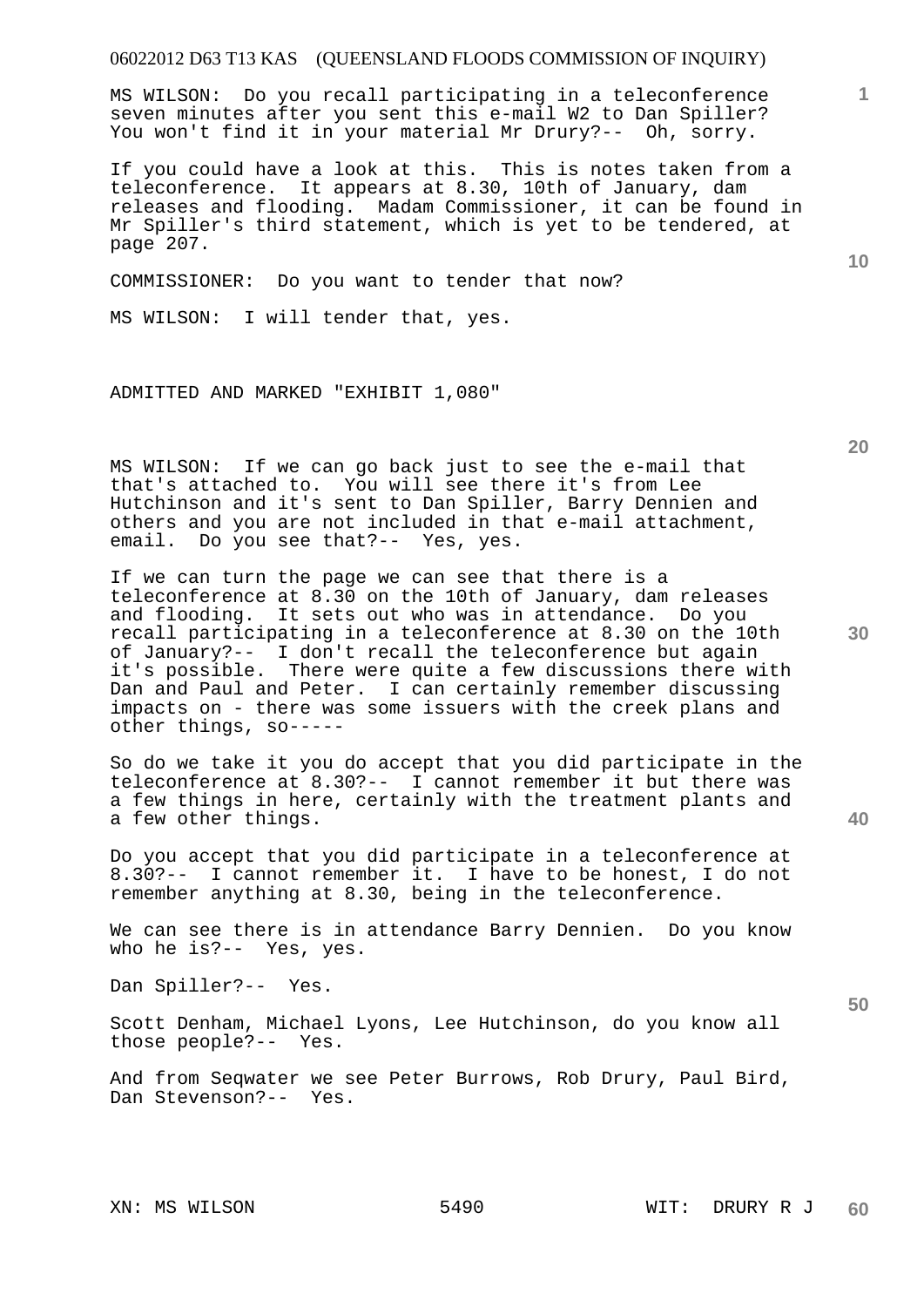Is it the case that you were not denying that you weren't there-----?-- Yes.

-----but at this point in time you have no recollection?-- That's right.

Maybe if we can go through it it might jog your memory about some thing's that were discussed. We can see there at 3.5 and 4 - do you see that dot point?-- Yes.

Is that how 3,500 and 4,000 CUMECS is sometimes referred?-- Not that I can remember but maybe that's what they meant, I don't know.

Do you see there the objective is to minimise urban impacts?-- Yes.

And then Barry: At 3,005 CUMECS, comfortable through Moggill, point between W2 and W3 is critical. Need to engage higher we need to engage BCC at highest level when decision is made. Do you recall any discussion about W2 and W3?-- No, I don't.

Not at all?-- No, I cannot remember all the details. If that was a teleconference, I cannot remember all the details that were - I certainly didn't take any notes if I attended it.

The scenarios that are then discussed is W2, BCC second scenario, river at 3,500 CUMECS with local rainfall causing localised flash flooding. None of this jogs your memory at all?-- No. No. I honestly cannot remember all the discussions that were there or whether I was part of it or what time I came in.

Or if you were-----?-- I am not saying it didn't happen-----

Or if you were a part of it?-- Yes. I honestly cannot remember.

Is it the case that there's no point really me asking you any questions about this because you can't recall it?-- I certainly can't recall the details or whether Barry mentioned those things, if I was there. I couldn't say whether he did or didn't or whether that's exactly the way the discussion went or if the discussions were there. It certainly doesn't ring a bell with the treatment plant in Kenilworth and. Mt Crosby.

Okay, well-----?-- Certainly, no, I cannot recall that. I mean, there were work going on with the grid manager. They had their own emergency centres set up which I wasn't part of. We were a bit separate in the dams area but I can't remember that or those comments or whether they were exactly what was said or whether they were mentioned.

Okay. If we can go to RD5323 of the report. We can see there that Paul Bird e-mails you at 9.29, to you. It's about COM's messages. That's communication messages. Is that the case?-- Yes.

**10** 

**1**

**30** 

**40** 

**50**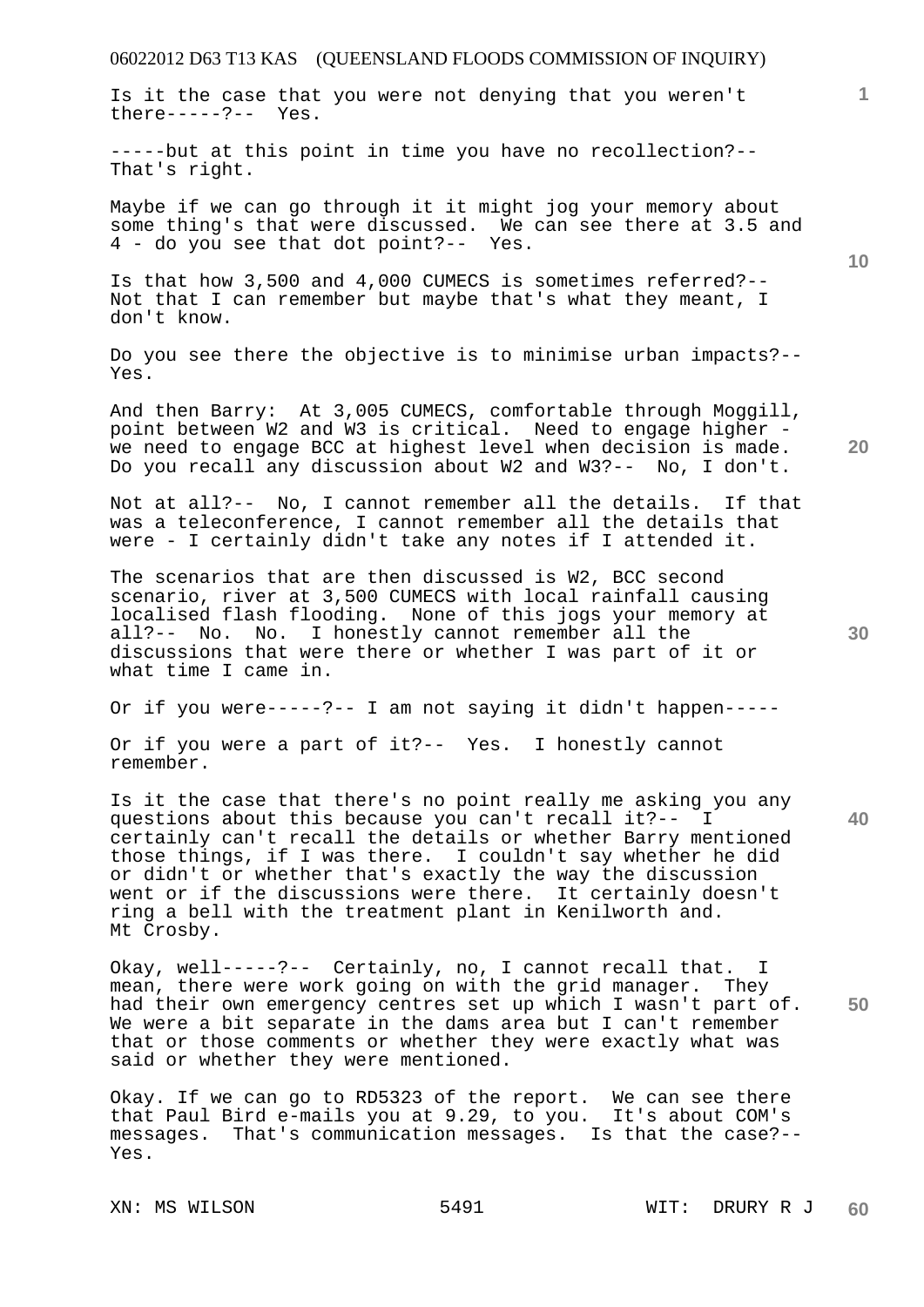In terms of the communication messages, you think "the key questions we will need to answer in terms of Wivenhoe are as follows". Do you recall the reason why you were getting such things like that, such e-mails like that?-- Purely to answer some of the COM's queries from Paul who was in the COM's team. Certainly the Flood Operation Centre was extremely busy, so I'm thinking most of the time Paul would have asked me, still asks me for comments now. It was really trying to get some information out with trying - without going through the Flood Centre.

We can see your response at RD5325?-- Yes.

Is that just referring back to some communication messages that have no relevance to anything else?-- I would think so with the seven days, inflows, downstream flows.

Then at 327, which is shortly after, you get the Spiller report?-- Yes.

Do you recall getting this e-mail?-- I don't recall but my name's on the list, so I would have received it.

Is it the case that you just didn't read Spiller's e-mails?-- I wouldn't have read them all or necessarily gone through every word to see if they were a hundred per cent accurate. There were so many e-mails and things happening but Dan had the Situation Reports - that Technical Situation Report. I may have just thought whatever was cut and pasted out of that, same as that - maybe a media release or something else. So I don't recall reading them or reviewing them to make sure Dan had - what was right to be honest.

Is it the case that you have no recollection of the third dot point as specified in the approved operational procedures: The primary objective is now to minimising the risk of urban inundation. Release strategy W2?-- No.

No?-- I cannot say I read Dan's e-mail or reviewed what he had written in it or checked whether he had - what was in it was right or exactly the same as the Situation Report. wouldn't have thought it necessarily was any different. Certainly some of the numbers there, inflows, probably right, 140 per cent. I may not even have gone through all the details but again I wasn't reviewing what Dan was sending out or what communications or what other agencies were sending.

At 9.55 can we go to an e-mail from the duty engineer to you, RD5333. You are getting some notes from the Flood Operation Centre?-- Yes.

Is that in response to anything?-- I don't recall whether I asked or whether there was anything there, whether they were just sending around. I don't know whether there was a phone call to the Flood Centre. I certainly don't recall ringing them but I may have rung for another situation update. haven't looked at the log to see if I did. I certainly don't

**10** 

**1**

**20** 

**30** 

**50**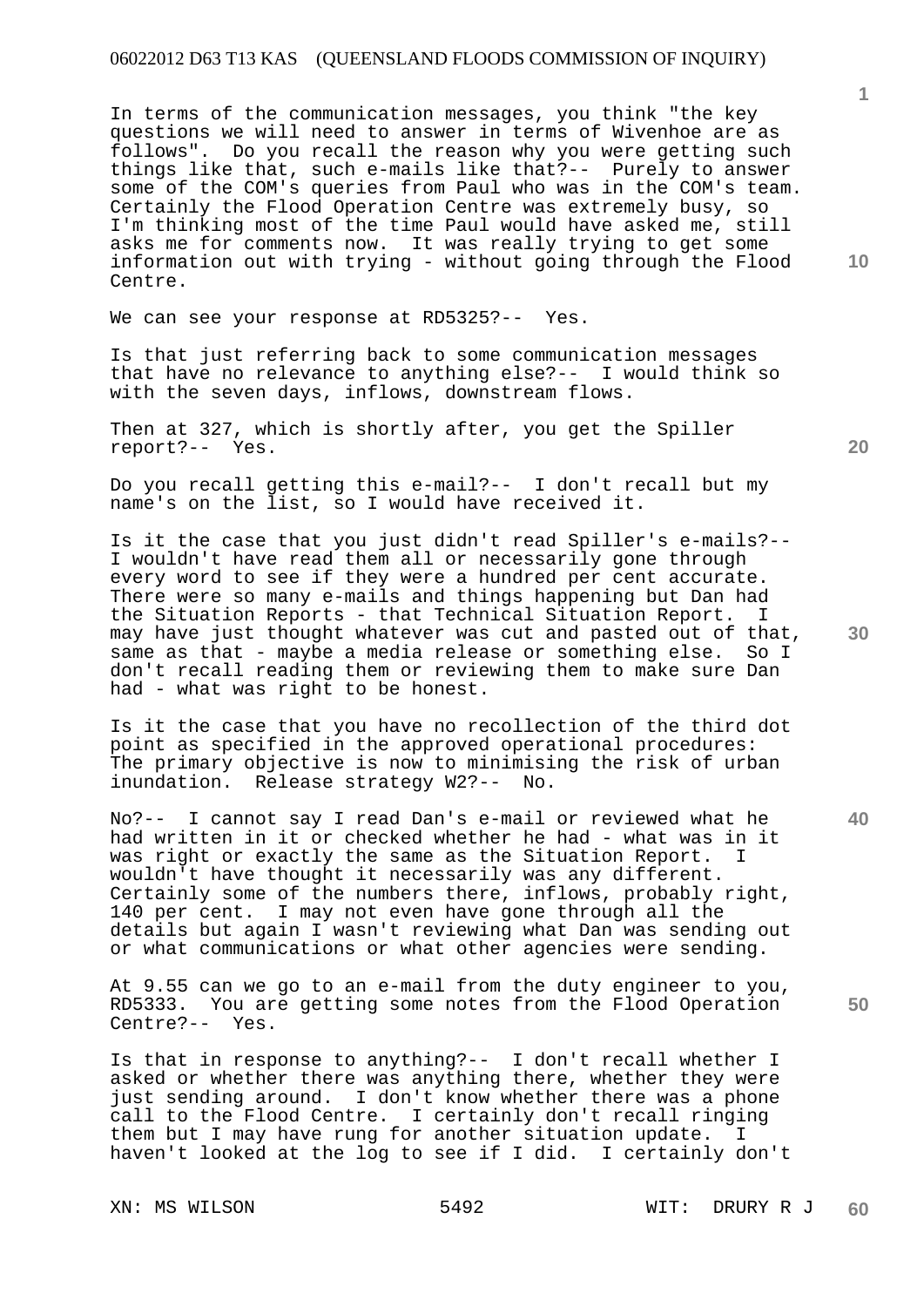remember whether I rang them or whether they just sent it down as there was some notes, the title of it was.

If we can go over to the next page at 334, it's an e-mail from you to Peter Burrows, Monday, the 10th 2011, 9.56. It just seems to be the notes that you got from the duty engineer?-- That's true, yes. It may have been that Paul asked for comments and I asked them for a comment and just passed it on. I don't recall doing that one.

You concede, though, that you've cut and paste the three dot points from the notes that the duty engineer got to you?-- Yes.

You can see that?-- Yes.

It appears that you have put a subject in, which is the answers to the questions from the teleconference. Is that the teleconference at 8.30 on the 10th of January?-- I don't know whether those notes were raised in that teleconference.

It's answers to questions from the teleconference?-- They could be. I don't know whether - as I said, I don't remember being at it but someone could have asked me for some comments on it. I can't see any e-mails of it but I assume there was were some dot points someone asked in relation to current operational strategy, rainfall and notice. Again, I am not sure where that came from, if someone asked me for answers to the teleconference.

You said that Peter could forward it to the WGM and that's the water grid manager, is that the case?-- Yes. It may even have been Peter or someone asking for some dot points I needed to send off, so-----

You are not sure why you got the notes of 33 from the duty engineer? I just want to make sure I understand your evidence?-- All I'm saying-----

**40**  You didn't request them?-- -----is I don't remember asking him for those dot points.

You've got no recollection of the context about why you asked for them?-- No, I don't. As I said, there was a lot of e-mails and phone calls. I cannot remember one of those requests of information because there was a lot.

That is at 9.56 a.m. If we can go to 337 at 9.57. It's an e-mail from Dan Spiller to you and Barry Dennien to you and Peter Burrows and Barry Dennien is included in it, "Rob and Peter, I am about to send a TSR to Colin Jensen for BCC input." Do you know what that's referring to, Mr Drury?-- I assume it was a Technical Situation Report.

"Before doing so I have amended it based on my understanding of our conversation." What conversation was that, Mr Drury?-- I do not know.

**30** 

**20** 

**10** 

**1**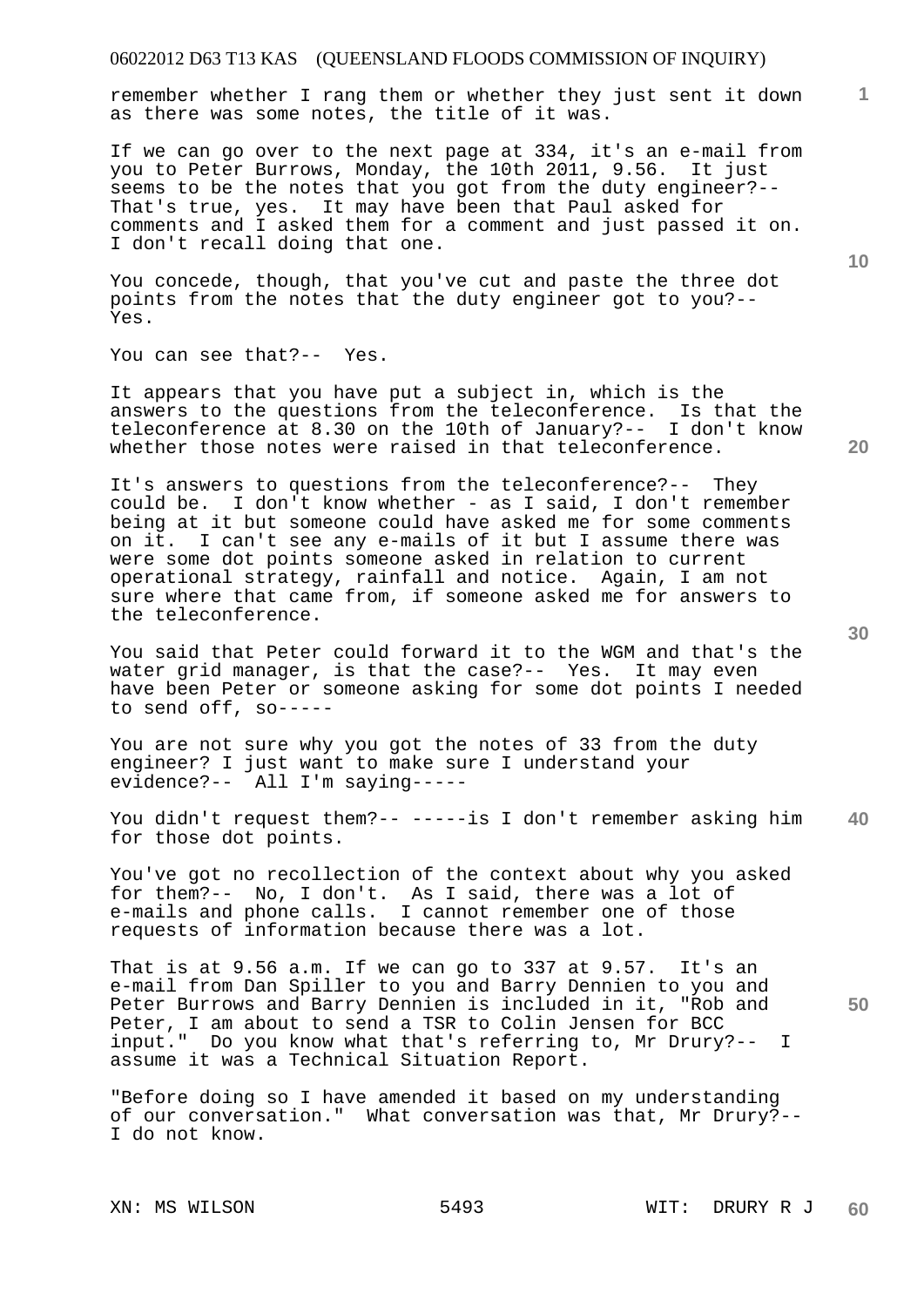No memory?-- I can't even see the amendments or what might have been changed.

He says, "Can you please confirm the changes reflect your strategy," and it appears that the W36 is attached. Have you got any idea about that?-- No, but I do see a bit further on I must have sent something back saying there was a slight change to the release rates.

**10**  Okay, no memory?-- I think it was - no, all I can assume is it was to check the release rates, that they were accurate.

Then if we can go to 342 we can see that you have sent an e-mail to Dan Spiller and Barry Dennien and it's that same e-mail about the answers to the questions from the teleconference?-- Yes.

And, "Peter Burrows asked me to forward these on" what's all that about, Mr Drury?-- Well, I think the previous e-mail, I had sent them through to Peter and he must have asked me to send them on to Dan Spiller.

No recollection of that?-- No. They were sent. Some comments. As I said, there was a lot of comments and a lot of e-mails sent 12 months ago. That was something Peter asked me to forward on.

Perhaps now we can now then jump to the 14th of January. Madam Commissioner, could the witness see Exhibit 25? It's an e-mail from Rob Ayre sent to the duty engineer account. Do you see that?-- Yes.

It's also cc'd to you?-- Probably not my - it's not - "rob.drury" isn't my e-mail.

Isn't it?-- It's "r.drury", so that one wouldn't have-----

So you wouldn't have got that one?-- I don't think so, no.

That just wouldn't have hit your desk?-- No.

Okay. If we can go to the next day, the 15th of January. If we can go to Exhibit 23. It will come up on your screen, Mr Drury?-- Okay, thank you.

So this is the 15th of January. It's at 11.30 a.m. and you are ringing to request a summary of the operations manual for Wivenhoe?-- Yes.

**50**  And Terry to provide after checking with duty engineers. So do you accept that you made a phone call at 11.30 a.m to the Flood Operations Centre?-- Yes.

You were ringing to request a summary of the operations manual for Wivenhoe. Why was that done, Mr Drury?-- I am just trying to remember if that was on the 15th. Was it?

**20** 

**40**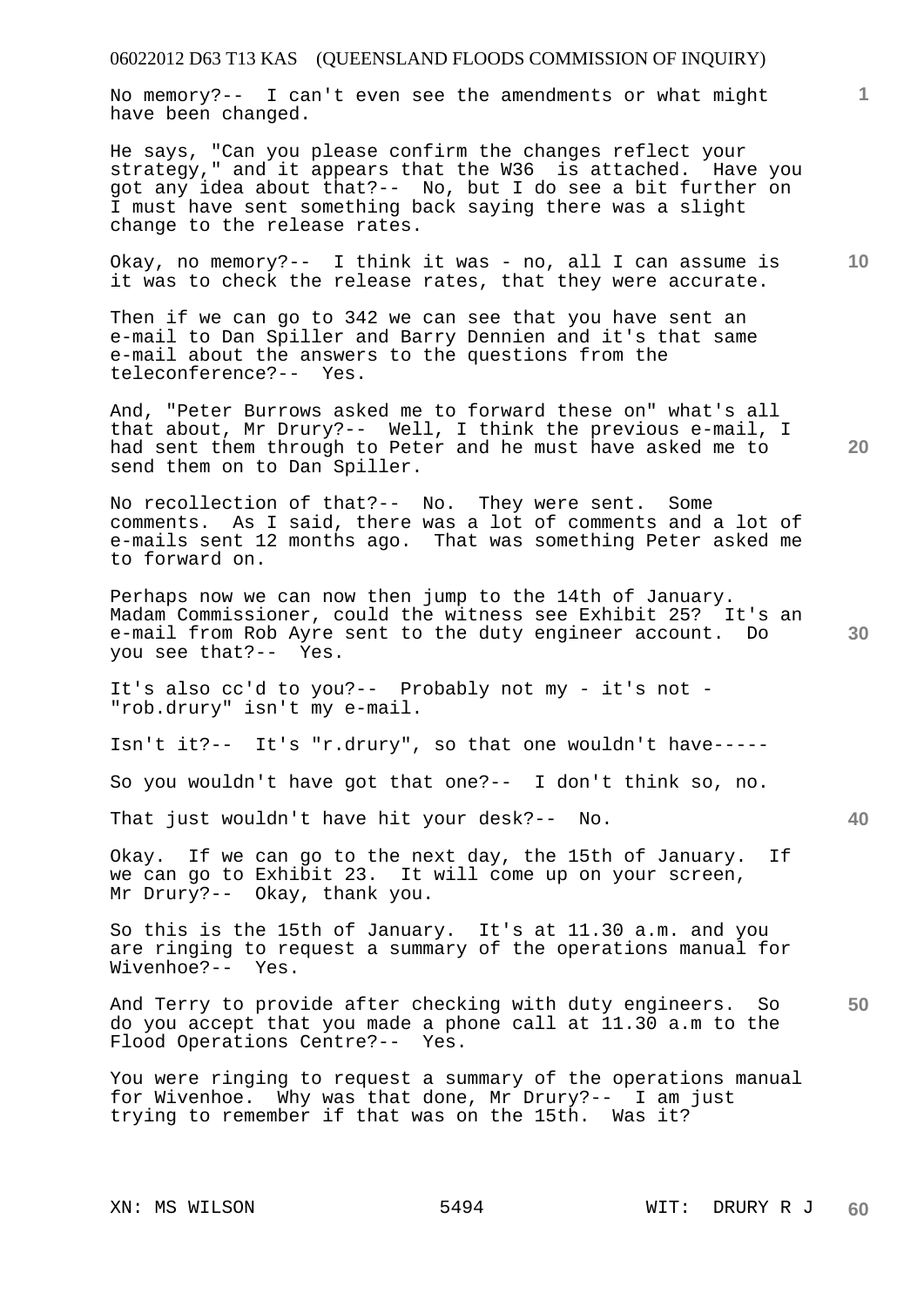Yes, yes?-- I can't recall, unless it was for the phone hookup at 2 o'clock. So I think I'd probably been advised that Peter Burrows - I am not sure when I found out but there was a media conference at two and we needed to get some information together. So I can only thing I rang to start to get a bit of a summary together for that conference.

When you are asking for-----?-- Sorry.

Sorry, I will let you finish?-- No, my apology.

Are you finished, Mr Drury?-- Yes.

When you are requesting a summary of the operations manual, were you asking for, "Well, can you just summarise what's in the operations manual," or were you asking for the strategies that were implemented pursuant to the operations manual?-- No, that would have been purely trying to condense the operations manual down to a page for discussion.

Sorry, I didn't quite get that, Mr Drury?-- To condense the operations manual. It was gazetted down to a short explanation, not fifty pages. It was more, as I recall, to just get a quick summary of the manual for discussion.

With who?-- I assume it was for the telephone hookup later that day just to - rather than have you go through the whole manual, just something very quick and easy.

I apologise because you may have said this before but I may have missed it, but who was that teleconference with?-- That was the 2 o'clock one, phone hookup with Peter Burrows, I think there was some DERM people. It might have been John Bradley. I can't remember. There was quite a few people on the line. I did it from a mobile phone and that was I think the 2 o'clock hookup.

You obviously spoke to Terry Malone, is that the case?-- The first one, yeah, I think that was just to get a - before that phone hookup, I can only assume just to get a quick few words together rather than the whole manual, just the outline of what the aim of the manual was.

Did Terry Malone provide you with anything, can you recall?-- I can't recall whether I had it then. I certainly wasn't at a computer at that stage. I think he may have sent it through later. It wasn't till later that afternoon that we started to put together a briefing note.

The question is did you get a summary of the manual?-- I believe so. I think I can recall seeing - I haven't got all the e-mails here. I have a couple of the pages, summary. Just a condensed version of the manual.

That was for the 2 p.m. conference?-- Yes.

**20** 

**10** 

**1**

**30** 

**40**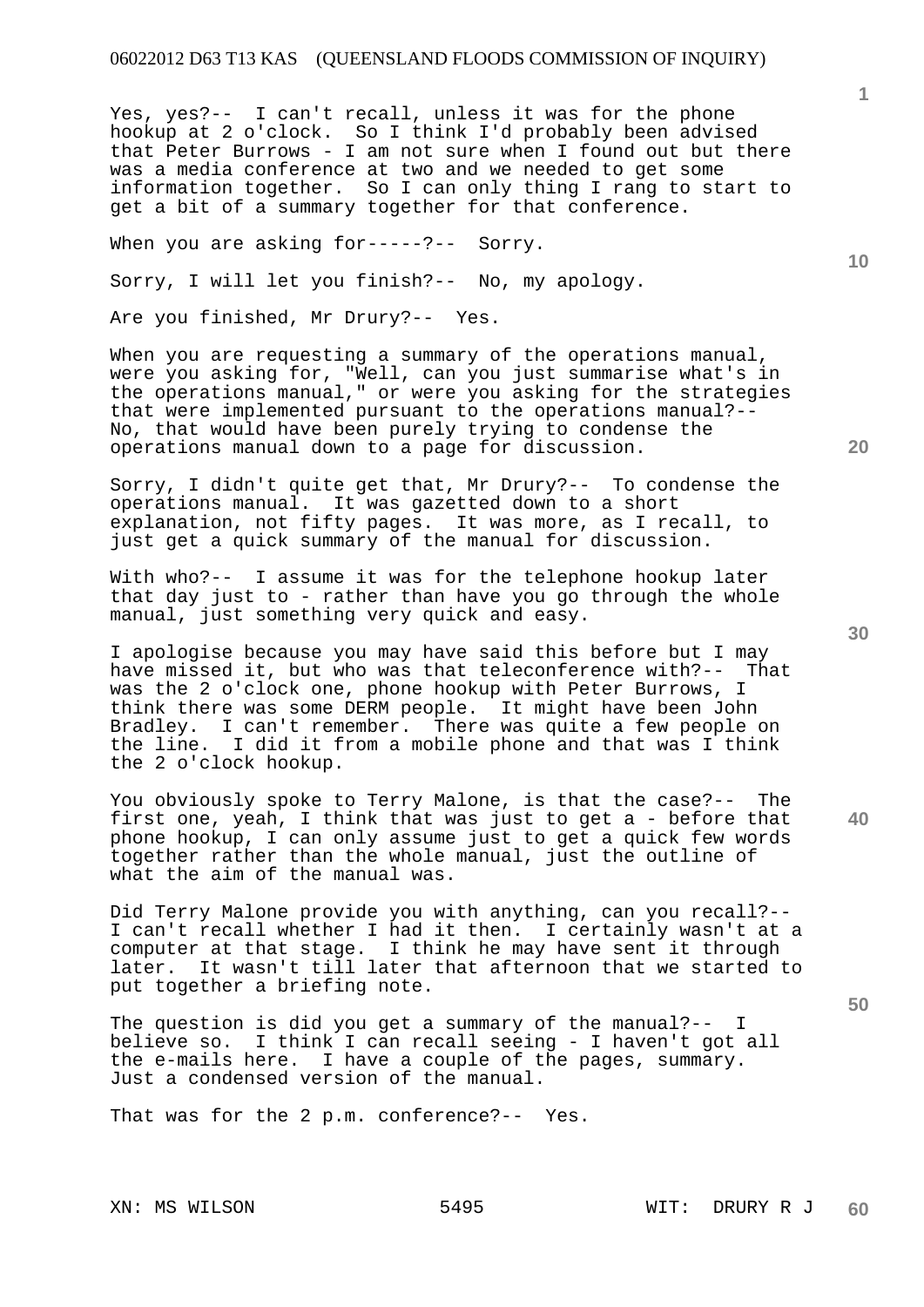Then we can see that at 12.12 that you rang to advise of the phone hookup with the Minister?-- Yes.

If I can take you to a document that's found at RD5884. I think that's volume 3?-- Yes. Yes.

We see that there is an e-mail at 1.02 p.m. from the duty engineer to the engineers and you are also cc'd?-- Yes.

Then we can all read what it says: Ask for a two page summary. Any comments prior to Rob Drury passing it on, JT bring out the red pen. Who are you going to pass it on to?-- Peter Burrows. I can only assume that was through - going back to Peter Burrows wanted a briefing note as I recall going - sorry, some of this is reconstructed in my memory from exactly the e-mails but Peter Burrows was asking for a briefing note and that summary was going to - at some stage to Peter Burrows.

**20** 

**1**

**10** 

**40**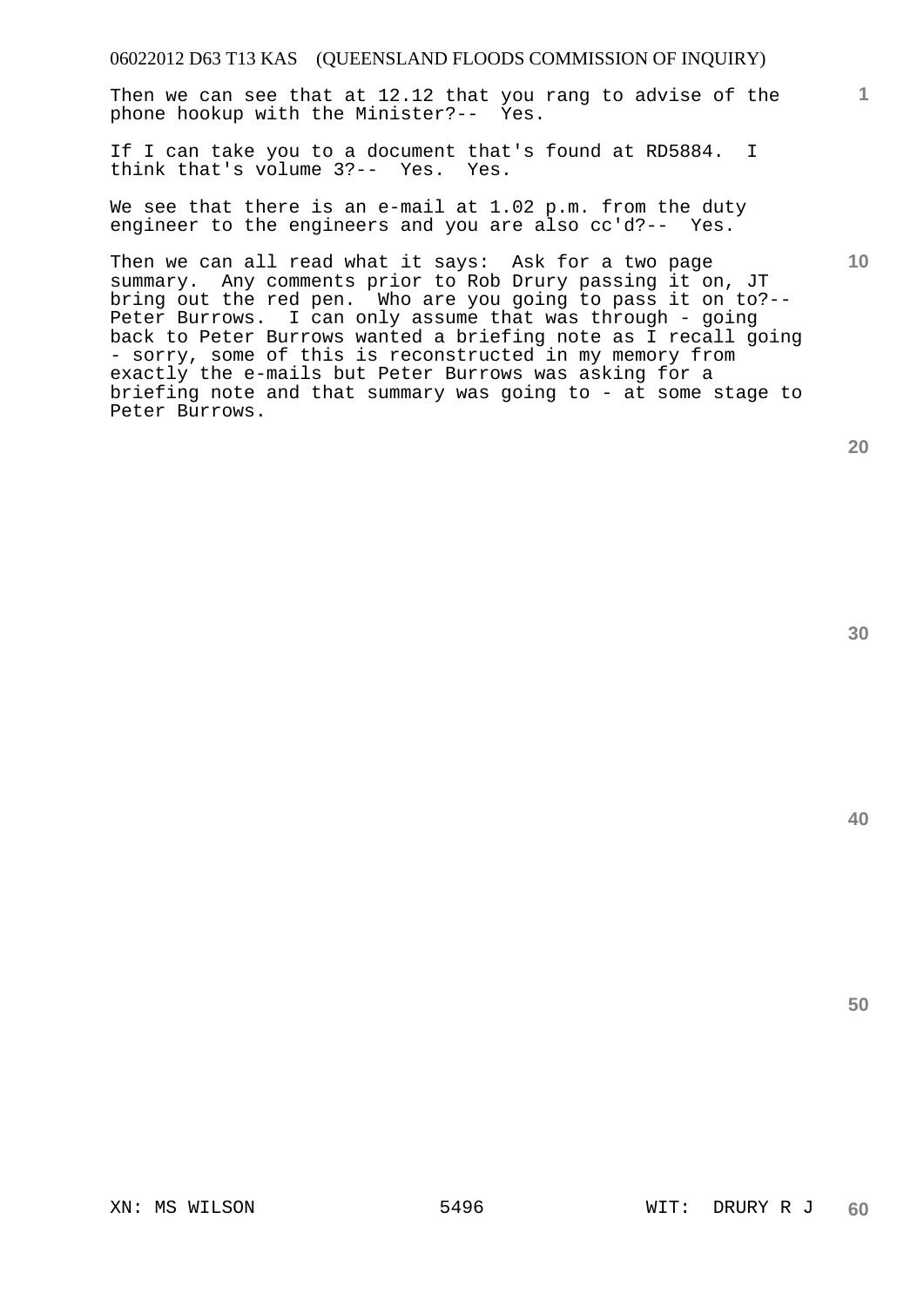Then we've got the two-page summary that is attached to this. Did you send this on to - do you recall - to Pete Burrows?-- There was some discussions that afternoon. I don't think I would have sent it on that afternoon. Late that afternoon I went into the flood centre and started helping put together those pages with information for Peter Burrows.

This is the email that you were cc'ed in at 1.02 on the 15th which you said that was required for the 2 o'clock meeting. Was this the document that you sent on to Peter Burrows? Or did you send a document on to Peter Burrows?-- I can't remember whether I sent that on before the 2 o'clock meeting. It certainly was for the 2 o'clock meeting, but I'm just trying to remember whether that was - I sent it to Peter before or after. I honestly don't know when that-----

Did you read this document?-- This is the two-page summary?

**20**  Yes. Because this is the document that you're all going to be working off at the 2 o'clock meeting, isn't it?-- It was for the 2 o'clock meeting. It was just a summary background to it, yes.

So this is the - if we can go to the first page, and it gives the background of the manual, sets out the objectives, and those objectives are consistent with the manual, aren't they of the strategies in the manual?-- I would-----

RD-5, 885?-- There it is, thank you. Again that was at 1.02. Whether that went around before the meeting, I can't say.

Did you see this document, Mr Drury?-- I would have seen it at some stage. Whether it was before the meeting such that - I did the teleconference on a mobile phone, so I wasn't at a computer looking at documents at that stage. So I can't say whether I was looking at it at that stage, but certainly it was emailed around. So if it existed, I would have seen it somewhere.

Have you got a Smartphone or Blackberry that you can read emails on?-- I could have, yes.

So that's what they were going to tell you, if it's okay, and then you could forward on that from your device to Peter Burrows?-- Yes.

Did that happen?-- I can't see any emails that I had sent it on prior to that meeting.

Mr Drury, let's go back to your memory. Did it happen?-- I can't remember doing it. If I did, it would have been through a Blackberry because I want at a computer.

Is your evidence that you have seen this document, or not?-- I will have seen it. It came to my email address, so I'm sure I would have seen it at some stage, yes.

**10** 

**1**

**40** 

**50**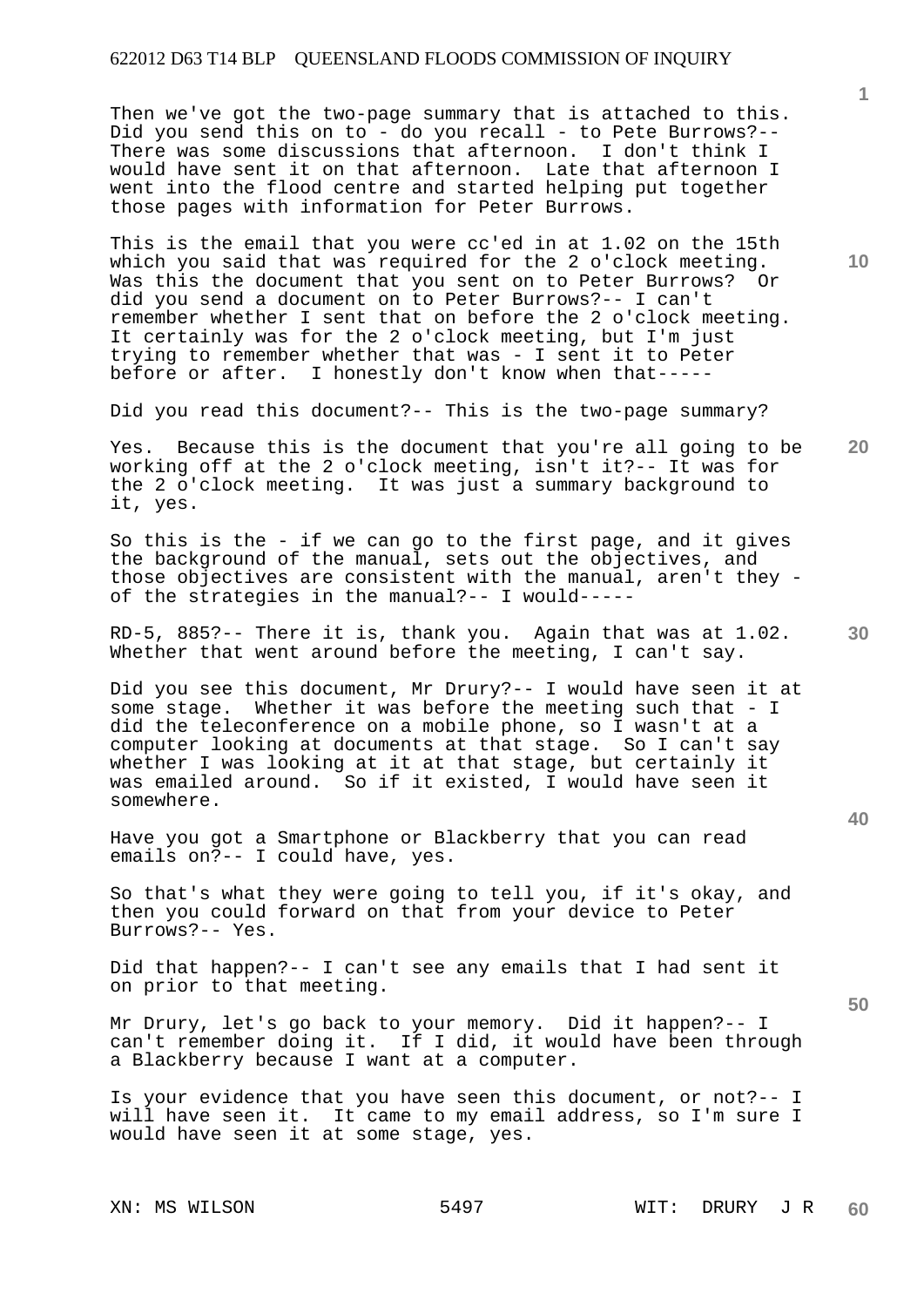Can you tell me when you did see it at some stage - when that some stage was?-- It might have been later that afternoon when I went into the flood centre where we were putting together the briefing note.

Let's go to page 2 of that document. It sets out W1, W2, W3, and it sets out when these stages were exceeded. So you do accept - are you accepting with me that you have seen this document, or not?-- I would have seen it. I would have had the email, and at some stage it would have been when I was in the flood centre, I might have seen that document. I was certainly emailed it so-----

Is this consistent with your understanding of when these strategies were exceeded during the flood event?-- I can't say. I would have to refer to the flood report and what happened. I can't say what my memory of the flood event was or whether that was correct at the time.

Did you sit down with any of the flood engineers and discuss this document?-- No. What we did later that afternoon is went to the flood centre. We put together some words at the front of a - for a briefing note. A table was attached to the back from the flood centre engineers, and then I believe that was how the briefing note got put together.

At the 2 o'clock meeting was this document brought out or a document of this nature brought out with or without JT's red pen?-- I don't believe so, because it was all by teleconference. So I certainly don't know whether that document was discussed, but the general event was on the teleconference, and the need for a briefing note was discussed. I can't say that document itself was discussed. But certainly the people on the line, one of the outcomes was a briefing note pulled together.

COMMISSIONER: Can I ask you this: In the log it talks about you ringing to say there is to be a meeting - a conference with the Minister, and then I think Mr Burrow ringing to say there's to be a conference with the Minister. But then when we get to the 2 o'clock conference, there's no mention of a Minister. So was it with the Minister or about the Minister?-- I'm not sure. I think - I'm trying to remember who was there. Peter Burrows, I thought; John Bradley. I can't remember exactly who was on the line. But I think the original request was either with the Minister or for, but the actual teleconference was organised, I assumed, through DERM. Who was invited or who was there, I don't really know-----

**50**  Don't know whether the Minister was or wasn't?-- I don't think the Minister was on the line that I recall listening in, but the invitation was with the Minister. But from my memory, I cannot remember - I think I might have remembered that, but I don't remember. Certainly there was half a dozen people all on the same teleconference line at the same time.

MS WILSON: While we're at that log, can we go to Exhibit 23. So you've received this document at 1.02 p.m., it appears, and

**10** 

**1**

**30** 

**20**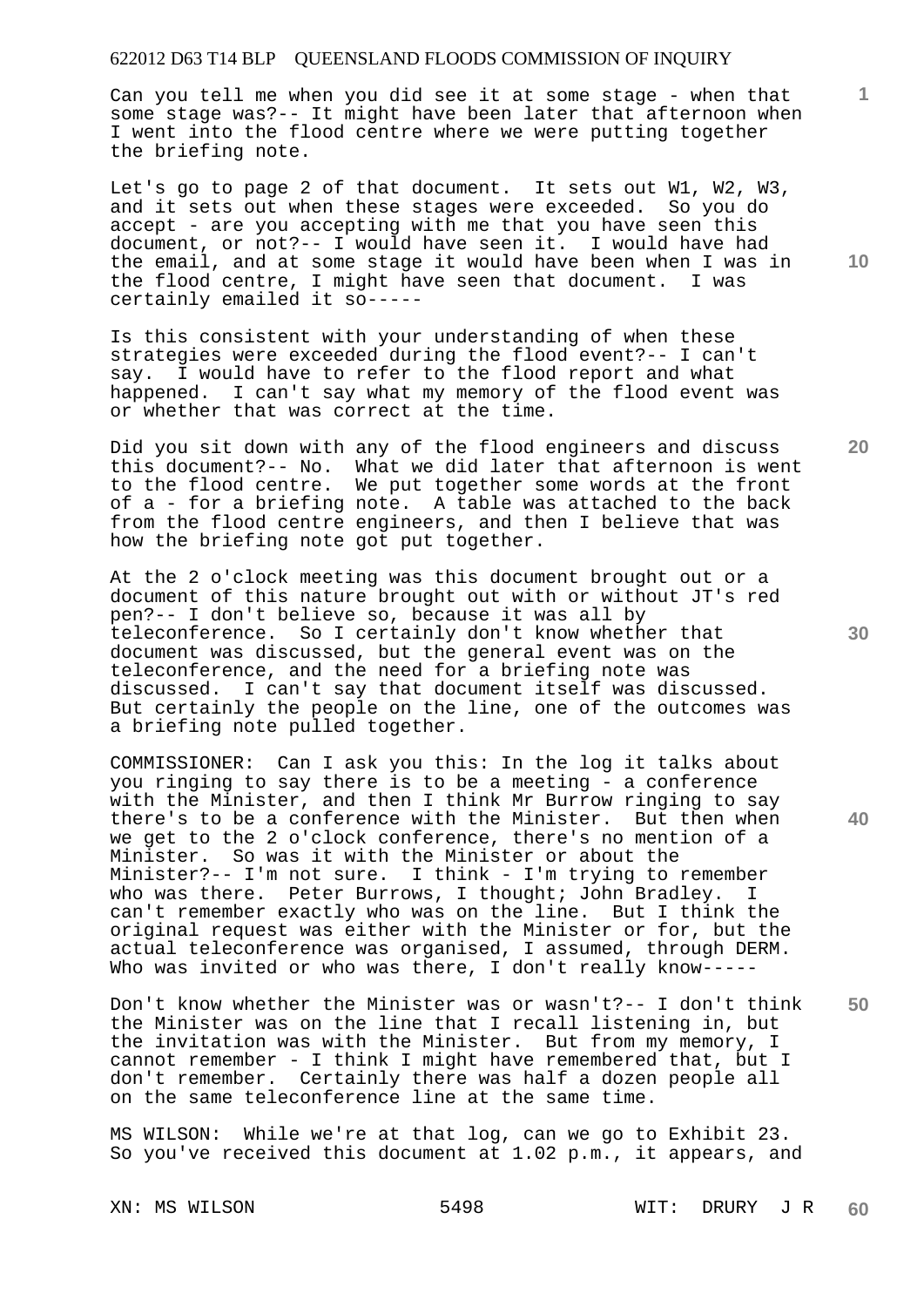if we go to 1.15. "Rob Drury rang with some questions in the Wivenhoe flood manual summary." That is referring to this document, is it, that you received at 1.02 p.m.?-- Yeah, quite possibly. As I said, if I was on a mobile phone, which I was, in a car, I may have rung up and asked some questions about it.

So can we take it from that entry that at 1.15 you read this document?-- I can't remember reading it, but I may have looked at it, as I said, on a Blackberry. I may have been able to read some of it, but-----

What were the questions that you had? -- I cannot remember what the questions. Could have been as simple as, "Is it all there?" or, "Is there more to it?" I cannot remember the questions. I might have just asked for whether he had finished it or whether there was any changes. Look, I cannot remember.

Just speculation?-- It was just a telephone conference teleconference, that was some notes, and it was all to do with developing a briefing note.

And we can see at 2 p.m. that there's the phone hookup with the persons that are there?-- Yes.

It's to discuss a report for the Minister by the close of business Sunday?-- That's right.

So were the jobs allocated at that point in time about who will do what in relation to writing the ministerial brief?-- I don't recall allocations, but certainly it was left to the flood centre and myself to try to put it together. As I said, I arrived in the flood centre to help write the report, but I can't say I can remember anyone being allocated. It was more a briefing had to be pulled together for the next day.

We can see that you did arrive at the Flood Operations Centre at 5 p.m., and it says in Exhibit 23 that you arrived to help write the report for the Minister briefing?-- Yes.

How many reports have you written for a Minister briefing?-- There would have been a lot of documents. There would have been briefing notes and information. I've assisted with quite a lot over the time. Certainly a lot of briefing notes, there's been reports, there's been media releases and a lot of - continually, to be honest.

So you do write a lot of ministerial briefings?-- Not a lot of direct ministerial, but I certainly put information in or assisted or put some notes together.

I imagine you would take great care for everything to be accurate that's going to the Minister?-- Any briefing note, you try. But again, in a very short timeframe - it had to be done by Sunday - certainly whatever information we pulled together was what was - at the time.

**10** 

**1**

**30** 

**20** 

**40**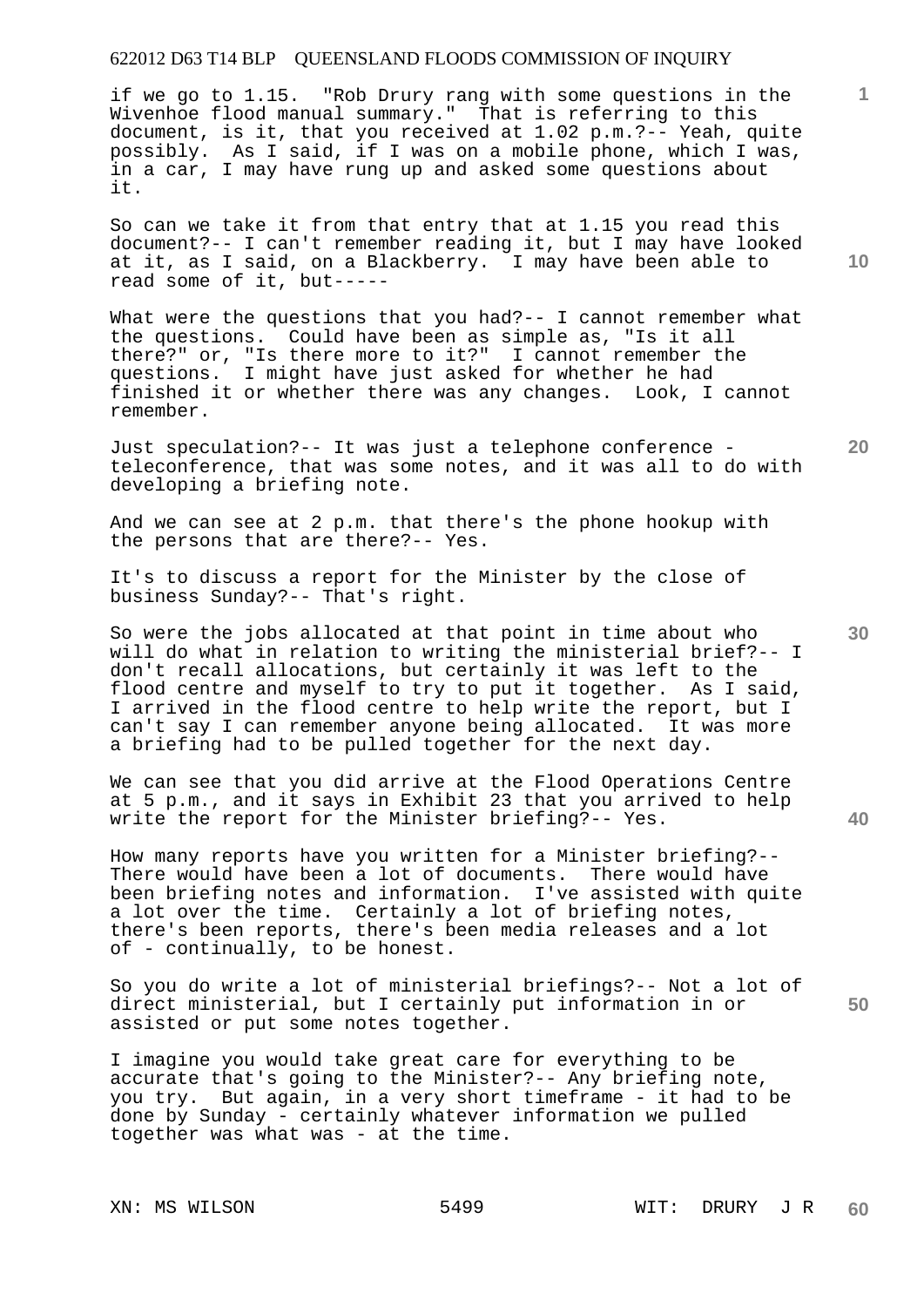Can you tell me what you did do when you arrived at 5 p.m. to help write the report for the ministerial briefing?-- Basically, again going through the documents to refresh my memory was pull together the front end of that briefing note. There was some comments on what the manual really was about and what it did. I think I probably left around about 7. I think there was some tables then added to it at the end, and then it went off to Peter Burrows.

**10**  Who wrote the part about when the strategies were exceeded?--I think that was added - from what I can see of the thing, Tibaldi added those later that night. I think he probably sent it through about 9 o'clock.

So it was John Tibaldi-----?-- The best I can see of the document. Again we were-----

So it was-----?-- Sorry, go on. It's in the flood centre on a Saturday night, and the event was still happening. The flood centre was still operating 24 hours a day, and we really only went there purely because it was operating and it was a way to get the document out in a hurry.

So in relation to writing about when the strategies were exceeded, like we saw in the document from Terry Malone, was that John Tibaldi who wrote that?-- I think so from the things. He added to it later on that night.

So what was your role?-- I think that was one of his emails. Mine was more that front end, just putting it together. There's some words about the manual. Just to pull the words together that made a bit of a summary of the manual.

So are you saying that you only wrote about the summary of the manual what W1 is, what W2 is, what W3, is what W4 is?-- Yeah, and I can't say I wrote it all, but I there was just pulling it together and probably formatting it. There was a few emails to Peter Burrows, and I can't remember when the last one was. Probably about 7 o'clock.

Could you - Madam Commissioner, could the witness see Exhibit 1051. "John, Excel spreadsheet of strategies and directives for Wivenhoe." This is sent at 6.57 p.m., "Rob". Did you send this email?-- I don't recall that email whatsoever or why I would have sent it.

Did you or did you not send it?-- No, I don't recall sending it at all.

I just want-----?-- I just do not.

I just want to be clear: you can't recall sending it, or you didn't send it?-- I can't recall sending it or why I would send it. I certainly was in the flood centre using one of the flood centre computers, but certainly don't remember why I would send that or even know why I would send it, and certainly don't recall. Unless someone asked me to send something. But I do not recall ever sending that.

**20** 

**30** 

**1**

**40**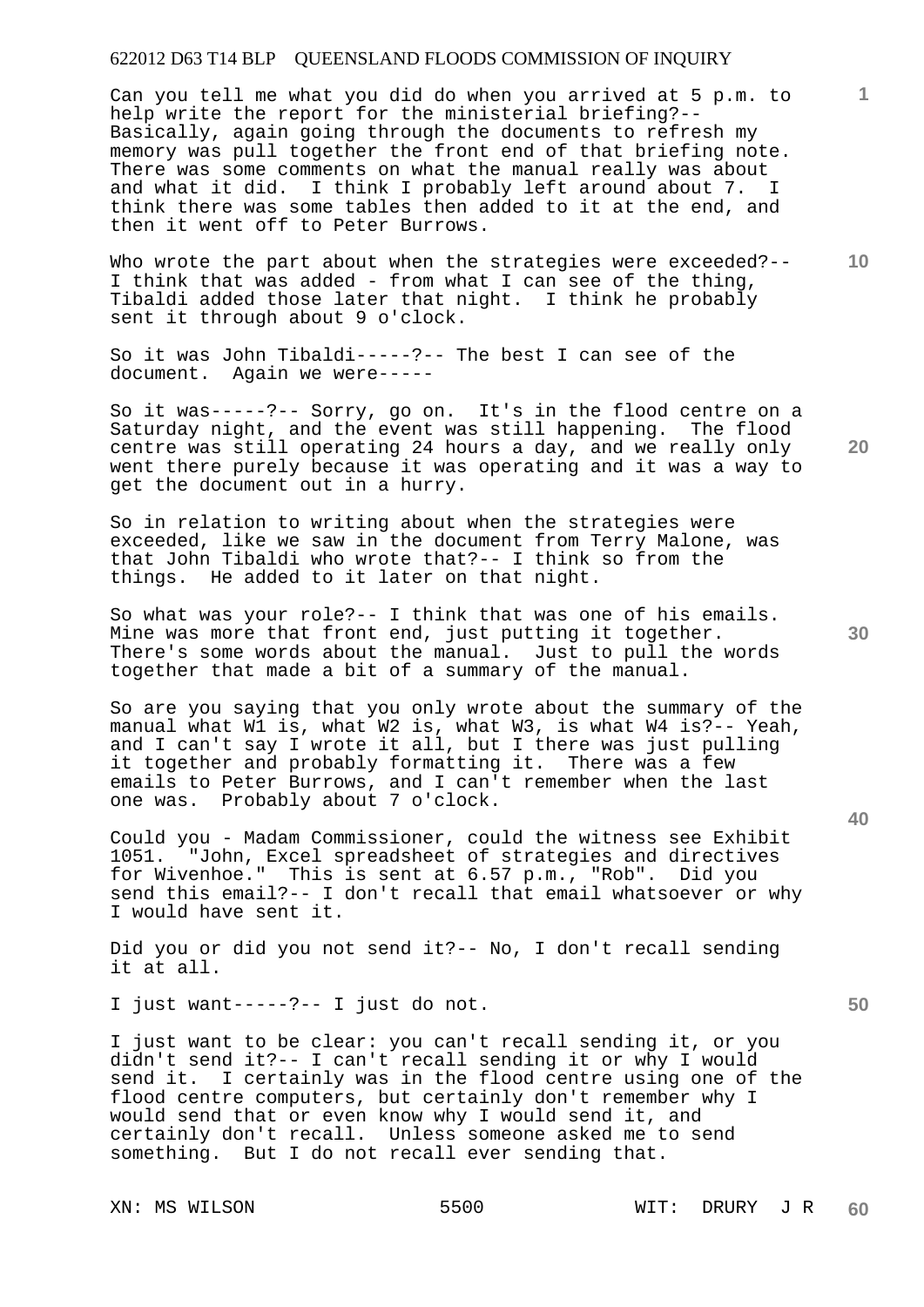Are you saying you did send it, but you can't recall?-- No, I'm saying I have no recollection why - me sending that, and I certainly don't remember ever sending it.

So you're saying it's more likely than not that you didn't send it?-- Yes.

Can we open this document up then. Have you seen this document before?-- I saw it in the documents.

You saw it in the documents; what do you mean by that?-- When I saw it recently just looking through all the documents there. I have even it. I don't remember it from that night.

You don't recall seeing it that night at all?-- No, I don't. I cannot remember seeing it that night. I can remember all the other bits and pieces, but I just can't recall seeing that.

So is it the case that - well, tell me when you can recall seeing this document?-- I recall when I looked through all the documents the other day, and there's another email that was that had that attached sent to me, but that was after the fact. Like I said, the main aim of the ministerial briefing was that front end and the words, and that's what I was doing until I left. I certainly don't know whose document it is  $OY$ -----

You don't know who made this document?-- No. I think it goes for pages of spreadsheet. Certainly I didn't create it, and it looks like a summary.

COMMISSIONER: Any clue who might have created it?-- No, I honestly cannot say who, or the accuracy, or who created that document. I mean, there's quite a lot of data there. As I said, I was there for two hours pulling together the words for the ministerial briefing.

MS WILSON: Can we have a look then at RD-5, 1677. I think this is in volume 5 of your statement. This is the material that you provided to the Commission. Have you got that document, Mr Drury?-- Yes.

Have you seen this document before?-- I think that's the same document, I'm assuming.

Yes?-- I think that was emailed at one stage with a heading "If you need information". Again that was when I've been going through these documents.

So you only saw this document when you were preparing your statement?-- I would have received it. I can't say I ever opened it or looked at it. I think it was - and there's also pages and pages of dam levels and details. So no, I can't say I ever opened it, or really used it, or looked at it, or considered it.

**20** 

**40** 

**50** 

**10**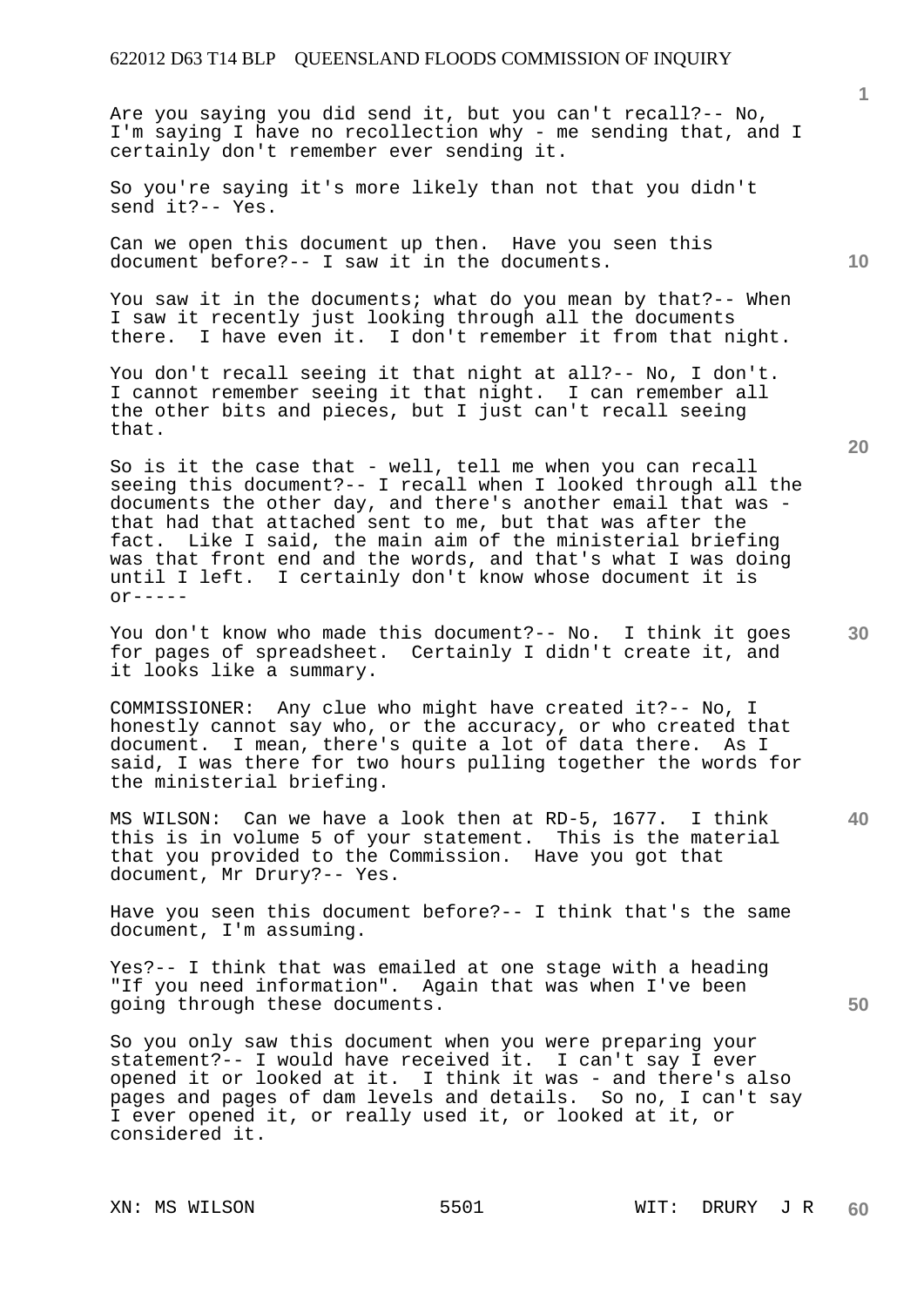It's fair to say the only time that you saw this when preparing your statement is this document; is that the case?-- I cannot recall seeing it that night. As I said, I think I left just after that email about 7 o'clock, or I a sent a note to Peter saying, "I'm departing soon." So I certainly didn't use that document, or remember looking at it, or using it.

So your answer is that you didn't see it that night and you didn't see it for any time afterwards?-- I can't recall seeing it. When I looked at it the other day, it was certainly-----

Was it-----?-- -----looked new to me. I just could not recall seeing it. I certainly didn't create it or use it for anything.

Can we go to 7.12 p.m., RD-5, 899. This is an email sent at 7.12 p.m. to Peter Burrows and you're cc'ed in it?-- Yes.

"I'm at the flood centre with John, Terry and Rob Ayre, but finishing up soon." It discusses that you'd put together a fair bit of the briefing note, that "John, Terry and I will meet you tomorrow morning at 8.30 to run through if we are covering everything." Signed "Rob". Did you send this email?-- Yes, that would be me. And I think later that night John sent through a further document. I'm struggling to remember whether we met with Peter Burrows the next morning, but certainly there's other emails with that briefing note going around and ending up going out.

**20** 

**1**

**10**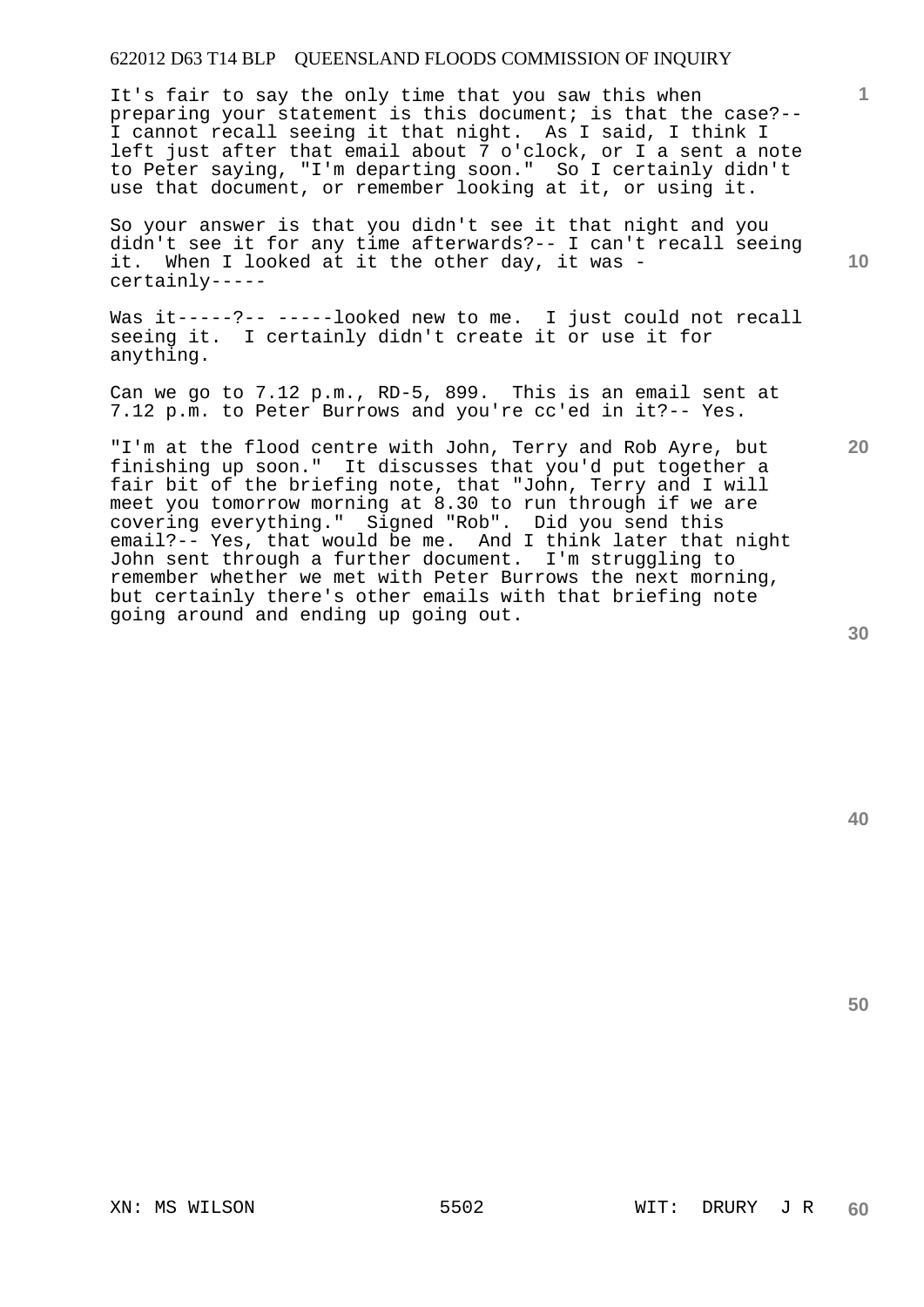When you say that you put together a fair bit of the briefing note, had you seen what had been put together?-- That front end, there was one document there that I - the front end words. I think the first I saw of the others was when it was sent through later that night with some - further bits and pieces on the end.

Then if we can go to 9.10 p.m. and, Madam Commissioner, can the witness see Exhibit 1053?-- Yes. That was the later one that John sent through with further details on it.

Can we open up this document then. So you remember getting this document?-- I'm not sure I remember getting it at 9 o'clock that night. It certainly went through to me and it went further on, that was the briefing note, where it went.

Okay. If we can just scroll down. You recall reading this document then, the document that John Tibaldi sent you through?-- I would have looked at it at some stage, yes.

When you say "at some stage", was it before the meeting that you had the next day?-- I doubt it, to be honest. I cannot recall reading it that night or 10 o'clock that night.

Just if you just pause there-----?-- I had gone home at that stage.

Is this what you wrote, "Strategy 1, W1, strategy W2, strategy W3"?-- Some of that would have been cut and pasted from what Terry sent. Primarily the beginning bit, as I said, some of it would have come from Terry, more the words from the manual.

Can you identify to me what you did write in this document?-- No. I couldn't remember what each bit and piece I wrote.

Okay. Keep on scrolling down?-- At least that early part there were some words but I can't guarantee which part or where it stopped.

**40**  Keep on scrolling down. If you could just stop there, please, if you could just go back. Page 8, I'm informed. That information is wrong. If you could go up a bit, I think. Yes. Keep on going, please, and can we go - keep on going up. Okay. If you could stop there. Do you see at 15.30 you recall reading this that - we can all see what's written there in that event at 9 of January 2011?-- Yes.

**50**  That it had progressed to W2. This document that we've got here, did you ever sit down with the flood engineers and discuss this document with them?-- No, but I mean that bit was what was added from the Flood Centre. I certainly would never have - I don't recall ever thinking it through or asking or questioning or preparing or considering. It was - what the data came out from the briefing note.

And there was - in the email that we saw at  $7.12$  p.m., there was a meeting that was going to occur at 8.30 the next day with John, Terry and yourself with Peter Borrows. Do you

**20** 

**10** 

**1**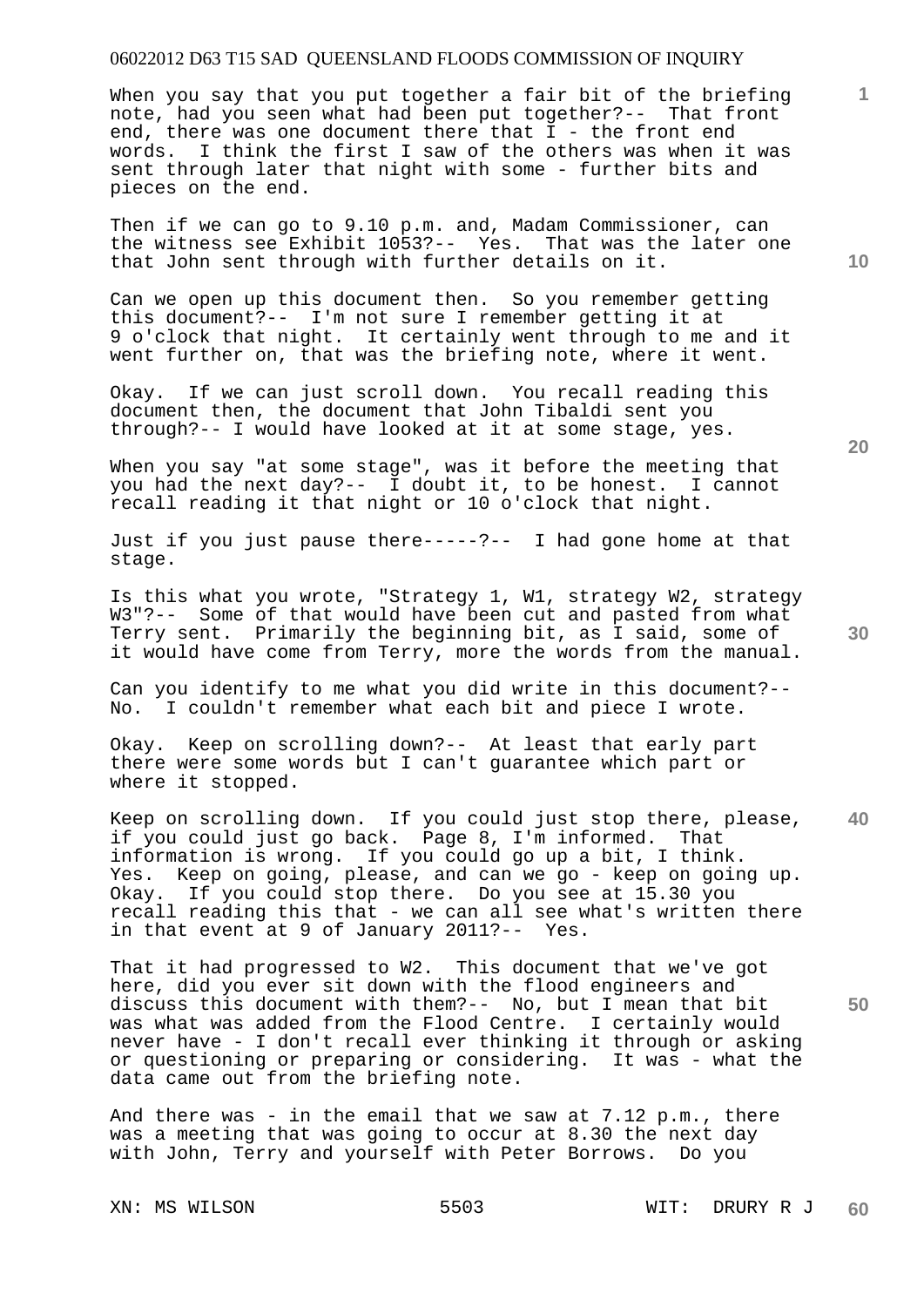recall that meeting?-- Again I don't remember whether we caught up with Peter or what was discussed. Again I don't recall ever discussing any of the detailed data or information. That was all straight out of the Flood Centre. I would have assumed that was the information.

So is it the case that in your discussions with the flood engineers in preparing this report, you can't recall any discussions with them about when the strategies were exceeded?-- The discussions would only have been about can we get in addition to their data - their information or some information to go with the briefing note that they added or John added or someone added to do the briefing note, to try and get it down by tomorrow. Certainly not discussing strategies or what was in it but just what information they added on to the end. It was not a discussion, more of putting together whatever they could.

So is it the case that in your discussions with the flood engineers at any time in assisting to prepare a report for the Minister, there was no discussions that you could remember or recall about when strategies had been triggered, the times and dates?-- No. It was all about - we were only there for a couple of hours to put together the words. They tacked some numbers and tables on the end but certainly no sitting down discussion through the event. It was still during the event. It was still operating 24 hours a day. It was putting together a note, that was all it was. It was certainly not a discussion or consideration. It was putting together words and the table was added at the back.

And do you know who wrote that part about where we can see there, it's 3.30 on the 9th of January 2011 and the operations strategy had progressed to W2?-- No, I don't know who wrote it. It was attached on John's email later that night. That was probably the only thing I can say, the first time I saw it. It was-----

Did you read the document that was provided to the Minister?-- I would have at some stage glanced through it. I can't say I would have gone through the details of that because that was purely technical from the Flood Centre that I wouldn't have queried or questioned, in terms of accuracy or data - or checked to make sure it was right.

But you were aware of the term W2 because you'd used it in your communications with Dan Spiller. Did you check to see, I wonder if we were in W2?-- No. As I said, I - whatever came out of the Flood Centre, in terms of information and the table, I certainly wouldn't have queried or commented or thought of going back to check. It was, that's the information that was provided.

COMMISSIONER: Can I just ask you this, Mr Drury, as you can imagine I'll be keen to get to the source of that strategy log, that summary, strategy summary document and you've been nominated as a candidate. So what are the reasons that you wouldn't have been the person who did it?-- I never worked in

**20** 

**40** 

**50** 

**10**